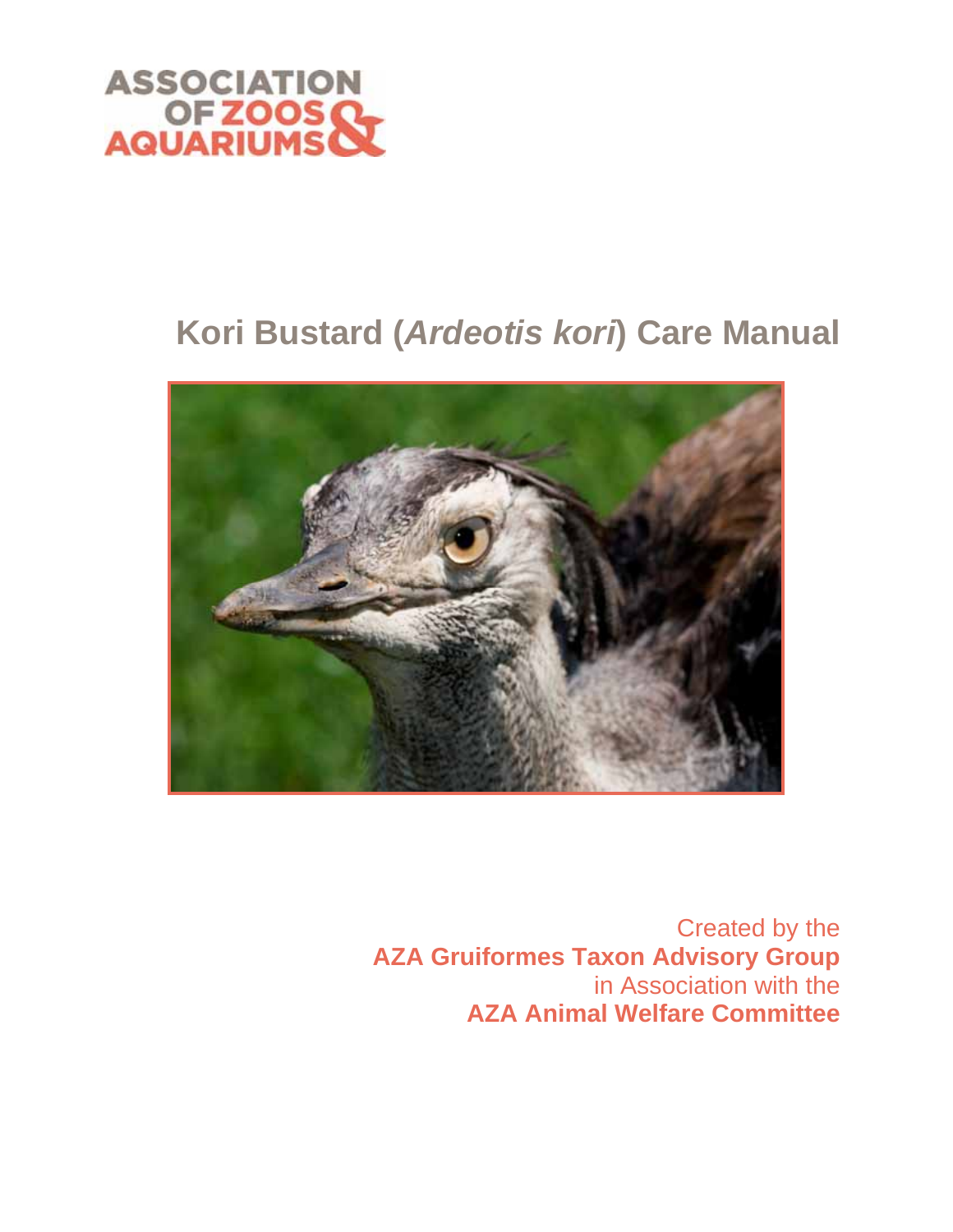**Formal Citation:** 

AZA Gruiformes TAG 2009. Kori Bustard (*Ardeotis kori*) Care Manual. Association of Zoos and Aquariums, Silver Spring, MD. pp.113.

**Original Completion Date:**  1 October 2009

**Authors and Significant Contributors:**

Sara Hallager (Smithsonian's National Zoo, Kori Bustard ACM Consultant, Chair Kori Bustard Species Survival Plan® (SSP) Program, Vice Chair Animal Welfare Committee)

Suzan Murray, DVM, DACZM, Chief Veterinarian (Smithsonian's National Zoo, Kori Bustard SSP Veterinary Advisor)

Mike Maslanka (Smithsonian's National Zoo, Kori Bustard SSP Nutrition Advisor) Jeanette Boylan (Trinity River Audubon Center, Kori Bustard SSP Behavior Advisor) Tom Bailey, BVSc, MRCVS, Cert Zoo Med, MSc (Wild Animal Health), PhD, Dip ECAMS (Dubai Falcon Hospital)

**AZA Staff Editors:** Shelly Grow, M.S.

**Reviewers:**  Shelly Grow (AZA, Conservation Biologist) Joseph C.E. Barber Ph.D. (AZA, ACM Consultant) Debborah Colbert Ph.D. (AZA, Vice President of Animal Conservation) Candice Dorsey Ph.D. (AZA, Director of Animal Conservation) Paul Boyle Ph.D. (AZA, Senior Vice President of Conservation and Education)

**Cover Photo Credit:** Meghan Murphy (Smithsonian's National Zoo)

**Disclaimer**: This manual presents a compilation of knowledge provided by recognized animal experts based on the current science, practice, and technology of animal management. The manual assembles basic requirements, best practices, and animal care recommendations to maximize capacity for excellence in animal care and welfare. The manual should be considered a work in progress, since practices continue to evolve through advances in scientific knowledge. The use of information within this manual should be in accordance with all local, state, and federal laws and regulations concerning the care of animals. The recommendations are not exclusive management approaches, diets, medical treatments, or procedures, and may require adaptation to the specific needs of individual animals and particular circumstances in each institution. Commercial entities and media identified are not necessarily endorsed by AZA. The statements presented throughout the body of the manual do not represent standards of care unless specifically identified as such in clearly marked sidebar boxes.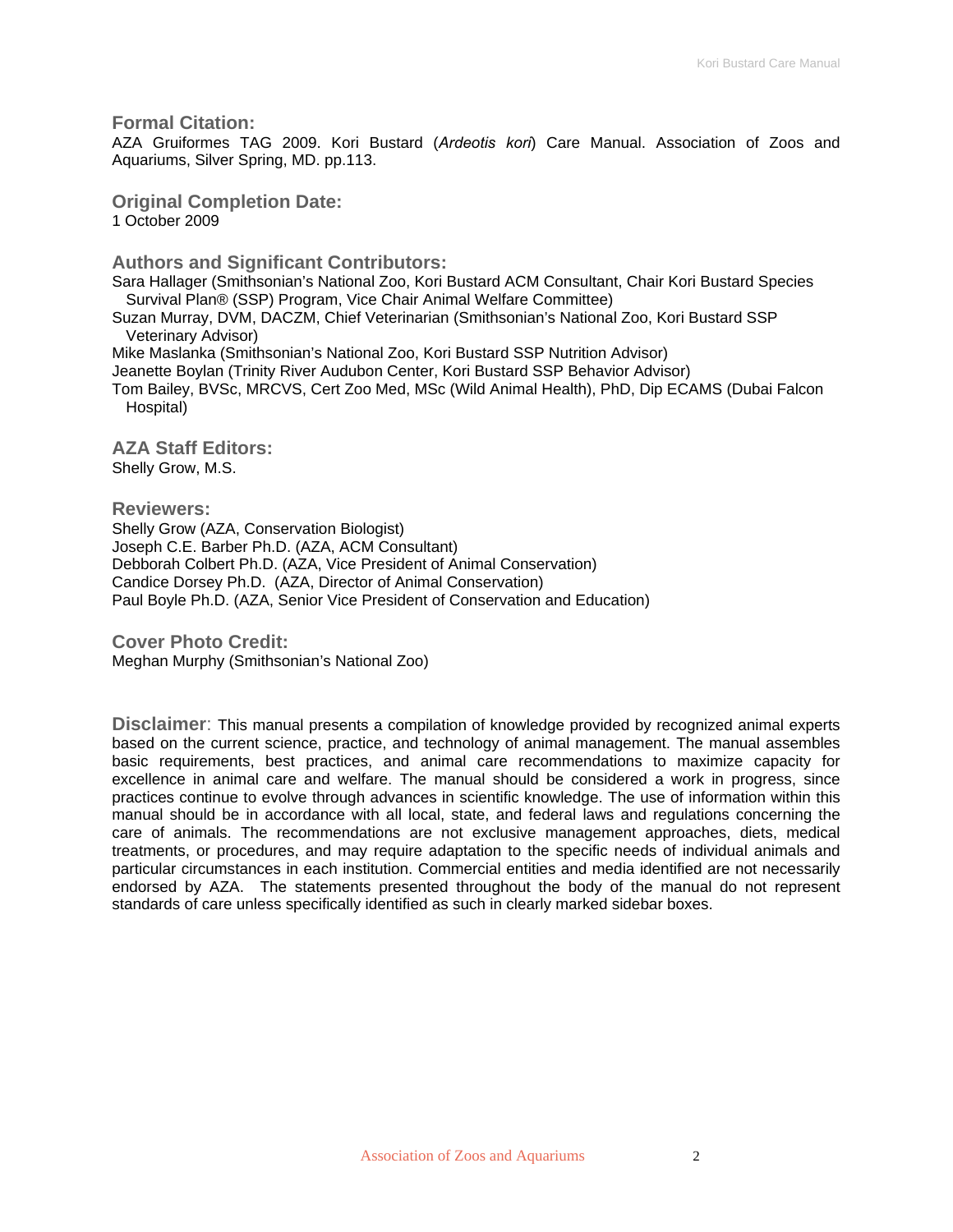## **Table of Contents**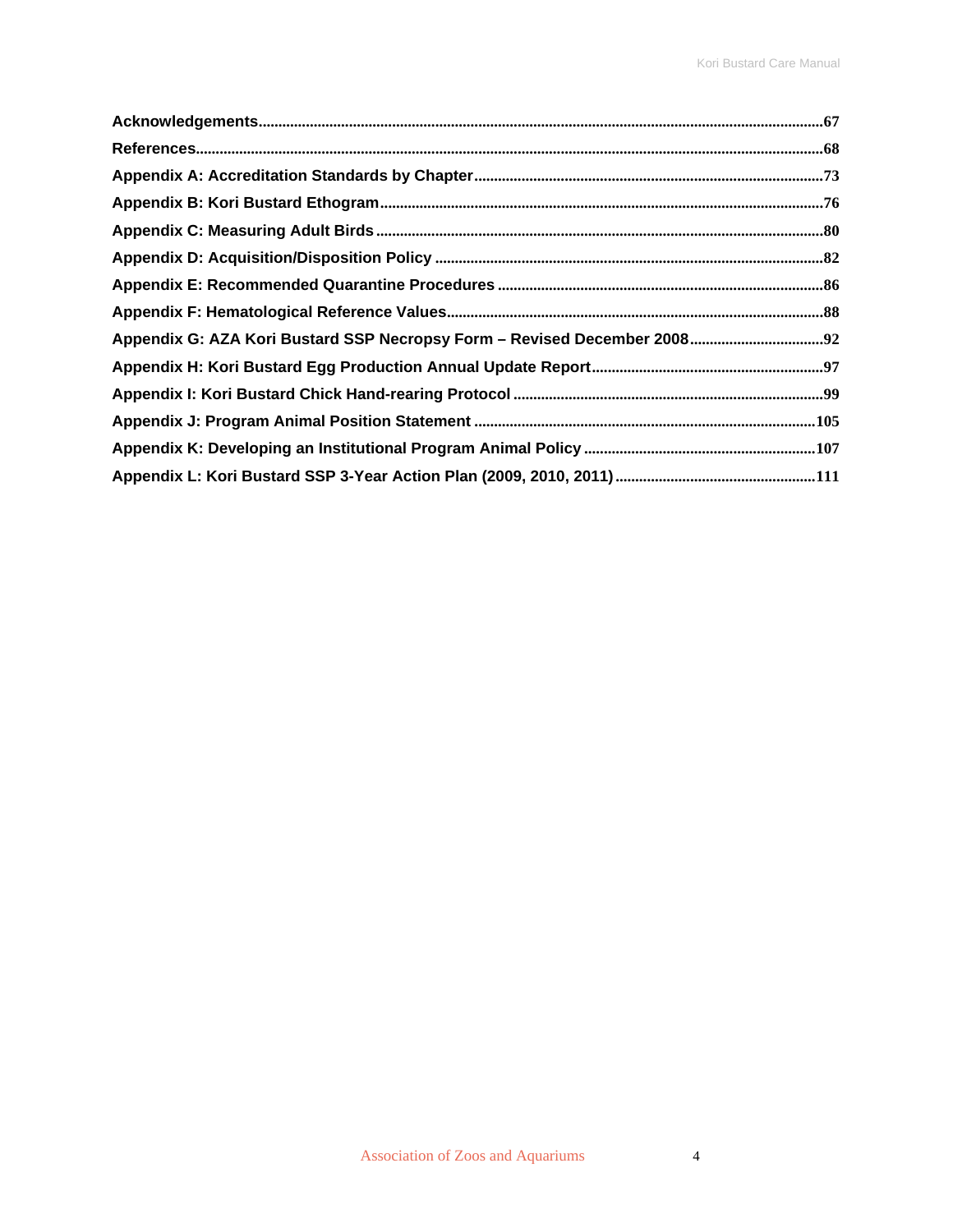## **Introduction**

#### **Preamble**

<span id="page-4-0"></span>AZA accreditation standards, relevant to the topics discussed in this manual, are highlighted in boxes such as this throughout the document (Appendix A).

AZA accreditation standards are continuously being raised or added. Staff from AZA-accredited institutions are required to know and comply with all AZA accreditation standards, including those most recently listed on the AZA website (www.aza.org) which might not be included in this manual.

| Table 1: Taxonomic classification for kori bustards |            |  |
|-----------------------------------------------------|------------|--|
| <b>Classification</b>                               | Taxonomy   |  |
| Kingdom                                             | Animalia   |  |
| Phylum                                              | Chordata   |  |
| Class                                               | Aves       |  |
| Order                                               | Gruiformes |  |
| Suborder                                            |            |  |
| Family                                              | Otididae   |  |

### **Taxonomic Classification**

### **Genus, Species, and Status**

Table 2: Genus, species, and status information for kori bustards

| Genus    | <b>Species</b>                       | Common       | <b>USA Status</b> | <b>IUCN Status</b> | AZA           |
|----------|--------------------------------------|--------------|-------------------|--------------------|---------------|
|          |                                      | <b>Name</b>  |                   |                    | <b>Status</b> |
| Ardeotis | kori                                 | Kori bustard | Not Listed        | Least Concern      | <b>SSP</b>    |
| Ardeotis | kori struthiunculus (eastern Africa) |              | Not Listed        | Least Concern      | <b>SSP</b>    |
| Ardeotis | kori kori (southern Africa)          |              |                   |                    |               |

### **General Information**

The information contained within this Animal Care Manual (ACM) provides a compilation of animal care and management knowledge that has been gained from recognized species experts, including AZA Taxon Advisory Groups (TAGs), Species Survival Plan® Programs (SSPs), biologists, veterinarians, nutritionists, reproduction physiologists, behaviorists and researchers. This ACM is based on the most current science, practices, and technologies used in animal care and management and are valuable resources that enhance animal welfare by providing information about the basic requirements needed and best practices known for caring for *ex situ* kori bustard populations. This ACM is considered a living document that is updated as new information becomes available and at a minimum of every five years.

Information presented is intended solely for the education and training of zoo and aquarium personnel at AZA-accredited institutions. Recommendations included in the ACM are not exclusive management approaches, diets, medical treatments, or procedures, and may require adaptation to meet the specific

needs of individual animals and particular circumstances in each institution. Statements presented throughout the body of the manuals do not represent specific AZA accreditation standards of care unless specifically identified as such in clearly marked sidebar boxes. AZA-accredited institutions which care for kori bustards must comply with all relevant local, state, and federal wildlife laws and regulations; AZA accreditation standards that are more stringent than these laws and regulations must be met (AZA Accreditation Standard 1.1.1).



The ultimate goal of this ACM is to facilitate excellent kori bustard management and care, which will ensure superior kori bustard welfare at AZA-accredited institutions. Ultimately, success in our kori bustard management and care will allow AZA-accredited institutions to contribute to kori bustard conservation, and ensure that kori bustards are in our future for generations to come.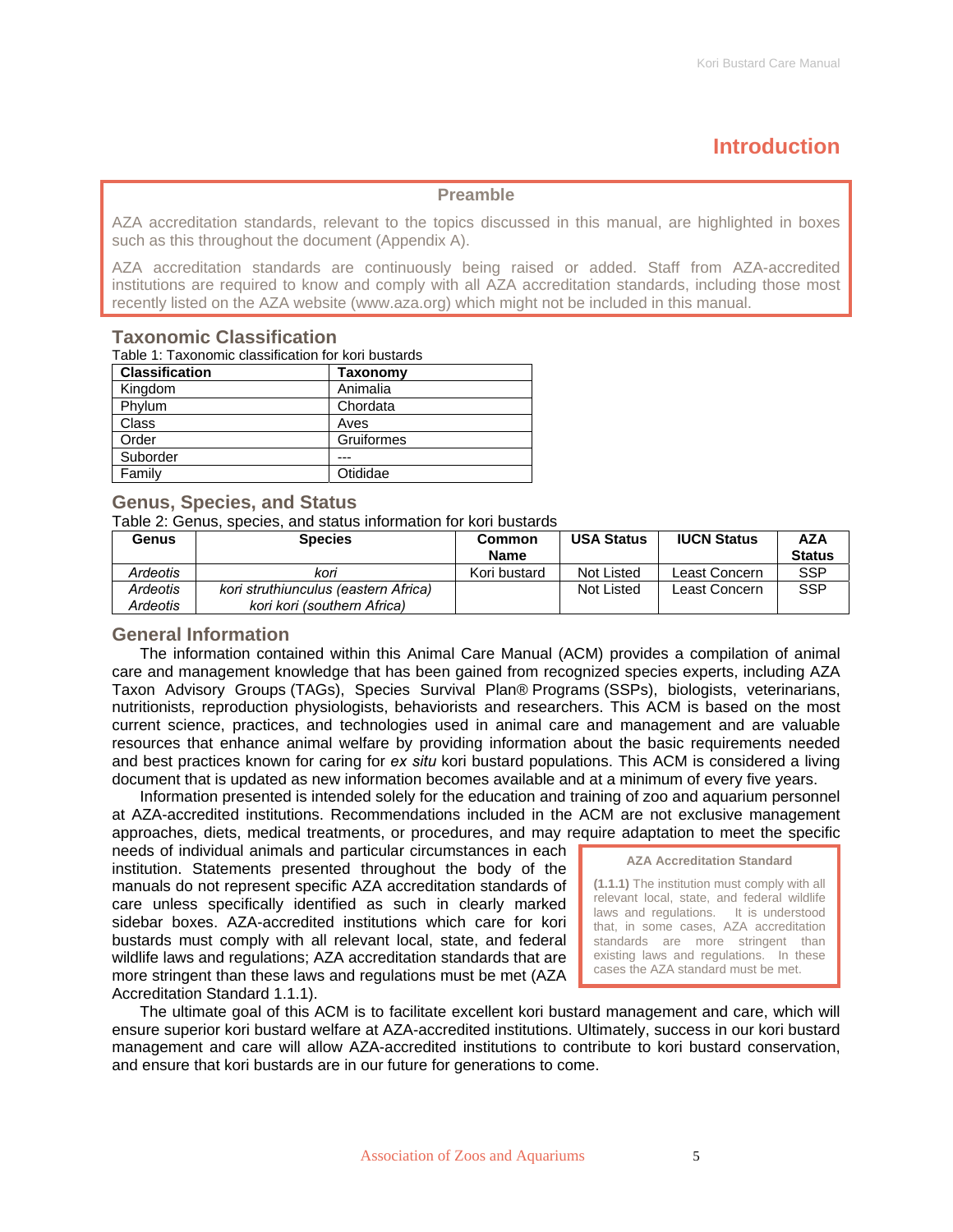Information in this ACM has been taken and adapted, with permission, from the "Kori Bustard (*Ardeotis kori*) Species Survival Plan Husbandry Manual" (Hallager and Boylan 2004). Additional information on kori bustard biology and management can be found within this husbandry manual.

**Natural History:** Kori bustards are large, terrestrial, omnivorous birds that inhabit open plains and semidesert areas within their natural habitats (Bailey et al. 1997a). Kori bustards are indigenous to the grasslands and lightly wooded savannas of southern and eastern Africa (Hallager and Boylan 2004). *A. k. kori* can be found in Botswana, Zimbabwe, Namibia, southern Angola, South Africa and Mozambique (Johnsgard 1991). In eastern Africa, *A. k. struthiunculus* can be found in Ethiopia, Uganda, Sudan, Kenya, and Tanzania (del Hoyo et al. 1996). Natural predators of kori bustards in these environments include black-backed jackal (*Canis mesomelas*), spotted hyena (*Crocuta crocuta*), martial eagle (*Polemaetus bellicosus*), tawny eagle (*Aquila rapax*), Verreaux's eagle (*Aquila verreauxii*), leopard (*Panthera pardus*), lion (*Panthera leo*), and caracal (*Caracal caracal*) (Hallager and Boylan 2004).

Kori bustards are omnivorous, and have been observed consuming flowers, leaves, seeds, fruits, pods, acacia gum insect prey (e.g., Hymenoptera, Orthoptera, Coleoptera, Lepidoptera), and non-insect prey (e.g., Chilopoda, Diplopoda, Annelida, and Reptilia) (Mwangi 1988; Osborne 1998). When drinking from water sources, kori bustards use an unusual sucking action (Hallager 1994), which may be an adaptation to arid climates where water can be limited (Hallager and Boylan 2004).

The daily activity of wild kori bustards involves periods of activity in the morning and evening (0900 and 1700), with birds awaking 30 minutes before sunrise to begin feeding, and periods of rest during the heat of the day (1130-1530) (Mwangi and Karanja 1993; Osborne 1998). Preening and dustbathing were observed to occur most frequently during the middle of the day (Mwangi 1988). During the breeding season, males also spend time performing courtship displays during the early morning and late afternoon/evening periods (Hallager and Boylan 2004). Kori bustards spend much of their time on the ground, generally moving about in a slow walk; running and flying are performed to escape from danger (Mwangi 1988).

In the wild, kori bustards have a lek-like breeding system, where males gather either singly or in loose lek-like formations during the breeding season and perform "balloon" displays to attract females (Hallager and Boylan 2004). During a male's display, the esophagus can be inflated up to four times its normal size, and with the neck expanded, the tail and wing feathers pointed downward, and the crest erected, the male emits a low-pitched six-note booming vocalization as he snaps his bill open and shut (Hallager and Boylan 2004). Prior to copulation, males often spend 5-10 minutes pecking the head of the recumbent females; copulation itself lasts no more than a few seconds (Hallager and Boylan 2004). Males play no role in egg or chick care, and continue to display to other females after copulation; males do not associate with females outside of breeding interactions (Hallager and Boylan 2004).

The chicks of kori bustards are precocial, have open eyes at hatching, and are able to stand within hours (Bailey et al. 1997b). Average brood size of wild birds is 1.52 chicks (Osborne and Osborne 1998). Females are thought to feed newly hatched young with insects as the primary food item. Chicks remain with the dam until the start of the next breeding season, when they disperse (Hallager and Boylan 2004). Adult and sub-adult males have been found to disperse widely (up to 120km) following the breeding season, while juvenile females were found to emigrate only 2-5km from their natal areas (Osborne and Osborne 1998, 1999, 2000).

**Physical Description:** The following information on the physical appearance of kori bustards has been adapted in part from Johnsgard (1991). Table 3 provides ranges for kori bustard size and weight parameters.

|                        | <b>Male</b>            | <b>Female</b>          |
|------------------------|------------------------|------------------------|
| Weight                 | 22-33.1lb (10-15kg)    | 12.1-15.4 (5.5-7kg)    |
| Breeding season weight | 33.1-41.9lb (15-19kg)  |                        |
| Tail                   | 14.6-15.2" (370-387mm) | 11-13.5" (280-342mm)   |
| Wingspan               | 29.6-30.2" (752-767mm) | 23.6-25.8" (600-655mm) |
| Culmen                 | 3.7-4.7" (95-120mm)    | 3.2-3.7" (81-95mm)     |
| Tarsus                 | 9.1-9.7" (230-247mm)   | 7.1-8.1" (181-205mm)   |

Table 3: Size and weight parameters for *A. k. struthiunculus* (adapted from Johnsgard 1991)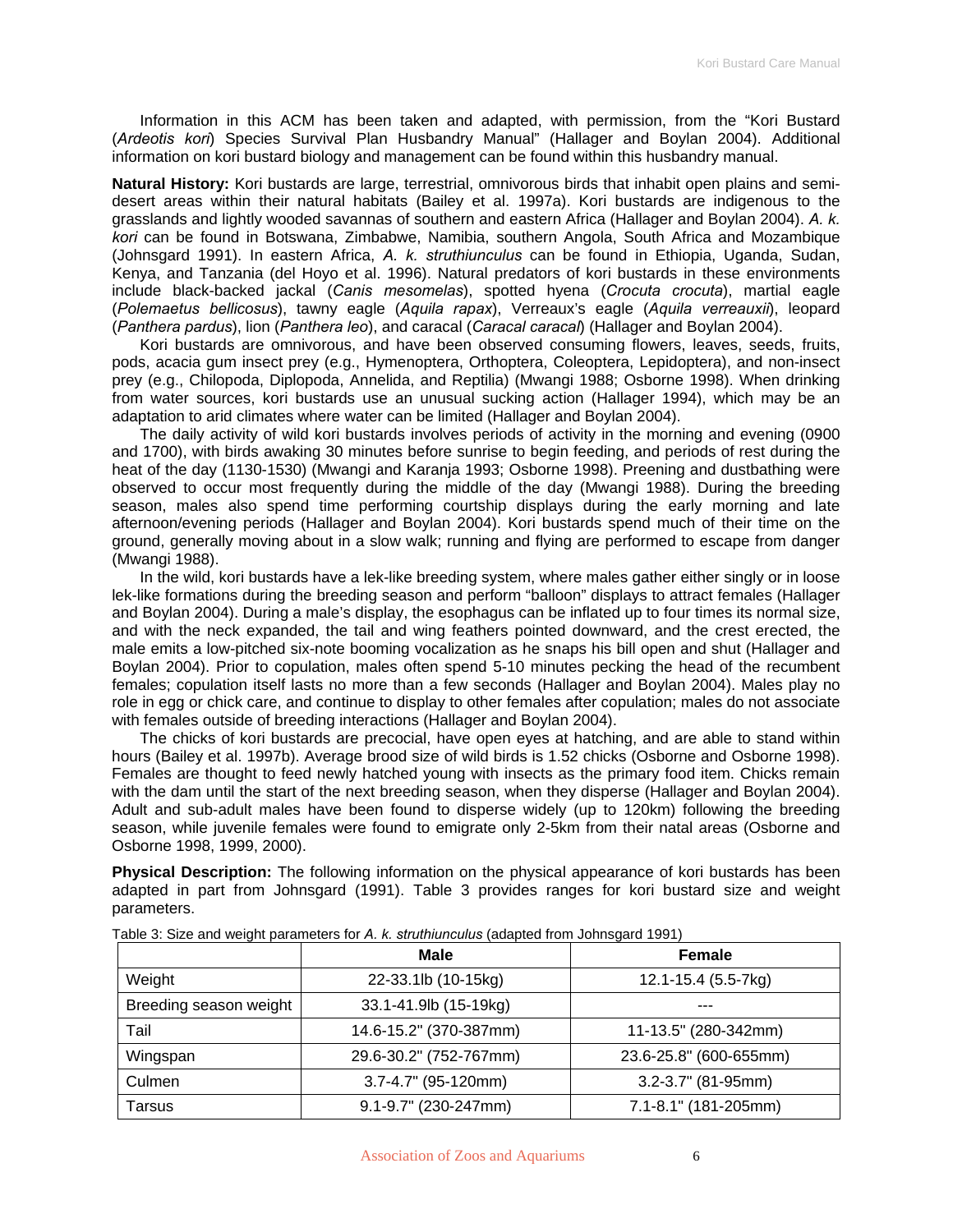Adult male: Kori bustards show size-based sexual dimorphism, with adult males being larger than females; the weight of adult males ranges from 15.4-30.9lb (7-14kg), while adult females usually weigh less than 15.4lb (7kg) (Bailey and Hallager 2003). Sub-adult males are similar in size to adult males but have a thinner neck (Osborne and Osborne 2001). During the breeding season, male kori bustards (*A.k.struthiunculs*) have a darkened throat patch, which becomes less black following post-breeding molt. Plumage coloration is generally similar between the sexes.

Adult female: Adult females are smaller than males, approximately 3-6kg (Bailey and Hallager 2003), with the black on the crown and with the eye stripe somewhat reduced (Urban et al. 1986). Juvenile females have a slighter appearance with a slimmer bill, thinner legs, and a brownish back (Osborne and Osborne 2001). Table 4 provides a general description of male and female coloration.

| <b>Body Part</b>                                                                            | Coloration                                                                                                                                                                                                                                                                                                                                              |
|---------------------------------------------------------------------------------------------|---------------------------------------------------------------------------------------------------------------------------------------------------------------------------------------------------------------------------------------------------------------------------------------------------------------------------------------------------------|
| General coloration (back)                                                                   | Dark sandy brown, with blackish vermiculations, and with a slight<br>grayish shade                                                                                                                                                                                                                                                                      |
| Mantle and upper back feathers                                                              | As above, but generally more blackish                                                                                                                                                                                                                                                                                                                   |
| Lower back, rump, and upper tail coverts                                                    | Similar to back, but upper tail coverts are rather more coarsely<br>freckled                                                                                                                                                                                                                                                                            |
| Lesser wing coverts                                                                         | Similar to back                                                                                                                                                                                                                                                                                                                                         |
| Median coverts                                                                              | Mostly white, coarsely mottled with black or grey freckles, with a<br>broad black subterminal bar and a white tip                                                                                                                                                                                                                                       |
| Greater coverts                                                                             | Similar to median coverts, but more thickly mottled with black or<br>grey vermiculations                                                                                                                                                                                                                                                                |
| Alula                                                                                       | Similar to median or greater coverts, but subterminal bar not so<br>strongly indicated                                                                                                                                                                                                                                                                  |
| Primary coverts                                                                             | Ashy brown, with the inner ones mottled and broadly tipped with<br>white                                                                                                                                                                                                                                                                                |
| Remiges                                                                                     | Brown, with two outer ones scarcely freckled with white on the<br>outer web, but inner ones becoming more white on the inner web,<br>barred with bluish grey, and tipped with white                                                                                                                                                                     |
| Inner primaries                                                                             | Some are checkered with sandy buff on the outer webs                                                                                                                                                                                                                                                                                                    |
| Secondaries                                                                                 | Bluish-gray, mottled with white, with a white tip, and a subterminal<br>bar of blackish-brown; the innermost secondaries are like the<br>back                                                                                                                                                                                                           |
| Rectrices                                                                                   | Ashy brown at base, crossed by two broad bands of white,<br>separated from each other by black bands, one broad and one<br>narrow, the latter band is followed by an indistinct white band<br>which merges into the sandy brown ending of the tail. This portion<br>has a narrow band of black, a broader subterminal band of black,<br>and a white tip |
| Crown                                                                                       | Strongly crested, black, with a grayish band of feathers down the<br>center, and a black post-ocular stripe (stripe reduced or lacking in<br>A. k. kori).                                                                                                                                                                                               |
| Nape and sides of posterior crown                                                           | Grayish white and barred with black, exactly like the neck                                                                                                                                                                                                                                                                                              |
| Sides of face, throat, streak over eye, patch<br>in front of eye, anterior cheeks, and chin | White                                                                                                                                                                                                                                                                                                                                                   |
| Foreneck                                                                                    | A crescentic band of black is partly concealed by the long barred<br>feathers of the lower throat                                                                                                                                                                                                                                                       |
| Sides of the upper breast                                                                   | Marked with black                                                                                                                                                                                                                                                                                                                                       |

Table 4: Coloration of kori bustards (adapted from Johnsgard 1991; Hallager and Boylan 2004)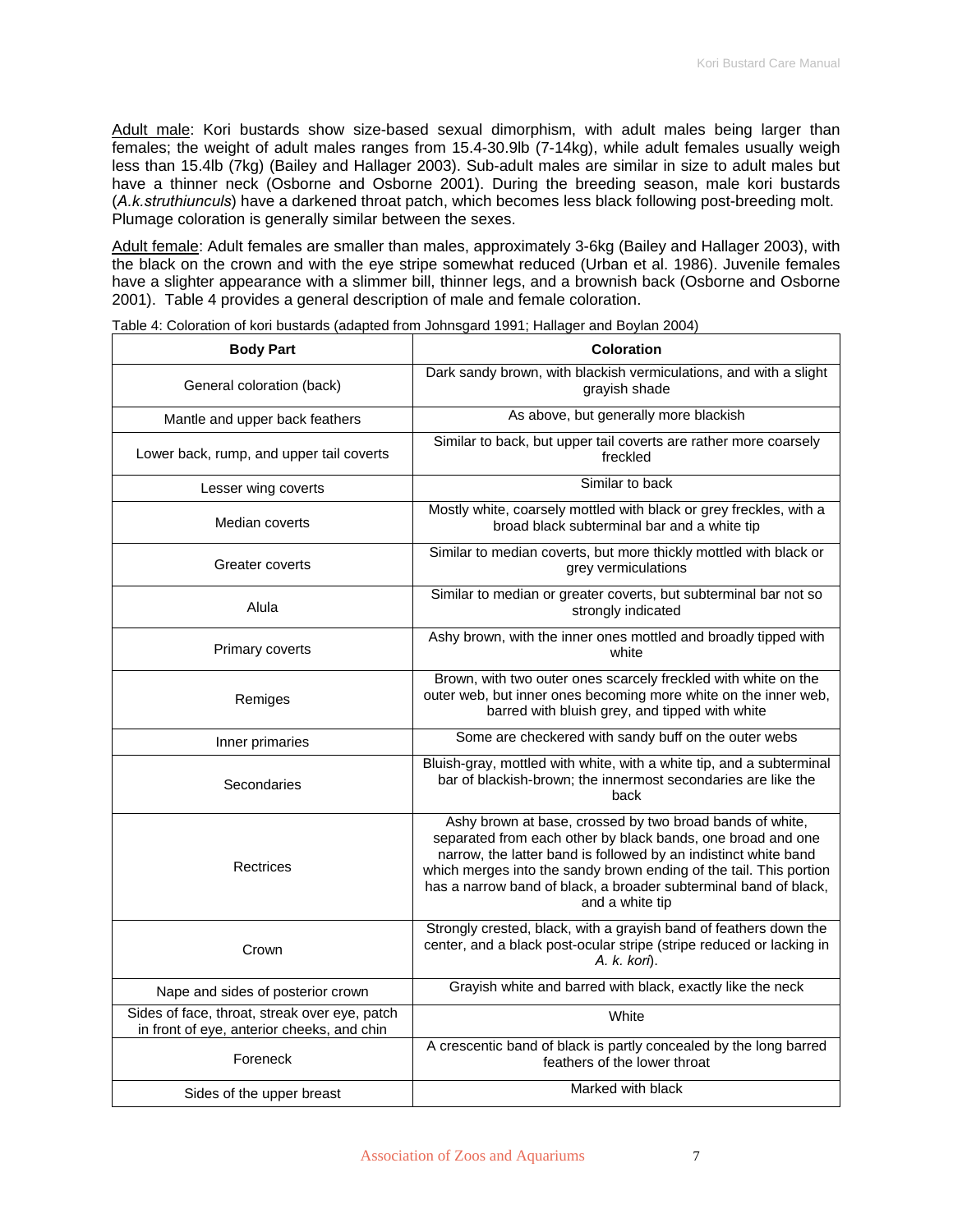| <b>Body Part</b>                  | Coloration                                               |
|-----------------------------------|----------------------------------------------------------|
| Axillaries and under wing coverts | White                                                    |
| Lower primary coverts             | Ashy freckled with white                                 |
| Iris                              | Lemon yellow to orange brown                             |
| Bill                              | Light horn color, darker brown above and yellowish below |
| Tarsi and toes                    | Light yellowish                                          |

**Conservation Issues:** Kori bustards are listed in Appendix II of the Convention on International Trade in Endangered Species (CITES). Any importation of kori bustards to the United States require a CITES import permit. The southern race, *Ardeotis kori kori,* is listed as Vulnerable in the South African Red Data Book (Brooke 1984), as well as the Eskom Red Data Book of Birds of South Africa, Lesotho, and Swaziland (Barnes 2000). The AZA kori bustard population is managed as a Species Survival Plan® (SSP).

The main threats to wild kori bustards are in the form of human-induced factors, and include habitat destruction through increasing agricultural development (Dale 1990; Ottichilo et al. 2001), bush encroachment caused by over-grazing from livestock, hunting for the bushmeat trade, and trapping for private collections in the Gulf States. Poison used to control locusts is generally toxic to birds, and may also be affecting kori bustard populations (Barnes 2000). Although the kori bustard is listed as "protected game," it continues to be hunted over much of its range. In Namibia, it is commonly referred to as the "Christmas turkey" (Osborne and Osborne 2001), and in South Africa it is called the "Kalahari Kentucky" (Barnes 2000). In general, the greatest numbers of kori bustards in southern Africa can be found in protected areas, where they are 45 times more likely to be seen in protected areas than in unprotected areas (Herremans 1998).

Collisions with overhead power lines are also a serious problem for kori bustards, with one 6 mile (10km) stretch of overhead power lines in the Karoo (South Africa) leading to the death of 22 kori bustards during a 5-month period (Van Rooyen 2000). Very little is currently known about natural health and disease issues affecting wild kori bustards, or how their health status relates to declining populations. Recent studies have begun to collect such valuable baseline information on free ranging kori bustards.

Natural factors affecting populations of kori bustards in the wild include an inherent low reproductive rate and reduced breeding activity in dry years, despite a constant predation pressure. In addition, favored areas such as tree-lined watercourses are becoming unsuitable for kori bustards because they are being invaded by alien plant species (Barnes 2000).

Present range of *Ardeotis kori struthiunculus*: The present range of this subspecies is smaller than in previous times. In Ethiopia, the species is now found only south of 9º latitude. From there, the range extends west to the extreme southeastern part of Sudan and south to western Kenya and northeastern Uganda. There are no records of birds in Somalia since 1970. In Tanzania, it is restricted to the northern plains (P. Goriup, personal communication; N. Baker, personal communication). They are scarce around the coastal lowlands of Tanzania and Kenya (Zimmerman 1996).

Historical distribution of *Ardeotis kori struthiunculus*: The subspecies historically ranged throughout most of Ethiopia (Ash 1989) and southeastern Sudan (below 9º latitude). The subspecies also ranged southeast to northwestern Somalia, and west and south to northern Uganda, Kenya, and the highlands north of the Singida providence in Tanzania.

Present range of *Ardeotis kori kori*: The present range of this subspecies is also smaller than in previous times. It is now distributed in the semi-arid areas in the western half of southern Africa, including Namibia, extreme southern Angola (rarely), western Zambia, Botswana, western Zimbabwe, South Africa, and the Limpopo Valley of Mozambique.

In South Africa, it is found mainly in the Transvaal lowveld and the northern Cape Province, as well as the Kruger and Kalahari Gemsbok National Parks (Kemp 1980), although it is very scarce along the eastern border of Kruger National Park near Mozambique (Barnes 2000). *A. k. kori* is a vagrant in Lesotho (P. Goriup, personal communication). Allan (1988) reported that the subspecies has declined in the Transvaal, Orange Free State, and parts of Cape Province; Parker (1994) noted that this subspecies went extinct in Swaziland prior to 1960.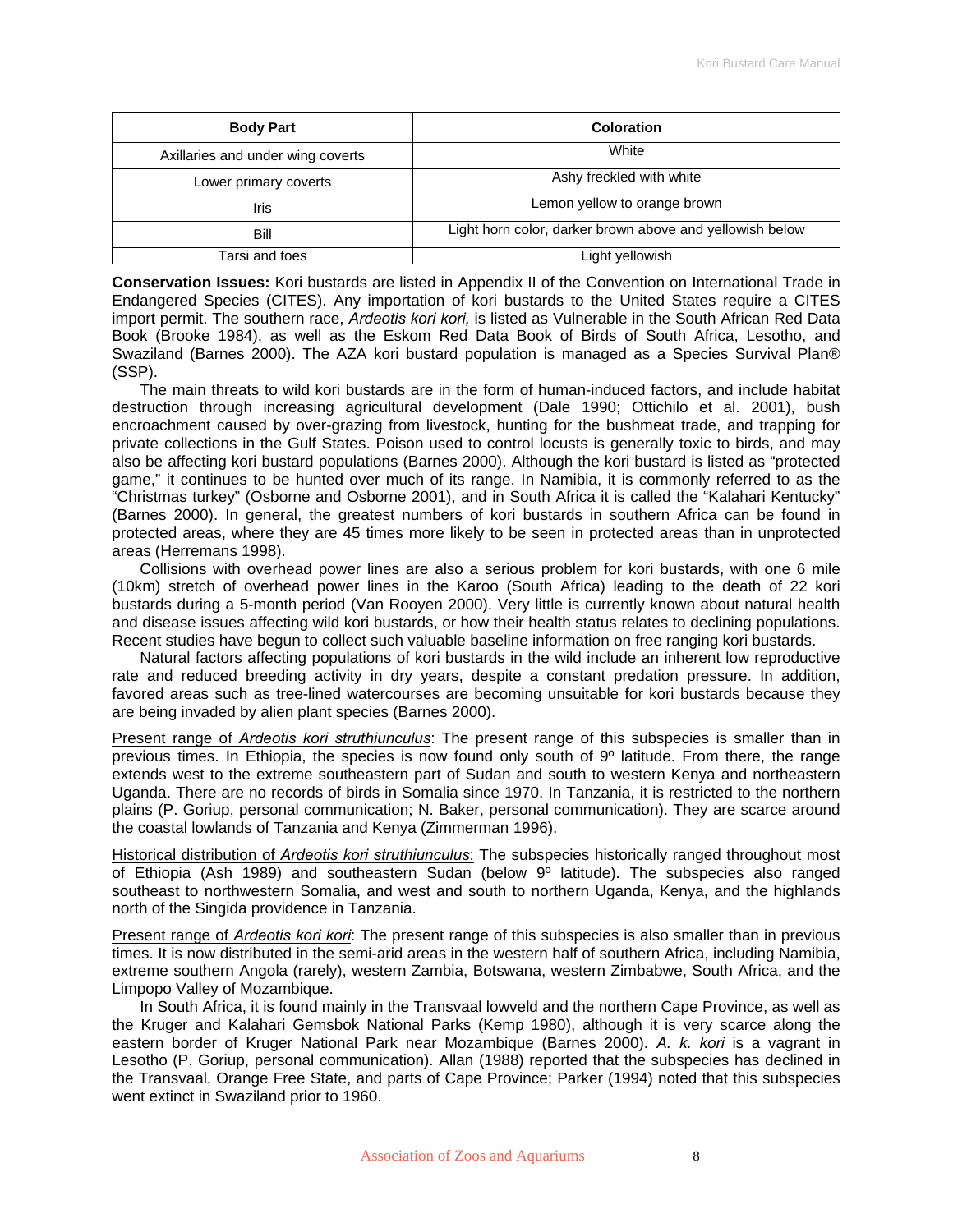Historical distribution of *Ardeotis kori kori*: This southern subspecies historically ranged throughout most of southern Africa, including Zimbabwe, Botswana, southern Angola, Namibia, South Africa, southern Mozambique (Johnsgard 1991) and Swaziland (Harrison et al.1997).

Population: Throughout its range, the species (including both subspecies) is uncommon to locally common, but generally declining (Urban et al. 1986). The habitat of both subspecies is under threat from the spread of agriculture, high human densities, illegal hunting, over grazing by livestock, and bush encroachment. According to del Hoyo et al. (1996), the kori bustard is showing signs of chronic decline and local extinction over its entire range. Total population size has not been reported for either subspecies.

The entire East African region is currently undergoing widespread ecological changes as a result of increased agricultural practices and other forms of land use (Mwangi 1988). Since 1950, the area of land used for agriculture has increased by 26% (Happold 1995). Lado (1996) states that habitat destruction and/or alteration the most serious threat to the future of wildlife in Kenya. As an example, the area used for wheat production in the Masai Mara has grown from 4875ha in 1975 to over 50,000ha in 1995. In the nearby Loita plains (where kori bustards are known to frequent), wheat production continues to expand as the human population grows, and as farmers realize the agricultural potential of the land. As areas used for agriculture expand in Kenya, it can be expected that the numbers of wildlife, including kori bustards, will decline (Ottichilo et al. 2001).

The spread of agriculture, urbanization, pollution, pesticides (including those that are banned in other countries), and other consequences of an exploding human population, are all contributing to a deteriorating situation for many species of wildlife, including kori bustards. The following table (Table 5) provides information on the conservation status of kori bustards in range countries.

| Country                      | <b>Population Size/Status</b>                                                                                                                                                                                                                                                                                                                                                                                                                                                                                                                                                                                                                                                                                                                                                |  |
|------------------------------|------------------------------------------------------------------------------------------------------------------------------------------------------------------------------------------------------------------------------------------------------------------------------------------------------------------------------------------------------------------------------------------------------------------------------------------------------------------------------------------------------------------------------------------------------------------------------------------------------------------------------------------------------------------------------------------------------------------------------------------------------------------------------|--|
| Ardeotis kori struthiunculus |                                                                                                                                                                                                                                                                                                                                                                                                                                                                                                                                                                                                                                                                                                                                                                              |  |
| Sudan                        | Breeding populations exist in the extreme southeastern area of the country, but total population<br>size is unknown. Kori bustards may be only a dry season visitor to this country (Nikolaus 1987).                                                                                                                                                                                                                                                                                                                                                                                                                                                                                                                                                                         |  |
| Kenya                        | Kori bustards are most numerous in the dry grassland areas of northern and western Kenya, and<br>in the Rift Valley highlands south to Mara Game Reserve, Loita Plains, Nairobi National Park,<br>and Amboseli National Park. They are scarce and localized from the Tana River south to Tsavo<br>West and Tsavo East National Park (Zimmerman 1996). Total population size is unknown.<br>Mwangi (1988) estimated 0.3 birds per km <sup>2</sup> in Nairobi National Park in 1986/87.                                                                                                                                                                                                                                                                                        |  |
| Uganda                       | Breeding populations exist in Acholi, Lango, and Kidepo National Park. Total population size is<br>unknown.                                                                                                                                                                                                                                                                                                                                                                                                                                                                                                                                                                                                                                                                  |  |
| Ethiopia                     | Kori bustards were formally common in Ethiopia south of 9º latitude, but numbers have declined<br>(P. Goriup, personal communication). Total population size is unknown.                                                                                                                                                                                                                                                                                                                                                                                                                                                                                                                                                                                                     |  |
| Somalia                      | There are no records of birds in Somalia since 1970.                                                                                                                                                                                                                                                                                                                                                                                                                                                                                                                                                                                                                                                                                                                         |  |
| Tanzania                     | The Serengeti National Park, Ngorongoro Conservation Area, Tarangire National Park, Maswa<br>Game Reserve, Arusha National Park, and Mkomazi Game Reserve offer long-term protection to<br>kori bustards, and viable populations of birds can be found in these protected areas. Kori<br>bustards are still relatively common in the Rift Valley highlands. There is a small and isolated<br>population in central Tanzania, which occupies a small area at low densities (N. Baker, personal<br>communication). This subspecies is regarded as scarce around the coast (Zimmerman 1996).<br>The birds are hunted around the Lake Eyasi Basin, Lake Natron, and in the foothills of Mt.<br>Kilimnajaro (N. Baker, personal communication). Total population size is unknown. |  |
| Ardeotis kori kori           |                                                                                                                                                                                                                                                                                                                                                                                                                                                                                                                                                                                                                                                                                                                                                                              |  |
| <b>Botswana</b>              | Despite low human densities, kori bustards in Botswana are under severe pressure from habitat<br>loss. Nonetheless, strongholds for the species include the Kalahari Gemsbok National Park (with<br>an estimated population size of 100-140 birds - Barnes 2000), Central Kalahari Game Reserve,<br>Nxai Pan National Park, and the Chobe National Park, where road counts found 1 bird/106km.<br>However, in unprotected areas, the density level dropped to 1 bird/4356km (Harrison et al.                                                                                                                                                                                                                                                                                 |  |

Table 5: Status of *Ardeotis kori struthiunculus* and *Ardeotis kori kori* in range countries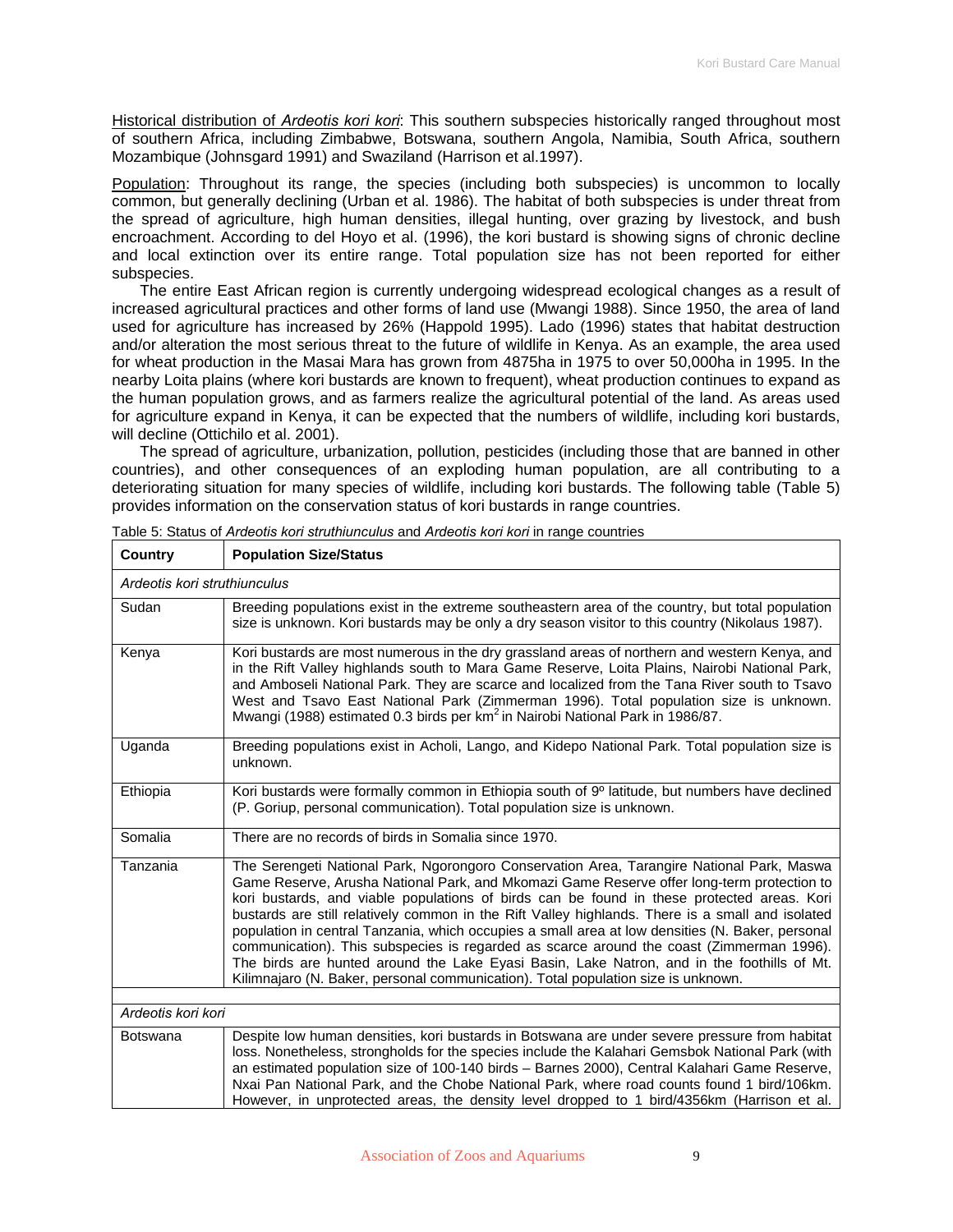| <b>Country</b> | <b>Population Size/Status</b>                                                                                                                                                                                                                                                                                                                                                                                                                                                                                                                                                                                                                                                                                                                                                         |
|----------------|---------------------------------------------------------------------------------------------------------------------------------------------------------------------------------------------------------------------------------------------------------------------------------------------------------------------------------------------------------------------------------------------------------------------------------------------------------------------------------------------------------------------------------------------------------------------------------------------------------------------------------------------------------------------------------------------------------------------------------------------------------------------------------------|
|                | 1997). Suitable habitat for kori bustards has been lost due to grazing by livestock (Herremans<br>1998), which has increased dramatically over the past 100 years. Livestock numbers continue to<br>grow despite reports of overgrazing and forecasts of devastating long-term land degradation<br>since the early 1970's. Total population size of kori bustards is unknown.                                                                                                                                                                                                                                                                                                                                                                                                         |
| Namibia        | The stronghold for kori bustards in Namibia and possibly the world is in Etosha National Park,<br>where Osborne and Osborne (1998) found 1 bird/16km. Outside the park boundaries however,<br>birds are hunted.                                                                                                                                                                                                                                                                                                                                                                                                                                                                                                                                                                       |
| Zimbabwe       | Suitable habitat for kori bustards is deteriorating through overgrazing by livestock, and the<br>situation is similar to Botswana. Matabeleland is the stronghold for the species in Zimbabwe<br>(Rockingham-Gill 1983). The species has decreased in several areas, most noticeably in the<br>Mashonaland plateau (Harrison et al. 1997), where birds are hunted. The decline in this area<br>was first noticed in the 1920's (Irwin 1981). Total population size has been variously reported in<br>1980, when an estimation of 10,700 birds was given by Rockingham-Gill (1983), although Dale<br>(1990) reported 5000 birds, and Mundy (1989) estimated 2000 birds, and states that<br>Rockingham-Gill's 1983 estimate is vastly over estimated. Total population size is unknown. |
| South Africa   | Numbers declined in the 20 <sup>th</sup> century, but the extent of the decline is unknown (Brooke 1984).<br>Kruger National Park supports 100-250 individuals (Barnes 2000). Outside protected areas, kori<br>bustards are found in relatively large numbers only in the Platberg-Karoo Conservancy in South<br>Africa (Barnes 2000). Allan (1988) reported that the species has declined in the Transvaal,<br>Orange Free State (where it is uncommon to rare), and in parts of Cape Province. Total<br>population size is estimated to be between 2000-5000 birds.                                                                                                                                                                                                                 |
| Mozambique     | The kori bustard population is locally threatened (hunting is the greatest threat), and probably<br>numbers less than 100 birds (Parker 1999).                                                                                                                                                                                                                                                                                                                                                                                                                                                                                                                                                                                                                                        |
| Other          | Parker (1994) noted that this subspecies went extinct in Swaziland prior to 1960. In Angola, the<br>species is a rare visitor. In Zambia, kori bustards are found only west of the Zambezi River,<br>although their status there is unclear. The Sioma Ngwezi National Park may offer some<br>protection. This subspecies is considered very sparse in Natal with one sighting reported in 1976<br>(Cyrus and Robson 1980).                                                                                                                                                                                                                                                                                                                                                           |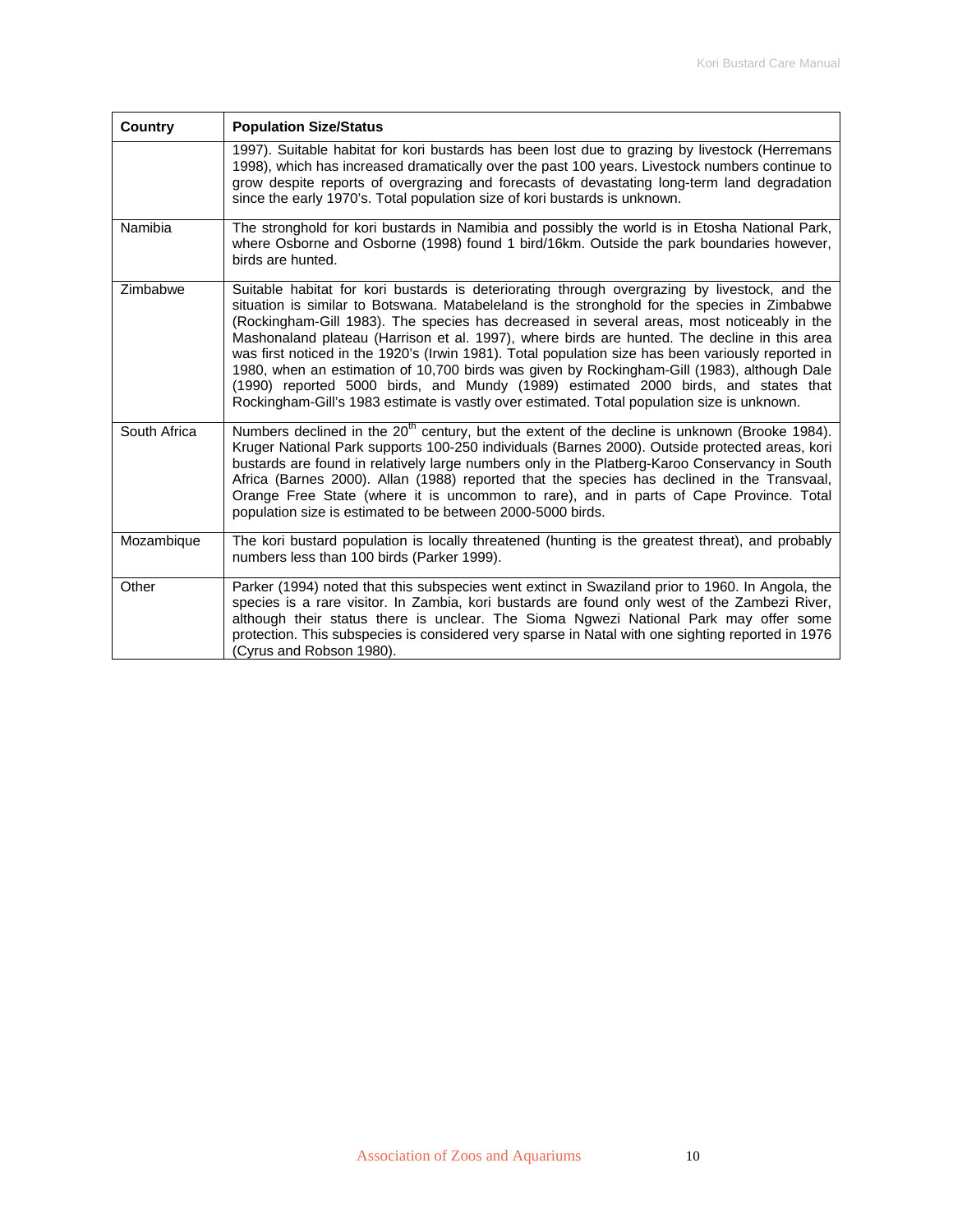## **Chapter 1. Ambient Environment**

## <span id="page-10-0"></span>**1.1 Temperature and Humidity**

 Kori bustard collections within AZA-accredited institutions must be protected from weather detrimental to their health (AZA Accreditation Standard 1.5.7).

**Cold weather:** Kori bustards are susceptible to frostbite (Bailey and Hallager 2003). In climatic zones where temperatures fall

below 32°F (0°C), it is strongly recommended that institutions have winter holding facilities available for housing birds during inclement weather. To avoid frostbite, it is also strongly recommended that these institutions provide their kori bustards with supplemental heat when temperatures fall below 32°F (0°C). Although kori bustards do not like confinement, all birds should be locked into heated winter holding quarters when the wind-chill temperature is forecasted to be below 20°F (-6°C), especially when it is raining or sleeting, and always when it is snowing (Hallager and Boylan 2004). Kori bustards should not be left outside during periods of freezing rain or snow. Winter holding facilities should be heated to 50- 60°F (10-15.5°C). When heat bulbs are used, they should be encased in protective wiring to prevent the birds from breaking the bulbs with their bodies or beaks where contact is possible. Both wild-caught birds and birds born in zoos will readily utilize heated straw piles in their enclosure when temperatures fall below 40ºF (4.4ºC). The availability of heated pads (e.g., pig warmers) covered with straw will also allow birds to remain outside for longer. This is especially advantageous when working with wild-caught birds, which can be more reluctant to utilize indoor shelters. The straw should be replaced when it becomes wet, as kori bustards will not use wet straw piles. As the feathers of kori bustards are not particularly waterproof, care should be taken to avoid the birds becoming wet during any cold conditions.

Even institutions that do not experience extremely cold weather should have a shelter available for times when enclosure repairs are needed, for medical confinement, to house temperature-sensitive chicks, to minimize food loss from wild birds during feeding, or when birds have to be caught and restrained. For the first couple of months of their lives, bustard chicks are sensitive to the cold (T. Bailey, personal communication, 2007). Care is needed to provide sufficient heating, especially to debilitated chicks that are hospitalized. Managers should follow the advice of the referring aviculturalist or veterinarian for temperature guidelines. Under sub-optimal temperature conditions, bustard chicks and even juvenile bustards can suffer from hypothermia (see Chapter 6, section 6.4 for additional information). For more details on the size and design of winter holding facilities, see Chapter 2, section 2.1.

**Hot weather:** Exhibits should offer some degree of direct sunlight (see section 1.2 for additional information), but areas of shade that all birds within a group can utilize also need to be available, especially in hotter climates. Hyperthermia has caused the death of a number of bustards at the National Avian Research Centre (NARC), and can occur when chicks are moved prematurely from air-conditioned rearing facilities to outdoor aviaries in the summer, without a period of acclimatization (T. Bailey, personal communication, 2007). See Chapter 6, section 6.4 for additional information on hyperthermia.

**Humidity:** Kori bustards do not thrive in climates that are consistently wet, rainy, and damp. These conditions lead to poor feather condition (bustards do not have a preen gland to oil their feathers) and unhealthy birds. Warm, dry shelters and areas of full sun that allow animals to dry themselves are recommended (see Chapter 2, section 2.1 for additional information).

For both subspecies of kori bustards (*Ardeotis kori kori* and *A. k. struthiunculus*), breeding is closely tied with rainfall in the wild because of the availability of food sources (e.g., arthropods). Breeding in the wild may be greatly reduced or even absent in years with low rainfall (Johnsgard 1991). In zoos, the breeding season is tied more to warmer temperatures, and animals in more southerly climates begin the breeding season earlier (J. Boylan, personal communication, 2006). See Chapter 7, section 7.1 for additional information.

**Climate Control Systems:** AZA institutions with exhibits and enclosures that rely on climate control systems to provide appropriate temperature and humidity conditions for kori bustards (e.g., heating systems for winter housing; air conditioning for chicks and juveniles) must have critical life-support systems for the animal collection and emergency backup systems available. All mechanical equipment

**AZA Accreditation Standard** 

**(S1.5.7)** The animal collection must be protected from weather detrimental to their health.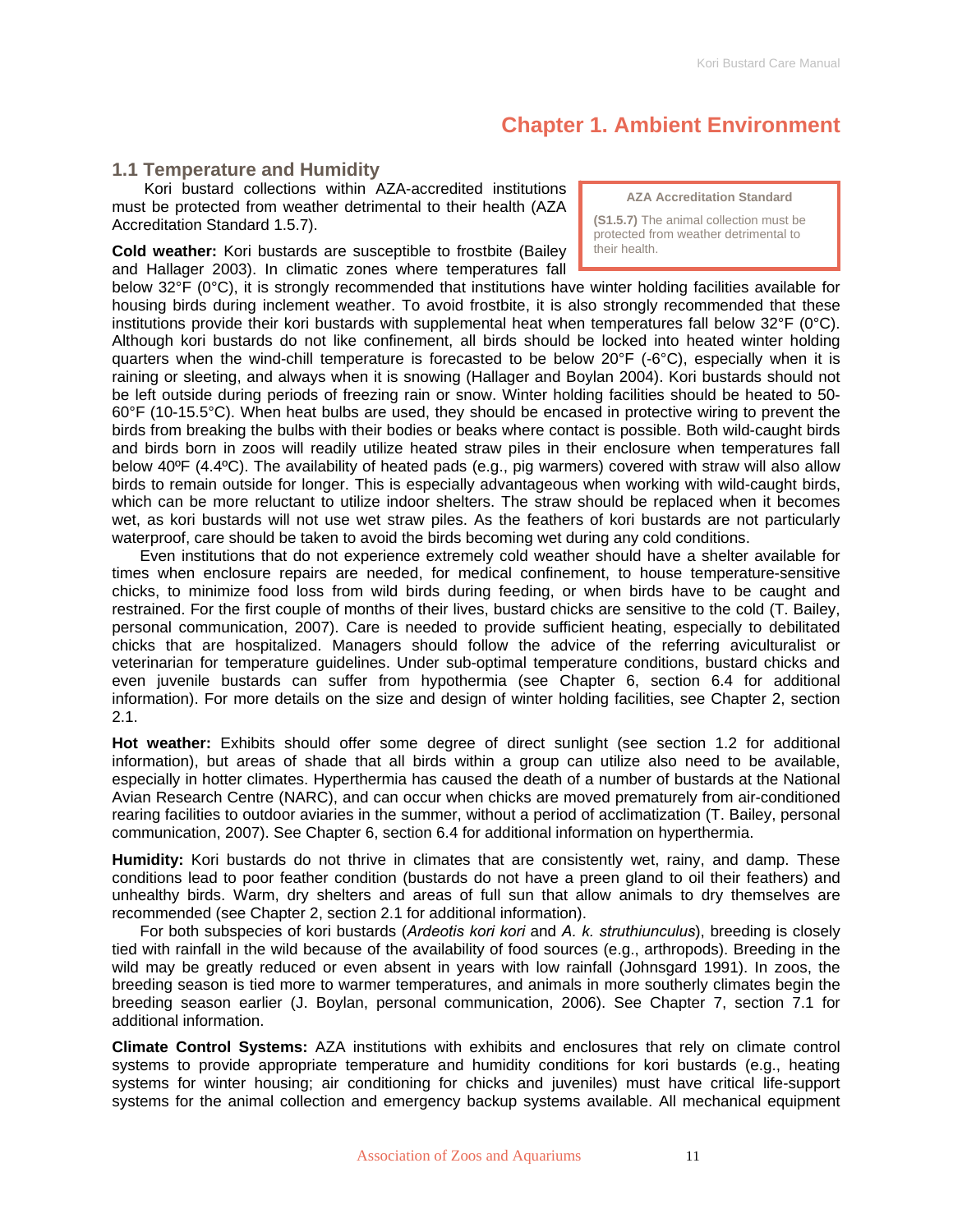#### <span id="page-11-0"></span>should be included in a documented preventative maintenance program. Special equipment should be

maintained under a maintenance agreement or records should indicate that staff members are trained to conduct specified maintenance (AZA Accreditation Standard 10.2.1). The AZA Gruiformes TAG and Kori Bustard SSP recommend that each institution identify the most appropriate climate control systems suitable for their kori bustard enclosures in order to meet the temperature and humidity recommendations provided above.

#### **1.2 Light**

Careful consideration should be given to the spectral, intensity, and duration of light needs for all animals in the care of AZA-accredited zoos. Kori bustards need areas of full sun to allow them to dry off damp plumage, and to engage in sunning behaviors. Sunning is very important to kori bustards for maintaining good feather condition. Sunning is characterized by

**AZA Accreditation Standard** 

**(S10.2.1)** Critical life-support systems for the animal collection, including but not limited to plumbing, heating, cooling, aeration, and filtration, must be equipped with a warning mechanism, and emergency backup systems must be available. All mechanical equipment should be under a preventative maintenance program as evidenced through a record-keeping system. Special equipment should be maintained under a maintenance agreement, or a training record should show that staff members are trained for specified maintenance of special equipment.

the spreading of one or both wings in response to direct sunlight. If exhibits contain multiple birds, multiple sunning spots are necessary to ensure that each individual has access to a sunning area, and that no one individual can prevent another from gaining access to these areas. Data from a behavioral assessment of kori bustards at one institution (Fernandes and Hallager 2007) found that kori bustards exhibit sunning behaviors intermittently from 1100 to 1400 on sunny days. Birds will sometimes sun themselves until they pant heavily, at which point they usually move to a shady area of the enclosure. In the shade, the birds typically then preen for upwards of 20 minutes. Birds demonstrate preferred sunning areas.

The proposed functions of sunning behavior in various bird species includes ectoparasite control, thermoregulation, drying of wet plumage, assistance in molting, soothing of skin irritated by molting, and increasing the flow of preen gland secretions (Simmons 1986). Since kori bustards preen intensely following sunning, there is some evidence that suggests that this behavior is involved in feather maintenance and ectoparasite control. Kori bustards lack preen glands, and so their sunning activity cannot increase the flow of preen gland secretions or aid in vitamin D production. Sunning also does not appear to be a major thermoregulation mechanism for kori bustards, as it is in some other bird species. Some kori bustards do not sunbathe in the colder months, but do perform sunning once temperatures are above 45°F (7.2°C). Sunning is most prevalent during the summer months, and is performed at a median temperature of 75°F (23.9°C) (Fernandes and Hallager 2007).

As kori bustards should not be kept inside for extended periods, weather permitting, providing artificial UV-emitting lights is not necessary within indoor enclosures. Similarly, artificial seasonal changes in indoor light intensity and duration do not seem to be necessary, as kori bustards are not maintained indoors throughout the year. Changes in temperature may be more important for regulating reproductive behavior than changes in light intensity (see section 1.1). Zoos that bring kori bustards into indoor enclosures for the winter should have outside holding pens available for use by the birds during warm days, in order to provide them with full spectrum lighting.

**Chick rearing:** Standard incandescent bulbs should not be used for brooding hand-reared, kori bustard chicks, as at least three chicks reared under incandescent bulbs at NARC in 1993 developed cataracts that may have been associated with the use of these bulbs (Bailey et al. 1997b; T. Bailey, personal communication, 2007). No further cases of cataracts were observed at NARC once the lighting was changed, and when the chicks were reared under 60W ceramic dull-emitter bulbs (Bailey et al. 1997b), however further research is needed to investigate possible links between light type during rearing and cataract development.

The relative importance of sunlight for kori bustard chick development is unknown. The Kori Bustard SSP recommends that chicks are provided access to natural light as soon as possible. Popular practice suggests that chicks be exposed to sunlight to some degree on a daily basis starting at day seven. However, the exact day that this exposure should begin is subjective. Some birds that were not exposed to natural light until they were two months of age have developed satisfactorily.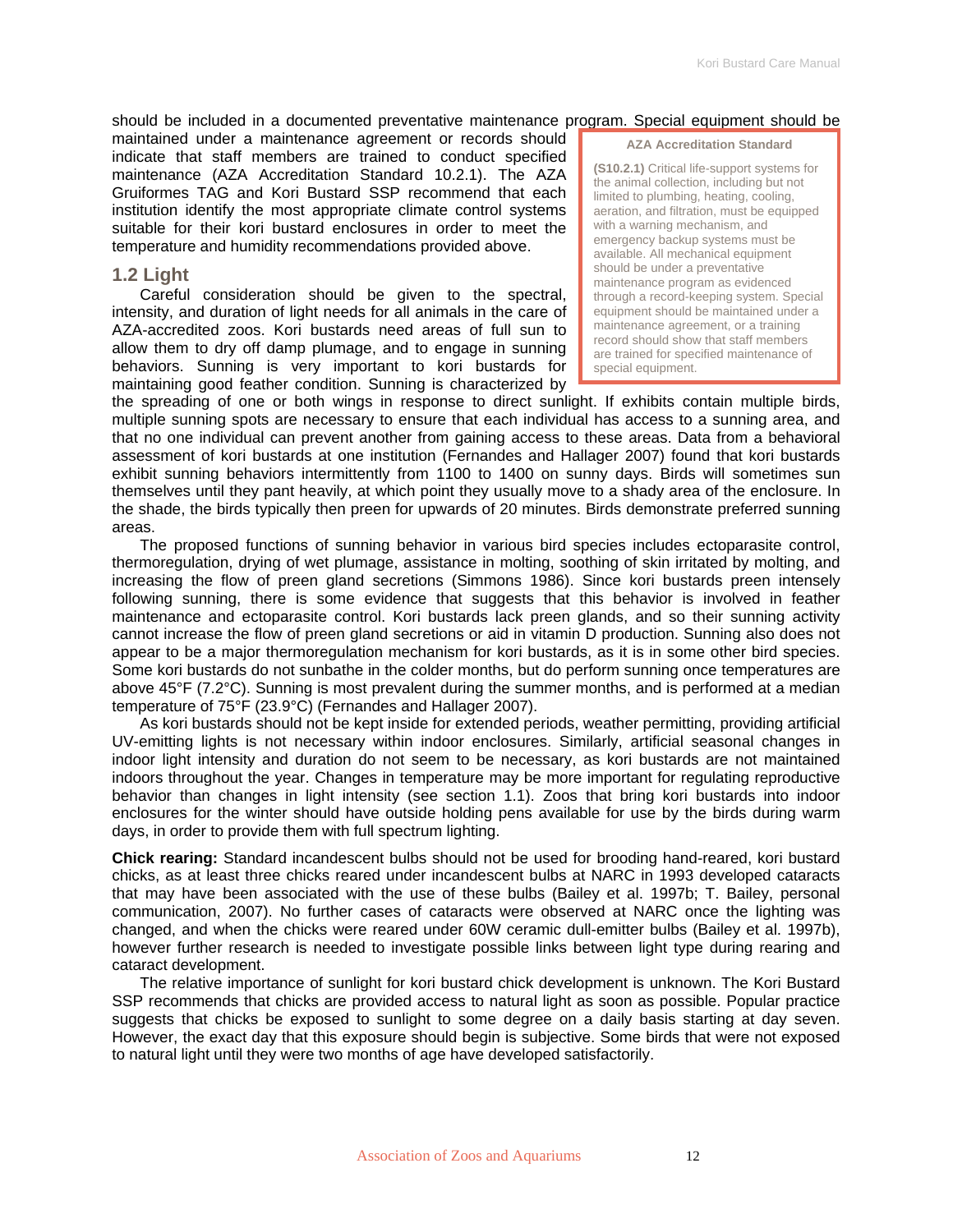### <span id="page-12-0"></span>**1.3 Water and Air Quality**

There are no specific recommendations or regulations specific to air and water quality for kori bustards in zoos. Any clean water source that is considered suitable for livestock is acceptable for kori bustards. Water in bowls and drinkers should be changed minimally once a day, but more frequently if it becomes contaminated. Kori bustards require only small areas of water from which to drink, as they are not heavy drinkers, but they do drink on a daily basis. Heated water dispensers for northern zones are recommended to prevent water from freezing. Kori bustards do not bathe in water (they dustbathe), and so pools are not needed within enclosures other than for aesthetic reasons.

From an air quality perspective, holding areas and indoor or winter enclosures should not be sealed so tightly so that they prevent fresh air from entering the area, as this can adversely affect air quality within these enclosures. A ventilation system, small windows with screens, and/or the ability to open windows, will allow fresh air to enter these areas, and will discourage the formation of fungal spores.

#### **1.4 Sound and Vibration**

Consideration should be given to controlling sounds and vibrations that can be heard by kori bustards in their indoor and outdoor enclosures. Kori bustards often become habituated to the routine sounds of normal zoo operation (e.g., trash trucks, nearby construction, leaf blowers), as well as to other environmental sound stimuli (e.g., overhead aircraft, traffic noise, etc.). Unusual sounds, however, can act as stressors, and may cause birds to react negatively by running or crouching. Breeding activities can also be interrupted by novel sounds. Timing of planned construction work near to kori bustard enclosures should coincide with the non-breeding season to minimize stress on the birds (see Chapter 7, section 7.1 for information on reproduction). Workers should be cautioned that their activities may stress the birds. Work should be stopped at once if it is causing obvious stress to the birds (e.g., birds not eating, running within their enclosure, or remaining in the crouch position), and the situation should be re-evaluated. In some cases, birds may need to be temporarily housed or even relocated to another exhibit, although the pros and cons of moving animals should be carefully discussed.

Little is known about the hearing sensitivity of kori bustards, and there is no information available on whether there are certain frequencies of sounds or decibels that will have the greatest negative effect on the welfare of kori bustards, and that can be minimized. Animals should be carefully monitored in any situations where loud, atypical sounds can be heard by animal caretakers around kori bustard enclosures. Additional research on hearing in kori bustards would provide some guidance for creating more objective recommendations for managing sound stimuli for this species.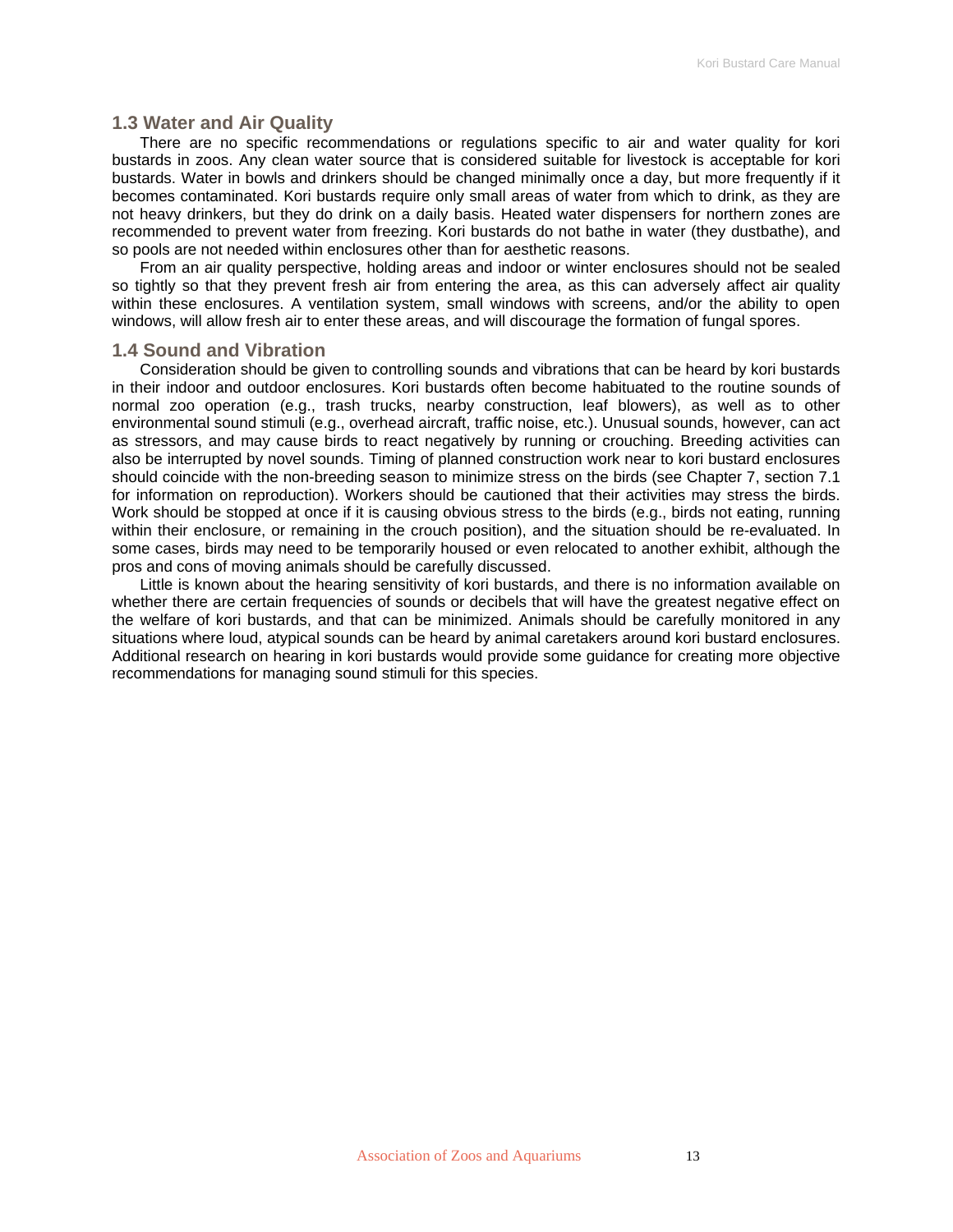## **Chapter 2. Habitat Design and Containment**

## <span id="page-13-0"></span>**2.1 Space and Complexity**

Careful consideration should be given to enclosure design for kori bustards so that all animal areas meet the physical, social, behavioral, and psychological needs of the species. Kori bustards should be displayed in exhibits replicating the complexity of their wild habitats in order to provide a wide range of behavioral opportunities, and in numbers sufficient to meet their social and behavioral needs (AZA Accreditation Standard 1.5.2).

Large paddock-like enclosures are the most appropriate type

**AZA Accreditation Standard** 

**(S1.5.2)** Animals should be displayed, whenever possible, in exhibits replicating their wild habitat and in numbers sufficient to meet their social and behavioral needs. Display of single specimens should be avoided unless biologically correct for the species involved.

of space for kori bustards, and exhibits ranging up to 50,000ft<sup>2</sup> (4645m<sup>2</sup>) have been provided to this species. Kori bustards will thrive more effectively if provided with a few hectares of space (Hallager and Boylan 2004), providing opportunities for their full range of species-appropriate behaviors, and allowing a complex environment to meet their physical and social needs. The recommended minimum space for outdoor enclosures is 42.7' x 65.6' (13m x 20m) per bird (e.g., Siegel et al. 2007). All enclosures should be large enough for bustards to avoid animal caretakers when enclosures are cleaned, re-provisioned, etc., and to maintain their preferred flight distance from animal care staff. Indicators that the size and complexity of the enclosures are not meeting the needs of the birds may include poor physical health, pacing along fence lines, and increased behavioral displacements between females or between males and females.

Kori bustards are mostly terrestrial birds, but do fly. Kori bustards generally move about in a slow walk. Running and flying is generally performed to escape from danger (Mwangi 1988). Unless the enclosure is completely covered, birds will need to be flight restrained (see Chapter 6, section 6.4 for more details). Covered enclosures have the added benefit of keeping out unwanted pest or potential predators species (see section 2.2 for additional information), and can help to minimize the spread of parasites and diseases from wild animals to the kori bustards. As kori bustards are mostly terrestrial, all unnecessary obstacles should be avoided within enclosures. The enclosures should also be as flat as possible to avoid long-term leg and hip problems that may develop if birds are housed in areas with hills, although some low relief provides additional cover, and can serve as courtship display areas for males (see Chapter 7, section 7.1 for more information on courtship displays).

To minimize trip hazards, enclosures should be kept as free as possible from non-plant furnishings (e.g., rocks, tree stumps). There should be ample bare ground as birds generally do not like to walk on turf, especially if it is moist (e.g., from dew), and access to sandy patches can help to promote dustbathing, sunning, and preening behaviors. Kori bustards are not perching birds, lacking a hind toe with which to perch, and so there is no need to provide opportunities for perching within enclosures. If pools are present in enclosures, they should be shallow enough that a bird can walk through the water, and the sides should gradually slope to the deepest portion. The coating on the sides of the pool should be of a non-slip nature. Pools deeper then 2' (60cm) are not recommended. Trauma is an important cause of morbidity and mortality for all bustards in zoos, and so care should be taken to use 'soft' materials when enclosures are constructed.

Kori bustards can be housed with a variety of plant furnishings, although there are some considerations to keep in mind. Plants that have large thorns and/or thick flower stems should not be used, as birds can injure themselves. Additionally, bamboo and ornamental grasses with thick, hard stems should be avoided, because birds have impaled themselves on these stems (Hallager and Boylan 2004). Large, soft stemmed grasses and small shrubs scattered throughout an exhibit will provide the birds with ample cover, and with visual barriers for enclosures housing multiple birds. Large shrubs and mature trees, which offer shade as well as limited protection from inclement weather, are also desirable. Kori bustards will also utilize natural plantings to forage for natural fruits, berries, and any associated invertebrate prey. Bustards are omnivores, and will eat small vertebrates and invertebrates from vegetation as they forage through their environments. Plants with edible, non-toxic fruits that can be eaten by the birds can be planted in the enclosure with approval from institutional veterinarians and nutritionists (see Chapter 5, section 5.2 for additional information on the use of browse and browse plants), but nutritional value, fruit size, and attractiveness of the fruit to unwanted pest species should be carefully considered. Plants with fruits large enough to cause an impaction should be avoided. Along with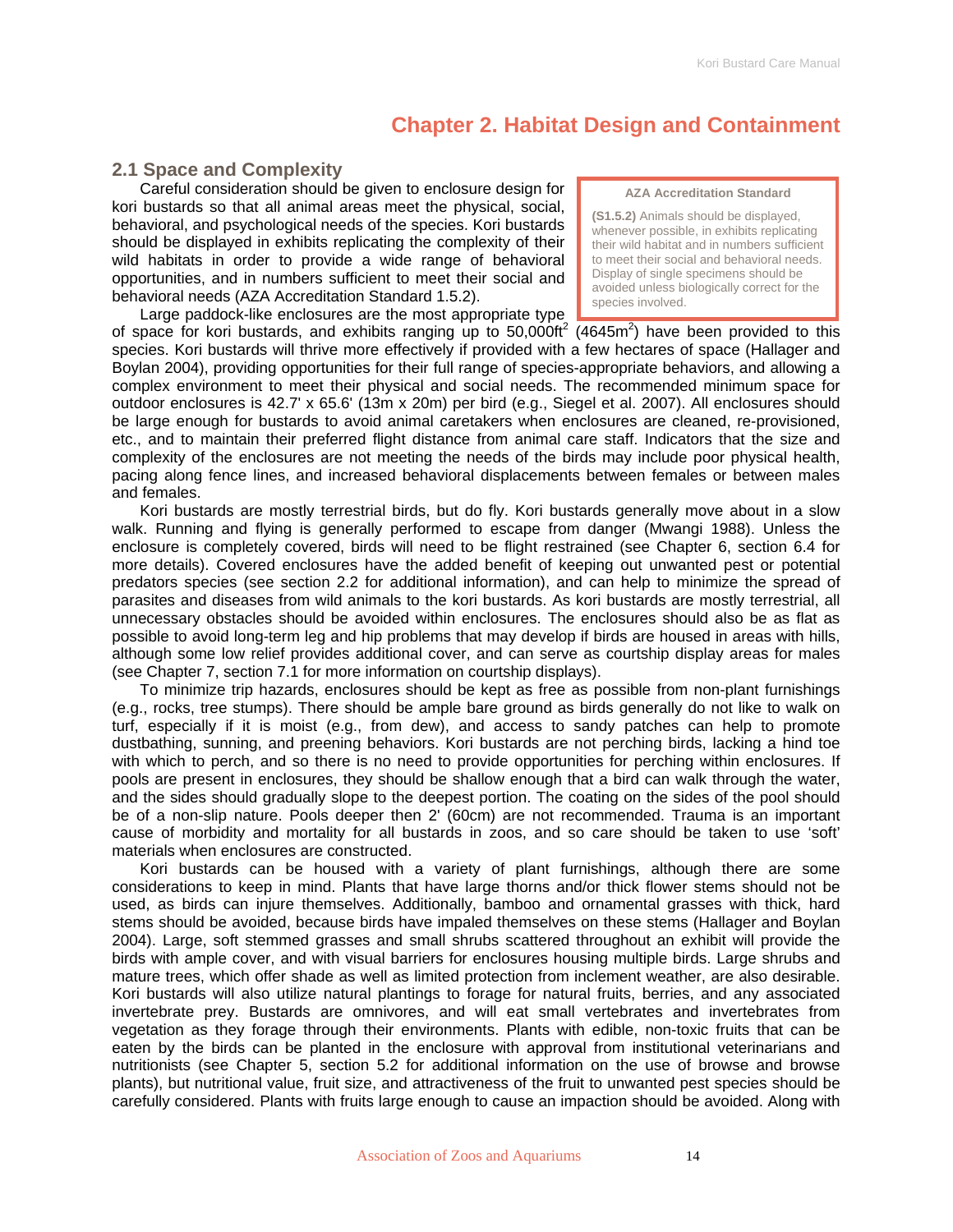natural vegetation, the addition of alfalfa beds provides birds with a direct food source, with cover to hide in, and also encourages foraging for invertebrates attracted to the vegetation.

**Enclosure substrates:** The substrate of all enclosures should be natural and non-abrasive for feet and hock joints of the birds. Kori bustard chicks are coprophagic, and chicks will often ingest feces (T. Bailey, personal communication, 2007). This can lead to the rapid spread of diseases and parasites within a group of birds, and so care should be taken to remove feces from enclosures as soon as possible (e.g., at least daily), especially when chicks are present. Coprophagy in bustards may also be caused by a lack of appropriate environmental stimulation, such as bare floors lacking natural substrates that can be manipulated or that promote foraging (Huchzermeyer 1998). Kori bustards should also be provided with substrates that promote a wide range of species-appropriate behaviors (e.g., dustbathing, preening, foraging, nest building, etc.). Areas that provide the opportunity for dustbathing should be provided in both indoor and outdoor enclosures, as this is a behavior commonly seen in wild birds (Mwangi 1988). These areas can contain sand, mulch, peat moss, or coarse oyster shell.

Indoor substrates: The floor of indoor enclosures can be dirt or sand that is covered with bedding hay (straw). Concrete is not recommended, as birds can slip if startled. Enclosures with concrete floors should be covered with non-slip materials (e.g., indoor/outdoor carpeting).

Outdoor substrates: A natural soil or grass substrate is the most appropriate substrate for outdoor exhibits, although sand and gravel have also been used successfully (T. Bailey, personal communication, 2007). There should be ample bare ground that is not covered with grasses or turf. Impaction does not appear to be a problem with adult bustards in naturalistic aviaries. However, ingestion of foreign bodies including nails, galvanized wire, and pieces of plastic-coated chain-linked fencing is not uncommon in bustards (see section 2.2 for additional information). Damp, marshy areas within enclosures should be avoided.

**Minimizing stressors:** Attention to the design of facilities and the behavior of staff members working with kori bustards is important to minimize stressors and other trauma-related problems. Bustards are generally nervous and alert when on the ground, and will move into cover in response to aversive stimuli or at the first sign of danger (Hallager and Boylan 2004). Various stimuli within the zoo environment have been reported as potential stressors for kori bustards, including capture and restraint of birds, animal caretakers or other staff working in or near the enclosure (especially with loud machinery such as line trimmers), native birds competing for food, animal introductions, aggressive behavior between birds, feeding time, and the presence of several keepers in visual range of the birds. High visitor levels have also been shown to be stressful to some birds (Brostek et al. 2003). Visual barriers, such as thick shrubs, placed 4.3-8.2' (1.3-2.5m) in from the enclosure perimeter, may provide an increased sense of security for birds housed in enclosures of a minimum size (Hallager and Boylan 2004), and may help mitigate some of the stressors listed above. Ensuring that visitors are kept at least 5' (1.5m) from the perimeter of kori enclosures may also be beneficial (S. Hallager, personal communication, 2006). Using shade-cloth or tension netting on the roof and sides of aviaries can minimize visual stressors, and can cushion any impact resulting from birds flying within an enclosure as a result of stressors in that environment.

Indicators of stress include vocalizations such as growling and barking, although young birds may be generally more vocal even in the absence of specific stressors. Non-vocal indicators include running/chasing, stereotypical pacing (which can also occur naturally prior to egg-laying), fluffing, tail in up/alert position, and tucking (see Hallager and Boylan 2004). Excessive preening in kori bustards may indicate nervousness (Hallager and Boylan 2004). Tucking often occurs when kori bustards are spooked by native birds flying into the exhibit, or when keepers working in the exhibit move too quickly around the birds. Another response to stressors is hiding. Hiding can be induced by high crowd levels, which may cause subordinate birds to seek areas away from visitors. New kori bustard enclosures should limit visitor access to no more than two sides of the enclosure, in order to prevent excessive visitor presence around the enclosure perimeter. Stress can also be potentially decreased by reducing the number of nonessential people who enter kori bustard enclosures, or the off-exhibit areas directly around these enclosures. Kori bustards are shy birds by nature, and should have areas of privacy to retreat to when crowd levels are high (Brostek et al. 2003). These areas can also provide secure nesting spots for females during the breeding season.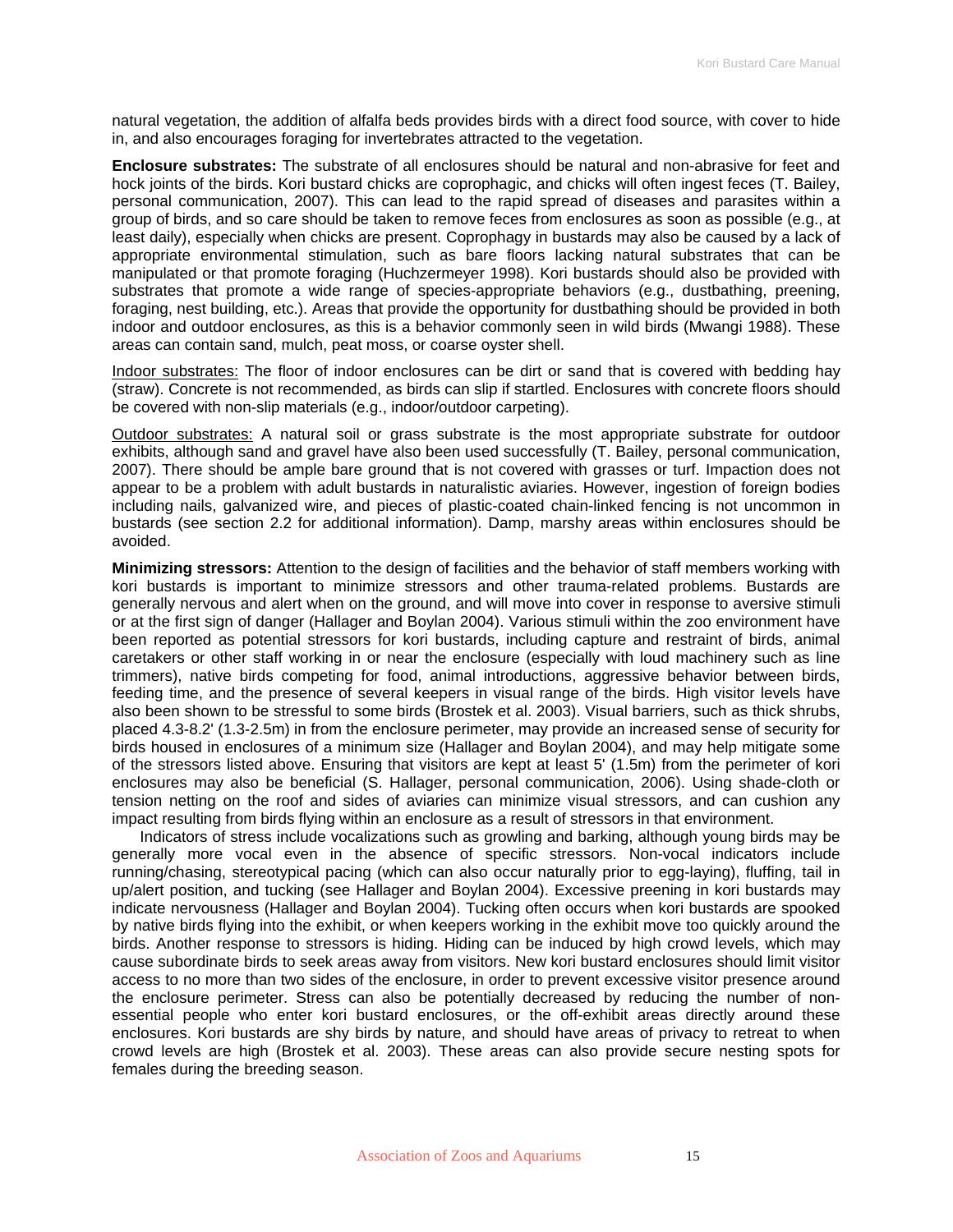The same careful consideration regarding exhibit size and complexity and its relationship to the kori bustard's overall wellbeing must be given to the design and size all enclosures, including those used in exhibits, holding areas (e.g., winter holding), hospital/treatment rooms, and quarantine/isolation enclosures (AZA Accreditation Standard 10.3.3). The use of kori bustards in conservation/education programs is generally limited due to behavioral and health concerns for the animals (see Chapter 9), and there are no additional recommendations for enclosures specific to animals used in these programs. The

#### **AZA Accreditation Standard**

**(S10.3.3)** All animal enclosures (exhibits, holding areas, hospital, and quarantine/isolation) must be of a size and complexity sufficient to provide for the animal's physical, social, and psychological well-being; and exhibit enclosures must include provisions for the behavioral enrichment of the animals.

design of enclosures for kori bustards should minimize negative stressors, allow for efficient handling and restraint when necessary, provide access for emergency and routine procedures, maximize the potential for social interaction (and separation when needed) and a full range of species-appropriate behaviors, and should effectively integrate enrichment and animal training (see Chapter 8) into the daily husbandry routine.

**Winter holding areas:** Kori bustards are susceptible to frostbite. In climatic zones where temperatures fall below 32°F (0°C), institutions should have winter holding facilities available for housing birds during inclement weather. To avoid frostbite, it is also strongly recommended that these institutions provide their kori bustards with supplemental heat. Kori bustards should not be left outside during periods of freezing rain or snow. For winter holding of two compatible birds, the minimum recommended space per bird is:

- 8' x 10' (2.4m x 3m) for overnight holding
- $8'$  x 16' (2.4m x 4.9m) for housing up to 7 days
- $10'$  x 20<sup>'</sup> (3m x 6.1m) for housing longer than 7 days, and should include an outside holding yard so that birds can be given outside access.

The recommended oblong dimensions provide some exercise space, and allow the birds to distance themselves from keepers during enclosure cleaning. Birds (especially wild caught individuals) will move away from animal caretakers who are closer than 6' (1.8m) away (S. Hallager, personal communication, 2006). These size recommendations are highly dependent on the compatibility of conspecifics. Larger dimensions or separate shelters may be required for birds that have a lower degree of social compatibility. Winter holding areas should have the capability to be divided in the event that birds are not compatible in small areas, as can be especially common when males and females are housed together.

Sheds should be heated to a maximum of 50-60°F (10-15.5°C), and less if heating lamps and/or pads provide warmer areas. Heat bulbs, if used, should be encased in protective wiring to prevent bulb breakage in case a bird makes contact with the bulb. Skylights within the winter holding area can be advantageous for birds that have to be housed for extended periods during the winter, but artificial lights should also be installed to provide adequate light during the day. A small night-light turned on at night will provide some degree of light for the birds. The floor of the shed can be dirt or sand that can be covered with bedding hay (straw). Concrete is not recommended, as birds can slip if startled. Sliding doors, operated from outside of the holding area, are always useful for controlling the location of birds within the shelter.

**Species-appropriate behaviors:** All kori bustard enclosures and husbandry management programs in zoos should be designed with knowledge of the species' natural behaviors in mind. Appendix B provides a comprehensive ethogram of kori bustard behavior that should be carefully considered from an enclosure design and enrichment perspective (see also Chapter 8, section 8.2 for more information on environmental enrichment). Unpublished information from an ongoing behavioral assessment performed at one institution (S. Hallager, personal communication, 2006) indicate that kori bustards spend the following proportions of time engaged in various species-appropriate behaviors when visible to observers:

- 46.8% of the time resting
- 18.1% performing comfort behaviors
- 17.5% locomoting
- 8.7% incubating eggs (during the breeding season only)
- 5.7% exhibiting reproductive behavior
- 3.8% eating
- 0.2% on other activities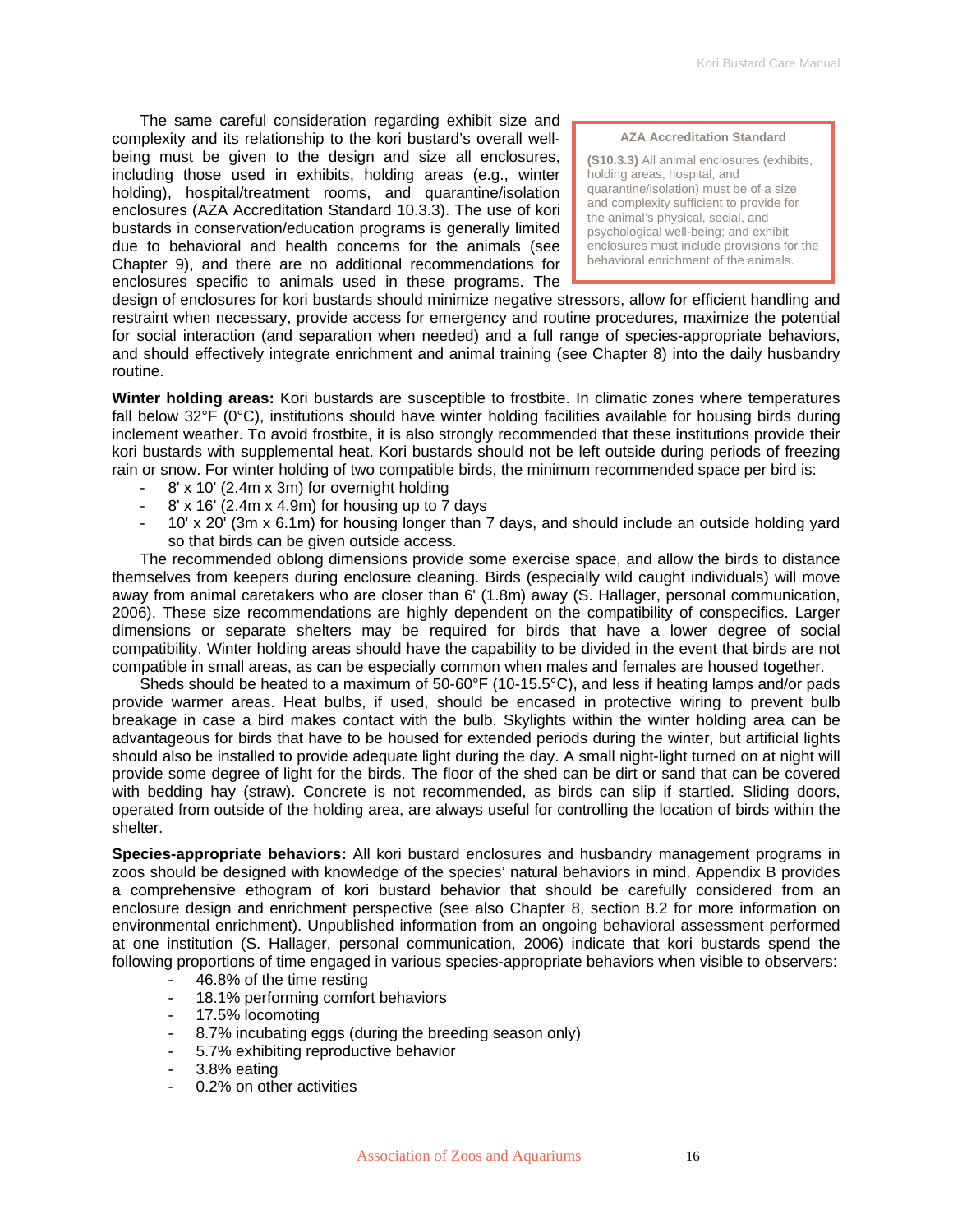<span id="page-16-0"></span>Data from this research indicate that birds modified their behavior slightly throughout the day, resting less and walking around more in the later afternoon, carrying out comfort behaviors most at midday, and exhibiting breeding behaviors (incubation and other reproductive behaviors) more often in the evening and early morning hours. Activity patterns varied by sex at one institution, with females spending a greater proportion of time engaged in comfort activities, feeding, and locomoting. Males spent more time resting. Additional behavioral research on these species in wild settings and in zoos will help to provide a better perspective and understanding of the behavioral needs of kori bustards.

## **2.2 Safety and Containment**

Kori bustards housed in free-ranging environments should be carefully selected, monitored and treated humanely so that the safety of these animals and persons viewing them is ensured (AZA Accreditation Standard 11.3.3).

Kori bustard enclosures and holding areas in all AZAaccredited institutions must be secured to prevent unintentional animal egress (AZA Accreditation Standard 11.3.1). Enclosure design must be considered carefully to ensure that all areas are secure and particular attention must be given to shift doors, gates, keeper access doors, locking mechanisms and exhibit barrier dimensions and construction.

The preferred primary containment boundary for kori bustard enclosures is one-inch (1"/2.5cm) chain link mesh. This size mesh reduces the chances of chicks getting out of enclosures, and large rodents and small predators getting in. The smaller

#### **AZA Accreditation Standard**

**(S11.3.3)** Special attention must be given to free-ranging animals so that no undue threat is posed to the animal collection, free-ranging animals, or the visiting public. Animals maintained where they will be in contact with the visiting public must be carefully selected, monitored, and treated humanely at all times.

#### **AZA Accreditation Standard**

**(S11.3.1)** All animal exhibits and holding areas must be secured to prevent unintentional animal egress.

size also eliminates any chance of a bird getting a leg caught in the fence during a capture. If Invisnet<sup>®</sup> is used, it should be of a strength to withstand a coyote bite. Even though some birds are successfully maintained in exhibits with lower, public-friendly fences, the recommended height of fencing is 10-12' (3- 3.7m). Kori bustards are powerful flyers, and even flight-restrained birds can escape an 8' (2.4m) fence on a windy day or when startled. Covered pens, with anti-dig barriers to prevent predators or pests from gaining access to the enclosure, are recommended for facilities where kori bustards are allowed 24/7 access to outside enclosures.

**Public barriers/guardrails:** To prevent any physical interaction between kori bustards within their enclosures and members of the public outside the enclosure, there must be a guardrail/barrier that separates the two in addition to the primary containment suggested in section 2.2 (e.g., wire mesh) (AZA Accreditation Standard 11.3.6). To prevent physical contact, and

to provide birds with a greater sense of security within their enclosures, it is recommended that visitors be kept at least 5' (1.5m) from the perimeter of kori enclosures (S. Hallager, personal communication, 2006).

Walk through aviaries containing kori bustards are not recommended, as kori bustards are shy by nature. Hand-reared birds can also be aggressive to their caretakers (aggression can increase during breeding season), and consequently should not be allowed direct exposure to visitors in any situation.

**Exhibit safety:** Any small holes that develop in the soil within any kori bustard enclosure (either from erosion or rodent activity) should be filled as soon as possible; kori bustard feet are small, and broken toes and legs can result if birds trip or fall as a result of these holes. On a daily basis, keepers should also inspect the areas of the enclosure where birds have the closest access to the public, and immediately remove any foreign materials. Kori bustards will readily ingest objects such as nails, batteries, broken glass, and coins, and there can be serious health consequences associated with ingestion of these items (see Chapter 6, section 6.6). The animals should be regularly monitored for signs of impaction and zinc toxicity. Hand-reared kori bustards may tolerate a metal detector device held against the abdomen to check for the presence of ingested metal, especially if this is part of a husbandry training program (see Chapter 8, section 8.1 for additional information on operant conditioning). Plants in and around enclosures should also be carefully selected to ensure that they do not have any poisonous properties, or do not pose any risk of physical injury to the birds (e.g., from thorns) (see Chapter 5, section 5.2 for additional information on browse selection).

#### **AZA Accreditation Standard**

**(S11.3.6)** Guardrails/barriers must be constructed in all areas where the visiting public could have contact with other than handleable animals.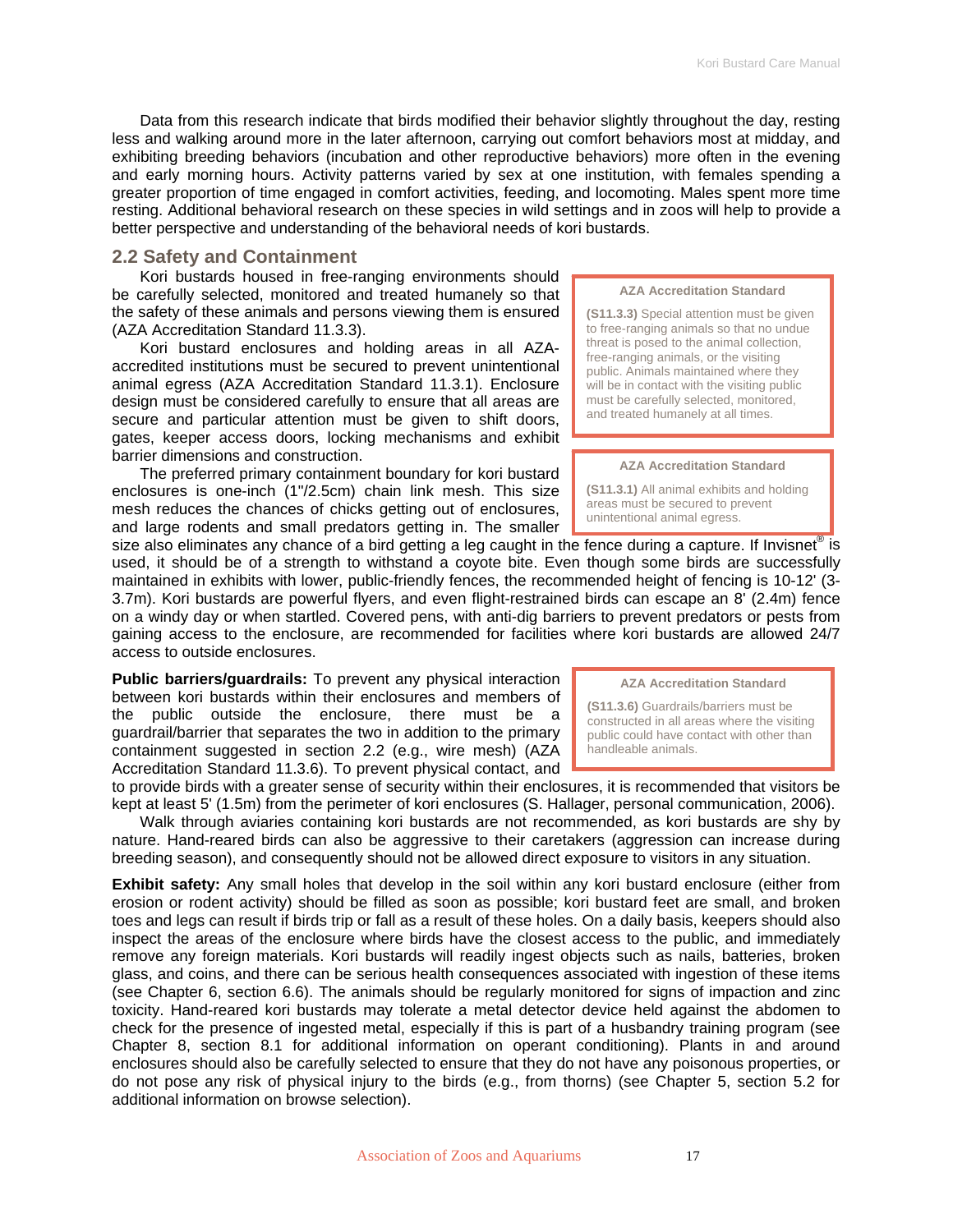Pest and predator control: Keepers should check enclosures each day for signs of rodent activity. Spilled food should be removed on a daily basis to aid in rodent control. Poison should not be used inside kori bustard exhibits. If snap traps need to be set, they should be covered so that the birds are unable to see or reach the trap. Kori bustards are curious and will investigate a trap if they can see it.

Wild birds and rodents can pose a problem for kori bustards, especially at feeding time, as most bustards will not aggressively defend their food. Keepers may need to compensate for this by using special feeders to discourage wild birds and squirrels, or by providing extra food, although providing extra food may exacerbate the initial problem and attract more pest species. For pelleted food (see Chapter 5, section 5.2 for information on sample diets), feeders that have a platform that closes when a bird (e.g., starling, pigeon) lands on it work very well. For dispensing mice, large metal feeders that can hold a food pan and also close when unwanted birds land on the collapsible platform work well. Where possible, it is advisable to work out a pest control program with a qualified pest control officer.

Predators: Native/feral predators are dangerous for both adult and young kori bustards. Foxes and/or raccoons have attacked adult birds, sometimes fatally, and small chicks left out in unsecured exhibits are at great risk. All enclosures should be built to minimize predator access. Digging predators (e.g., dogs, foxes) can be excluded by burying the base of the boundary 1' (0.3m) in the ground. Surrounding the enclosure with electrical wire can deter climbing predators (e.g., raccoons). For the safety of the chicks, covered pens are strongly recommended if kori bustard hens are allowed to raise chicks naturally, and covered pens may also play a role in minimizing the risk of avian flu transmission – although more research is needed to determine if this is the case. In areas where large predators (e.g., coyote, bobcat, cougar, etc.) are common, birds may need to be housed indoors at night if pens are not covered. Shifting and housing birds indoors each day may negatively impact breeding success (S. Hallager, personal communication).

**Emergency protocols:** All kori bustard emergency safety procedures must be clearly written, provided to appropriate staff and volunteers, and readily available for reference in the event of an actual emergency (AZA Accreditation Standard 11.2.3).

Staff training for responses to emergencies must be undertaken, and records of such training maintained. Both animal care staff members and security personnel must be trained to handle all emergencies in full accordance with the policies and procedures of the institution and in some cases, may be in charge of the respective emergency (AZA Accreditation Standard 11.6.2).

Transport crates should be readily available to move kori bustards in the event of a fire or other natural disaster that requires their immediate relocation. There should be one crate per bird to ensure that translocation can be performed quickly, if needed. For zoos in hurricane prone zones, birds should be housed in sheds or cement structures (e.g., basements, bathrooms) that can withstand hurricane force winds during the storm. Institutions should develop protocols that provide step-bystep instructions for where birds should be moved, how, when, and by whom. Non-perishable food and sufficient water should be left with the kori bustards in their shelters in the event staff cannot immediately service the birds after the storm.

Emergency drills should be conducted at least once annually for each basic type of emergency to ensure all staff is aware of emergency procedures and to identify potential problematic areas that may require adjustment. These drills should be recorded and evaluated to ensure that procedures are being followed, that staff **AZA Accreditation Standard** 

**(S11.2.3)** All emergency procedures must be written and provided to staff and, where appropriate, to volunteers. Appropriate emergency procedures must be readily available for reference in the event of an actual emergency. These procedures should deal with four basic types of emergencies: fire, weather/environment; injury to staff or a visitor; animal escape.

#### **AZA Accreditation Standard**

**(S11.6.2)** Security personnel, whether staff of the institution, or a provided and/or contracted service, must be trained to handle all emergencies in full accordance with the policies and procedures of the institution. In some cases, it is recognized that Security personnel may be in charge of the respective emergency (i.e., shooting

#### **AZA Accreditation Standard**

**(S11.2.4)** The institution must have a communication system that can be quickly accessed in case of an emergency.

training is effective and that what is learned is used to correct and/or improve the emergency procedures. Records of these drills should be maintained and improvements in the procedures duly noted whenever such are identified. AZA-accredited institutions must have a communication system that can be quickly accessed in case of an emergency (AZA Accreditation Standard 11.2.4).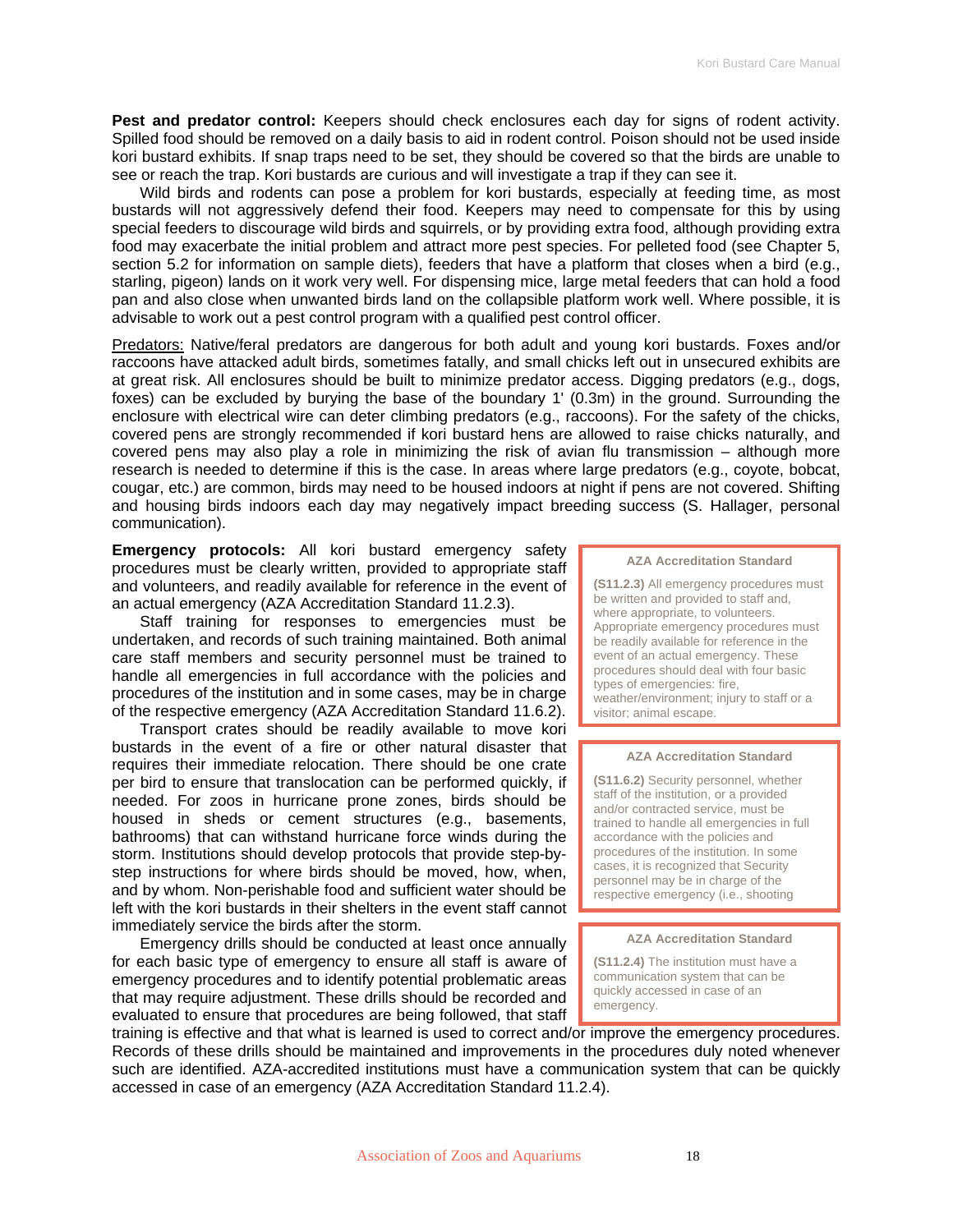## **Chapter 3. Transport**

### <span id="page-18-0"></span>**3.1 Preparations**

Kori Bustard transportation must be conducted in a manner that adheres to all laws, is safe, and minimizes risk to the animal(s), employees, and general public (AZA Accreditation Standard 1.5.11). Safe kori bustard transport requires the use of appropriate conveyance and equipment that is in good working order. Planning and coordination for animal transport requires good communication among all affected parties, plans for a variety of emergencies, such as flight delays, and contingencies that may arise, and the timely execution of the transport.

**AZA Accreditation Standard** 

**(S1.5.11)** Animal transportation must be conducted in a manner that is safe, wellplanned and coordinated, and minimizes risk to the animal(s), employees, and general public. All applicable local, state, and federal laws must be adhered to.

**Transport crates:** All crates for shipping kori bustards by air should meet International Air Transport Association (IATA) recommendations. Information on specific shipping recommendations related to kori bustards can be found at www.iata.org. Shipping crates can be made specifically for the purpose of transporting kori bustards (typically necessary for transporting adult males); alternatively, it is possible to use a plastic airline dog kennel of appropriate size for shipping females and juvenile males. Crate size will vary according to the sex and age of the bird being shipped (see Table 6).

Crates should not be too large. Kori bustards tend to be nervous during transport, and relatively close confinement will help them to retain their balance and reduce struggling. It is not necessary for a kori bustard to be able to turn around easily within its crate. Regardless of crate type, the inside roof of the crate should be padded to protect the top of the bird's head. In general, it is recommended that a crate that is padded on top, tall enough for the bird to stand upright, and just narrow enough to restrict a large amount of movement.

| Sex/Age                    | <b>Crate Type</b>                | <b>Crate Dimensions</b><br>$(L \times W \times H)$ |
|----------------------------|----------------------------------|----------------------------------------------------|
| Females (all ages)         | Large sky kennel or wooden crate |                                                    |
| Juvenile males (<6 months) | Large sky kennel or wooden crate |                                                    |
| Adult males (>6 months)    | Wooden crate                     | 34" x 21" x 33"<br>(86cm x 53cm x 83cm)            |

Table 6: Recommended transport crate sizes for kori bustards

**Equipment and supplies:** Transport protocols should be developed to ensure the safe transport of kori bustards between shipping and receiving institutions, and both institutions should have appropriate equipment and supplies to care for birds immediately before and after the birds are loaded onto aircraft for transport. Sufficient diet should be shipped with the animal to allow for a gradual transition to a new diet at the receiving institution.

**Contingencies:** Safe transport also requires the assignment of an adequate number of appropriately trained personnel (by institution or contractor) who are equipped and prepared to handle contingencies and/or emergencies that may occur in the course of transport, such as flight delays. Planning and coordination for animal transport requires good communication among all affected parties, plans for a variety of emergencies and contingencies that may arise, and timely execution of the transport. At no time should the animal(s) or people be subjected to unnecessary risk or danger.

#### **3.2 Protocols**

Transport protocols should be well defined and clear to all animal care staff.

**Crating animals for transport:** Protocols for successfully capturing and crating birds in preparation for transport are described in Chapter 6, section 6.5. The use of operant conditioning to train birds to enter crates without the need for capture is discussed in Chapter 8, section 8.1.

**Food and water:** Food and water are not needed in the crate unless the bird will be held in the crate for more than 24 hours. Birds should be well fed prior to transport, as they may not eat immediately upon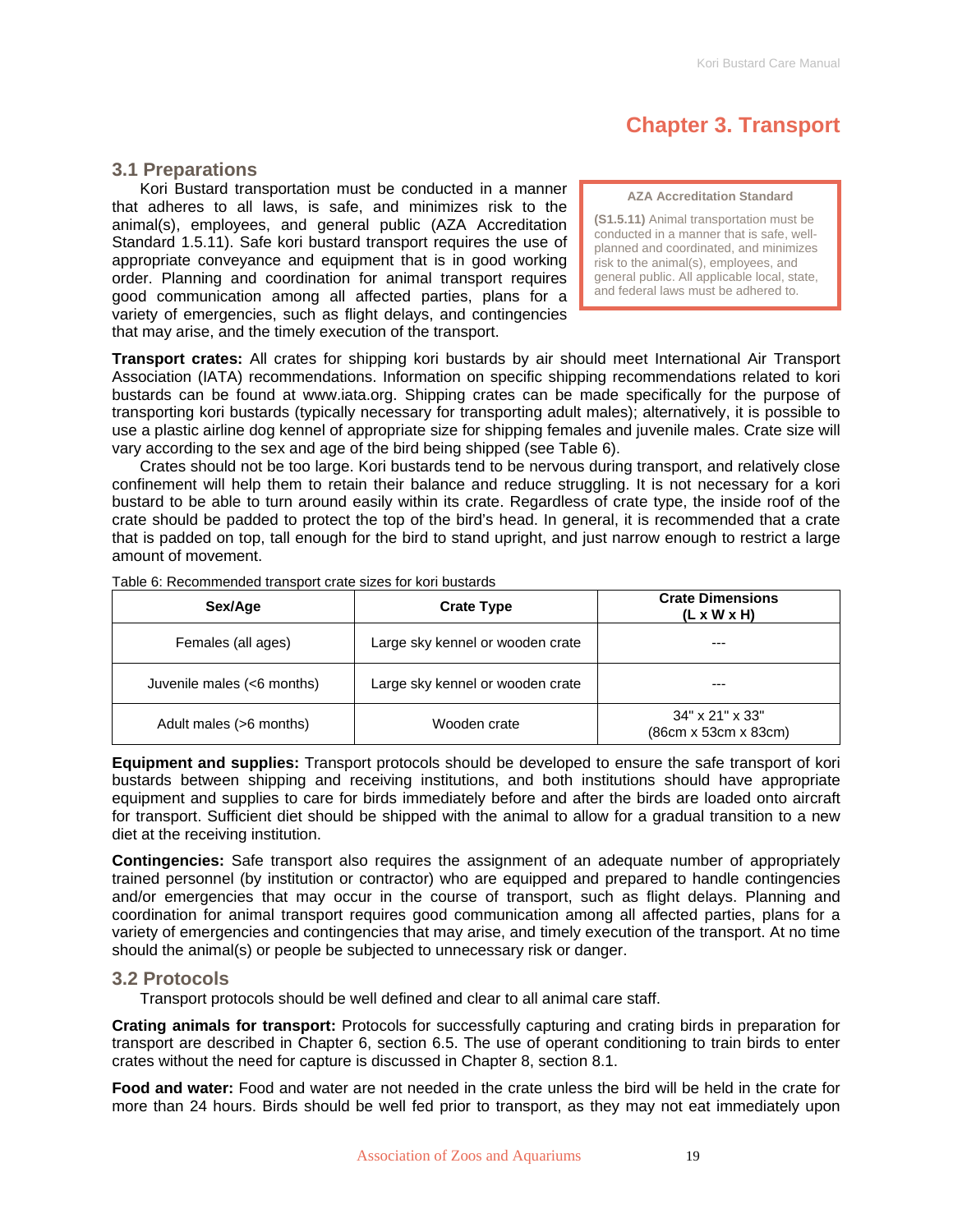their arrival at their new destination. Wild-caught birds, even those previously held in zoos, may not eat for several days after shipping. Hand-reared birds will likely eat within a day of arrival (if not sooner). Water should be immediately available once the bird has arrived at the receiving institution.

For transport longer than 24 hours, kori bustards can be offered water in a small bowl placed in the crate. The water should be removed after an hour to prevent the bird from tripping. Pieces of watermelon can also be offered, but the birds may not recognize these as food if watermelon is not part of their usual diet. Mice are appropriate food items during transport. If it is known that transport will take longer than 24 hours, transport crates should be designed to allow food and water to be provided to the bird through appropriate access ports. Doors that slide up and down are recommended for kori bustard shipping crates. This design allows partial opening of the door from the bottom so that food and water can be provided and retrieved without risk of the bird escaping.

**Substrate and bedding:** The floor of the transport crate should be covered with a non-slip material such as indoor/outdoor carpeting. Hay or straw should be placed on top of non-slip materials, as they do not provide enough traction when placed directly on a plywood or plastic floor. Kori bustards have very small feet for the size of their bodies, and can lose their balance easily. Hay and straw can be used effectively to absorb urates and fecals during transport.

**Temperature, light, and sound:** Kori bustards are large, and their body heat can increase the interior temperature of crates considerably. This is especially significant for shipping that takes place during summer months. It is recommended that shipments should be carried out early in the day during the warmer summer months, and during times of extreme heat, so that the birds are not subjected to extreme temperatures while in their crates waiting to be loaded onto planes or trucks. Temperatures within the crate should remain within the range of 45-85°F (7.2-29.4°C) to ensure the safety and comfort of the birds. Air holes in crates are necessary to provide sufficient ventilation (IATA 2008), and these can be covered with breathable fabrics (e.g., burlap) if more darkness is required for the bird within the crate, low light conditions may help to minimize the stress associated with transport. The bird within the crate should not be able to see out of the crate easily. The shade-cloth material should not restrict ventilation within the crate.

**Animal monitoring:** Kori bustards should always be shipped singly in crates. There is no requirement for animal caretakers to accompany kori bustards during shipping, although some zoos have their own requirements for keepers to accompany birds on international flights. Where possible, kori bustards should not be held in a crate longer than 24 hours. Transport crates should not be opened during transport unless there is a medical emergency, and it is recommended that they are opened under the supervision of a veterinarian at the shipping or receiving institution. Doors that slide up and down are recommended for kori bustard shipping crates, as these will reduce the risk of the bird breaking free from the crate if access by a veterinarian or caretaker is needed.

**Post-transport release:** When recovering from transport (or anesthesia within a crate), it is important to make sure the bird is safe from injury and has recovered completely before it is released, although release should occur as soon as possible after prolonged transport. The release protocol should be similar to the manual release described in Chapter 6, section 6.6, with the crate door directed towards an open space within the bird's new enclosure (e.g., quarantine enclosure) that the bird can see. The bird should be allowed to step out of the transport crate on its own accord. Once the bird has moved away from the crate, this can be removed while the bird continues to be watched for any negative reactions associated with the shipping experience.

**Within-institution transportation:** For the transportation of kori bustards within an institution, it is generally recommended that the bird be hand-carried, if possible, as this will reduce the problems associated with recapture once the bird is released from its crate (see Chapter 6, section 6.6 for more information on capture and restraint procedures). Kori bustards are not used in conservation and education programs outside of their enclosures, and so internal transfers of kori bustards will be typically limited to medical situations under the supervision of veterinary personnel (see Chapter 6, section 6.6 for additional information).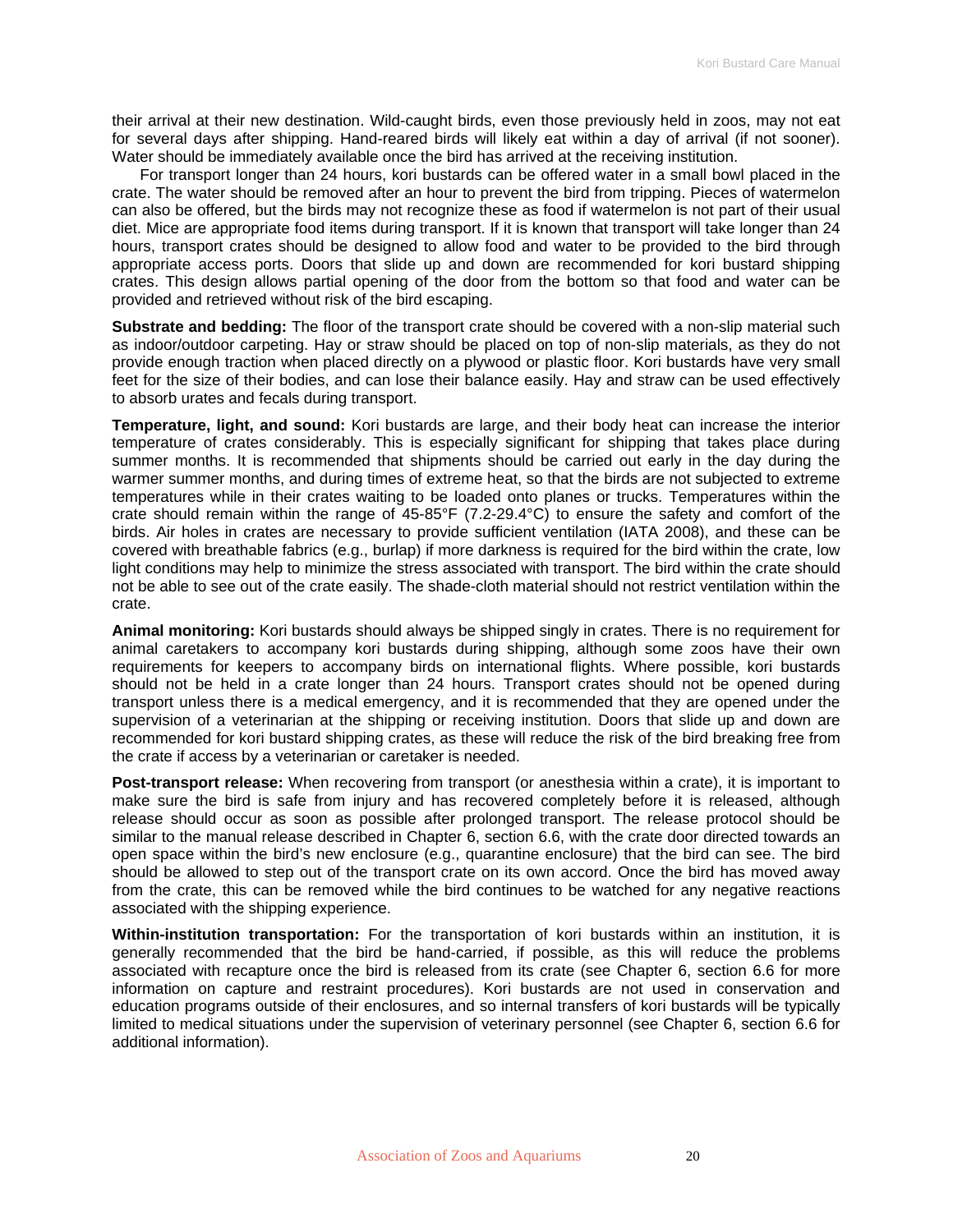## **Chapter 4. Social Environment**

### <span id="page-20-0"></span>**4.1 Group Structure and Size**

Careful consideration should be given to ensure that animal group structures and sizes meet the social, physical, and psychological well-being of kori bustards, and facilitate opportunities for them to perform a full range of species-appropriate behaviors. By nature, kori bustards are generally solitary animals, except for females with chicks. In some instances, kori bustards in the wild have been observed to form small semi-social groups during the non-breeding season (Hallager and Boylan 2004). In the wild, chicks separate from their mother at the start of the following year's breeding season. In zoos, data are limited, but it is also recommended that young be removed from the enclosure before the onset of the next year's breeding season. In general terms, at least two kori bustards should be housed together to allow for social interactions, but this will be dependent on the sex and temperament of the birds, and the space provided (e.g., during winter housing). Maintaining single birds is not recommended on a long-term basis; optimum group size for kori bustards is 1-2 males and 2-3 females, depending on the enclosure facilities available.

Kori bustards show clear dominance hierarchies within genders. Adult birds (male and females) are dominant over juvenile birds. Kori bustard adult males are always dominant over females. Males generally show stable hierarchies over time. Where multiple males are housed together, the age of the male does not predict the rank of that male (Hallager and Boylan 2004). It is generally recommended that adult males be housed separately at all times (see below for exceptions to this recommendation). Female rank can change with breeding status, and so dominant females during the breeding season may not remain so during the non-breeding season (Hallager and Boylan 2004).

When females are housed together, it is recommended that each bird be provided with at least 2691ft<sup>2</sup> (250m<sup>2</sup>) of useable space, and that suitable visual barriers (e.g., thick shrubs) are available within the enclosure. Subordinate females can occasionally receive attacks on the head and neck from dominant birds (Hallager and Boylan 2004). Care should be taken to monitor for actual physical injuries that result from dominance interactions. Areas within enclosures that allow individuals to get out of sight from one another are advantageous (e.g., areas containing bushes, or low relief – see Chapter 2, section 2.1 for additional information), as they allow subordinate birds to hide from more dominant individuals. This will minimize aggressive interactions between the birds.

**Breeding season:** During the breeding season, multiple females can be housed with a single male, although females may become less compatible with one another during the breeding season. Previously, it was recommended to keep two males in the breeding flock so that they would stimulate each other into breeding behavior, as males do tend to display synchronously. However, recent breeding in flocks of only one male negates this strict recommendation. Animal caretakers should monitor male/male compatibly constantly if males are housed together in the non-breeding season, and it is strongly recommended that adult males (>3 years old) be housed separately during the breeding season (regardless of their compatibility), because dominant males may kill or severely wound subordinate males.

Providing females with the opportunity to choose a mate has been attempted in some institutions by housing females in a central enclosure adjoined by two or more enclosures housing single males (Hallager and Boylan 2004). The males are stimulated to display by the sight and sound of their competitors, and females have the option to select males by passing through a 29.5" x 22.4" (75cm x 57cm) opening to each enclosure with a male inside. The size of the opening is too small for males to pass through, although some males have become stuck in these holes trying to gain access to females, and have injured themselves (Hallager and Boylan 2004). These openings should be used with caution, if at all.

**Non-breeding season:** The appropriate size and composition of social groupings during the nonbreeding season is dependent upon the age, sex, and personality of individual birds. Multiple females and one male can be housed year-round in the same enclosure. Juvenile males (<3 years) that have grown up together are generally compatible, although once they reach sexual maturity aggression tends to escalate and the addition of a female will likely alter the compatibility of the males. In zoos, it is safest to house adult males separately from other males year round, although individual bird personalities, along with specific enclosure size/configurations, may allow certain males to be housed together during the non-breeding season. Animal caretakers should know the personalities of the males involved very well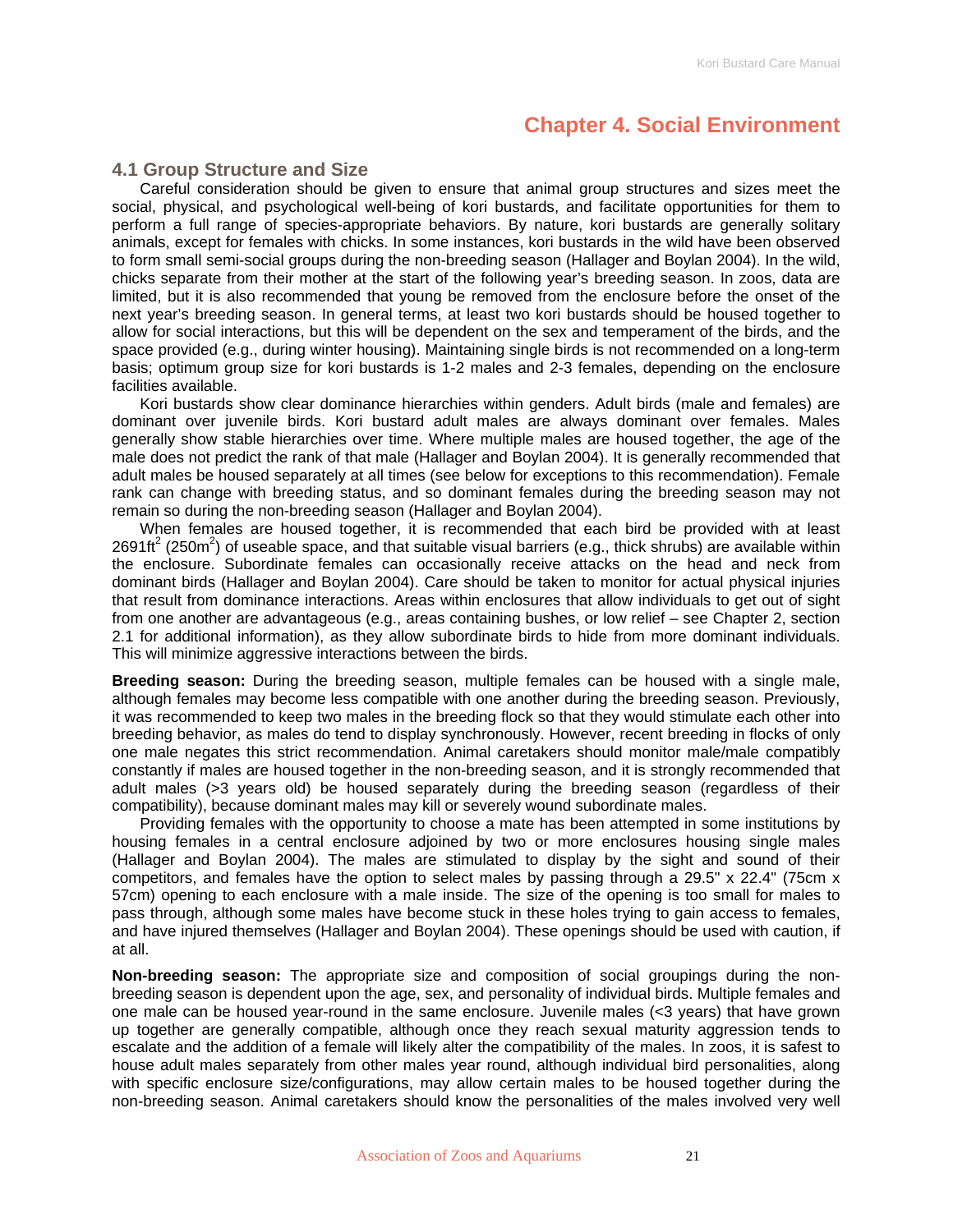<span id="page-21-0"></span>before the decision is made to allow them access to each other, and any physical aggression between the males should be monitored very closely. Aggressive behaviors observed consist of grabbing/holding on and/or pecking. At the first sign of any aggression, even mild chasing, the males should be separated, as it has been demonstrated that mild aggression quickly escalates to higher levels of aggression. Some aggression is subtler, and care should be taken to ensure that subordinate males are not being chased from food sources and marginalized within the exhibit, as this can lead to the subordinate animal experiencing chronic stress (Hallager and Boylan 2004). Institutions should have the ability to separate males in the event of aggression, and to house them in enclosures providing opportunities for the animals to perform their full range of species-appropriate behaviors. If multiple males are maintained together, they should be housed in a very large area (e.g., >43,550ft<sup>2</sup>/4046m<sup>2</sup>), as this may allow the subordinate male to escape from the dominant male. However, more research is recommended to determine the appropriate conditions (if any) for housing males together year round.

**Winter housing and temporary holding:** Winter housing is usually smaller or more behaviorally restrictive than regular housing, although the complexity of the enclosure and the range of behavioral opportunities available to the birds should match that of their primary enclosures (see Chapter 2, section 2.1). Social group options in smaller holding areas are dependent on individual bird personalities. If females are compatible, temporary holding areas that are 8' x 8' (2.4m x 2.4m) are sufficient. However, aggressively dominant females can harm subordinate females, especially when confined in small areas. Adult males should never be housed in the same holding stall together, even if they are considered compatible. However, juvenile males (<3 years) may be housed together depending on individual bird personalities. Multiple females can usually be housed with a single male unless the male is overly aggressive. Aggressive males should always be housed alone. Animal caretakers should rely on their knowledge of each bird's behavior when determining housing arrangements.

### **4.2 Influence of Conspecifics and Other Species**

Animals cared for by AZA-accredited institutions are often found residing with other animals of their species (conspecifics) but may also be found residing with other species. In the case of kori bustards, if two males are housed in adjacent enclosures during the breeding season, a visual barrier may need to be erected to prevent the dominant male from attempting to be aggressive towards the subordinate male through the physical barrier. The visual barrier will prevent the dominant bird from injuring himself, and may enhance a sense of security for the subordinate male. Some subordinate males may be sexually inhibited by the visual presence of the dominant male. In some cases, however, males may need only a physical barrier; some subordinate males have bred successfully within sight of the dominant male. Visual access may even act to stimulate one or both males to display/breed. The dynamics of each pair of dominant-subordinate males in their separate enclosures is different, and management should be adjusted to minimize aggression while promoting breeding. If an adult male is not involved in breeding, it is not recommended to house the bird next to an exhibit containing females, especially when there is no visual barrier between the birds. A male's frustrated attempts to gain access to the females may lead to physical injuries or chronic stress.

Consideration should also be given to the nature of other species housed next to kori bustard enclosures. Species that could injure or kill a kori bustard should not be housed adjacent to kori bustard enclosures if the potential exists for a kori to escape and inadvertently enter a neighboring yard (e.g., an uncovered enclosure). Containment barriers between kori bustards and other species should also prevent any form of physical interaction between the animals.

**Mixed-species exhibits:** Some species have been housed successfully with kori bustards in mixedspecies enclosures. Before integrating other species with kori bustards, it is recommended that AZA institutions with successful mixed-species exhibits be contacted to determine specific exhibit parameters necessary to keep all species involved safe and comfortable. The AZA Kori Bustard SSP Coordinator should also be contacted prior to integrating species for advice on compatibility.

For institutions with small enclosures, it is recommended that flocks of kori bustards be housed by themselves. Breeding is less likely to occur in mixed-species enclosures. Institutions with larger enclosures may be able to house their kori bustards with other suitable species of birds and mammals, although successful reproduction may still be more likely if the kori bustards are housed by themselves.

The table below (Table 7) summarizes a mixed-species survey performed by the AZA Kori Bustard SSP and is designed to be a reference guide to assist managers in their selection of compatible species.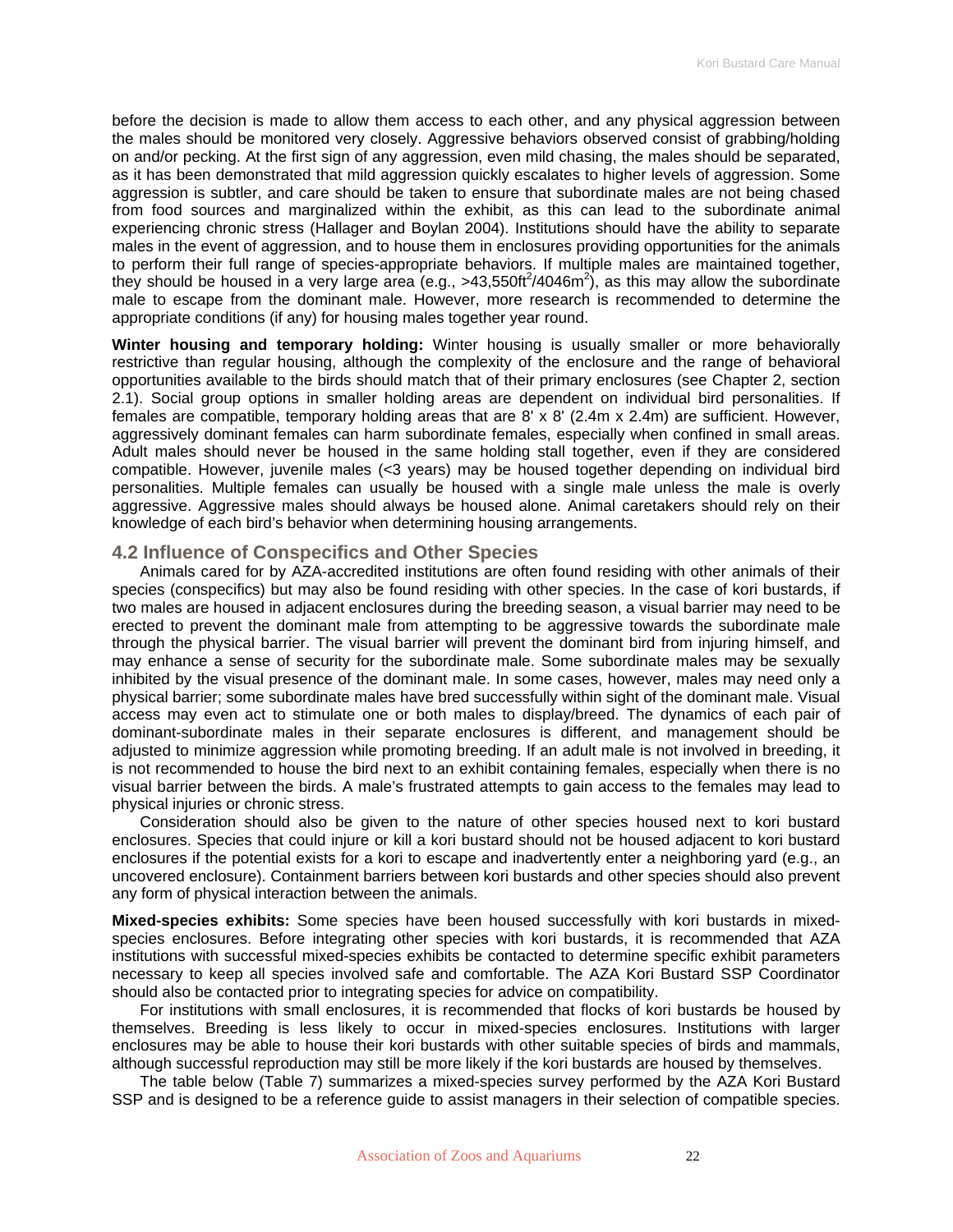<span id="page-22-0"></span>The methodology of this survey can be found in the "Kori Bustard Species Survival Plan (*Ardeotis kori*) Husbandry Manual" (Hallager and Boylan 2004).

Table 7: List of species interacting successfully or aggressively with kori bustards (adapted from Hallager and Boylan 2004).

| Species Successfully Housed with Kori Bustards |                   | <b>Species Where Aggression Has Occurred</b> |             |
|------------------------------------------------|-------------------|----------------------------------------------|-------------|
| Bird                                           | Mammal            | Bird                                         | Mammal      |
| African spoonbill                              | <b>Blesbok</b>    | East-African<br>crowned                      | Eland       |
|                                                |                   | crane                                        |             |
| African yellow-billed stork                    | Dik-dik           | Marabou stork                                | Gerenuk     |
| Demoiselle crane                               | Duiker            | Ostrich                                      | Giraffe     |
| Egret                                          | Gazelle           | Saddle-billed stork                          | Kudu        |
| Egyptian vulture                               | Hartebeest        |                                              | Okapi       |
| European white stork                           | Impala            |                                              | Pygmy hippo |
| Flamingo                                       | Nyala             |                                              | Springbok   |
| Ground hornbill                                | <b>Rhinoceros</b> |                                              | Topi        |
| Guinea fowl                                    |                   |                                              | Waterbuck   |
| Hooded vulture                                 |                   |                                              | Zebra       |
| Lappet-faced vulture                           |                   |                                              |             |
| Sacred ibis                                    |                   |                                              |             |
| Secretary bird                                 |                   |                                              |             |
| Waterfowl                                      |                   |                                              |             |

It is strongly recommended that kori bustards not be housed with species that are known to show aggressive behaviors towards the birds. Within mixed-species enclosures, kori bustards should be provided with an area in which they can feel completely secure, and where other animals cannot enter. This is especially important when kori bustards are housed with hoofstock species. A secure area can be accomplished by erecting bars/poles spaced close enough that kori bustards can pass through, but which exclude larger hoofstock. Space, complexity, and design considerations for mixed-species enclosures containing kori bustards should follow the recommendations provided in Chapter 2, section 2.1, and institutions should also contact the TAGs/SSPs for the other species housed within the enclosure to ensure that their behavioral and physical needs are also being met.

## **4.3 Introductions and Reintroductions**

Managed care for and reproduction of animals housed in AZA-accredited institutions are dynamic processes. Animals born in or moved between and within institutions require introduction and sometimes reintroductions to other animals. It is important that all introductions are conducted in a manner that is safe for all animals and humans involved.

**Introductions:** The best time for introducing new birds together is during the non-breeding season (this varies throughout the United States – see Chapter 7, section 7.1 for additional information). In the nonbreeding season, birds are calmer and less aggressive, and long introduction periods are typically unnecessary. New birds should never be introduced to an enclosure occupied by other kori bustards during the breeding season, as levels of aggression are at their highest during this time. Introduction of new birds to a breeding flock will also negatively impact the breeding members of the flock, and the new birds will be unduly subjected to abnormal levels of aggression.

Ideally, an introduction protocol should consist of housing the new bird next to its intended exhibit mates, with a physical barrier that allows for visual contact for at least a few days, before full physical introductions are then attempted. This step-by-step approach is recommended for all introductions. Where this is not possible, a bird may need to be placed directly into the new situation with other animals. Although this procedure is not recommended, when it is used, it is crucial for animal caretakers to know individual bird characteristics so that they can identify which birds will more likely be aggressive towards new arrivals. Sufficient staff members should be present to monitor the initial few days of the introduction, as the dynamics of the social group will change. Specific recommendations for different types of introductions are provided below.

Male/female and female/female introductions: When introducing a new male or female to another female (or group of females), the new animal should be housed in a pen that has visual (but not physical) access to the females for at least a few days prior to complete physical introductions. Males or females should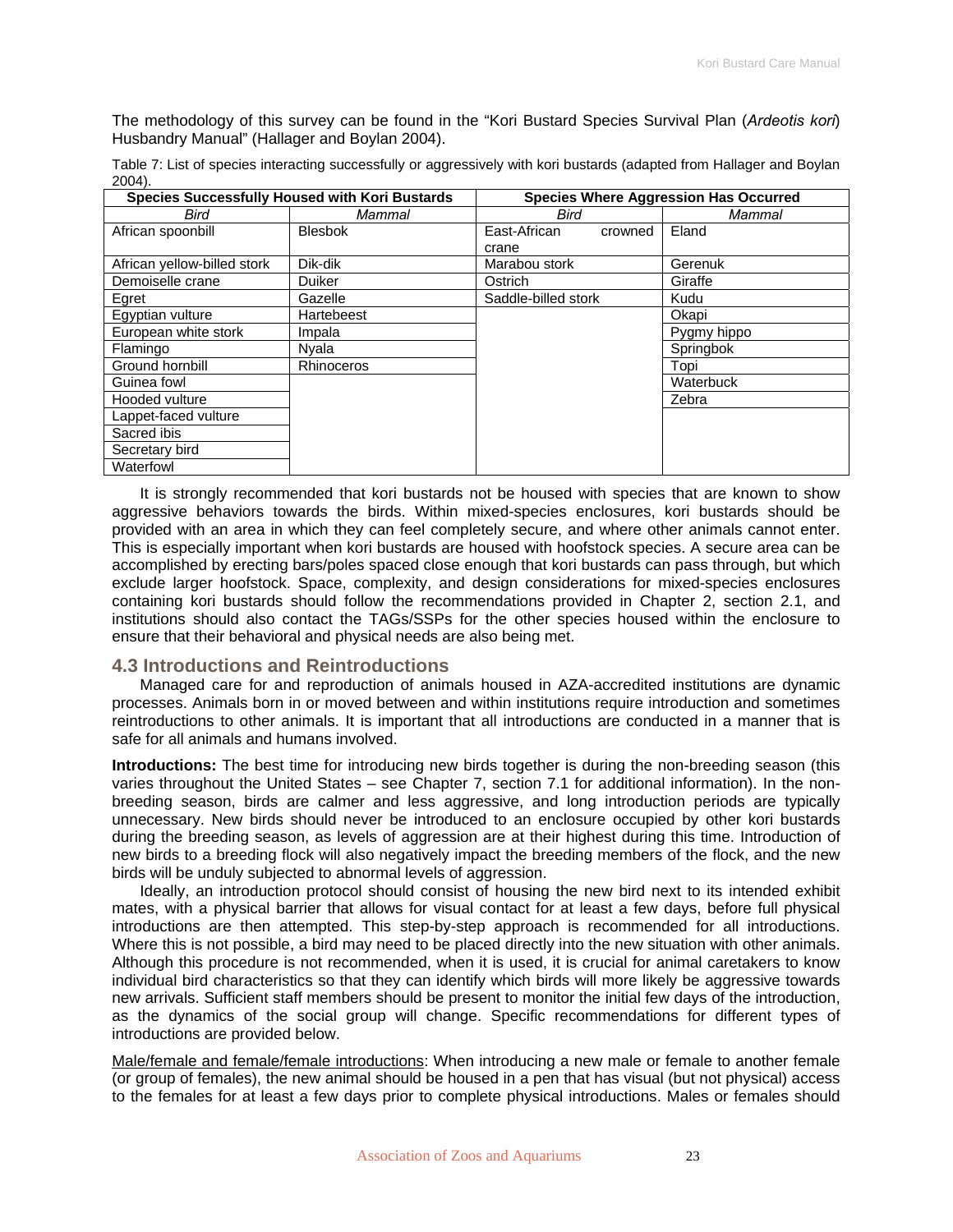not be introduced to an existing flock during the breeding season unless the flock is a non-breeding flock (e.g., males are not displaying, and females are not laying). Once new females are added, there will be a re-ordering of the social hierarchy. Animal caretakers should monitor aggression levels, and action may need to be taken if individuals show physical injuries (e.g., bleeding, lacerations), or limping and exhaustion from excessive chasing. The same approach can be taken when introducing a new female to a male. The new female should be housed in a pen so that she has visual (but not physical) access to the male for at least a few days, and introductions should not take place during the breeding season.

Introduction of a male to a male: Males should be introduced by visual contact only during the nonbreeding season. If physical introductions are attempted, an extended period (7-10 days) of visual contact is recommended, and a physical introduction should not be attempted if one male is persistently seen trying to be aggressive to the other male during the visual contact period. Some males are compatible during breeding season, but most are not. The safest situation is to house adult males separately even during the non-breeding season. With the absence of females, males are less likely to fight. However, keepers should always watch for signs of aggression, and should separate males to avoid injury (see section 4.1).

Introduction of juvenile birds (1-3 years) to adult birds: When introducing young birds (male or females) to an existing flock, the new birds should be housed in a pen so that they have visual (but not physical) access to the other birds for at least a few days. Young birds should not be introduced to an existing flock during the breeding season unless the flock is a non-breeding flock. Young birds entering an established flock will likely be the most subordinate members of the flock, and so it is important that these birds be monitored closely for overly aggressive actions by other birds. Animal caretakers should expect some aggression to occur as the flock sorts out its new hierarchy, but this should decrease over time.

Introduction of hand-reared chicks to other chicks: At 5 days, chicks can be placed with other chicks provided that the older chick is less than two weeks old. Before 7 days of age, chicks should not be placed with chicks older than 2 weeks of age, as the older chick has the capacity to injure severely (and possibly fatally) the younger chick (Hallager and Boylan 2004). Chicks can eventually be placed together when the youngest chick is 3 weeks old. When introducing young chicks together, the older chick will typically be aggressive towards the younger chick, but the period of aggression is usually limited to the first few hours after the introduction (Hallager and Boylan 2004). Chicks should be observed carefully during the brief introduction period.

Introduction of birds to mixed-species enclosures: If birds are to be placed in a mixed-species enclosure, the ideal approach would be to allow the kori bustards to set up residency in an empty enclosure first, and then slowly introduce other appropriate species to that enclosure.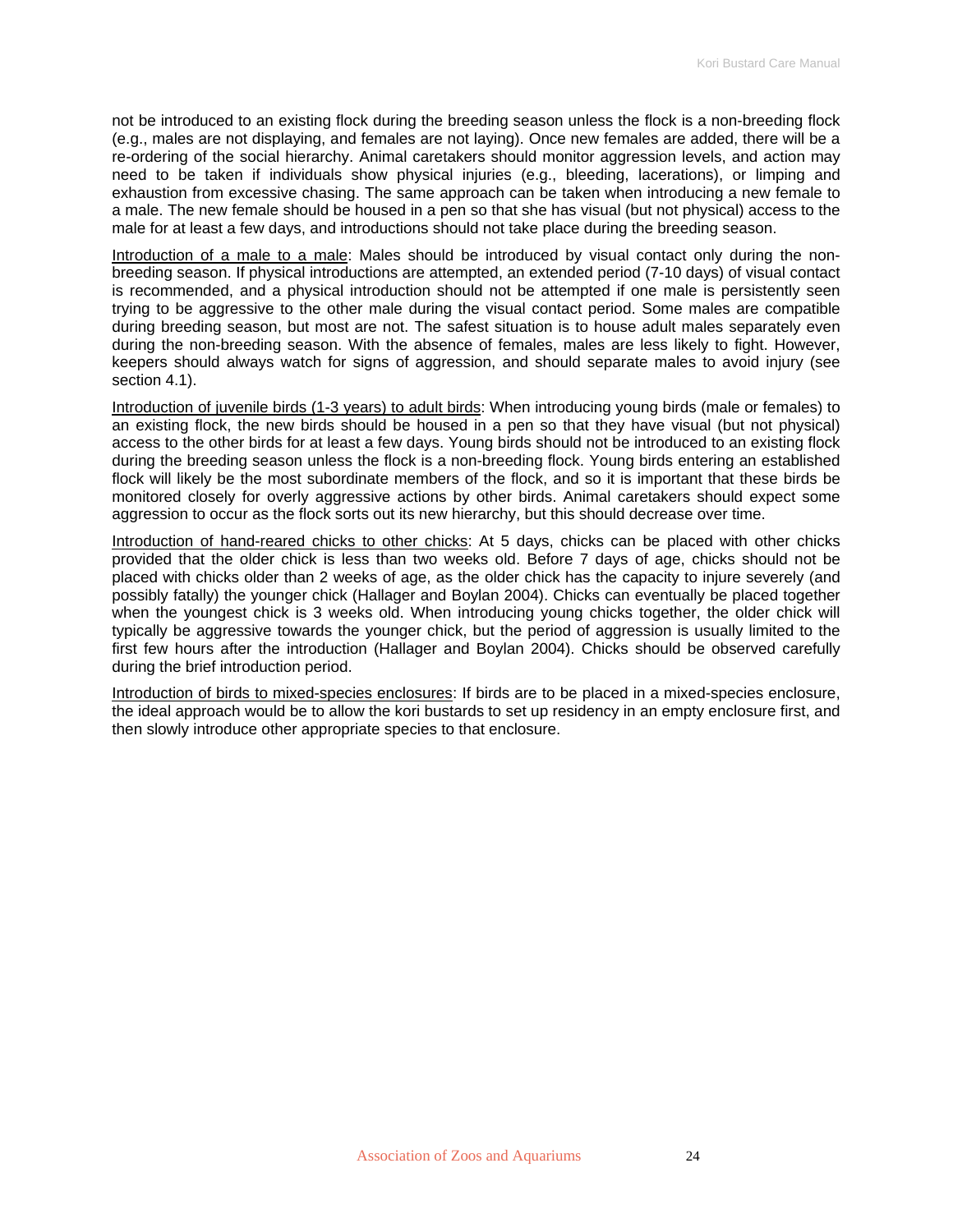## **Chapter 5. Nutrition**

## <span id="page-24-0"></span>**5.1 Nutritional Requirements**

A formal nutrition program is recommended to meet the behavioral and nutritional needs of all kori bustards (AZA Accreditation Standard 2.6.2). Diets should be developed using the recommendations of veterinarians as well as AZA Taxonomic Advisory Groups, Species Survival Plans, and Nutrition Advisory Group (www.nagonline.net/feeding\_guidelines.htm). Diet formulation criteria should address the animal's nutritional needs,

**AZA Accreditation Standard** 

**(S2.6.2)** A formal nutrition program is recommended to meet the behavioral and nutritional needs of all species and specimens within the collection.

feeding ecology, as well as individual and natural histories to ensure that species-specific feeding patterns and behaviors are stimulated.

There are no established daily energy requirements or energy requirement calculations/equations that can be utilized for kori bustards at this time beyond the general nutrition information provided below and sample diet information provided below in section 5.2. Additional research that focuses on exact daily food intake and energy expenditure for this species, and that covers all life stages (e.g., chick, juvenile, reproductive adult, senescent adult), will be important to perform so that more specific nutritional requirements and recommendations can be developed for kori bustards.

Kori bustards are generally considered to be omnivorous – opportunistically taking prey items and plants when they are locally abundant (Bailey and Hallager 2003). In some local environments, insects make up a large proportion of the kori bustards' diet (see Bailey and Hallager 2003). Information on the gastro-intestinal tract of various bustard species is described in detail by Bailey et al. (1997a), and includes a discussion of the functional elements of the GI tract for kori bustards as opportunistic omnivores. Kori bustards lack a crop, although their long esophagus and longer proventriculus and ventriculus may serve a functional role of food storage (Bailey et al. 1997a). Bustards are commonly found with stones in their ventriculi, and these may be purposefully ingested and play a role in grinding up food within the ventriculus (Bailey et al. 1997a). Although the GI tract of the kori bustard is typical of an insectivorous bird (Maloiy et al. 1987), they have been historically fed in zoos as "primarily carnivorous" omnivores (Hallager and Boylan 2004).

Based on ecological studies and GI tract morphology, the recommended diet for kori bustards should include nutritionally complete feeds, whole prey (vertebrate and invertebrate), and produce. Diets in zoos typically include fruits (e.g., apple), vegetables (e.g., cabbage), invertebrates (e.g., mealworms and crickets), whole vertebrate prey (e.g., mice), processed meats (e.g., beef, horsemeat), and some form of nutritionally balanced pelleted food (e.g., game bird pellets – see Table 10) (Bailey and Hallager 2003).

The target nutrient levels established for kori bustard diets were derived from several domestic and exotic species (e.g., pheasants, quail, geese, and cranes; NRC 1994; Anderson 1995). In cases where these target values are expressed as ranges in the table below (Table 8), the low end represents a maintenance requirement, the high end (marked by a double asterisk) represents a breeding requirement, and the growth requirement tends towards the high end of the range.

| <b>Nutrient</b> | <b>Proposed Nutrient Guidelines 2004</b> |  |
|-----------------|------------------------------------------|--|
| Protein, %      | $16.5 - 30.0***$                         |  |
| Fat, %          | ---                                      |  |
| Crude Fiber, %  | ---                                      |  |
| Ca, %           | $0.66 - 2.75**$                          |  |
| P, %            | $0.33 - 1.0**$                           |  |
| Ca:P            | ---                                      |  |
| K, %            | $0.44 - 0.72$                            |  |
| Na, %           | $0.13 - 0.18$                            |  |
| Mg, %           | $0.05 - 0.06$                            |  |
| Cu, mg/kg       | $5.5 - 8.8$                              |  |
| Fe, mg/kg       | 55-77                                    |  |
| Zn, mg/kg       | 55-70.1                                  |  |
| Mn, mg/kg       | 66-72                                    |  |
| Se, mg/kg       | 0.2                                      |  |

Table 8: Proposed nutrient guidelines for kori bustards on a dry matter basis\*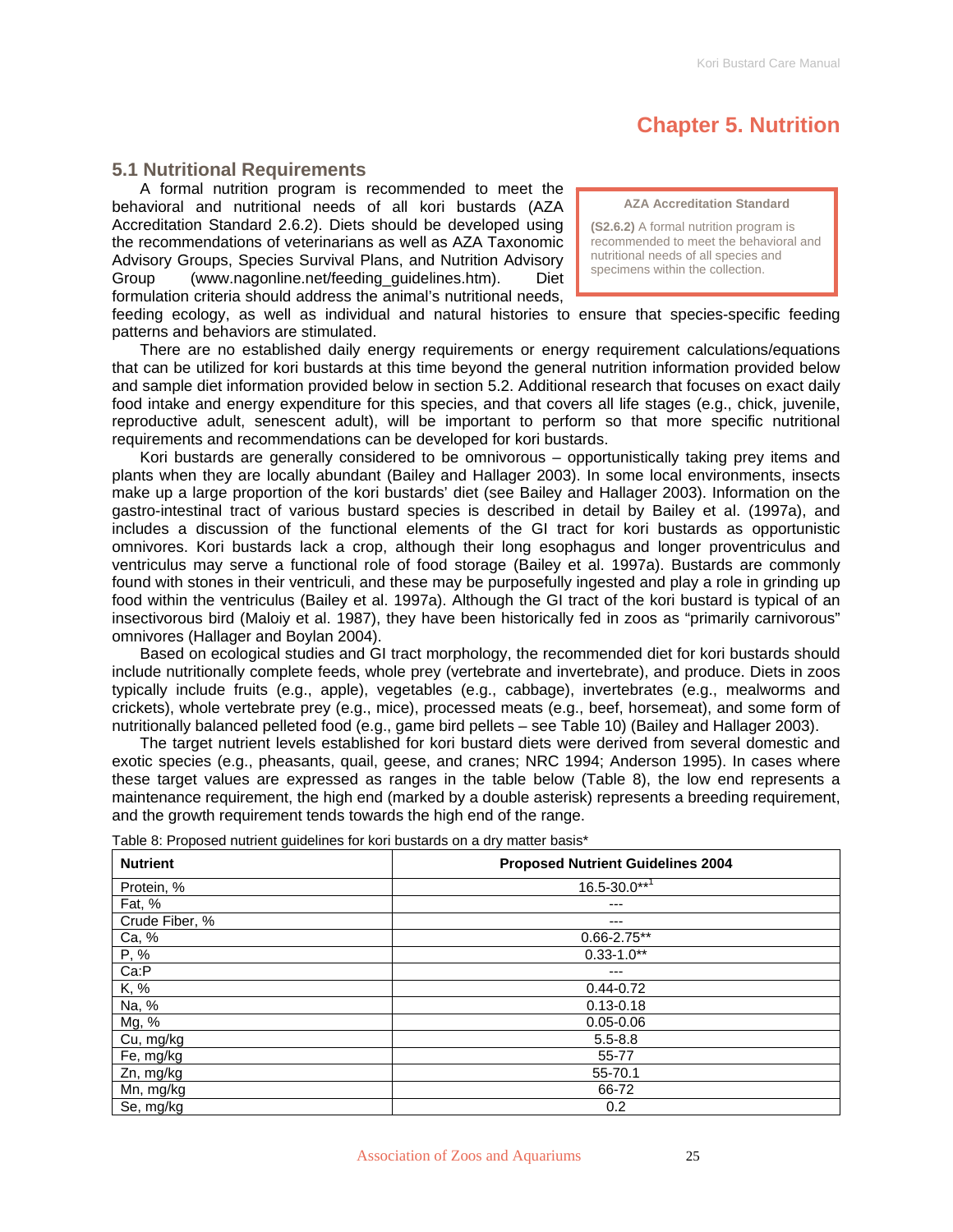<span id="page-25-0"></span>

| <b>Nutrient</b>         | <b>Proposed Nutrient Guidelines 2004</b> |
|-------------------------|------------------------------------------|
| I, mg/kg                | $0.33 - 0.44$                            |
| Vitamin A, IU/g         | 1.65-5.5                                 |
| Vitamin D3, IU/g        | $0.22 - 1.2$                             |
| Vitamin E, IU/kg        | 11.0-27.5                                |
| Thiamin, mg/kg          | $2.2\phantom{0}$                         |
| Riboflavin, mg/kg       | $2.75 - 4.4$                             |
| Pyridoxine, mg/kg       | $3.3 - 5.0$                              |
| Vitamin B12, mg/kg      | $0.003 - 0.01$                           |
| Biotin, mg/kg           | $0.11 - 0.25$                            |
| Choline, mg/kg          | 990-1650                                 |
| Folacin, mg/kg          | $0.8 - 1.1$                              |
| Niacin, mg/kg           | 22-71.5                                  |
| Pantothenic acid, mg/kg | 10.5-17.6                                |

\* Target values based on NRC (1994) and Anderson (1995).

\*\* Values at high end of range for breeding only.

<sup>1</sup> Available data indicate that breeding diets for kori bustards that contain 26.4% crude protein on a dry matter basis should be adequate (Hallager et al. 2002). Recommendations for dietary crude protein levels of no more than 24% on a dry matter basis for growing sandhill cranes (Serafin 1982) may also be appropriate for growing kori bustards. A target of 30% crude protein in breeding diets represents a starting point.

**Factors influencing nutritional requirements:** The following factors affect the nutritional requirements of kori bustards, and should be carefully considered when formulating appropriate diets.

Hand-reared chicks: Limited published data are available regarding successful hand-rearing diets for kori bustard chicks (Maslanka and Ward 2003; Hallager 2005). However, nearly all hand-reared chicks prior to 2008 have developed angel wing, a condition linked to high protein diets in waterfowl and cranes (Serafin 1982; Kear 1986). Growth rates of previously hand-reared chicks that developed angel wing ranged from 5.7-8.1% of body weight on a daily basis (mean = 6.8; Hallager et al. 2002). Whereas fast growth is important for production birds with significant muscle mass, it is not the goal for exotic birds housed in zoos. Angel wing in waterfowl and cranes can be successfully "treated" by reducing the crude protein content of the diet offered. For hand-reared kori bustards, it may be more appropriate to maintain dietary protein levels that allow normal growth in waterfowl and cranes. It is recommended that diets for handreared kori chicks contain between 18-22% crude protein on a dry matter basis, and growth should not exceed 5% of body weight per day, in an attempt to avoid angel wing.

Reproductive status: Breeding females should be given supplemental calcium at least one month prior to the beginning of egg laying. Appropriate vitamin E levels are essential for successful reproduction in most bird species, and deficiency of this vitamin has been associated with both low fertility and low hatchability (Dierenfeld 1989). Chicks and juvenile birds may also have a higher requirement for vitamin E, as researchers have found plasma concentrations of vitamin E to be lower in juvenile birds despite a higher vitamin E intake by these juveniles from their diets (Anderson et al. 2002).

Seasonal changes in nutrition: In northern latitudes, where temperatures regularly fall below 32°F (0°C), birds should be offered more food in colder months than in warmer months to accommodate a higher rate calorie requirement. Foods high in fat (e.g., peanuts or peanut butter) can be offered as occasional enrichment items during winter months. Increases in diet amounts may be based on observed behavior

changes or increased consumption, but should be made in coordination with institution veterinarians and nutritionists. As with most birds, protein requirements for kori bustards increase during the breeding season, and birds should be placed on a breeder pellet instead of a maintainer pellet. Females should be provided with additional calcium in the form of oyster shell.

#### **5.2 Diets**

The formulation, preparation, and delivery of all kori bustard diets must be of a quality and quantity suitable to meet the animal's psychological and behavioral needs (AZA Accreditation **AZA Accreditation Standard** 

**(S2.6.3)** Animal diets must be of a quality and quantity suitable for each animal's nutritional and psychological needs. Diet formulations and records of analysis of appropriate feed items should be maintained and may be examined by the Visiting Committee. Animal food, especially seafood products, should be purchased from reliable sources that are sustainable and/or well managed.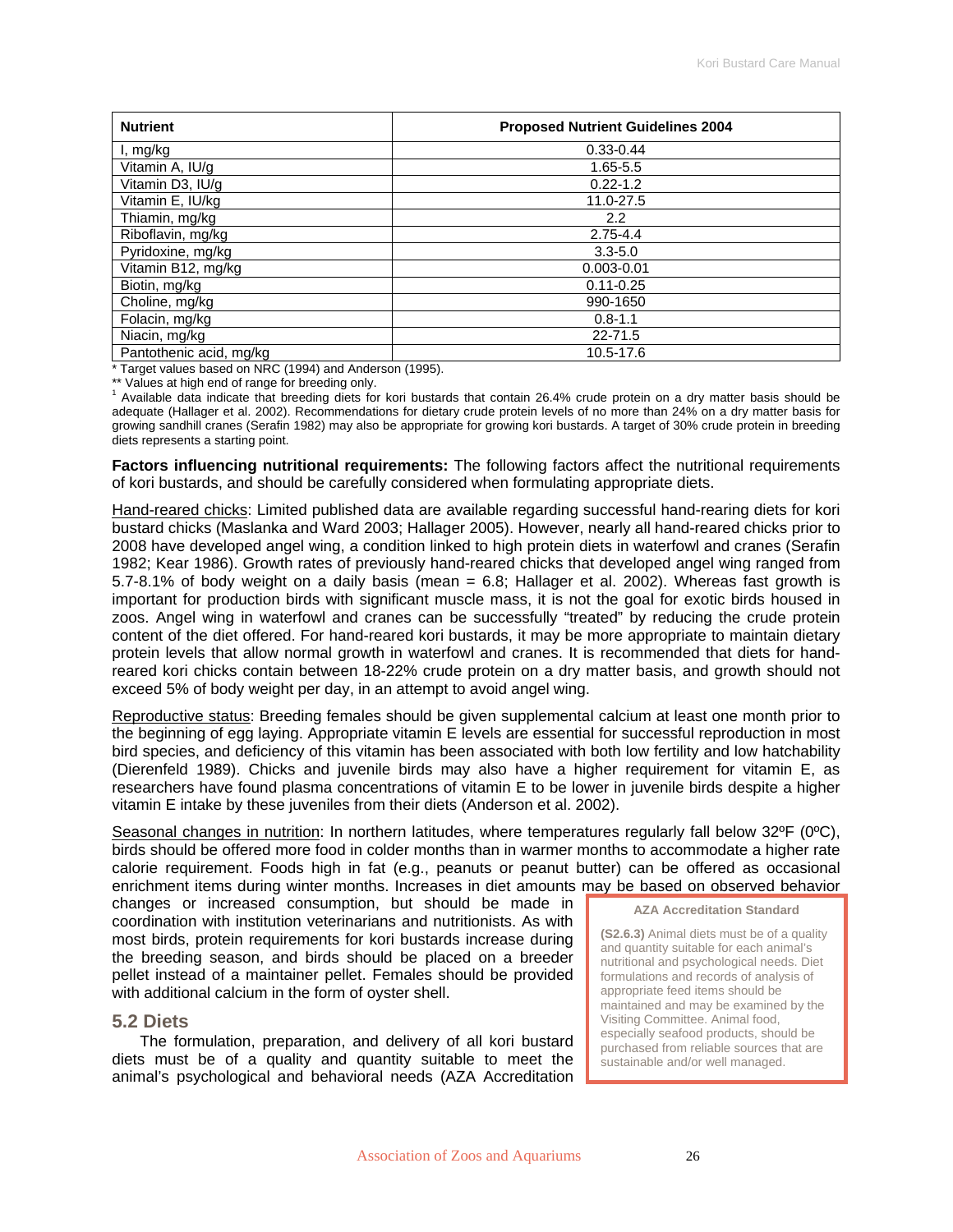Standard 2.6.3). Food should be purchased from reliable, sustainable, and well-managed sources. The nutritional analysis of the food should be regularly tested and recorded.

**Sample diets:** Based on the reported foraging strategy of free ranging kori bustards, proposed diet proportion guidelines are presented in Table 9. These guidelines can assist with diet formulation by proportion, in order to ensure that nutrient needs are met and levels of specific nutrients are not grossly exceeded (i.e., protein). Diets can be formulated by using the table to select the desired proportions of items present in smaller amounts (e.g., vertebrate prey, invertebrate prey, and produce), and then a nutritionally complete food (see Table 10) can be used to round out 100% of the total diet. The nutritionally complete items included in the diet should provide the nutrient backbone of the diet.

Table 9: Kori bustard recommended diet proportion guidelines (as fed basis).

| Item                                                                             | Minimum % of Diet | Maximum % of Diet         |
|----------------------------------------------------------------------------------|-------------------|---------------------------|
| Vertebrate prey<br>Invertebrate prey<br>Nutritionally complete feeds*<br>Produce | 5.<br>40<br>10    | 25<br>30<br>$55***$<br>20 |

\* Nutritionally complete feeds are those designed to meet specific recommended nutrient levels. Specifications are provided in section 5.1 (Table 8).

\*\* Diets which exceed 55% complete feeds can be considered. A diet comprised of 75% complete feed has successfully maintained kori bustards in zoos and aquariums (Anderson 1995).

There are a range of nutritionally complete foods that are capable of meeting the nutritional requirements of kori bustards, and that can be successfully included within their diets with approval from institutional veterinarians and nutritionists. See Table 10 for examples of nutritionally complete feeds capable of meeting target nutrient values within the framework provided by the recommended diet proportions listed in Table 9 above.

Table 10: A sample of nutritionally complete feeds suitable for kori bustard diets (as recommended by institutional veterinarians and nutritionists) as part of the overall diet (values on a dray mater basis).

| <b>Nutrient</b>   | Gamebird Maint<br>Mazuri Exotic | Zeigler Avian Maint | Mazuri WF Maint  | Mazuri Ratite | Zeigler Ratite Gr/Mai | Zeigler Crane<br>Breeder | Production<br>NARC<br>3<br>Pellet | Kock Pellet   |
|-------------------|---------------------------------|---------------------|------------------|---------------|-----------------------|--------------------------|-----------------------------------|---------------|
| Protein, %        | 13.9                            | 13.9 mi             | 15.6             | 16.7          | 17.8 mi               | 24.4 mi                  | 24.3                              | $17.8 - 22.1$ |
| Fat, %            | 3.6                             | 2.2 mi              | 4.1              | 4.6           | $\overline{4.4}$ mi   | 5.6 mi                   | $\blacksquare$                    |               |
| Crude Fiber, %    | 4.7                             | 5.5 ma              | 4.6              | 18.0          | 15.6 ma               | 5.6 ma                   | $\blacksquare$                    | $5.0 - 4.5$   |
| Ca, %             | 0.9                             | 0.9                 | 1.3              | 1.8           | 1.0                   | 3.1                      | 3.7                               | $1.4 - 3.9$   |
| P, %              | 0.3                             | 0.6                 | 0.4              | 0.9           | 0.8                   | 0.9                      | 0.9                               | $0.9 - 1.9$   |
| Ca:P              | 3.0                             | 1.5                 | 3.2              | 2.1           | 1.25                  | 7.8                      | 4.6                               | $1.7 - 2.1$   |
| K, %              | 0.6                             | 0.6                 | 0.6              | 0.8           | 1.3                   | 0.8                      | 0.9                               | $0.9 - 1.0$   |
| Na, %             | 0.1                             | 0.1                 | 0.2              | 0.3           | 0.2                   | 0.3                      | 0.2                               | $0.4 - 0.5$   |
| Mg, %             | 0.2                             | 0.2                 | 0.2              | 0.3           | 0.3                   | 0.3                      | 0.4                               | $0.3 - 0.4$   |
| Cu, mg/kg         | 10.0                            | 11.5                | 10.0             | 20.0          | 24.4                  | 16.8                     | 16.6                              | $9.6 - 9.5$   |
| Fe, mg/kg         | 144.4                           | 158.9               | 155.6            | 455.6         | 282.4                 | 348.2                    | 442.9                             | 131.1-191.8   |
| Zn, mg/kg         | 100.0                           | 49.1                | 101.1            | 142.2         | 175.7                 | 136.9                    | 72.8                              | 69.5-167.2    |
| Mn, mg/kg         | 111.1                           | 48.5                | 108.9            | 122.2         | 192.1                 | 147.1                    | 80.6                              | 70.7-139.4    |
| Se, mg/kg         | 0.5                             | 0.4                 | 0.5              | 0.6           | 0.6                   | 0.5                      | 0.3                               | 0.2           |
| I, mg/kg          | 1.2                             | 0.6                 | 1.3              | 1.2           | 0.6                   | 0.4                      | 0.9                               | $1.4 - 2.3$   |
| Vitamin A, IU/g   | 6.7                             | 8.2                 | 10.8             | 11.3          | 24.6                  | 19.2                     | 13.8                              | $6.6 - 7.1$   |
| Vitamin D3, IU/g  | 2.5                             | 0.6                 | $\overline{2.5}$ | 1.7           | 1.5                   | 2.1                      | 3.3                               | $1 - 3$       |
| Vitamin E, IU/kg  | 138.9                           | 140.5               | 133.3            | 188.9         | 173.8                 | 78.6                     | 37.2                              | 75.6-222.0    |
| Thiamin, mg/kg    | 11.0                            | 6.7                 | 6.9              | 9.6           | 12.3                  | 16.3                     | 5.9                               | $12.4 - 16.2$ |
| Riboflavin, mg/kg | 6.1                             | 5.7                 | 3.4              | 11.1          | 9.4                   | 14.3                     | 8.4                               | 8.6-13.8      |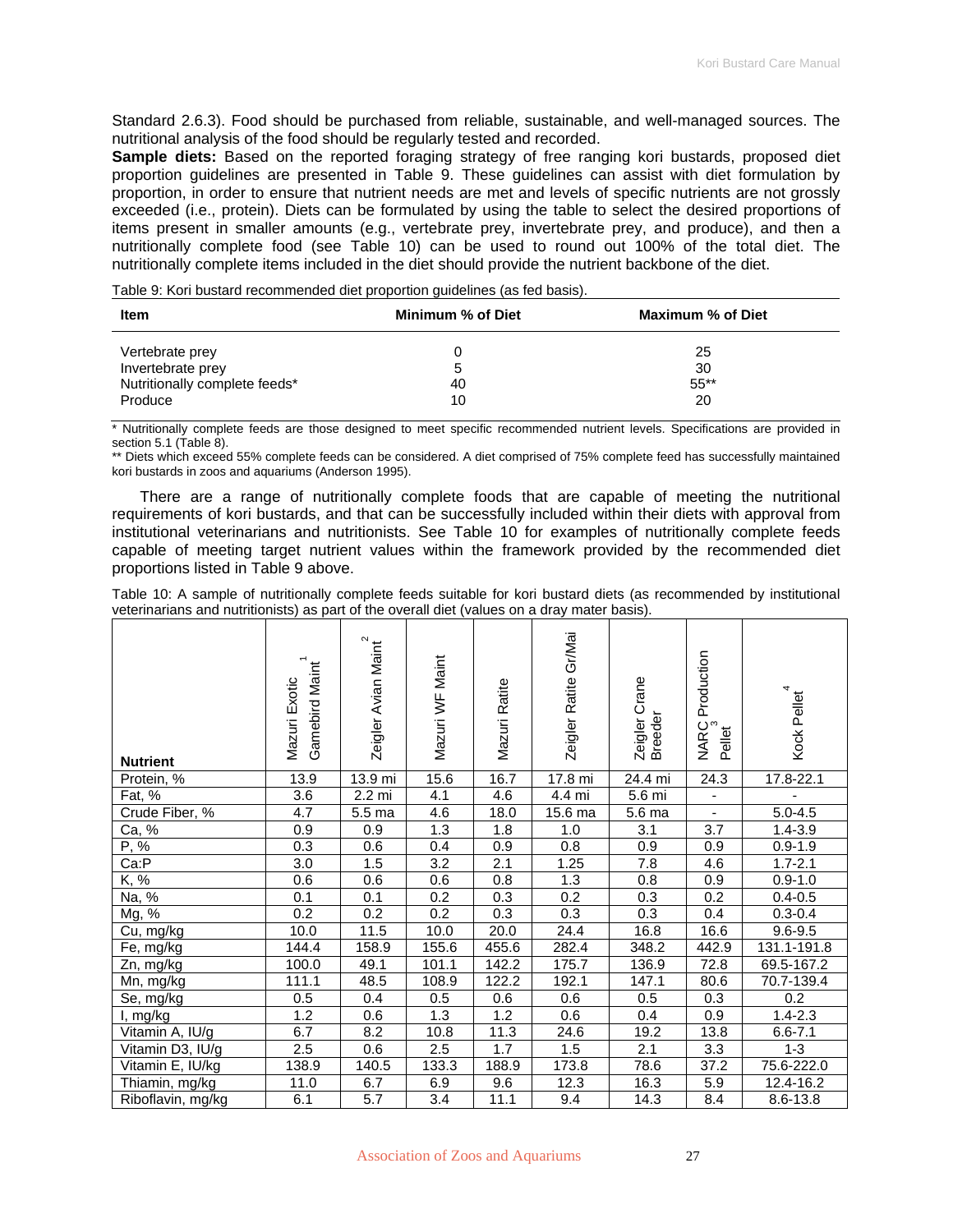| <b>Nutrient</b>            | Maint<br>Exotic<br>Gamebird<br>Mazuri | Maint<br>Avian<br>Zeigler | Maint<br>ξ<br>Mazuri | Ratite<br>Mazuri | Gr/Mai<br>Ratite<br><b>Zeigler</b> | Crane<br>Breeder<br>Zeigler | Production<br><b>NARC</b><br>Pellet | Kock Pellet   |
|----------------------------|---------------------------------------|---------------------------|----------------------|------------------|------------------------------------|-----------------------------|-------------------------------------|---------------|
| Pyridoxine, mg/kg          | 6.4                                   | 10.1                      | 5.4                  | 6.7              | 126.3                              | 15.2                        | 8.8                                 | $9.2 - 13.7$  |
| Vitamin B12, mg/kg         | 16.7                                  | $\wedge$                  | 0.01                 | 0.02             | $\wedge$                           | Λ                           | 0.02                                | $0.04 - 0.05$ |
| Biotin, mg/kg              | 0.4                                   | 0.4                       | 0.3                  | 0.5              | 0.5                                | 0.7                         | 0.2                                 | $0.3 - 1.2$   |
| Choline, mg/kg             | 7888.9                                | 1751.7                    | 1133.3               | 1555             | 1637.6                             | 2188.7                      | 896.4                               | 976-1494      |
| Folacin, mg/kg             | 3.0                                   | 2.0                       | 1.7                  | 6.3              | 5.4                                | 5.3                         | 1.1                                 | $2.5 - 9.4$   |
| Niacin, mg/kg              | 103.3                                 | 88.3                      | 86.7                 | 121.1            | 126.3                              | 136.2                       | 68.2                                | 75.5-88.4     |
| Pantothenic acid,<br>mg/kg | 11.1                                  | 29.1                      | 20.0                 | 28.9             | 41.1                               | 40.2                        | 25.1                                | 34.7-50.8     |

<sup>1</sup> PMI Nutrition International, LLC. Brentwood, MO 63144

<sup>2</sup> Zeigler Brothers, Gardners, PA 17324

<sup>3</sup> Production Pellet (Anderson 1995).

4 Richard A. Kock Pelleted Diets (Kock 1990). Values expressed as a range of maintenance-breeder.

^ Missing values unavailable from manufacturer.

The diets listed in Table 11 (see Table 12 for nutrient analyses of the example diets) are not recommended diets, but examples of how the proportions listed in Table 9 can be used to formulate diets that meet nutrient guidelines. A variety of ingredients can be chosen based upon availability, palatability, and management needs.

| Table 11: Examples of kori bustard diets using recommended diet proportions |  |  |
|-----------------------------------------------------------------------------|--|--|
|                                                                             |  |  |

| <b>Diet</b> | <b>Vertebrate Prey</b>                             | <b>Invertebrates (Crickets)</b> | <b>Nutritionally Complete Foods</b>                    | Produce |
|-------------|----------------------------------------------------|---------------------------------|--------------------------------------------------------|---------|
|             | 25% (mice)                                         | 25%                             | 35% (Zeigler Avian Maintenance'                        | 15%     |
| 2           | 15% (mice)                                         | 25%                             | 40% (Mazuri Waterfowl Maintenance <sup>2</sup> )       | 20%     |
| 3           | $0\%$                                              | 25%                             | 55% (Zeigler Ratite Grower/Maintenance <sup>1</sup>    | 20%     |
| 4           | 20% (mice)                                         | 25%                             | 55% (Mazuri Exotic Gamebird Maintenance <sup>2</sup> ) | 0%      |
| 5           | 10% (beef)                                         | 0%                              | 75% (Kock Kori Production Pellets <sup>3</sup> )       | 15%     |
|             | Zeigler Brothers, Gardners, PA 17324               |                                 |                                                        |         |
|             | <sup>2</sup> PMI International, LLC, Brentwood, MO |                                 |                                                        |         |

 $3$  Kock 1990

The following table (Table 12) provides a nutrient analysis of each of the example diets listed in Table 11 above, with a comparison to the proposed nutrient guidelines (Table 8) listed in section 5.1.

Table 12: Example diets (see Table 11) that meet proposed nutrient guidelines (as of 2004) for kori bustards (analysis on a dry matter basis).

|                 |        |        | Example Diets $1$ | <b>Proposed Nutrient Guidelines</b> |        |                 |  |
|-----------------|--------|--------|-------------------|-------------------------------------|--------|-----------------|--|
| <b>Nutrient</b> | Diet 1 | Diet 2 | Diet 3            | Diet 4                              | Diet 5 | $2004^2$        |  |
| Protein, %      | 29.1   | 27.9   | 24.3              | 21.2                                | 23.6   | 16.5-30.0**     |  |
| Fat, %          | 7.5    | 7.6    | 5.5               | 4.7                                 | 2.8    | ٠               |  |
| Crude Fiber, %  | 5.3    | 5.0    | 14.4              | 5.3                                 | 4.3    | ۰               |  |
| Ca, %           | 1.1    | 1.2    | 0.9               | 0.8                                 | 3.6    | $0.66 - 2.75**$ |  |
| P, %            | 0.9    | 0.8    | 0.9               | 0.7                                 | 1.8    | $0.33 - 1.0**$  |  |
| Ca:P            | 1.2    | 1.5    | 1.0               | 1.1                                 | 2.0    | ٠               |  |
| K, %            | 0.6    | 0.7    | 1.4               | 0.7                                 | 1.1    | $0.44 - 0.72$   |  |
| Na, %           | 0.1    | 0.1    | 0.2               | 0.1                                 | 0.5    | $0.13 - 0.18$   |  |
| Mg, %           | 0.1    | 0.2    | 0.3               | 0.2                                 | 0.4    | $0.05 - 0.06$   |  |
| Cu, mg/kg       | 13.1   | 13.8   | 25.6              | 14.2                                | 8.9    | $5.5 - 8.8$     |  |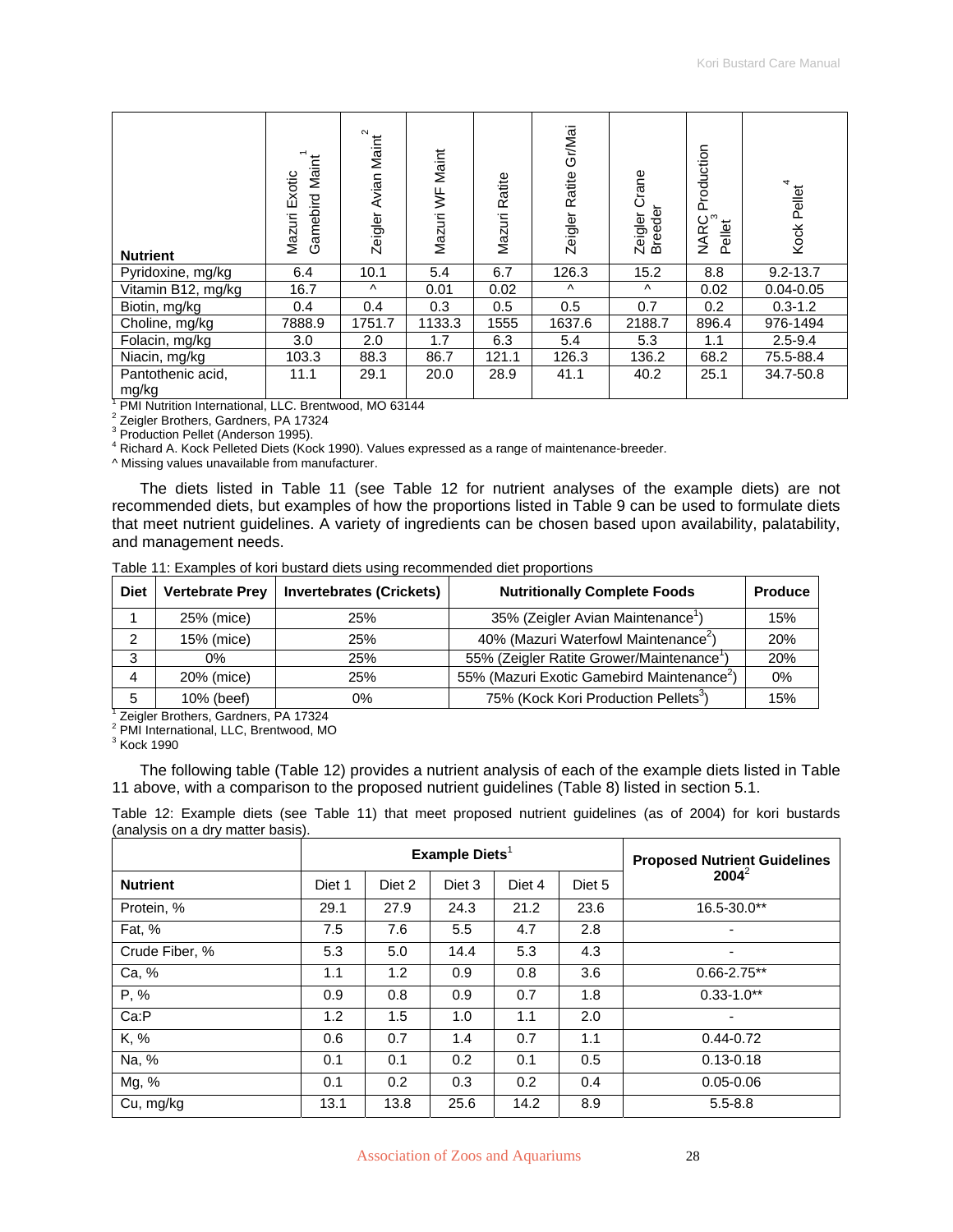|                         | Example Diets $1$ |        |        |        |        | <b>Proposed Nutrient Guidelines</b> |  |
|-------------------------|-------------------|--------|--------|--------|--------|-------------------------------------|--|
| <b>Nutrient</b>         | Diet 1            | Diet 2 | Diet 3 | Diet 4 | Diet 5 | $2004^2$                            |  |
| Fe, mg/kg               | 187.4             | 107.7  | 291.0  | 264.4  | 182.0  | 55-77                               |  |
| Zn, mg/kg               | 93.2              | 121.6  | 194.9  | 114.7  | 158.5  | 55-70.1                             |  |
| Mn, mg/kg               | 42.7              | 83.4   | 183.1  | 5.3    | 127.1  | 66-72                               |  |
| Se, mg/kg               | 0.3               | 0.3    | 0.8    | 0.4    | 0.2    | 0.2                                 |  |
| Vitamin A, IU/g         | 7.9               | 11.4   | 5.5    | 8.8    | 7.8    | $1.65 - 5.5$                        |  |
| Vitamin D3, IU/g        | 0.5               | 1.8    | 1.4    | 2.1    | 2.7    | $0.22 - 1.2$                        |  |
| Vitamin E, IU/kg        | 105.8             | 96.1   | 162.3  | 118.0  | 203.8  | 11.0-27.5                           |  |
| Thiamin, mg/kg          | 5.1               | 5.1    | 11.5   | 8.5    | 15.1   | 2.2                                 |  |
| Riboflavin, mg/kg       | 4.4               | 2.7    | 8.9    | 5.3    | 13.0   | $2.75 - 4.4$                        |  |
| Pyridoxine, mg/kg       | 7.6               | 4.0    | 11.9   | 5.5    | 12.8   | $3.3 - 5.0$                         |  |
| Vitamin B12, mg/kg      | 0.01              | 0.01   | 0.02   | 0.01   | 0.003  | $0.003 - 0.01$                      |  |
| Biotin, mg/kg           | 0.3               | 0.2    | 0.4    | 0.4    | 1.1    | $0.11 - 0.25$                       |  |
| Folacin, mg/kg          | 1.6               | 1.5    | 5.4    | 2.8    | 0.1    | $0.8 - 1.1$                         |  |
| Niacin, mg/kg           | 66.8              | 63.0   | 118.7  | 88.1   | 88.8   | $22 - 71.5$                         |  |
| Pantothenic acid, mg/kg | 22.1              | 14.8   | 38.8   | $9.8*$ | 47.3   | 10.5-17.6                           |  |

<sup>1</sup> See Table 11

<sup>2</sup> See Table 8

\* Values generated as a result of missing values in database.

\*\* Values at high end of range for breeding only.

Kori bustards at one institution were offered the following rations on a daily basis (Anderson 1998a):

Table 13: Quantity of food provided to kori bustards (Anderson 1998a)

| <b>Food Item</b>      | % of Diet | <b>Quantity Per Bird (g)</b> |
|-----------------------|-----------|------------------------------|
| <b>Bustard pellet</b> | 75.0      | 292.5                        |
| Minced meat           | 9.7       | 37.80                        |
| Apple                 | 9.7       | 37.80                        |
| Cabbage               | 4.8       | 18.90                        |
| Calcium carbonate     | 0.8       | 3.00                         |
| <b>Total</b>          |           | 390.00                       |

While the above diet is not representative of diets fed in the United States, it does give an estimate of the approximate amount of food a kori bustard needs to consume on a daily basis. Kori bustard activity level remains fairly stable year round, and food amounts are likely to remain stable throughout the year. Seasonal changes (see section 5.1) will influence food changes more than other factors.

**Diet type and presentation:** Kori bustards are omnivorous. General observations of free-ranging kori bustards indicate that although they consume mainly insects, they also consume lizards, leaves, seeds, acacia gum, and flowers (Osborne 1998; Osborne and Osborne 1999). Mwangi (1988) recorded kori bustards in East Africa mainly consuming flowers, seeds, fruits, and pods. Produce items included in kori bustard diets in zoos can range from fruits to leafy greens and vegetables. Insect prey consumed by wild kori bustards consisted of Hymenoptera, Orthoptera, Coleoptera, and Lepidoptera. Non-insect prey consumed included Chilopoda, Diplopoda, Annelida, and Reptilia.

The staple of most kori bustard diets in zoos is a combination of mice, beef or horsemeat, and avian pellets (e.g., gamebird or crane pellets), along with a variety of produce items and insects. All food items provided within the diet should be included in the nutritional analysis of the complete diet. Whereas freeranging insectivores have a myriad of insect prey choices, the variety of commercially available insects is limited. It is important that the nutrient content of the insects chosen is known. There are excellent references that provide the nutrient content of invertebrate prey (e.g., Bernard and Allen 1997), and these should be carefully reviewed when formulating diet for kori bustards. 'Gut-loading' has been shown as the method of choice to improve the nutrient profile of commercially available insects (Bernard and Allen 1997). For mother-reared chicks, insects are always the preferred food item, although dams will also feed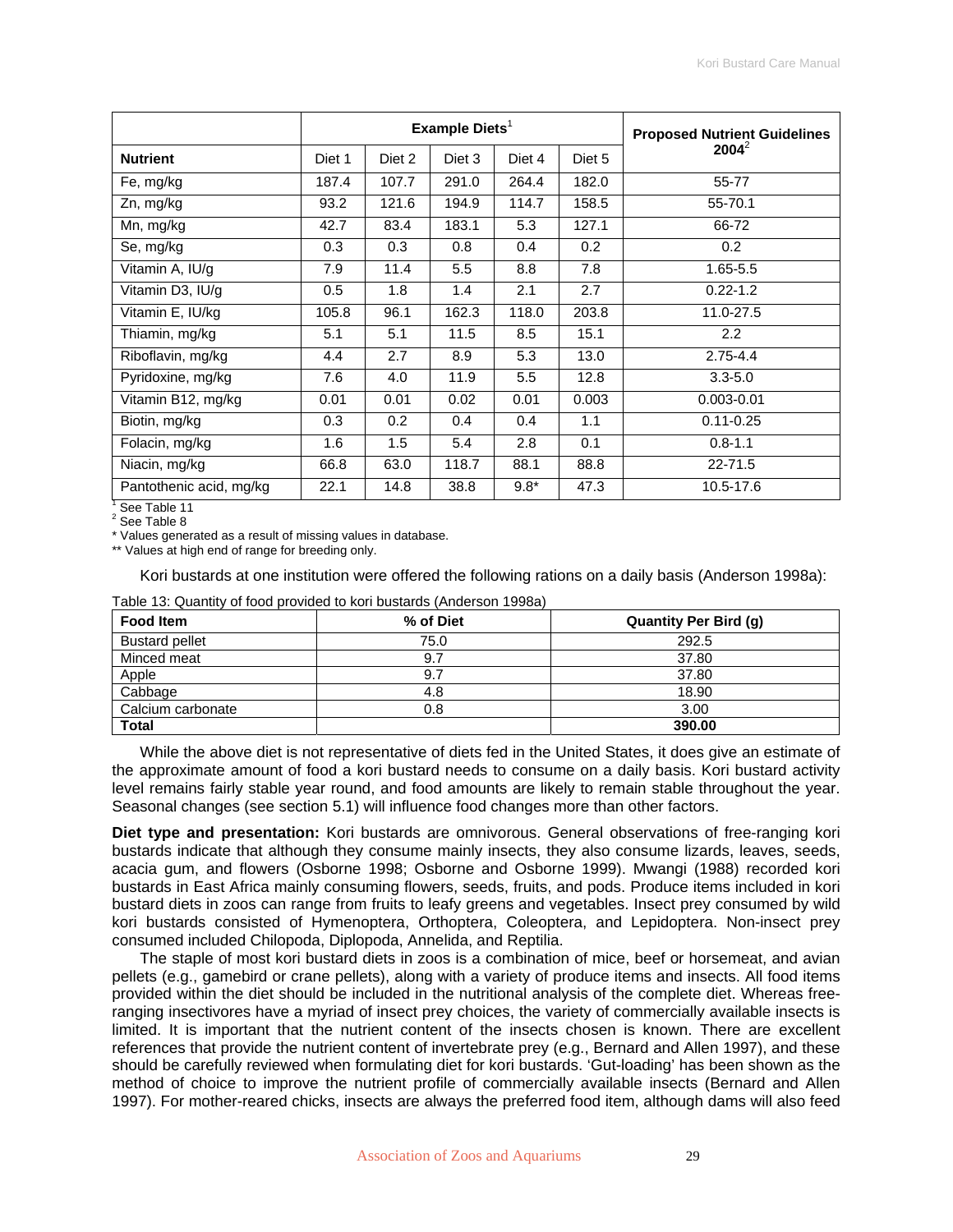pinkies and meatballs (beef or horsemeat mixed with avian pellets) to chicks. Pinky mice should be used instead of full-grown mice in the mother's diet, until the chick weighs 2.2lb (1kg), as chicks that ingest too much mouse fur can experience gut impaction. Giant mealworms should also be removed from the adult's diet to prevent them from being fed to the chicks, and the back legs of any crickets that are provided should be removed.

When the diet is provided to kori bustards, food items can be offered in pans, tubs, buckets, platforms, etc, or hand-fed to individual birds in a group. Kori bustards will consume pelleted foods, and so pellet dispensers should be placed in pens to encourage the consumption of appropriate dry, nutritionally complete feeds. Dispensers and other feeding approaches should be designed to minimize the consumption of the kori bustard food by pest species (Hallager and Boylan 2004). During feeding sessions, dominant birds may displace subordinate birds from the food with short chases, and sometimes even biting. During the breeding season, subordinate females can be displaced from food dispensers by the dominant female and/or dominant male. Such displacements can involve growling by the dominant birds prior to chasing, barking by the subordinate birds, and will end with both birds fluffing their feathers. It may be necessary to provide several, well-spaced feeders to allow all birds to have access to the complete diet.

Generally, kori bustards are easy to medicate by putting a pill or liquid inside a dead mouse. There are times when birds will refuse the medicated item, however, and alternative approaches need to be considered such as: peanuts in the shell (see Table 14), cherry tomatoes, earthworms (work well for thin liquid medications), large mealworms, banana, grapes, horsemeat meatballs, or a compounded, flavored medication (when possible). It is recommended that animal caretakers become familiar with favored food items before a bird becomes ill, so that appropriate food that will be readily accepted by sick/injured birds can be provided, and to increase the likelihood that medication will be taken successfully.

Kori bustard food preparation must be performed in accordance with all relevant federal, state, or local regulations (AZA Accreditation Standard 2.6.1) and an appropriate hazard analysis and critical control points (HACCP) food safety protocols for the diet ingredients, diet preparation, and diet administration

**AZA Accreditation Standard** 

**(S2.6.1)** Animal food preparations must meet all local, state/provincial, and federal regulations.

should be established. Diet preparation staff should remain current on food recalls, updates, and regulations per USDA/FDA. As kori bustards do eat meat, any meat processed on site should be processed following all USDA standards. Kori bustard diets containing raw meat need careful consideration in terms of preparation, handling, and provision; meat is a perishable food item, and spoilage can occur for a variety of reasons, including growth and activity of micro-organisms, insects or parasites, natural enzyme action in meat, chemical reactions, and physical changes (Hallager and Boylan 2004).

The potential for spoilage is based on the type/number of micro-organisms present on the meat, in the storage and preparation areas, or transferred by the handler or by 'pest' species with access to the kori bustard enclosures (Frazier and Westhoff 1988). Meat and whole prey items should be held at appropriate temperatures during periods of thawing, preparation, and storage, and meat items should not remain at temperatures capable of promoting excessive microbial growth for excessive periods of time once fed to the animals (Crissey et al. 2001). Uneaten meat should be disposed of according to local or state requirements.

**Feeding schedules**: Observations by Osborne and Osborne (1998) show that kori bustards in one park feed around 0900h and again around 1700h, resting during the heat of the day. In zoos, kori bustards should be fed twice per day, but additional feedings should be considered to allow for necessary husbandry management and to promote behavioral opportunities for foraging and feeding throughout the day. As long as birds have adequate time to consume the diet, the period of access to diet can range from several hours to all day. Minimizing the presence of pest species, and their consumption of the diet, may shorten the periods of time when the diet is offered to the birds, unless pest-proof feeders are provided (see Chapter 2, section 2.2 for additional information). The presence of pests should always be considered when determining the period of time the kori bustards have access to the diet.

**Species-appropriate feeding and foraging:** Kori bustards are curious, intelligent animals. Table 14 lists a range of food items that can promote foraging behavior (see Hallager and Boylan 2004 for a complete list). Most of the items can be scattered around enclosures to encourage foraging/searching and object manipulation behaviors. It is important to note that different individuals in a group of kori bustards will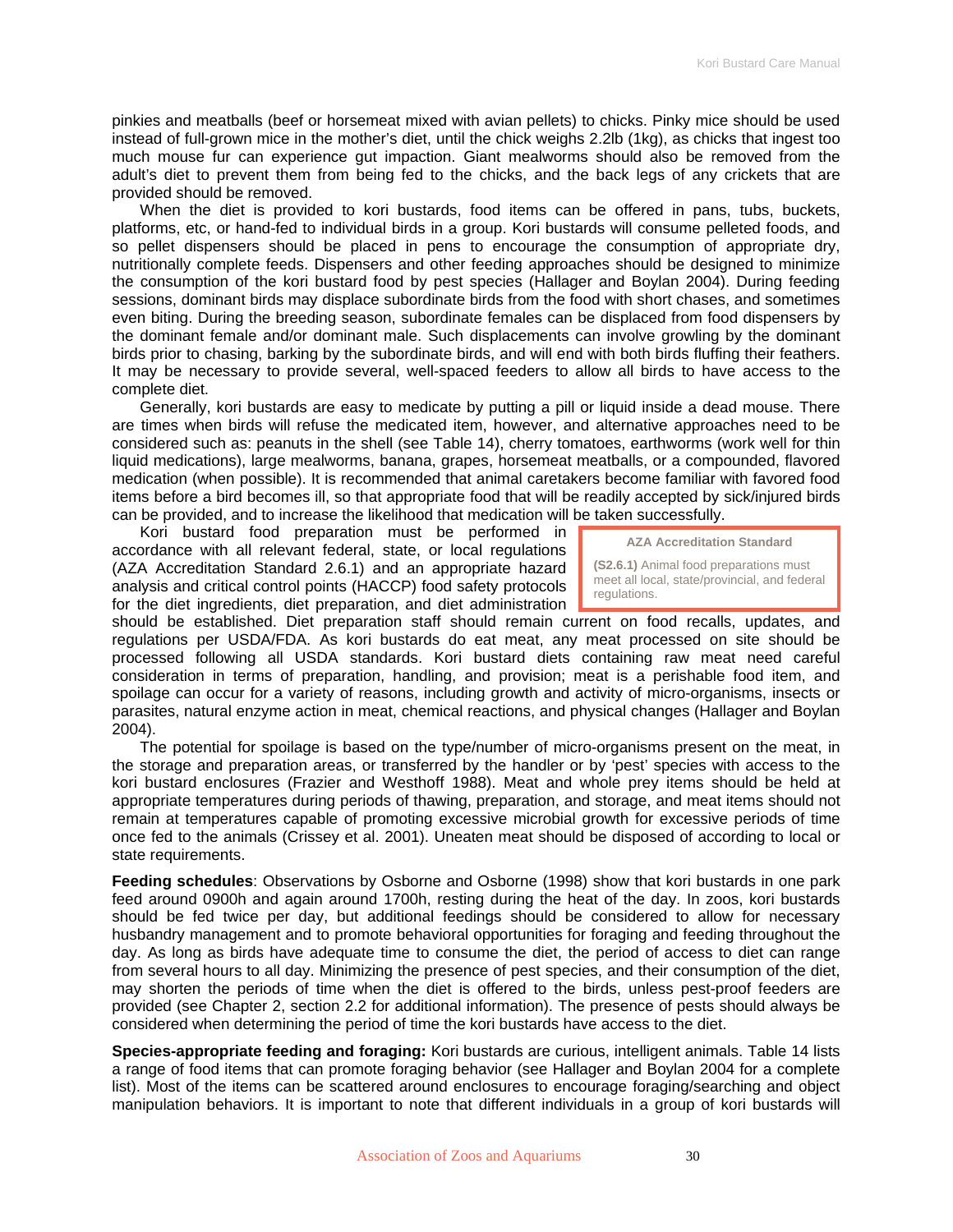respond differently to different items, and observations on preferred items that promote speciesappropriate behaviors should be recorded for each individual. Approval from area veterinarians, managers, and nutritionists should be obtained if the following feeding approaches are considered.

Table 14: List of enrichment initiatives to promote foraging behaviors (adapted from Hallager and Boylan 2004).

| <b>Food Item</b>              | <b>Description</b>                                                                                                                                                                                                                                                                                                                                                         |
|-------------------------------|----------------------------------------------------------------------------------------------------------------------------------------------------------------------------------------------------------------------------------------------------------------------------------------------------------------------------------------------------------------------------|
| Live Insects                  | Kori bustards respond well to live insects, such as super worms, crickets, regular mealworms,<br>and waxworms. Birds that are off their food for various medical reasons will often start eating<br>again if live insects are offered.                                                                                                                                     |
| Whole peanuts in<br>the shell | Whole peanuts are also useful for medicating birds. A small portion of the top of the peanut<br>can be taken off, the nut inside removed, and a pill inserted in its place. The peanut shell can<br>be replaced and secured with peanut butter. Peanuts covered with peanut butter work well for<br>medicating birds when individuals become suspicious of medicated mice. |
| Peanut butter                 | A few tablespoons of peanut butter can be spread on the trunks of trees in the wintertime as a<br>source of extra calories. The behavior required by the birds to obtain this food item replicates<br>the behavior of wild birds eating sap from acacia trees.                                                                                                             |
| <b>Knucklebones</b>           | Kori bustards will also feed on knucklebones, pulling off and consuming any accessible meat.<br>The bones should be large enough that there is no risk of the bird consuming the whole bone.                                                                                                                                                                               |
| Live prey                     | If available, live mice will be relished by kori bustards. The birds are also good at capturing<br>and consuming small snakes, lizards, toads, and small birds that make their way into their<br>pens.                                                                                                                                                                     |
| Alfalfa                       | Hanging bunches of alfalfa or other browse items from trees or other enclosure structures can<br>also promote foraging.                                                                                                                                                                                                                                                    |

While it is recommended to obtain approval from area veterinarians and nutritionists, the following food items can also be provided to kori bustards (e.g., hidden or scattered throughout the enclosure) to promote foraging behavior:

- Apple
- Banana
- Cherry tomatoes
- Chopped cantaloupe
- Chopped fruit/berries
- Cooked sweet potato
- Grapes (bunches or scattered)
- Mixed vegetables (e.g., peas, carrots, and corn)
- Watermelon

Many plant species have been observed in fecal samples from wild kori bustards (Mwangi 1988). If browse plants are used within the animal's diet or for enrichment, all plants should be identified and assessed for safety (from an ingestion and physical trauma perspective). Kori bustards have physically injured themselves on naturally growing browse in or around the perimeter of their enclosures. In one case an individual bird experience recurring injuries from barberry (*Berberis sp*.) thorns, from a plant that had grown into the enclosure (Hallager and Boylan 2004).The responsibility for approval of plants and

oversight of the program should be assigned to at least one qualified individual (AZA Accreditation Standard 2.6.4). The program should identify if the plants have been treated with any chemicals or near any point sources of pollution and if the plants are safe for the species. If animals have access to plants in and around their exhibits, there should be a staff member responsible for ensuring that toxic plants are not available.



Kori bustards are not browsers however individual institutions housing them may have appropriate locale-specific lists of browse materials used for enrichment. Any browse items known to have lead to an adverse reaction in kori bustards should be reported to the AZA Kori Bustard SSP Coordinator so that these can be formally documented and widely disseminated. It is also important that institutions determine the nutrient content of any plant material and produce offered, and these data should be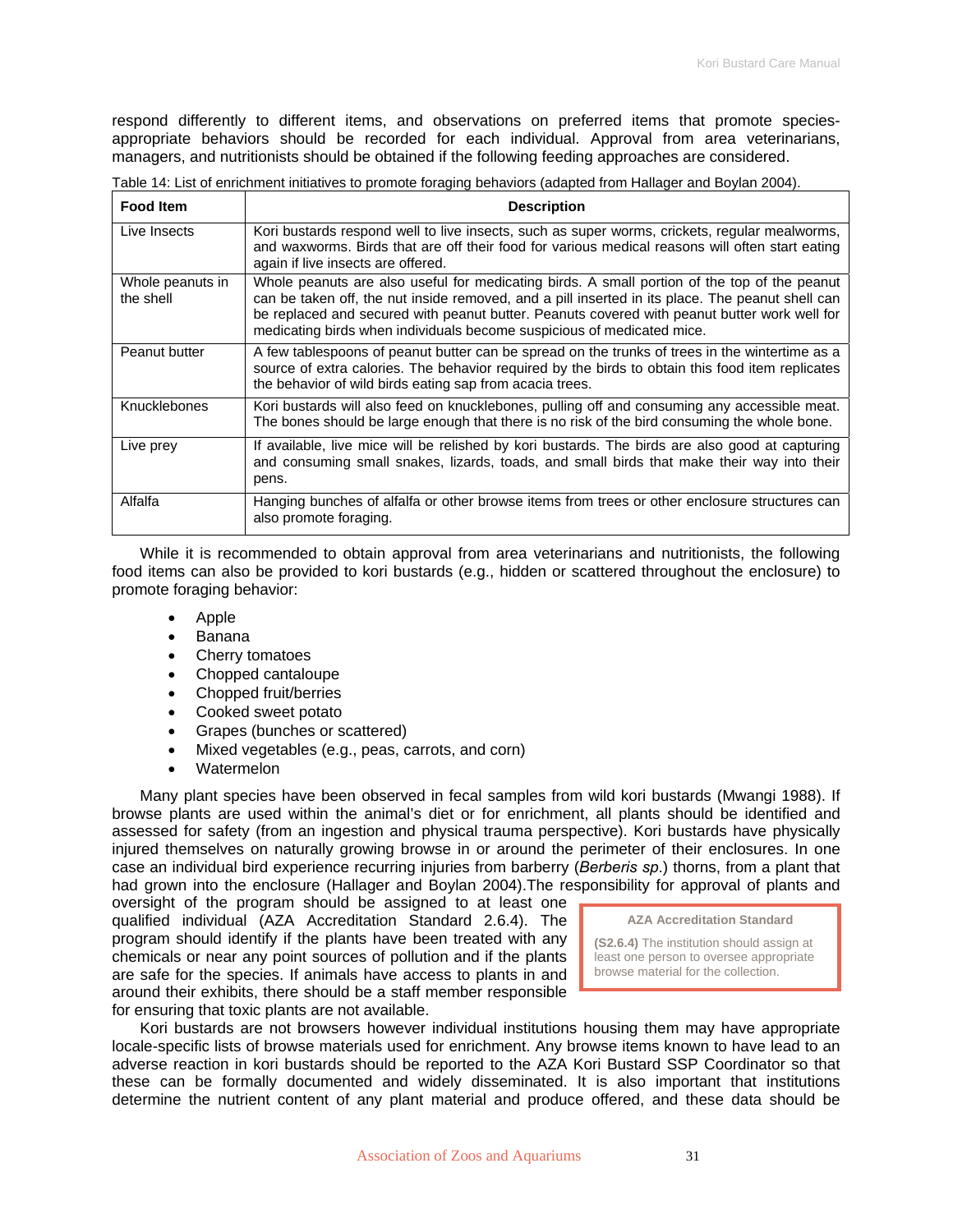<span id="page-31-0"></span>incorporated into the nutrient analysis of the entire diet (Hallager and Boylan 2004). There are several resources available which report nutrient content of readily available produce items (e.g., NRC 2003) and a number of laboratories are also equipped to perform nutrient assays.

### **5.3 Nutritional Evaluations**

At one institution, kori bustards are weighed on a monthly basis to determine accurate body weight measures. The birds are scale trained and step onto a scale loaded with mealworms. Using this approach, Hallager (2005) has identified that males increase in body mass during the breeding season (Table 15), with the alpha male showing a significantly greater body weight increase than the beta male. This phenomenon is currently being confirmed at other institutions (S. Hallager, personal communication, 2007). Monitoring weight increase in males is one way to determine when reproductive hormones are beginning to increase (see Chapter 7, section 7.1). Body weight evaluations are important, especially for zoos that house multiple males in the same enclosure during the non-breeding season, as weight increase in the alpha bird signify that it is time to separate the males prior to the breeding season.

|      | <b>Dominant Male</b> |                |                         |      |      |      |  |  |
|------|----------------------|----------------|-------------------------|------|------|------|--|--|
|      | 1999*                | 2000           | 2001                    | 2002 | 2003 | Ave. |  |  |
| Jan. | $---$                | ---            | ---                     | 14.4 | ---  | 14.4 |  |  |
| Feb. | 10.6                 | ---            | $---$                   | 15.0 | 14.6 | 13.4 |  |  |
| Mar. | 11.1                 | 14.5           | 14.2                    | 15.1 | 14.8 | 13.9 |  |  |
| Apr. | 11.8                 | 14.4           | 16.3                    | 16.6 | 15.8 | 15.0 |  |  |
| May  | 14.3                 | 14.4           | 17.5                    | 17.6 | 18.6 | 16.5 |  |  |
| June | 14.1                 | 16.2           | 18.5                    | 18.0 | 18.8 | 17.1 |  |  |
| July | 15.1                 | 16.1           | 18.0                    | 17.4 | 18.2 | 16.9 |  |  |
| Aug. | 15.1                 | 17.3           | 16.3                    | 14.8 | 18.6 | 16.4 |  |  |
| Sep. | 16.2                 | 14.3           | 16.7                    | 14.2 | 18.9 | 16.0 |  |  |
| Oct. | 15.3                 | 14.6           | 15.3                    | 14.2 | 18.0 | 15.5 |  |  |
| Nov. | 15.2                 | $---$          | 15.2                    | 15.4 | 16.0 | 15.4 |  |  |
| Dec. | 13.8                 | ---            | 15                      | 15.4 | 14.8 | 14.7 |  |  |
|      |                      |                |                         |      |      |      |  |  |
|      |                      |                | <b>Subordinate Male</b> |      |      |      |  |  |
|      | 1999                 | 2000           | 2001                    | 2002 |      | Ave. |  |  |
| Jan. | ---                  | $---$          | $---$                   | 11.4 | ---  | 11.4 |  |  |
| Feb. | 10.3                 | 12.1           | $---$                   | 11.9 | ---  | 11.4 |  |  |
| Mar. | 11.3                 | 12.9           | 12.5                    | 12.5 | ---  | 12.3 |  |  |
| Apr. | 11.3                 | 12.5           | 13.4                    | 12.6 | ---  | 12.4 |  |  |
| May  | 11.3                 | 13.5           | 14.1                    | 11.0 | ---  | 12.5 |  |  |
| June | 12.1                 | 14.5           | $\overline{a}$          | 11.6 | ---  | 12.7 |  |  |
| July | 13.0                 | 14.7           | 14.5                    | 11.8 | ---  | 13.5 |  |  |
| Aug. | 13.3                 | 12.0           | $---$                   | 13.2 | ---  | 12.8 |  |  |
| Sep. | 12.7                 | $\blacksquare$ | ---                     | 13.2 | ---  | 12.9 |  |  |
| Oct. | 12.3                 | 11.8           | $---$                   | 13.3 | ---  | 12.4 |  |  |
| Nov. | 12.6                 | ---            | 11.5                    | 11.0 | ---  | 11.7 |  |  |
| Dec. | $\cdots$             | ---            | 11.3                    | 10.4 | ---  | 10.8 |  |  |

Table 15: Breeding and non-breeding weights (kg) for male kori bustards at Institution A

\* The dominant male in 1999 was different than in the other years.

Other than body weight evaluations, there are currently no clinically valid nutritional evaluations that have been developed for kori bustards to assess growth, seasonal changes, etc. Body condition scores and fecal condition scores have not been used in assessments of these birds, but these scores should be developed.

**Health issues:** One of the most common signs of stress in kori bustards is decreased food consumption. Decreased food consumption should be monitored very closely, as it may not only be caused by environmental stressors, but also by impaction or illness. If a bird does not eat for more than one day, a veterinarian should be notified immediately. Encouraging birds to eat by providing favorite food items, or food items not normally part of the diet, may be needed after consultation with area veterinarians.

Parent-reared chicks in large naturalistic aviaries should be regularly checked for signs of metabolic bone disease, as this has been commonly seen at one institution (T. Bailey, personal communication, 2007). Kori bustards seem to be especially susceptible to nutritional bone disease (NBD), based on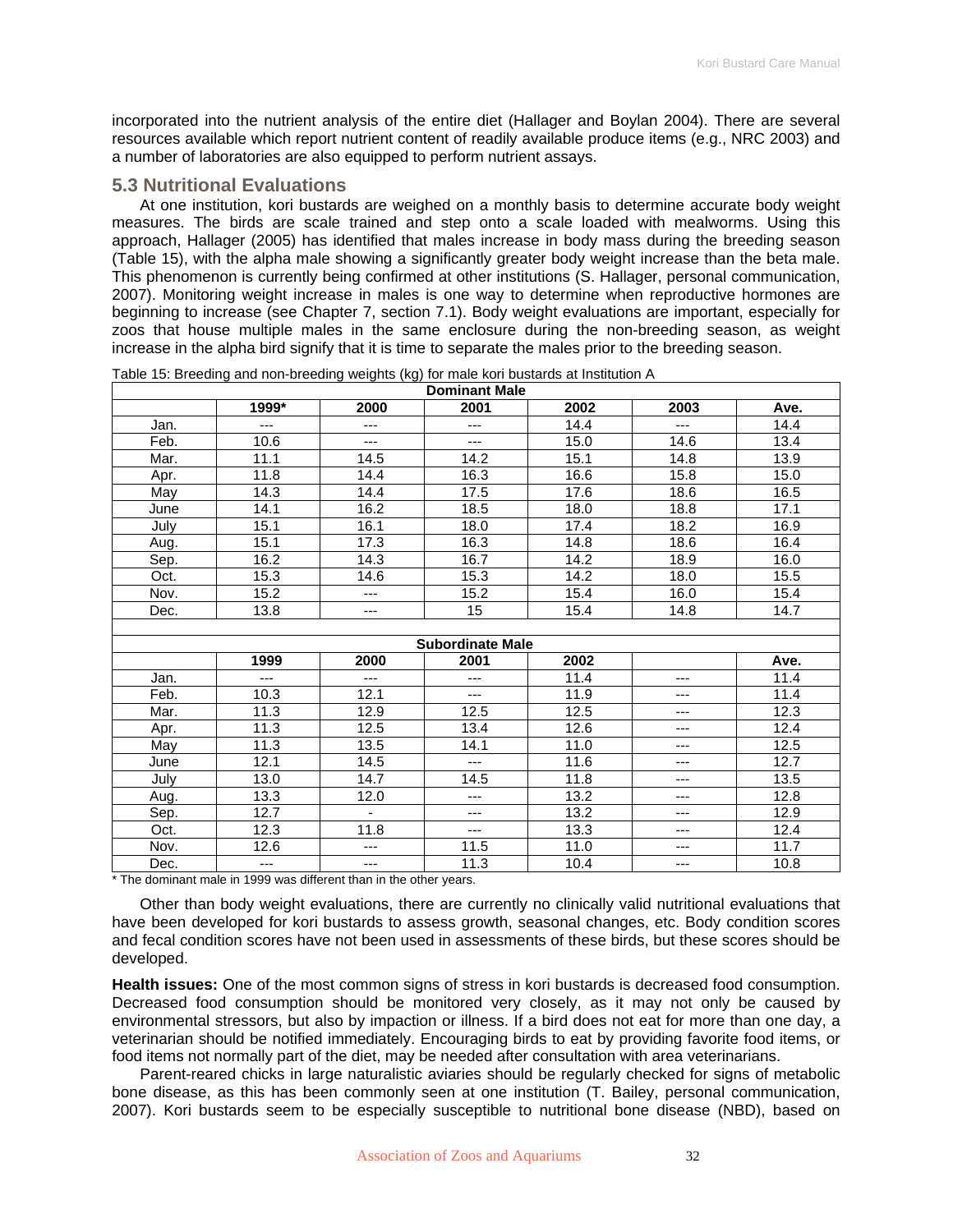clinical findings of angular deformities of the metatarsi and laxity and swelling of the hock joint in animals housed in zoo conditions (Bailey et al. 1996). Careful monitoring of calcium and vitamin D levels in the diets of growing bustards has been shown to decrease the incidence of this musculoskeletal disorder (Bailey et al. 1996). In general, birds that are not provided with appropriate levels of nutrients may also show poor feather conditions, low weights, and lack of reproductive activity.

For hand-reared chicks, it is strongly recommended that individual food items be weighed when diets are prepared, so that a more accurate determination of nutrient content can be made when assessing the diet during the early growth period of the chicks. This is an important approach for hand-reared chicks, as nutrient content and growth rate need to be carefully monitored to minimize the occurrence of 'angel wing' (see section 5.1 for additional information).

**Target serum and tissue nutrient evaluations:** Currently, there are insufficient data available to develop valid target serum and tissue nutrient values for kori bustards managed in AZA-accredited zoos. There are also no known model species that can be used to develop appropriate target serum and nutrient values for kori bustards. Additional information is needed and should be obtained from opportunistic blood samples taken from clinically 'normal' animals (e.g., during routine physicals) and standardized nutrient assays. A robust dataset will need to be developed before target values and related recommendations can be made. The Kori Bustard SSP Nutrition and Veterinary Advisors can be consulted for information on institutions with laboratories that are able to perform nutrient assays suitable for these evaluations.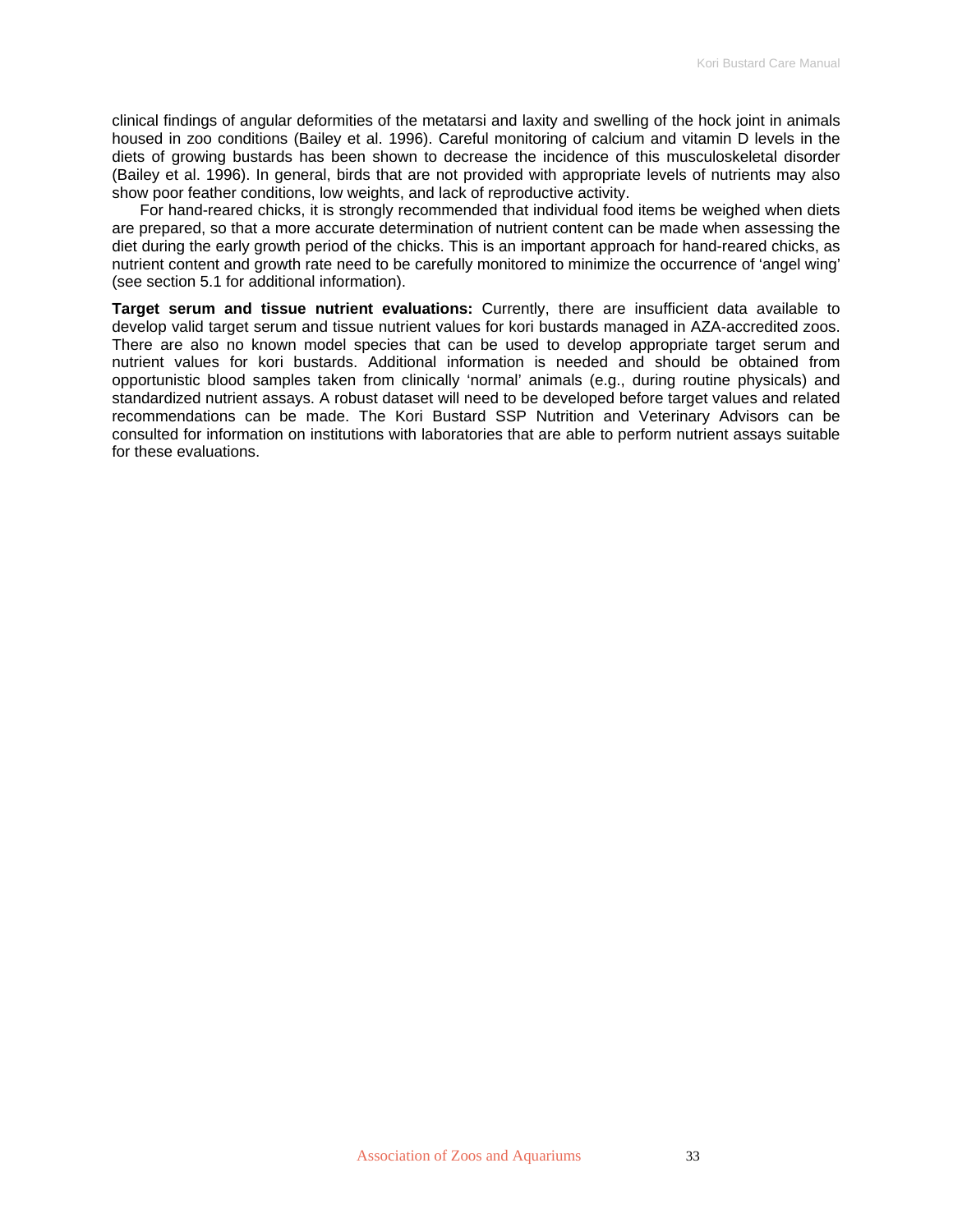## **Chapter 6. Veterinary Care**

## <span id="page-33-0"></span>**6.1 Veterinary Services**

Veterinary services are a vital component of excellent animal care practices. A full-time staff veterinarian, able to care for the avian collection, is recommended. However, in cases where this is not practical, a consulting/part-time veterinarian must be under contract to make at least twice monthly inspections of the kori bustard collection and to any emergencies (AZA Accreditation Standard 2.1.1). Veterinary coverage must also be available at all times so that any indications of disease, injury, or stress may be responded to in a timely manner (AZA Accreditation Standard 2.1.2). All AZA-accredited institutions should adopt the guidelines for medical programs developed by the American Association of Zoo Veterinarians (AAZV)

[www.aazv.org/associations/6442files/zoo\\_aquarium\\_vet\\_med\\_gu](http://www.aazv.org/associations/6442files/zoo_aquarium_vet_med_guidelines.pdf) [idelines.pdf,](http://www.aazv.org/associations/6442files/zoo_aquarium_vet_med_guidelines.pdf) and apply these guidelines to the daily care and management of kori bustards. The AZA Gruiformes TAG and Kori Bustard SSP have Veterinary Advisors knowledgeable about veterinary care and management specifically applicable to kori bustards, as well as any additional veterinary research that is still needed to address current knowledge gaps. Generally, no specific training programs are necessary for veterinarians

#### **AZA Accreditation Standard**

**(S2.1.1)** A full-time staff veterinarian is recommended. However, the Commission realizes that in some cases such is not practical. In those cases, a consulting/part-time veterinarian must be under contract to make at least twice monthly inspections of the animal collection and respond as soon as possible to any emergencies. The Commission also recognizes that certain collections, because of their size and/or nature, may require different considerations in veterinary care.

#### **AZA Accreditation Standard**

**(S2.1.2)** So that indications of disease, injury, or stress may be dealt with promptly, veterinary coverage must be available to the animal collection 24 hours a day, 7 days a week.

planning to work with kori bustards, as most general avian principles apply. However, it may be beneficial for first-time kori bustard veterinarians to contact the SSP Veterinary Advisor or another experienced kori bustard veterinarian with any questions prior to performing a procedure. The AZA Gruiformes TAG Chair and AZA Kori Bustard SSP Coordinator can be contacted to obtain contact information for these Veterinary Advisors.

Daily assessments of activity, attitude, appetite, fecal output, and new concerns should be made by animal keeper staff. Routine veterinary health assessments should be performed every 2-3 years for each individual, or when otherwise indicated by signs of illness. These assessments may include: physical examination, blood collection for a complete blood cell count, chemistry panel and plasma/serum banking, radiographs, fecal parasite screen, and fecal culture. No unique equipment or technologies are necessary for performing routine health assessments in kori bustards. Additionally, regular body weights should be obtained to enable more sensitive monitoring of possible disease.

Protocols for the use and security of drugs used for veterinary purposes must be formally written and available to animal care staff (AZA Accreditation Standard 2.2.1). Procedures should include, but are not limited to: a list of persons authorized to administer animal drugs, situations in which they are to be utilized, location of animal drugs and those persons with access to them, and emergency procedures in the event of accidental

human exposure. The AZA Gruiformes TAG and Kori Bustard SSP recommend that veterinarians at each institution be involved in formulating their own institutional protocols for the storage and use of drugs that could be used in the care and management of kori bustards. Given the wide variation in veterinary practices, veterinary staff, and equipment available to veterinarians at different institutions, no kori bustard-specific recommendations can be made. Institutional veterinarians will also need to determine which drugs and medications are important for the treatment of kori bustard groups and individual animals. Recommendations for drugs used in parasite control, vaccinations, and anesthesia are provided in the sections within this chapter. Other commonly used drugs include: Anthelmitics (Fenbendazole, ivermectin, pyrantel); analgesics (NSAIDS and steroids); and antibiotics (cephalosporins, Beta-lactams, fluroquinolones, aminoglycosides).

Animal recordkeeping is an important element of animal care and ensures that information about individual animals and their treatment is always available. A designated staff member should be responsible for maintaining an animal record keeping system and for conveying relevant laws and

#### **AZA Accreditation Standard**

**(S2.2.1)** Written, formal procedures must be available to the animal care staff for the use of animal drugs for veterinary purposes and appropriate security of the drugs must be provided.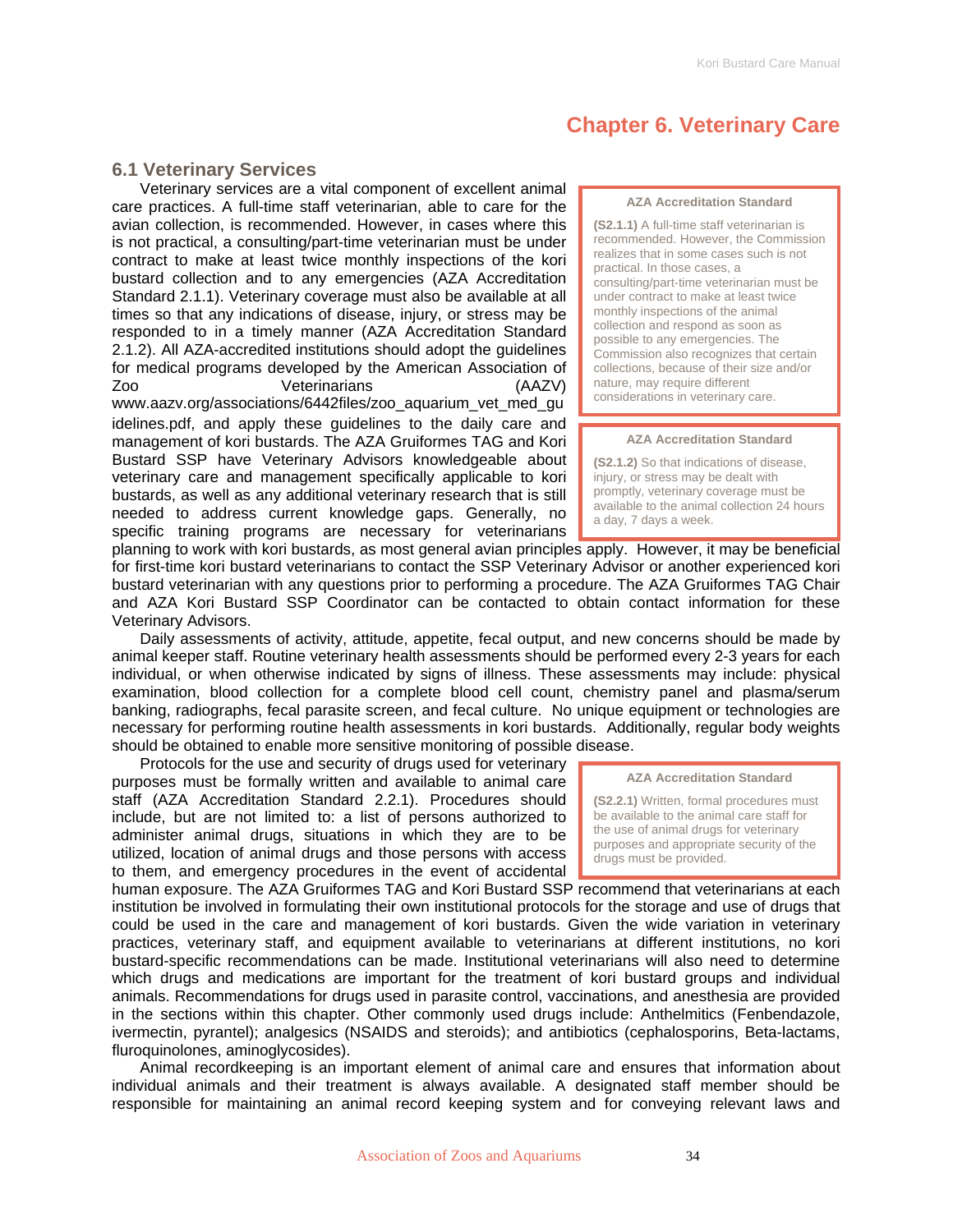regulations to the animal care staff (AZA Accreditation Standard 1.4.6). Recordkeeping must be current

and documented on a daily basis (AZA Accreditation Standard 1.4.7). Complete and up-to-date animal records must be duplicated and retained in a fireproof container within the institution (AZA Accreditation Standard 1.4.5) as well as be duplicated and stored at a separate location (AZA Accreditation Standard 1.4.4).

All pertinent health information for kori bustards should be recorded in ARKS and MedARKS as required by institutional animal recordkeeping protocols. When the new Zoological Information Management System (ZIMS) becomes widely available, it is recommended that institutions make full use of this resource. ZIMS provides the opportunity to record key animal behavior information along with health records, including data collected on aggressive or abnormal behavior, and responses to enrichment initiatives, conspecifics, or heterospecifics.

Animal development recordkeeping is an important part of an on-going effort to increase knowledge of kori bustard biology. Body measurements for each kori bustard should be recorded within the animals' medical records, as these can be used to add to the scientific knowledge base, and will continue to play an important role in taxonomic and eco-morphological investigations. Measurements that should be recorded for all kori bustards include (Hallager and Boylan 2004):

- Wing length: Measure from the "wrist" to the tip of the longest primary.
- Tail length: Insert a ruler centrally between the longest tail feathers and the under-tail coverts until the ruler stops.
- Tarsus length: Measure on the front of the leg from the joint of the tibiotarsus with the tarsometatarsus to the lower end at the foot (last scute).
- Skull: Maximum length from the rear of the skull to the tip of the bill should be recorded, and the skull width (across the postorbital bones) should also be measured.
- Culmen length: Measure from the tip of bill to base of skull
- Toe length (inner, middle, and outer): Measure from the tip of the nail to the joint of the toe with the tarsometatarsus.

The morphometric measures listed above should be taken from birds throughout their development, beginning with chicks from the second day after hatching, and using the methods described by Hallager and Boylan (2004). Diagrams for how to take these body measurements properly can be found in Appendix C. Measurements should be recorded within the animals' institutional records, and should also be sent to the AZA Kori Bustard SSP Coordinator for every chick born. Information on each animal's sex, age, collection date, sexual condition, and weight should also be recorded and sent to the AZA Kori Bustard SSP Coordinator. Records for the entire life of each bird should be kept within institutional records, and should include information on:

- Diet: Dietary components, amount of food fed, and method of feeding.
- Housing: Dates when birds are moved indoors, outdoors, or to new enclosures.
- Egg production and reproduction: Yearly onset of egg laying, male display, copulation observations, egg fertility, egg measurements.
- Weight of adult birds: Weights can be taken from adult birds using the scale training method described in Chapter 8, section 8.1 (see also Hallager and Boylan 2004).
- Behavior: Observations of aggressive behavior and animals involved.
- Medical problems: As required by institutional veterinary programs
- Cause of death

Additionally, any other information which animal caretakers at an institution consider to be pertinent, and which may improve husbandry standards for the species, should be included within each individual's

#### **AZA Accreditation Standard**

**(S1.4.6)** A staff member must be designated as being responsible for the institution's animal record-keeping system. That person must be charged with establishing and maintaining the institution's animal records, as well as with keeping all animal care staff members apprised of relevant laws and regulations regarding the institution's animal collection.

#### **AZA Accreditation Standard**

**(S1.4.7)** Animal records must be kept current, and data must be logged daily.

#### **AZA Accreditation Standard**

**(S1.4.5)** At least one set of the institution's historical animal records must be stored and protected. Those records should include permits, titles, declaration forms, and other pertinent information.

#### **AZA Accreditation Standard**

**(S1.4.4)** Animal records, whether in electronic or paper form, including health records, must be duplicated and stored in a separate location.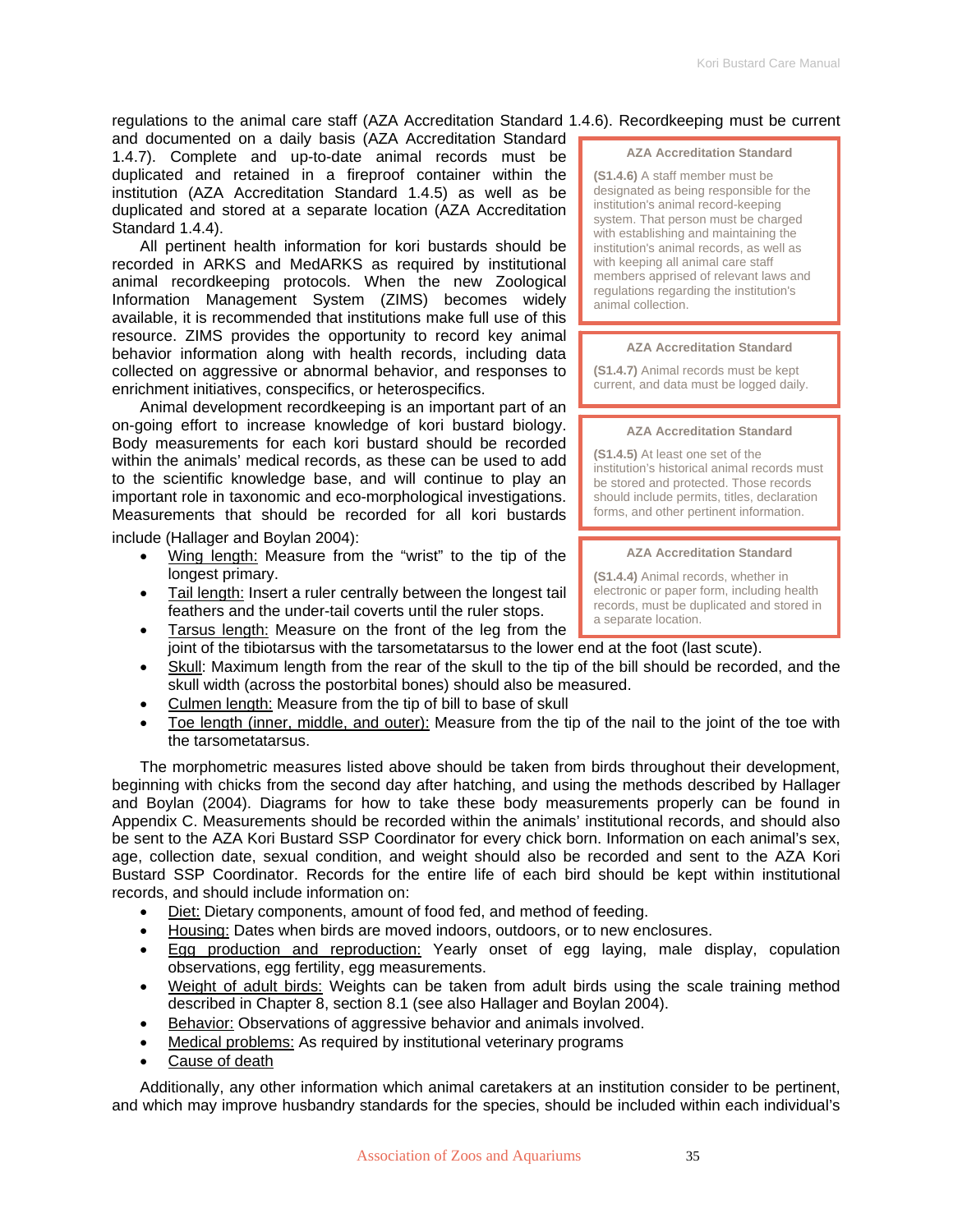<span id="page-35-0"></span>medical record. No specific permits, titles, or other formal documentation is commonly associated with this taxa.

## **6.2 Identification Methods**

Ensuring that kori bustards are identifiable through various means increases the ability to care for individuals more effectively. All kori bustards must be identifiable and have corresponding ID numbers whenever practical, or a means for accurately maintaining animal records must be identified if individual identifications are not practical (AZA Accreditation Standard 1.4.3).

A basic requirement for successful research and management of kori bustards in zoos is individual animal identification.

Techniques used to identify kori bustards include leg bands and passive induced transponders (PIT). Colored, metal leg bands placed above the hock are recommended for those zoos with multiple birds, to aid in fast, easy identification. Bands should be placed above the hock to reduce ice buildup under the band in climatic zones that experience snow and ice during the winter. Plastic wrap-around bands are not recommended, as curious birds can remove and possibly ingest them. Transponders can be injected by syringe under the skin where they can be detected and read by an electronic scanner. For kori bustards, passive induced transponders can be placed in the inner crural region of the leg (Bailey and Hallager 2003). Kori bustards can be banded immediately after hatching. Transponders can be inserted when birds are one month old or even sooner depending upon the preferences of the attending veterinarians at each institution.

#### AZA member institutions must inventory their population at least annually and document all animal acquisitions and dispositions (AZA Accreditation Standard 1.4.1). Transaction forms help document that potential recipients or providers of the animals should adhere to the AZA Code of Professional Ethics, the AZA Acquisition/Disposition Policy (see Appendix D), and all

relevant AZA and member policies, procedures and guidelines. In addition, transaction forms must insist on compliance with the applicable laws and regulations of local, state, federal and international authorities. All AZA-accredited institutions must abide by the AZA Acquisition and Disposition policy (Appendix D) and the long-term welfare of animals should be considered in all acquisition and disposition

decisions. All kori bustards owned by an AZA institution must be listed on the inventory, including those animals on loan to and from the institution (AZA Accreditation Standard 1.4.2). All kori bustard births and deaths should be reported to the AZA Kori Bustard SSP. All kori bustard shipments between institutions should be determined by the recommendations of the SSP, and all breeding efforts should be based on the AZA Kori Bustard SSP and AZA Gruiformes TAG Regional Collection Plan (RCP).

## **6.3 Transfer Examination and Diagnostic Testing Recommendations**

The transfer of kori bustards between AZA-accredited institutions or certified related facilities due to SSP or PMP recommendations occurs often as part of as concerted effort to preserve these species. These transfers should be done as altruistically as possible and the costs associated with specific examination and diagnostic testing for determining the health of these animals should be considered. Preshipment and transfer examinations and diagnostic tests should include a physical examination, blood

collection for a complete blood cell count, chemistry panel and plasma/serum banking, radiographs, fecal parasite screen, and fecal culture.

### **6.4 Quarantine**

AZA institutions must have holding facilities or procedures for the quarantine of newly arrived kori bustards and isolation

facilities or procedures for the treatment of sick/injured kori bustards (AZA Accreditation Standard 2.7.1). All kori bustard quarantine, hospital, and isolation areas should be in compliance with AZA

**AZA Accreditation Standard** 

**(S1.4.3)** Animals must be identifiable, whenever practical, and have corresponding ID numbers. For animals maintained in colonies or other animals not considered readily identifiable, the institution must provide a statement explaining how record keeping is maintained.

**AZA Accreditation Standard** 

**(S1.4.1)** An animal inventory must be compiled at least once a year and include data regarding acquisitions and dispositions in the animal collection.

#### **AZA Accreditation Standard**

**(S1.4.2)** All species owned by the institution must be listed on the inventory, including those animals on loan to and from the institution. In both cases, notations should be made on the inventory.

**AZA Accreditation Standard (S2.7.1)** The institution must have holding facilities or procedures for the quarantine of newly arrived animals and isolation facilities or procedures for the treatment

of sick/injured animals.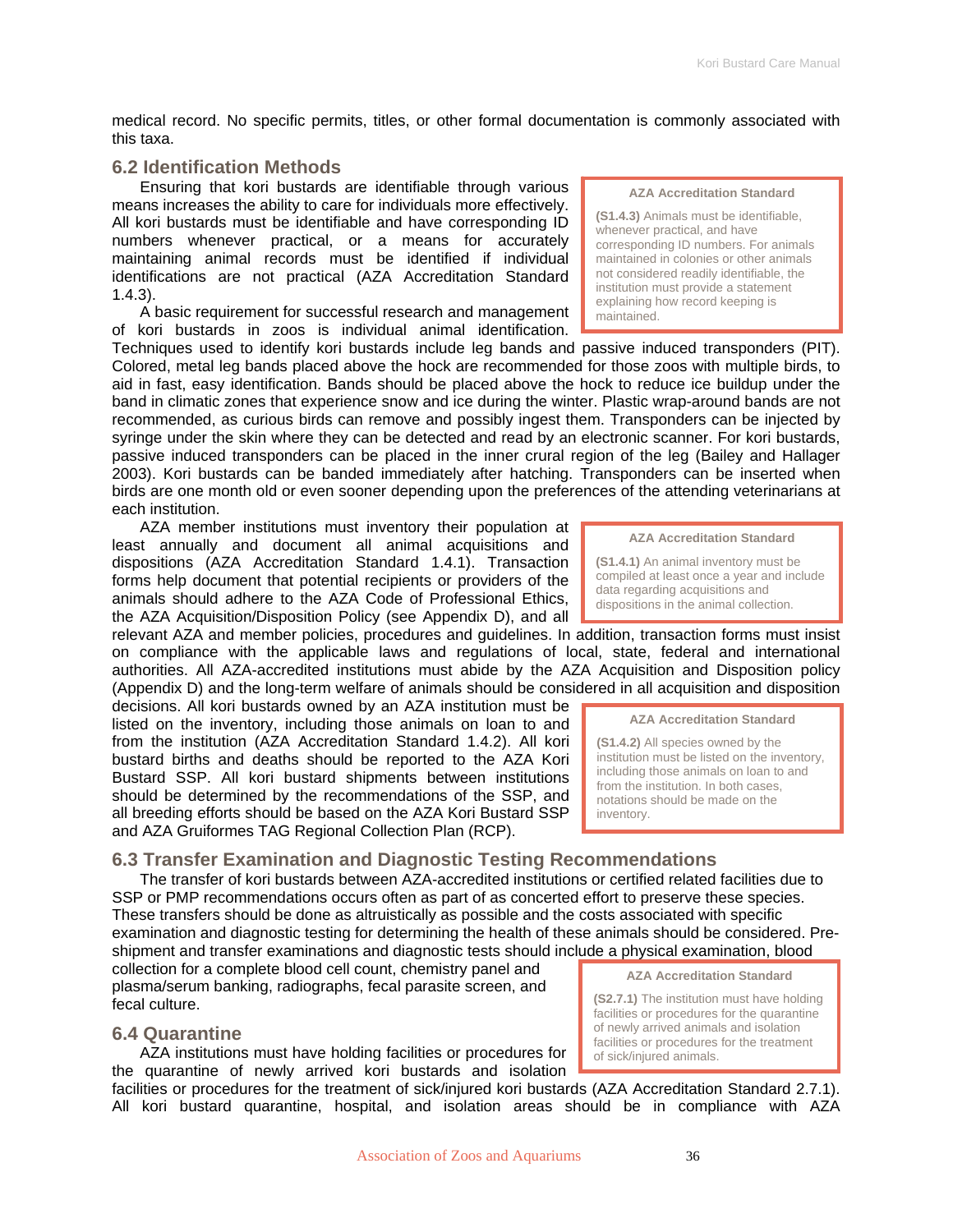standards/guidelines (AZA Accreditation Standard 2.7.3; Appendix E). All quarantine procedures should be supervised by a veterinarian, formally written and available to staff working with quarantined animals (AZA Accreditation Standard 2.7.2). If a specific quarantine facility is not present, then newly acquired

animals should be kept separate from the established collection to prohibit physical contact, prevent disease transmission, and avoid aerosol and drainage contamination. If the receiving institution lacks appropriate facilities for quarantine, pre-shipment quarantine at an AZA or American Association for Laboratory Animal Science (AALAS) accredited institution may be applicable. Local, state, or federal regulations that are more stringent than AZA Standards and recommendation have precedence.

**Quarantine protocols:** Upon arrival at the receiving institution, kori bustards should be let out of the shipping crate as soon as possible into the quarantine area, and a visual inspection of the bird performed to ensure that there are no obvious injuries **AZA Accreditation Standard** 

**(S2.7.3)** Quarantine, hospital, and isolation areas should be in compliance with standards or guidelines adopted by the AZA.

#### **AZA Accreditation Standard**

**(S2.7.2)** Written, formal procedures for quarantine must be available and familiar to all staff working with quarantined animals.

or trauma. Water should be immediately available within the quarantine enclosure. When newly arrived bustards are placed in quarantine after shipping, they may initially refuse to eat; privacy and a continuous abundance of live insects and baby mice are recommended to promote feeding (Siegel et al. 2007). Wild caught birds, even those previously held in zoos, may not eat for several days. Hand-reared birds will likely eat within a day of arrival, if not sooner.

Quarantine facilities should consist of at least a 12' by 12' fully enclosed stall (with outside access if possible), with a soft substrate (e.g., hay) and a shelter large enough for the bird to hide within. The stall should be cleaned daily by a dedicated staff member who will ideally not be interacting with other birds throughout the day. Staff should change clothes (i.e. scrubs and booties) before and after they enter the quarantine area. Additionally, there should be a disinfectant foot bath to minimize carrying potential disease into or out of the quarantine area.

The recommended quarantine period for kori bustards is 30 days (unless otherwise directed by the staff veterinarian). If additional birds are introduced into the quarantine area containing kori bustards during the 30-day quarantine, the minimum quarantine period should begin over again for all individuals. During the quarantine period, kori bustards should be given a full physical examination and tested/treated for fecal parasites. The AZA Gruiformes TAG and Kori Bustard SSP recommend that all institutions follow AZA quarantine guidelines (Appendix E), and that veterinarians should develop appropriate quarantine testing protocols for their kori bustards. The birds should be evaluated for endoparasites and ectoparasites and treated accordingly. Endoparasites can be treated with pyrantel, ivermectin, or fenbendazole. Ectoparasites can be treated with dilute pyrethrin spray topically or systemic ivermectin. Blood should be taken for a complete blood count (CBC) and chemistry panel. Blood should also be collected, analyzed, and then both heparinized plasma and serum banking should be performed, when feasible, and stored in a -80ºC freezer or a frost-free -20ºC freezer for possible future analysis and retrospective evaluation. Preliminary work to assess nutritional status and disease exposure is underway, and banked blood samples could help supplement these projects. Several publications provide hematological reference values for mature and growing kori bustards and are summarized in Appendix F, which should be consulted and compared with values taken during quarantine assessments.

When there is an indication, viral testing may also be appropriate (see section 6.7 – viral diseases in kori bustards). Vaccinations should be updated as appropriate during quarantine, and if the vaccination history is not known, the animal should be treated as immunologically naive and given the appropriate series of vaccinations. There are currently no recommended kori bustard-specific vaccination protocols or regulations to follow. Birds can also be anesthetized for radiographs in order to establish a "normal" radiograph baseline, but also to check for any abnormalities, including the presence of a foreign body that the birds may have ingested in their previous environment. While birds are anesthetized for their physical assessment, they should also be permanently identified (see section 6.2), if this has not been done before.

Hand-reared kori bustards are generally more tolerant of quarantine conditions than wild-caught birds, and are less prone to developing social or behavioral problems during the quarantine period. The most commonly observed behavioral problems (e.g., pacing, low appetite, barking) arise when birds are responding to perceived stressors in the environment. Common stressors include loud noises, sudden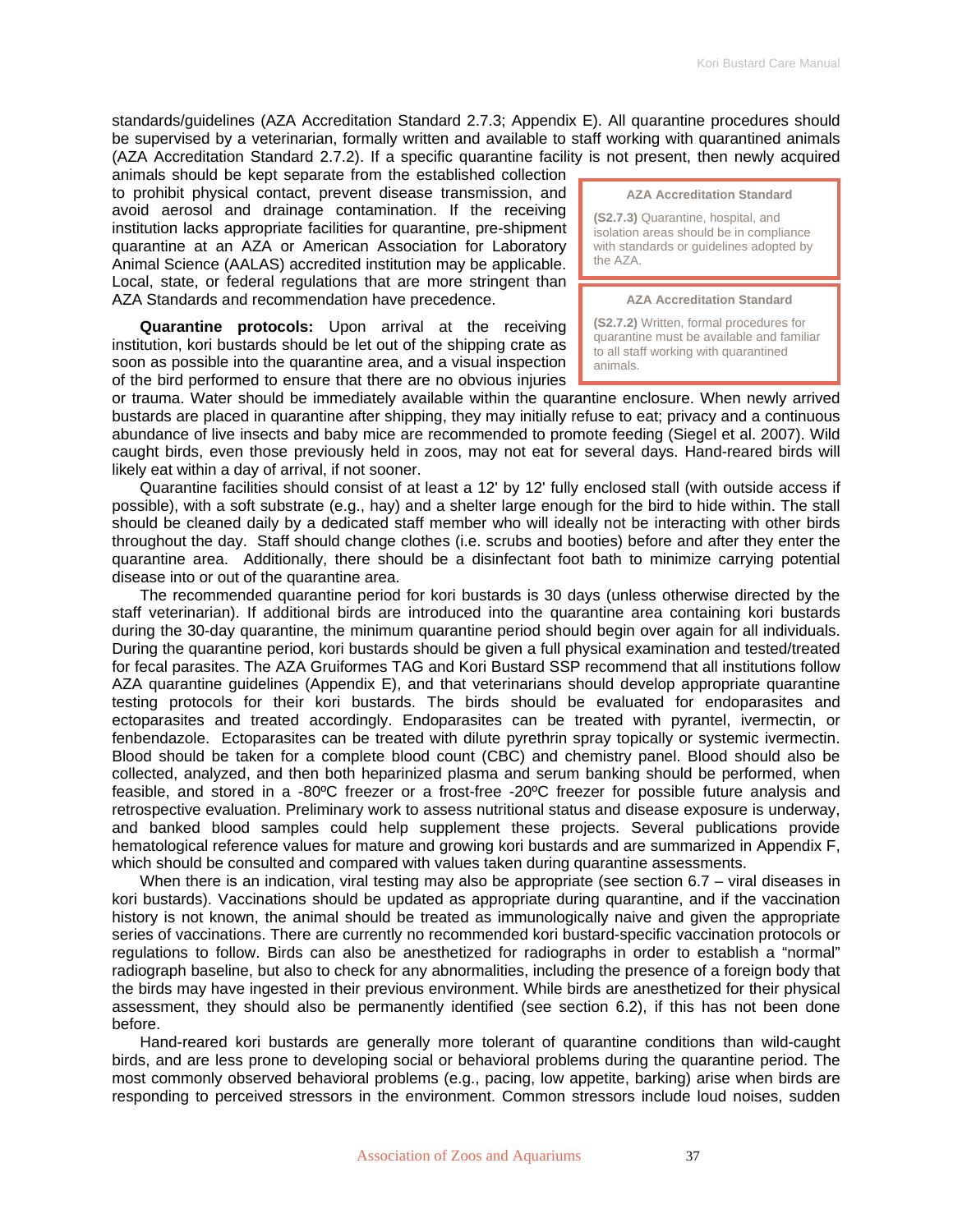noises, excessive vibrations, and separation from exhibit mates. Hand-reared birds may benefit from increased visits by keepers, installation of a mirror within the quarantine enclosure, an increase in favored food items, and quiet surroundings. Wild-caught birds may benefit from a reduction in keeper presence and environments as free from noise and disruption as possible.

Release from quarantine should be contingent upon normal results from diagnostic testing and two negative fecal tests that are spaced a minimum of two weeks apart. Medical records for each animal should be accurately maintained and easily available during the quarantine period.

AZA institutions must have kori bustard zoonotic disease prevention procedures and training protocols established to minimize the risk of transferable diseases (AZA Accreditation Standard 11.1.2) with all animals, including those newly acquired in quarantine. Keepers should be designated to care only for

quarantined animals if possible. If keepers care for both quarantined and resident animals of the same class, they should care for the quarantined animals only after caring for the resident animals. Equipment used to feed, care for, and enrich animals in quarantine should be used only with these animals. If this is not possible, then all items should be appropriately disinfected, as designated by the veterinarian supervising quarantine before use with resident animals.

A tuberculin testing and surveillance program must be established for animal care staff as appropriate to protect both the health of both staff and kori bustards (AZA Accreditation Standard 11.1.3). Depending on the disease and history of the animals, testing protocols for kori bustards may vary from an initial quarantine test to yearly repetitions of diagnostic tests as determined by the veterinarian. There is currently no tuberculin testing and surveillance program specific to kori bustards.

Although every living organism dies at some point, kori bustards which die during the quarantine period should have a necropsy performed to determine the cause of death and the subsequent disposal of the body must be done in accordance with any local or federal laws (AZA Accreditation Standard 2.5.1). Kori bustard deaths during quarantine are a very rare occurrence. Necropsies should include a detailed external and internal gross

morphological examination and representative tissue samples from the body organs should be submitted for histopathological examination. Facilities without access to avian pathology labs should contact the Kori Bustard SSP Pathology Advisor for assistance with analysis of histopathological samples. See Appendix G for the AZA Kori Bustard SSP standardized necropsy protocol. Information on the gastrointestinal tract of various bustard species is described in detail by Bailey et al. (1997a), and can be used for comparison with institutional data collected from bustard necropsies.

# **6.5 Preventive Medicine**

AZA-accredited institutions should have an extensive veterinary program that must emphasize kori bustard disease prevention (AZA Accreditation Standard 2.4.1). The American Association of Zoo Veterinarians (AAZV) has developed an

outline of an effective preventative veterinary medicine program that should be implemented to ensure proactive veterinary care for all animals (www.aazv.org/associations/6442/files/zoo\_aquarium\_vet\_med\_guidelines.pdf).

**Parasite screening:** Kori bustards should be screened biannually for parasites and de-wormed if necessary. A saline swab of the oropharynx and upper esophagus can be effective for cytology/parasitology testing (T. Bailey, personal communication, 2007). Anthelmintic and antiprotozoal medication can be given in the water or food when needed (Bailey and Hallager 2003). See section 6.6 for a description of common parasites for kori bustards. It is recommended that parasite screenings be performed during health-assessment catch-ups that are scheduled for 1-2 months prior to the start of the breeding season (Bailey and Hallager 2003).

**AZA Accreditation Standard** 

**(S11.1.2)** Training and procedures must be in place regarding zoonotic diseases.

**AZA Accreditation Standard** 

**(S11.1.3)** A tuberculin testing and surveillance program must be established for appropriate staff in order to ensure the health of both the employees and the animal collection.

#### **AZA Accreditation Standard**

**(S2.5.1)** Deceased animals should be necropsied to determine the cause of death. Disposal after necropsy must be done in accordance with local/federal laws.

**AZA Accreditation Standard (S2.4.1)** The veterinary care program must emphasize disease prevention.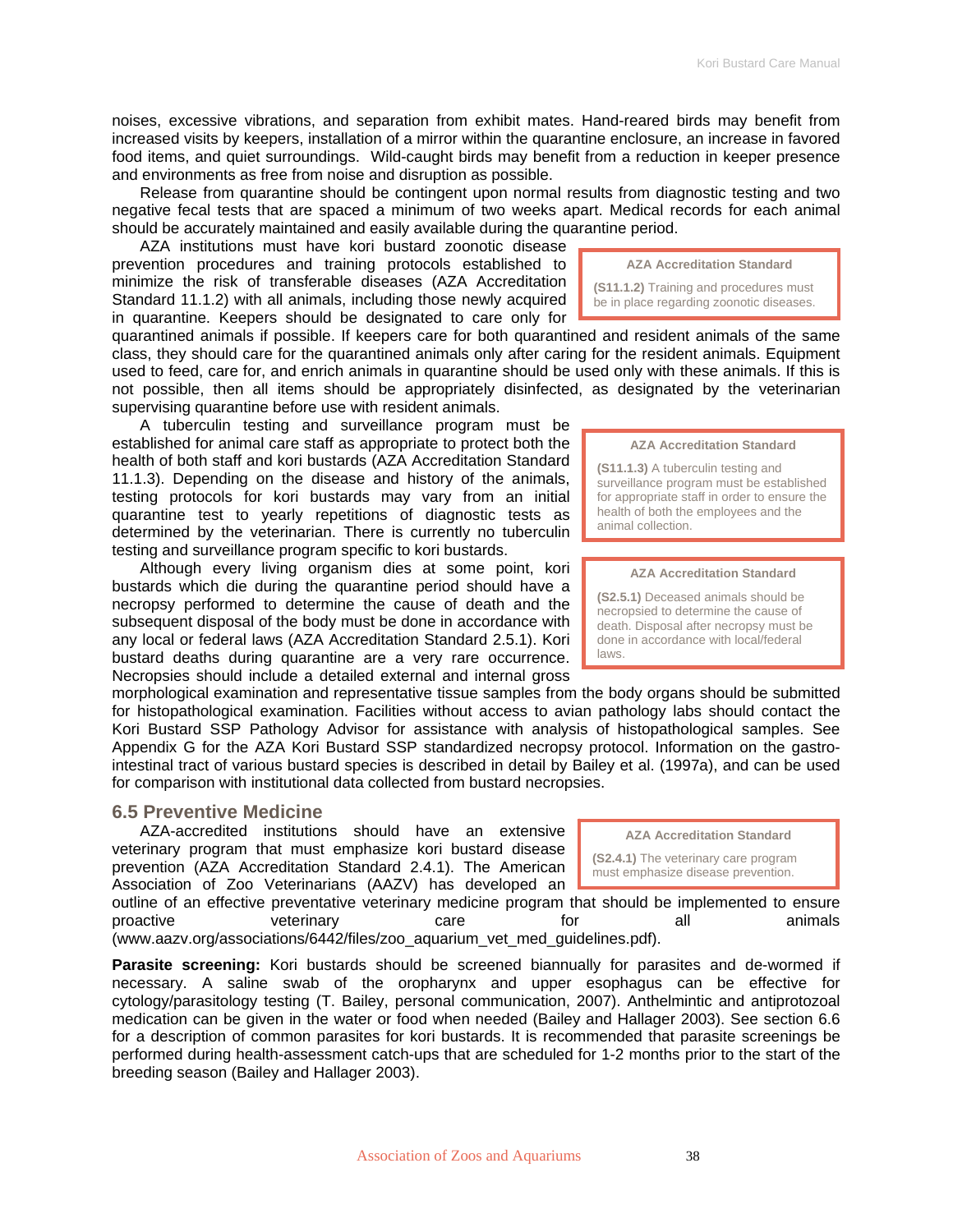**Vaccinations:** Vaccination policies for kori bustards depend upon individual institution policies that are generally based on a risk/benefit analysis. This analysis usually involves the prevalence of the specific disease, subsequent threat of exposure, efficacy and safety of a vaccine, and the risk to the bird. Studies evaluating the susceptibility of kori bustards to West Nile virus (WNV) have not yet been conducted, and given the relatively low incidence of reported morbidity and mortality of WNV in kori bustards, this may not be a necessary vaccination. Annual vaccination with inactivated Newcastle disease vaccine and live canary pox vaccine is provided in animal holding facilities in the Middle East (Bailey and Hallager 2003), but typically not in zoos in the United States. When vaccinations are provided, it is recommended that they be given during health-assessment catch-ups performed 1-2 months prior to the start of the breeding season (Bailey and Hallager 2003).

**Blood sampling:** Blood can be taken from kori bustards when they are appropriately restrained (see section 6.5), and blood sampling plays an important role in assessing the overall health of individual animals. If blood samples are taken from the leg of birds when the temperature is below  $40^{\circ}$ F ( $4^{\circ}$ C), it is recommended that birds first be housed in a warm area for a minimum of 30 minutes to allow their legs to warm up. The increased temperature will allow veins to dilate and will facilitate blood collection. Blood samples may also be collected from the jugular or ulnar veins, but this requires a greater degree of skill and expertise in safely restraining the bird and locating the vessels. The table below (Table 16) lists normal kori bustard blood values. Additional hematological reference values for mature and growing kori bustards can be found in Appendix F and should be consulted to compare them with the current health status of birds as part of each institution's preventative veterinary health program.

| <b>Test</b>            | Units          | Mean           | St. Dev.       | Minimum<br>value | Maximum<br>value | Sample<br>size | Animals        |
|------------------------|----------------|----------------|----------------|------------------|------------------|----------------|----------------|
| White blood cell count | $*10^9$ /L     | 16.47          | 5.709          | 5.700            | 28.60            | 33             | 23             |
| Red blood cell count   | * $10^{12}$ /L | 2.42           | 0.57           | 1.12             | 3.05             | 19             | 15             |
| Hemoglobin             | g/L            | 129            | 19             | 97               | 153              | 10             | 8              |
| Hematocrit             | L/L            | 0.439          | 0.038          | 0.360            | 0.500            | 33             | 23             |
| <b>MCV</b>             | fL             | 190.6          | 50.5           | 137.6            | 321.4            | 19             | 15             |
| <b>MCH</b>             | pg/cell        | 65.2           | 25.0           | 36.9             | 116.1            | $\overline{7}$ | 5              |
| <b>MCHC</b>            | g/L            | 304            | 39             | 220              | 361              | 10             | 8              |
| Heterophils            | $*10^9$ /L     | 9.073          | 4.281          | 3.640            | 18.70            | 29             | 19             |
| Lymphocytes            | $*10^9$ /L     | 6.342          | 3.525          | 0.485            | 16.60            | 31             | 21             |
| Monocytes              | $*10^9$ /L     | 1.028          | 0.728          | 0.100            | 2.300            | 25             | 18             |
| Eosinophils            | $*10^9$ /L     | 0.434          | 0.387          | 0.021            | 1.540            | 20             | 16             |
| Basophils              | $*10^9$ /L     | 0.428          | 0.422          | 0.099            | 1.480            | 13             | $9\,$          |
| Calcium                | mMol/L         | 2.78           | 0.53           | 2.15             | 4.23             | 19             | 15             |
| Phosphorus             | mMol/L         | 1.45           | 0.45           | 0.68             | 2.49             | 16             | 12             |
| Sodium                 | mMol/L         | 152            | 6              | 141              | 160              | 9              | 9              |
| Potassium              | mMol/L         | 3.2            | 0.6            | 2.5              | 4.5              | 9              | 9              |
| Chloride               | mMol/L         | 107            | $\overline{7}$ | 94               | 117              | 8              | 8              |
| Carbon dioxde          | mMol/L         | 34.0           | 0.0            | 34.0             | 34.0             | $\mathbf{1}$   | 1              |
| Creatinine             | µMol/L         | 9              | 9              | 9                | 18               | $\overline{4}$ | 3              |
| Uric acid              | mMol/L         | 0.434          | 0.214          | 0.190            | 1.142            | 19             | 15             |
| <b>Total bilirubin</b> | µMol/L         | $\overline{2}$ | $\overline{c}$ | $\pmb{0}$        | 5                | $\overline{7}$ | $\overline{7}$ |

Table 16: Reference ranges for physiological data values (adapted from ISIS 1999)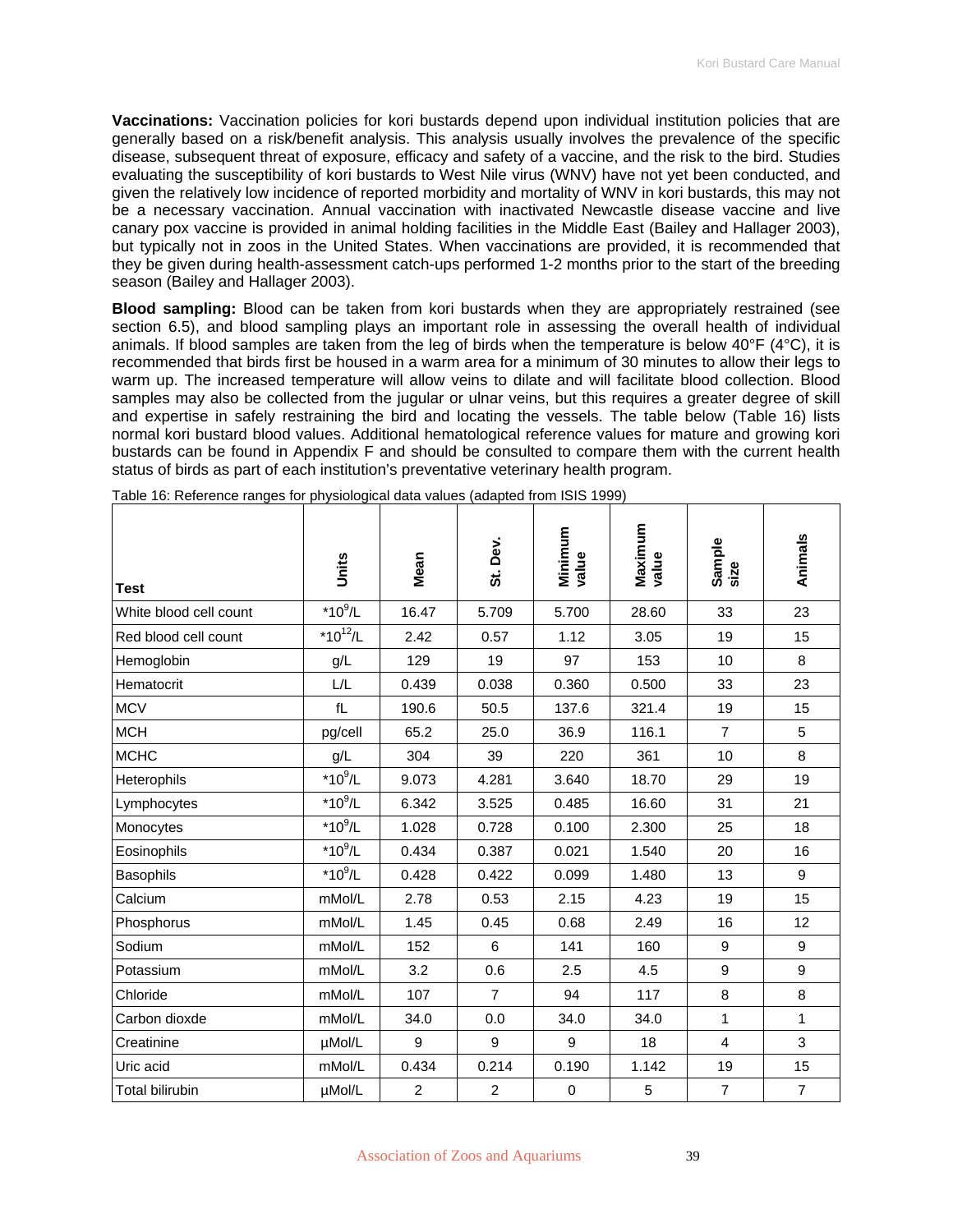| <b>Test</b>                 | Units  | Mean  | Dev.<br>ູ່ຜ່   | Minimum<br>value | Maximum<br>value | Sample<br>size | Animals        |
|-----------------------------|--------|-------|----------------|------------------|------------------|----------------|----------------|
| Glucose                     | mMol/L | 14.82 | 1.887          | 10.60            | 17.76            | 17             | 14             |
| Cholesterol                 | mMol/L | 4.325 | .4403          | 3.522            | 4.817            | 7              | 5              |
| Creatine phosphokinase      | U/L    | 622   | 722            | 191              | 2310             | 11             | 9              |
| Lactate dehydrogenase       | U/L    | 1117  | 800            | 720              | 3208             | 9              | $\overline{7}$ |
| Alkaline phosphatase        | U/L    | 49    | 41             | 19               | 129              | 6              | 6              |
| Alanine aminotransferase    | U/L    | 26    | 2              | 24               | 27               | $\overline{2}$ | 2              |
| Aspartate aminotransferase  | U/L    | 296   | 72             | 193              | 478              | 17             | 14             |
| Total protein (colorimetry) | g/L    | 34    | $\overline{7}$ | 18               | 50               | 19             | 15             |
| Globulin (colorimetry)      | g/L    | 19    | 7              | 4                | 25               | 10             | 10             |
| Albumin (colorimetry)       | g/L    | 16    | 4              | 11               | 26               | 11             | 11             |
| Fibrinogen                  | g/L    | 1.820 | 1.170          | 0.0000           | 4.000            | 11             | 9              |

**Medical management of neonates:** Bailey et al. (1997b) show that 45% of chick morbidity and 50% of chick mortality generally occur within the first 30 days after hatching. Bacterial, musculoskeletal, and gastrointestinal causes of mortality were most common in the chicks studied (Bailey et al. 1997b). The mortality of female chicks within the first year (40%) has been found to be higher than mortality rates for males (27%) (Hallager and Boylan 2004). Further research is needed to determine if this is a speciesspecific phenomenon, or if sub-optimal husbandry and management may be a contributing factor.

Information on some of the main issues encountered in the veterinary management of parent- and hand-reared chicks in zoos is provided below:

- Dehydration: Newly hatched chicks are prone to dehydration for the first 2-3 days of life. Handreared chicks can be properly hydrated by feeding watermelon or dipping food items in water immediately prior to feeding. Subcutaneous fluids may need to be administered if oral hydration is not sufficient. When the female is feeding parent-reared chicks, she salivates copiously, and this may potentially be a source of water for the chicks.
- Curled toes: Chicks may hatch with inward pointing toes. This condition typically corrects itself over time. Taping the toes into the correct position is only necessary in cases where the condition is severe or worsens with time.
- Angel wing: This condition begins between days 7-11 (see Chapter 5, section 5.1 for additional information). Taping of the affected primaries in a natural position at the first sign of outward turning will permanently correct the deformity. Although parent-reared chicks seem to have higher growth rates than hand-reared chicks during the first week of life, parent-reared chicks do not usually develop angel wing. More research is needed to determine why parent-reared chicks do not develop angel wing.
- Ingestion of foreign objects: Chicks normally eat small pebbles to aid in digestion. When exercising on natural substrates, chicks should be monitored closely to ensure that they do not consume too large or too many pebbles, leading to impaction. Hand-reared bustards should be provided with some grit or small gravel particles, as "overload ventriculus" has been identified as a cause of death in great bustard hand-reared chicks that were fed without grit (Siedel 1995).
- Eye pecking: Occasionally, one chick may peck at the eyes of another bird, leading to physical injuries. The aggressor should be removed until the eyelid of the injured bird has completely healed. Providing the birds with food items to pick at (e.g., watermelon, tomatoes etc.) may reduce this behavior, as it may be a form or redirected or displaced foraging behavior.
- Weighing and handling: After hatching, parent-reared chicks should be weighed on the 2<sup>nd</sup>, 4<sup>th</sup>, and  $6<sup>th</sup>$  day, and then every four days until the chick becomes too large for the scale (Hallager and Boylan 2004). Unless an operant conditioning program includes scale-training for the birds,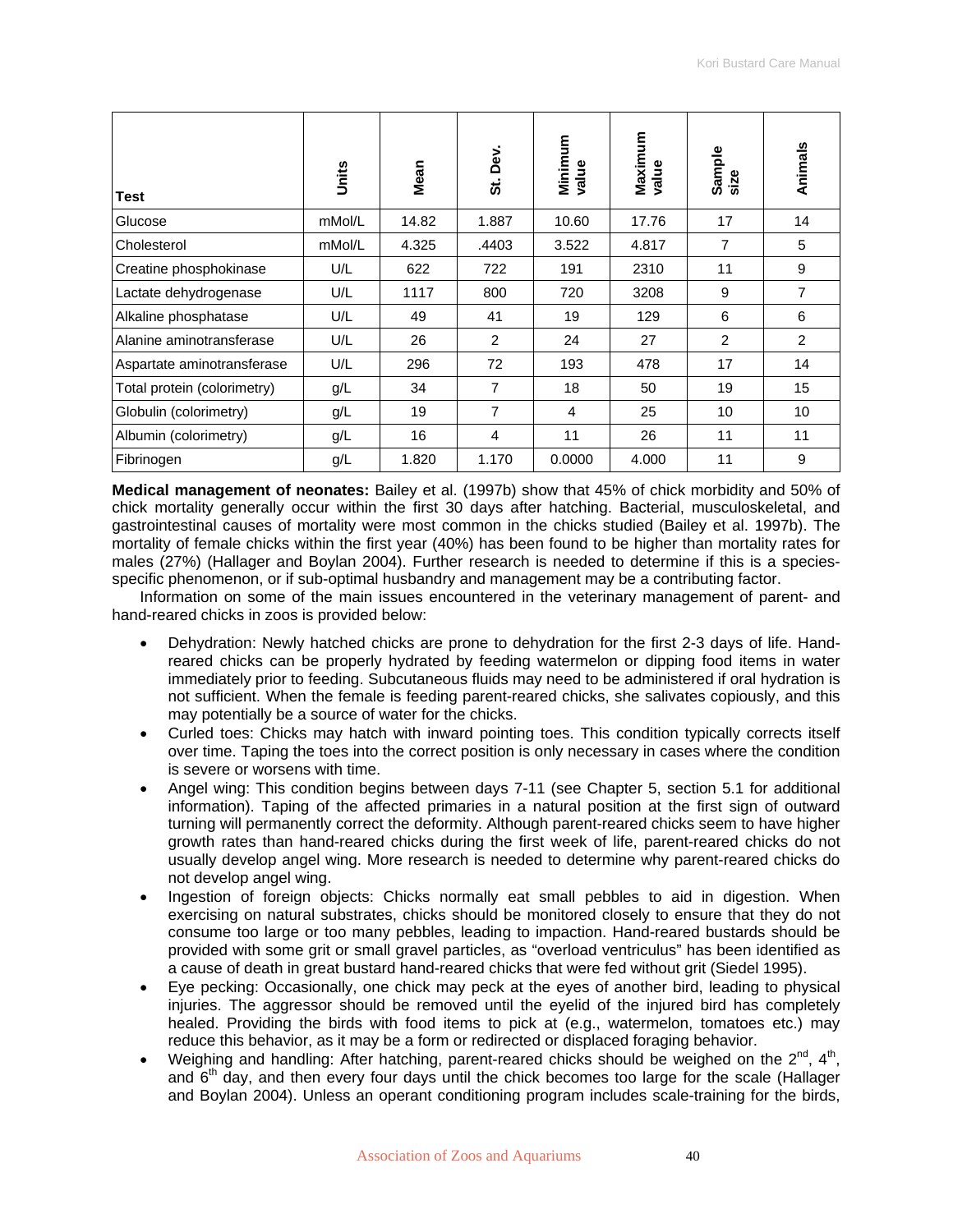healthy chicks should not be weighed daily, as increased injuries may result from frequent handling. Hand-reared chicks should be weighed daily. In the first two days, chicks may lose 10% of their body weight, but should gain 2-18% per day from then onwards (Hallager and Boylan 2004). If chicks show continued weight loss, then supplemental feedings or medical treatment may be needed. By the time that chicks reach one-month of age, males can usually be distinguished from females by their larger size; based on zoo data, chicks greater than 4.9lb (2200g) at 65 days of age are likely to be males, and individuals less than 4.9lb (2200g) are likely to be females (Hallager and Boylan 2004). If necessary for social housing considerations, earlier determination of sex can be determined by taking a small amount of blood for DNA sexing.

- Hypothermia: For the first couple of months after hatching, bustard chicks are sensitive to the cold. Care should be taken to provide sufficient heating, especially to debilitated chicks that are hospitalized. Managers should follow the advice of the referring aviculturalist or veterinarian for temperature guidelines. Under sub-optimal temperature conditions, bustard chicks and even juvenile bustards can suffer from hypothermia. Hypothermic bustards will not feed until their body temperature has returned to normal again (T. Bailey, personal communication, 2007).
- Hyperthermia: Hyperthermia has caused the death of a number of bustards. Hyperthermia occurred in a group of white-bellied bustard chicks that were moved prematurely from airconditioned rearing facilities to outdoor aviaries in the summer, without a proper period of acclimatization (T. Bailey, personal communication, 2007).

**Medical management of molt:** The molt cycle of kori bustards has not been closely studied. However, feathers do tend to be shed mainly in the spring (before breeding season) and fall (after breeding season). Males often (but not always) molt out their neck feathers during these periods. Given the visual importance of the throat area in male courtship displays, the replacement of new feathers may be critical to the breeding success of the male. Naturally molted feathers should be picked up and recorded as they are discovered so that the normal molt pattern of kori bustards can be understood, and this includes all primaries (note whether left or right), secondaries, tail, alular quills, greater and secondary coverts, underwing, and undertail feathers (Hallager and Boylan 2004). Smaller feathers such as the neck, crest, and very small coverts, are too numerous to record, and can simply be noted when found. Information on molt patterns should be recorded with the animal's medical records, and a summary provided to the AZA Kori Bustard SSP Coordinator on an annual basis.

**Medical management of geriatrics:** The greatest recorded longevity of a kori bustard in zoos to date is a wild caught female who has been managed in a zoo for 32 years. This species may be capable of living longer given their delayed sexual maturity and low reproduction rate. Recent improvements in husbandry should yield longer life spans.

Older birds may need to be housed inside more often than younger birds during inclement weather, and may need to be supplied with supplemental heat earlier and later in the season. Assessments of the behavioral response of older birds to changing temperatures should be used to evaluate the needs of the animals. When catching or herding older birds, they should be moved slowly, as some may experience arthritic symptoms in their legs. Older birds may benefit from a daily supplement of neutraceuticals such as cosequin (a patented combination of glucosamine, purified chondroitin sulfate, and manganese ascorbate). Cosequin is considered an adjunctive therapy for osteoarthritis in many species, but its use should be based on recommendations made by veterinarians. Some older birds may also be partially or totally deaf. If this is the case, animal caretakers should ensure that these birds are not startled during daily management by maintaining visual contact with the birds when working within or near to the enclosure. Geriatric females may need to be isolated from breeding males during the breeding season, as overly aggressive males may harass them in an attempt to copulate.

**Flight restraint:** The three main methods of flight restraint for kori bustards are pinioning (only recommended for chicks), routine feather clipping, and the use of covered enclosures. Each method poses some risk to the birds. Pinioning kori bustards may make them more prone to injury. Frequent feather clipping requires that birds be captured and restrained on a regular basis, and can lead to physical injuries and trauma (see section 6.5). Allowing fully winged birds to be housed in completely covered aviaries may also result in injuries if birds attempt to fly within the restricted space, and impact the containment barriers of the enclosure.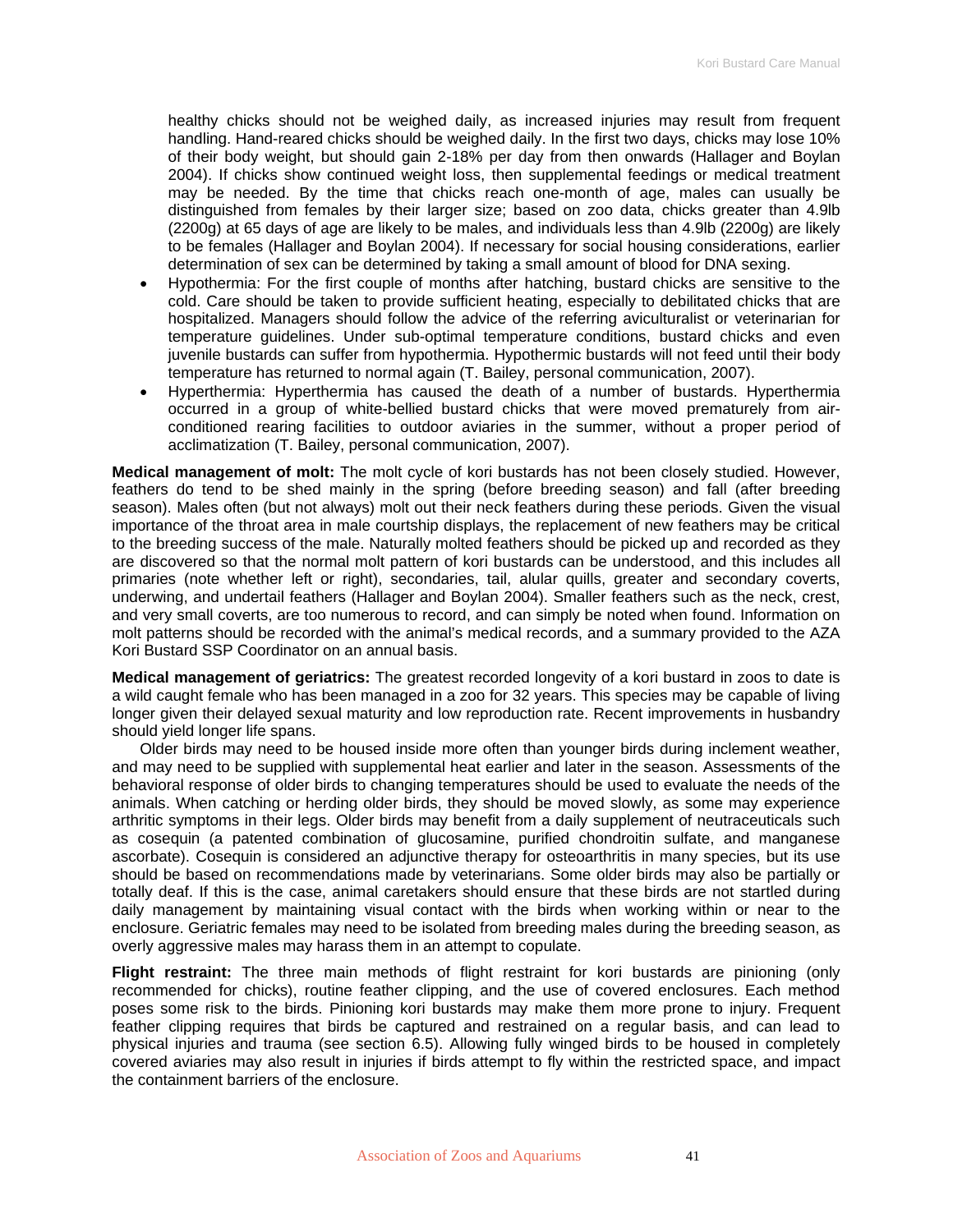It is currently left to the discretion of the owning institution as to whether or not kori bustard chicks should be pinioned. If they are pinioned, the procedure should be carried out no later than 3 days of age. Research has shown that reproduction is not compromised by pinioning, as copulation in the species occurs on the ground (Hallager and Boylan 2004). However, it is the recommendation of the AZA Kori Bustard SSP that adult, full-winged kori bustards should not be pinioned. Unlike for chicks, the procedure in adult birds is very difficult, stressful, and can lead to complications from the surgery and further injury as birds learn to adapt to an altered wing. Regular feather clipping is the recommended procedure for rendering non-pinioned adult birds flightless. Educating handlers on the proper techniques of catching adult birds is necessary to minimize trauma to the birds during feather clipping (see section 6.5). Additional research on the welfare of flight restricted kori bustards is still needed in order to develop the most effective animal care recommendations for housing these animals in zoos.

As stated in Chapter 6.4, AZA institutions must have zoonotic disease prevention procedures and training protocols established to minimize the risk of transferable diseases (AZA Accreditation Standard 11.1.2) with all animals. Keepers should be designated to care for only healthy resident animals, however if they need to care for both quarantined and resident animals of the same class, they should care for the resident animals before caring for the quarantined animals.

Bustards can be carriers of *Salmonella* within their digestive tract, and *E. coli* is the most prevalent bacterial organism within bustard feces and cloacae (D'Aloia et al. 1996a). Both of these bacteria represent potential hazards to human caretakers.

The AZA Gruiformes TAG and Kori Bustard SSP recommend that veterinarians at each institution develop their own specific zoonotic disease and disinfection protocols for animal caretakers, animal management equipment, and enrichment initiatives provided in quarantine and hospital facilities. Care should be taken to ensure that those keepers working with sick or quarantine animals are "decontaminated" before caring for the healthy resident animals again. Equipment used to feed, care for, and enrich the healthy resident animals should only be used with those animals. Effective measures that help prevent the transmission of diseases between animals include (as designated by veterinarians at each institution): 1) washing hands between and after handling animals, fecals and urates, other bodily fluids or secretions, or animal diets; 2) wearing gloves, goggles, and a mask when cleaning animal enclosures; and 3) wearing gloves when handling any animal tissues. Disinfection protocols should take into consideration the material to be disinfected, and should ensure that disinfectants are thoroughly

rinsed off or neutralized before the equipment or enrichment initiative is used again with the birds.

Kori bustards that are taken off zoo grounds for any purpose have the potential to be exposed to infectious agents that could spread to the rest of the institution's healthy population. AZAaccredited institutions must have adequate protocols in place to avoid this (AZA Accreditation Standard 1.5.5).

# **6.6 Capture, Restraint, and Immobilization**

The need for capturing, restraining and/or immobilizing kori bustards for normal or emergency husbandry procedures may be required. All capture equipment must be in good working order and available to authorized and trained kori bustard care staff at all times (AZA Accreditation Standard 2.3.1).

**Capture:** Kori bustards, especially adult males, are very powerful birds, and require somewhat different handling skills from other long-legged birds of similar size. There are three important characteristics of kori bustards that should be considered when handling these animals:

- The physical strength of the birds, especially adult males, which can weigh as much as 44.1lb (20kg) during the breeding season.
- The thinness of their skin. Bustard skin is very thin and rips easily when a bird is struggling. Torn skin will result in the need for further handling for veterinary treatment (e.g., sutures, etc), and can also lead to maggot infestation.
- Their inherent nature to shed feathers when captured. Kori bustard feathers are very loosely embedded in the follicles, and even the best handling will result in some feather loss. Improper handling can cause major feather loss. The wings or tails of the birds should never be grabbed

**AZA Accreditation Standard** 

**(S1.5.5)** For animals used in offsite programs and for educational purposes, the institution must have adequate protocols in place to protect the rest of the collection from exposure to infectious agents.

**AZA Accreditation Standard** 

**(S2.3.1)** Capture equipment must be in good working order and available to authorized, trained personnel at all times.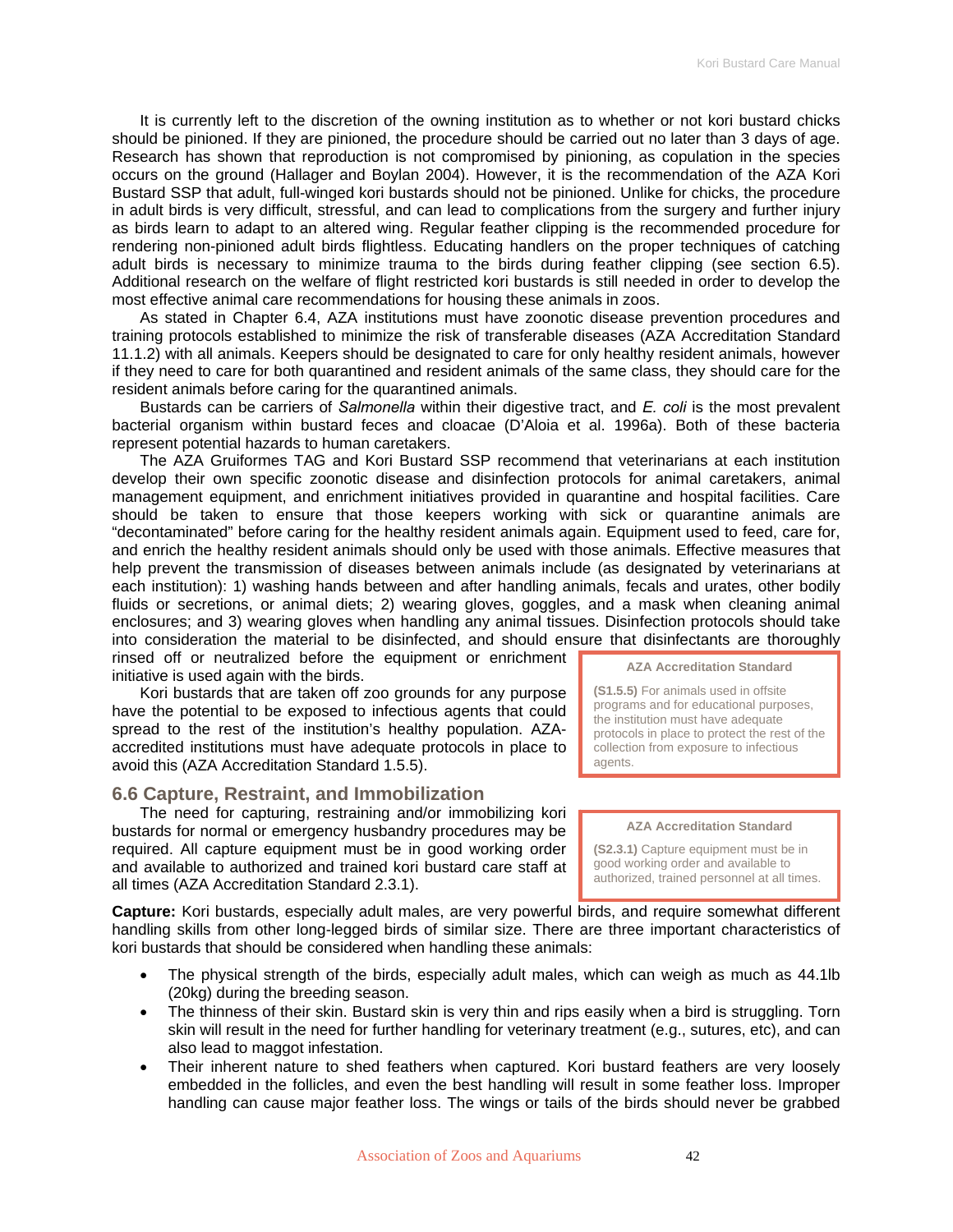during a capture attempt, as this will lead to significant feather loss and an increasingly fearful bird.

Kori bustards are highly sensitive to stress. In addition to the considerations listed above, poorly planned capture events and incorrect handling can also lead to (Siegel et al. 2007):

- Temporary or permanent neural damage.
- Hyperthermia.
- Fractures of legs or wings.
- Skin lacerations, bruising, and feather loss.
- Luxation of the tibiotarsal bones.
- Dislocation of the cervical vertebrae.
- Compression of the trachea and internal organs.
- Capture myopathy.
- Stress and the progression of a disease process and even death.

**Capture protocol:** A specific plan for the capture and release of kori bustards, and the personnel and equipment needed, should be discussed prior to the actual capture event. In order to avoid injuries to birds and personnel, it is recommended that two people are involved in the capture and restraint of kori bustards, and this is very strongly recommended when capturing a male. Equipment such as hoods for bird, protective eyewear, and gloves should be readily available for animal caretakers. The pre-capture planning should also consider where and when captures take place. Important issues to consider for a capture event include:

- Temperature: Capturing the birds in the early morning hours (especially at southern latitudes during the summer months) is recommended in order to reduce the risk of heat stress to the birds.
- Preferred capture site: It is recommended that captures be performed in a small, darkened and enclosed area, such as a shed or holding stall with solid walls, so that the chance of the animals evading capture is greatly reduced. Cornering a bird against chain-link or welded-mesh fences is not recommended, as the birds are more likely to receive trauma to their beaks, heads, carpal joints, and feet if they try to "climb" the see-through barriers. Padded walls may be beneficial in a capture area to reduce the chance of trauma. Fixing corrugated cardboard to the walls of a capture area can also be beneficial, although there are plastic padding alternatives available for more permanent use. In the absence of a recommended indoor capture area, a small area with either trees or brush can be used to assist in directing the animals into a catch area. A funneling system or the boundaries of the exhibit (such as fences or walls) can also be used to direct the animal to the catch area.
- Containment: If birds are to be captured in an outside enclosure, then the fence line at the capture area should be at least  $7'$  (2.1m) high, preferably higher. When kori bustards are cornered against a solid wall, most birds will generally attempt to leap into the air, and even a pinioned bird can jump at least 6' (1.8m). Ideally, the bird should be caught before it takes a leap. If it does leap upwards, the bird should be caught as soon as its feet get back onto the ground, and before it can leap again.
- Safety of caretakers: The main potential cause of injury to caretakers during restraint of a kori bustard will be from the bird's feet, as they are very strong-legged birds. Two caretakers are generally needed to ensure proper safety of the bird as well as the keepers involved. When two people are involved, one person captures the bird, while the other takes control of the legs and wings. Goggles can be worn as an added safety measure to protect the eyes of the animal care staff, as kori bustards do occasionally peck at their holder's face.
- Capture techniques: The ease of capture will vary widely, depending on exhibit design and the temperament of the birds. If the birds are accustomed to coming into a shed or holding stall on a daily basis for their food, then this can reduce the stress of a capture, as the birds can be moved into the capture area using food reinforcement. Once birds are in the containment area, it is very important that they be caught quickly. The less the bird struggles and attempts to avoid capture, the less it will be stressed and the less the chance of resulting injury. The use of nets is not recommended to capture kori bustards, as the risk of injury to the birds escalate greatly with this capture technique. Injuries will be greatly reduced if birds can be guided into darkened areas and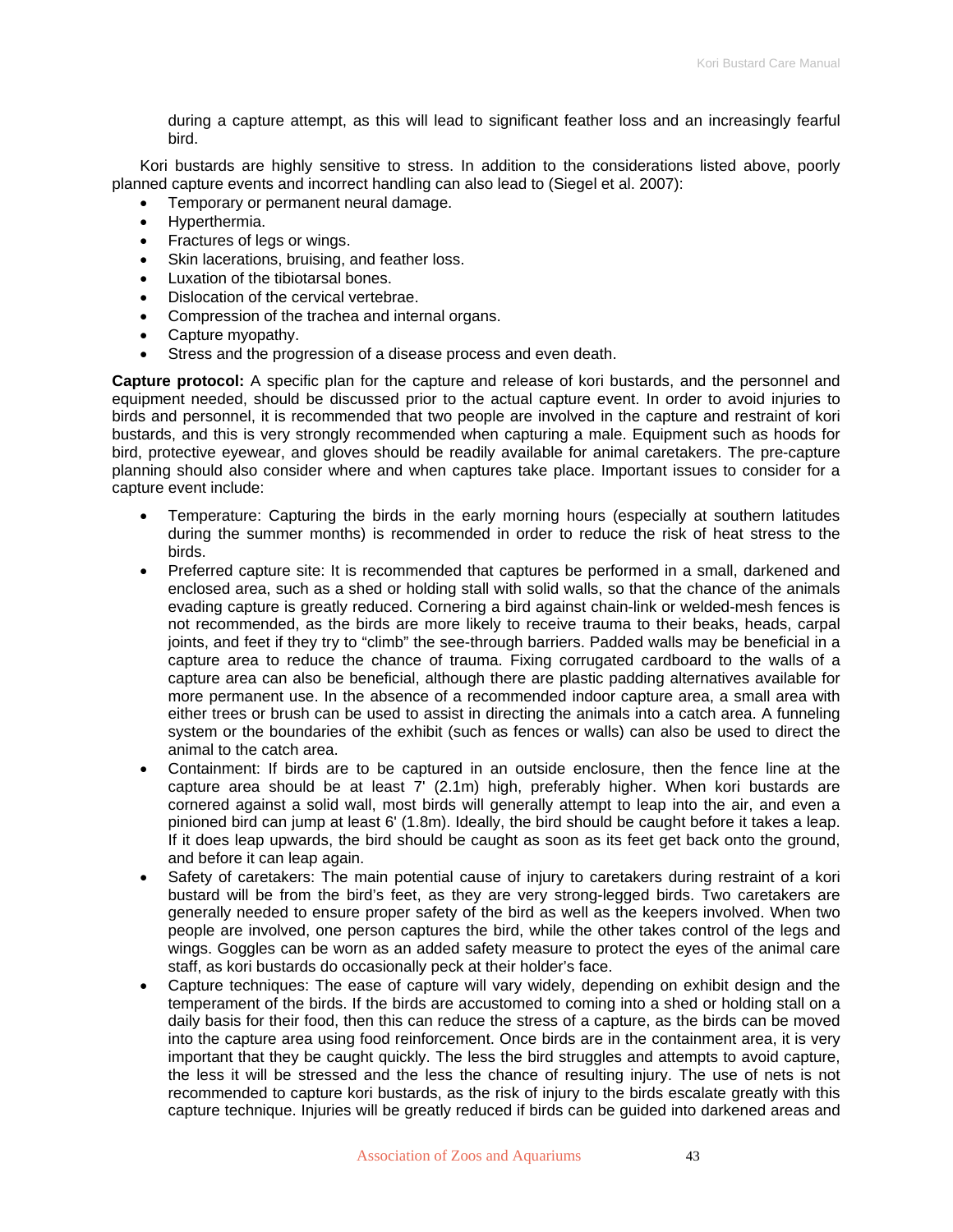then caught by hand, as described above. Once the bird has been captured, and the body and legs are controlled, it is necessary to lift or walk the bird to the area of the husbandry or veterinary procedure. If this is at an off-site area, the bird may need to be crated (see below).

Although kori bustards are generally silent (outside of male courtship displays), both sexes produce a barking sound when they are alarmed, and individuals can make loud, roaring noises during capture (Hallager and Boylan 2004).

**Restraint:** The preferred method of restraint for kori bustards is to tuck the body of the bird under one arm with the head facing back. The weight of the bird should rest primarily on the holder's forearm, while the other hand is used to restrain the legs. The legs should generally not be tucked up under the bird's body, as it is possible for a bird to break its leg if it struggles when tightly restrained. The legs should be restrained at the tarsal joint with at least one finger keeping the legs apart so that they do not abrade the joints against each other. Kori bustards also have powerful wings, and it is important to ensure that the wings are tucked firmly against the body of the bird so that they cannot flap them. Once the bird is secured, a second handler should immediately cover the eyes of the bird, without blocking the nares or holding the beak shut, as this can have a calming effect. Cotton bags can be used to cover the heads of kori bustards, but these bags should have an opening over the nostrils to allow breathing. Hand-reared birds often prefer to remain un-hooded (S. Hallager, personal communication, 2007). While it is not necessary to restrain the head of kori bustards, it may be in the best interest of the restrainer to have the head under control.

During the first 7 days, hand-reared kori bustard chicks are less stressed by restraint if handling by animal caretakers simulates brooding. Chicks can be cupped in one hand and covered with the other hand, kept in a "nest" with a feather duster placed on top, or covered with a breathable cloth. When restrained, care should be taken to keep the chicks' feet away from their bodies, as they have very sharp nails, and can inflict injuries to themselves (e.g., a ripped neck) if they are able to kick with their feet (Hallager and Boylan 2004).

When moving restrained kori bustards within an institution, it is better if the bird can be hand-carried to the destination. If crates are used, the birds will need to be recaptured once they are released from the crate, and this can increase the chance of injury. If there are more birds being caught than can be handcarried, the use of crates will be necessary (see Chapter 3, section 3.1 for more details). Crates can work very well for transporting birds even over short distances, but removing a bird from a crate so that it can be handled can be challenging. If kori bustards do need to be recaptured once released from a crate, it is recommended that the bird first be released into a small, darkened area to let it calm down, before recapturing it again using the techniques described above. If a bird is being captured and restrained for a procedure that will involve anesthesia, it may be helpful to anesthetize the bird at its enclosure to decrease the stress involved during transport from the enclosure to the clinic when the bird is awake. The effectiveness of this approach depends upon a variety of factors, including the veterinarian's comfort level with this technique, available monitoring and portable anesthetic equipment, proposed time under anesthesia, length of travel time to the clinic, training of animal care staff, and the bird's presenting complaint. In some situations, this approach can reduce the stress on the bird. The final decision regarding which approach to use rests with the attending veterinarian.

When manually restrained kori bustards are released, it is important that the bird be stabilized before it is released. The bird should be positioned so that it legs are touching the ground, keeping in mind they can jump with power, and it should be facing a clear area. Birds should be released in the direction of a clearing that allows it time to gain its balance and get its bearings. Once the bird is stabilized, the restrainer should simply release the bird from their control and slowly step back. The bird will most likely move away, but individuals can remain standing, looking at the caretakers. In either case, the best practice is for caretakers to move towards the exit in a slow and deliberate manner.

**Immobilization:** The oral sacs of males in breeding condition can occlude the glottis during anesthesia, potentially leading to anoxia and death (T. Bailey, personal communication 2007). The use of an endotracheal tube during anesthesia in these birds is essential. Anesthesia techniques for kori bustards have also been described in Naldo et al. (1997, 1998a) and Bailey et al. (1999). Bailey et al. (2001) used a combination of isoflurane (5% with mask for induction, and 3-3.5% with endotracheal tube for maintenance) and oxygen (3L per minute). It is recommended that institution-specific anesthesia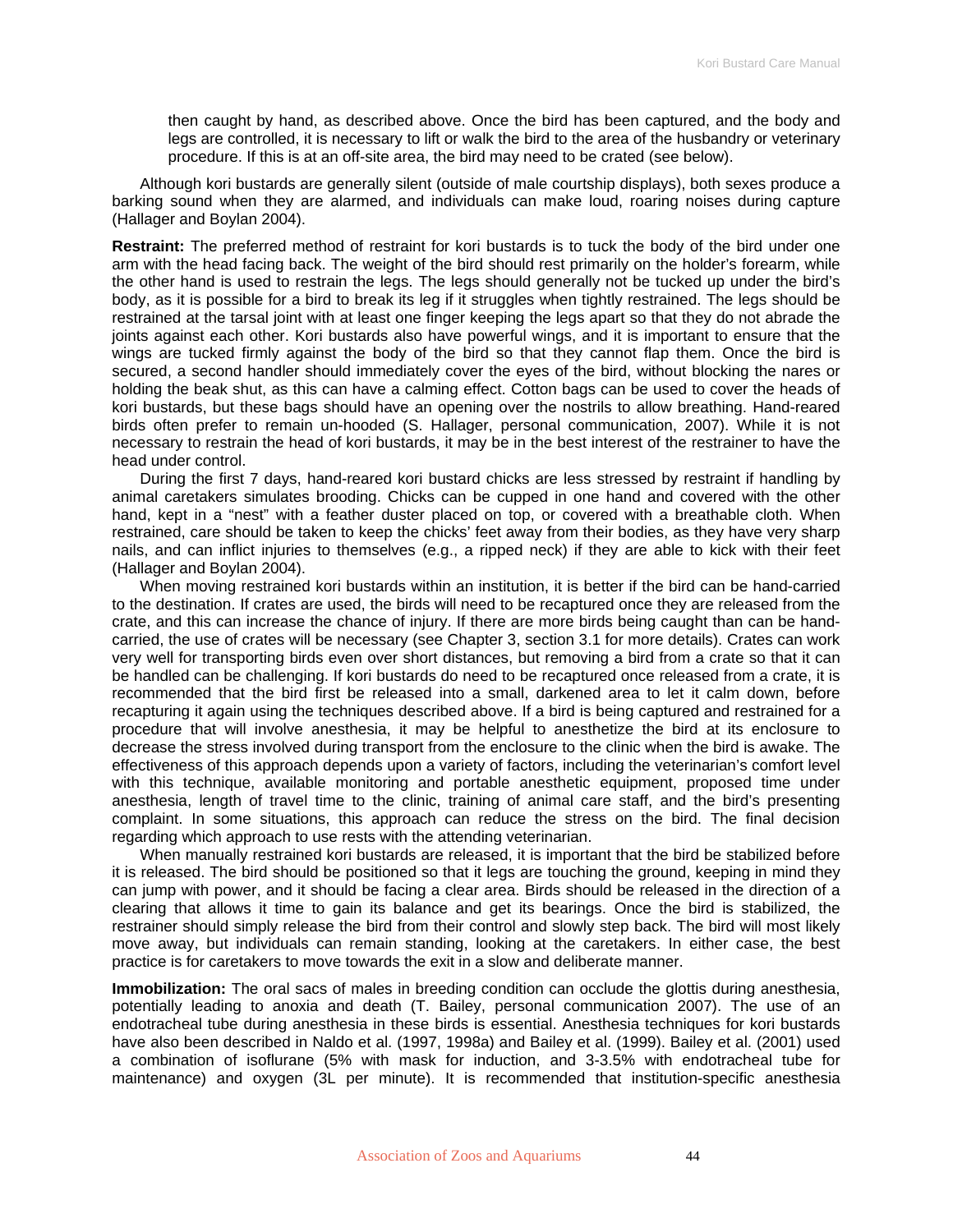protocols be developed for kori bustards by veterinarians at each institution, and that effective protocols should be shared with the AZA Gruiformes TAG and AZA Kori Bustard SSP for wider dissemination.

**Release/recovery:** When recovering a bird from anesthesia, it will be necessary to restrain the bird for a longer period of time than after periods of manual restraint. Birds recovering from anesthesia should be manually restrained using firm, constant pressure, and the body and legs of the animals should be carefully controlled to restrict any sudden outbursts of energy. Covering the eyes of the bird with a hood or towel will help in reducing this reaction (ensuring that the nares are not covered). Once the animal has fully recovered from anesthesia, it can be released as described above, ensuring that the bird has regained sufficient control of its legs to be stable. After prolonged capture, restraint, or immobilization, it is recommended to treat bustards with fluids, vitamin E, selenium, and physiotherapy, to help the birds recover (Siegel et al. 2007). Some pre-capture treatments of vitamin E and selenium may also be beneficial. It is also important to reduce those conditions that increase the likelihood of capture myopathy occurring, such as extended pursuit times, transport, excessive handling, and over-exertion during times of high heat.

# **6.7 Management of Diseases, Disorders, Injuries and/or Isolation**

AZA-accredited institutions should have an extensive veterinary program that manages kori bustard diseases, disorders, or injuries and has the ability to isolate these animals in a hospital setting for treatment if necessary. Staff involved in the daily management and care of kori bustards should be trained for meeting the animal's dietary, husbandry, and enrichment needs, as well as in restraint techniques, and recognizing behavioral indicators animals may display when their health becomes compromised (AZA Accreditation Standard 2.4.2). Protocols should be established for reporting these observations to the veterinary department. Hospital facilities should have x-ray equipment or access to x-ray services (AZA Accreditation Standard 2.3.2), contain appropriate equipment and supplies on hand for treatment of common kori bustard diseases, disorders or injuries, and have staff available that are trained to address health

**AZA Accreditation Standard** 

**(S2.4.2)** Keepers should be trained to recognize abnormal behavior and clinical symptoms of illness and have knowledge of the diets, husbandry (including enrichment items and strategies), and restraint procedures required for the animals under their care. However, keepers should not evaluate illnesses nor prescribe treatment.

#### **AZA Accreditation Standard**

**(S2.3.2)** Hospital facilities should have xray equipment or have access to x-ray services.

issues, manage short and long term medical treatments and control for zoonotic disease transmission. The following information describes common diseases and disorders experienced by kori bustards in zoos, and diagnosis and treatment options for these medical concerns. New knowledge gained should be reported to the AZA Kori Bustard SSP for dissemination.

**Trauma:** Most large bustards are generally hardy birds, but individuals can sustain life-threatening trauma such as puncture wounds, or compound fractures of legs or wings. The complications resulting from these injuries can be made worse if individuals are housed with incompatible exhibit-mates (Siegel et al. 2007). Where open wounds are present, kori bustards often do not preen fly eggs or maggots from their wounds, and it is recommended that wounded animals be captured and placed into a fly-free room, or that the wound be covered in fly-repellent gel.

In response to stressors in the environment, kori bustards will run into or pace against the perimeter fencing or walls of their enclosures in attempts to flee from the stressor (or potential stressor). If the containment barriers are not smooth, then there is a greater likelihood that individuals will sustain abrasions to their faces, wings, or pinion sites (Siegel et al. 2007). Excessive pacing may also lead to compaction of the soil, which can be a contributing factor to lameness and pododermatitis in these birds.

Ingestion of certain non-food items by kori bustards can lead to perforation or impaction of the gastrointestinal tract, and can be a significant source of morbidity and mortality for bustards (Bailey et al. 2001). Clinical sings of possible gastrointestinal trauma associated with the ingestion of foreign objects can include decreased appetite, poor pectoral muscle condition, weight loss, palpable abscesses in the abdominal wall, and hematological indicators associated with an inflammatory response (Bailey et al. 2001). Foreign bodies that penetrate the ventriculus of birds once ingested can lead to decreased muscular contractions and poor digestion of food (Lumeij 1994). The use of rigid endoscopy to remove foreign bodies from the ventriculus is generally not possible with kori bustards, given the length of the esophagus, and so ventriculostomy or proventriculostomy are the best techniques to use (Bailey et al.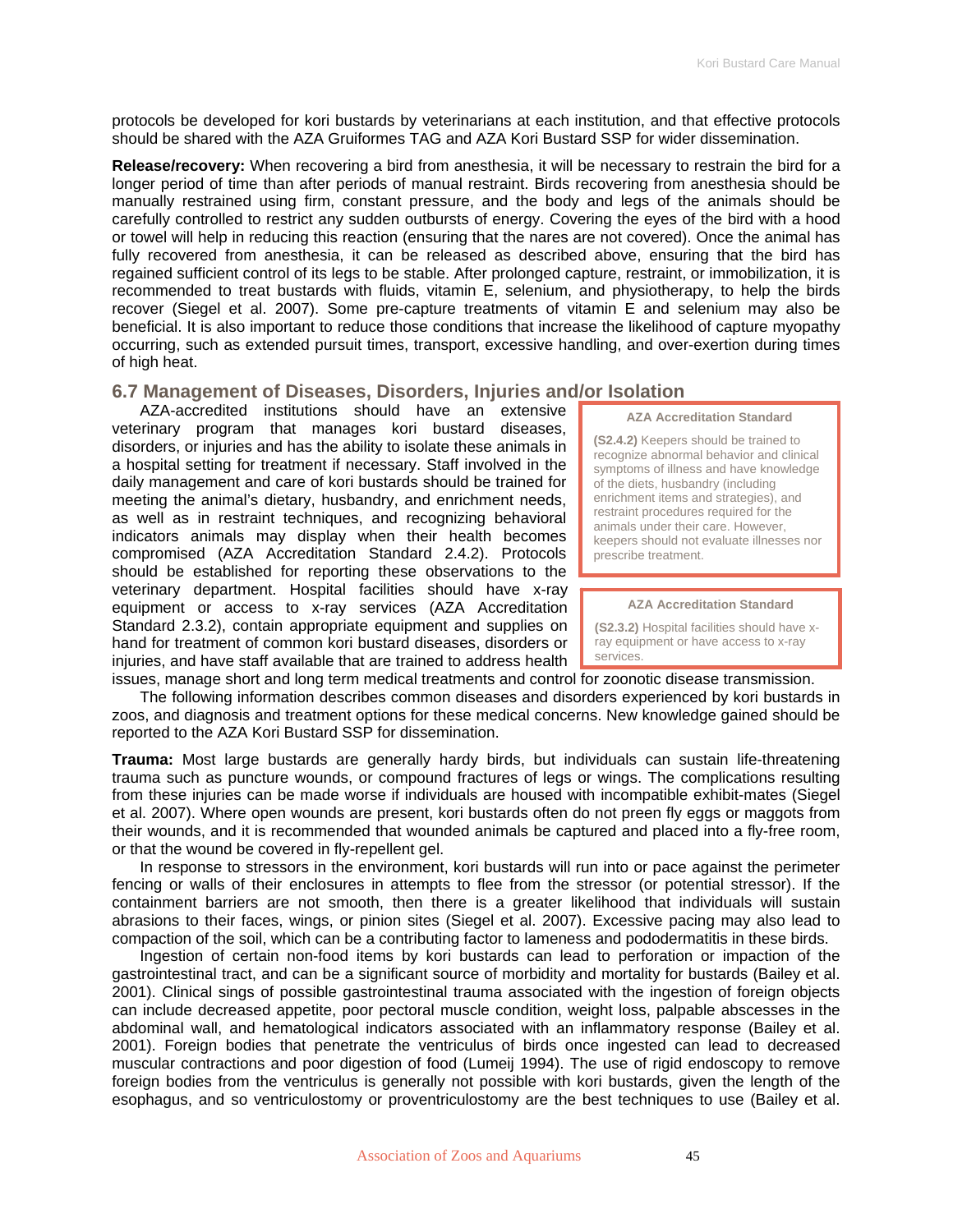2001). A ventral laparotomy has also been used successfully to remove wire ingested by a kori bustard (Bailey et al. 2001).

**Viral diseases:** The following viral diseases have been associated with bustard species (Bailey, in press), and so represent potential health concerns for kori bustards. The significance of these viruses for the care and management of bustards in zoos remains unknown, and additional research is needed on the prevalence and serious of these viruses to kori bustards in the United States.

- **Adenovirus**
- Avian influenza
- Avipox
- Herpesvirus
- Infectious bursal disease
- Lymphoid leucosis
- Marek's disease
- Newcastle disease
- Pigeon herpes
- $\bullet$  PMV-2
- **Reovirus**

**Bacterial diseases:** Wild and managed bustards are colonized by several species of bacteria as part of their normal aerobic intestinal flora (e.g., *Proteus spp*., *Enterobacter spp*., *Escherichia coli*, *Klebsiella spp*., *Aerococcus spp*., *Pseudomonas sp*., *Serratia sp*., and *Enterococcus spp*.) (D'Aloia et al. 1996a; Silvanose et al. 1998a). The following bacteria have also been isolated from the conjunctiva of healthy kori bustards: *Micrococcus spp*., *Staphylococcus xylosus*, and *Bacillus spp*.; and from the nasal cavities of healthy animals: *Micrococcus spp*., *Bacillus spp*., *Staphylococcus sciuri*, and *Aerococcus spp*. (Silvanose et al. 2001). Birds from which these samples were taken showed no clinical signs of disease. Aerobic bacteria (including *Klebsiella sp*. and *E. coli*) have also been found in cloacal swabs taken from clinically healthy kori bustards (D'Aloia et al. 1996a). Both Gram-positive cocci and Gram-negative bacilli can be found in fecal samples collected from clinically healthy kori bustard chicks housed in typical zoo conditions, and may represent the normal aerobic microflora associated with these birds (Naldo et al. 1998b). Bacteria have also been isolated from the wing skin of clinically healthy kori bustards, and the species identified from this area include: *Staphylococcus sp*., *Bacillus sp*., *Citrobacter sp*., and *Pseudomonas sp*. (D'Aloia et al. 1996a).

Some clinically active bacterial infections that have been reported in kori bustards include: colisepticaemia, mycobacteriosis, clostridiosis, salmonellosis, yersiniosis, pseudomoniasis, erysipelothrix, and chlamydophilosis (Siegel et al. 2007). *Pseudomonas sp*. infections can present in kori bustards with clinical signs such as mucopurulent nasal and choanal discharge, mucoid ocular discharge, coughing, choanal inflammation, sinus swelling, and anorexia (Bailey et al. 2000). Hematology results from birds presenting with clinical signs of pseudomoniasis are presented by Bailey et al. (2000), along with potential treatment regimens. Control measures include the proper cleaning and sanitization of food and water containers, where the bacteria can proliferate in warm conditions (Bailey et al. 2000). If treatment is warranted for any bacterial diseases, antibiotic selection should be based upon culture and bacterial sensitivity results.

**Fungal diseases:** Aspergillosis (*Aspergillus fumigatus*) can occur in bustard chicks reared in zoos (Siegel et al. 2007), and has been found in wild and managed great bustards (Garcia-Montijano et al. 2002). Yeast infections (*Candida albicans*) of the oropharyngeal cavity and oesophagus have been reported in birds on antibiotic treatment. While this type of infection typically occurs in juvenile birds with immature immune systems, it can also occur in adult birds (Siegel et al. 2007). A survey of clinically healthy kori bustards found no latent fungal infections (D'Aloia et al. 1996a).

**Protozoal diseases:** Trichomoniasis is reported as a significant protozoal disease for captive bustards in the Middle East (Naldo et al. 2000a), and has led to fatalities for animals in the United States as well. Clinical signs of trichomoniasis include: lesions in the oro-pharynx and esophagus, foul-smelling odor from the mouth, anorexia, lethargy, dyspnoea, emaciation, oral and lacrimal discharges, and inflammation of the oro-pharynx, tongue, or beak margin (Naldo et al. 2000a). Transmission of the protozoa is through ingestion of contaminated food and water sources (Naldo et al. 2000a). Treatment options for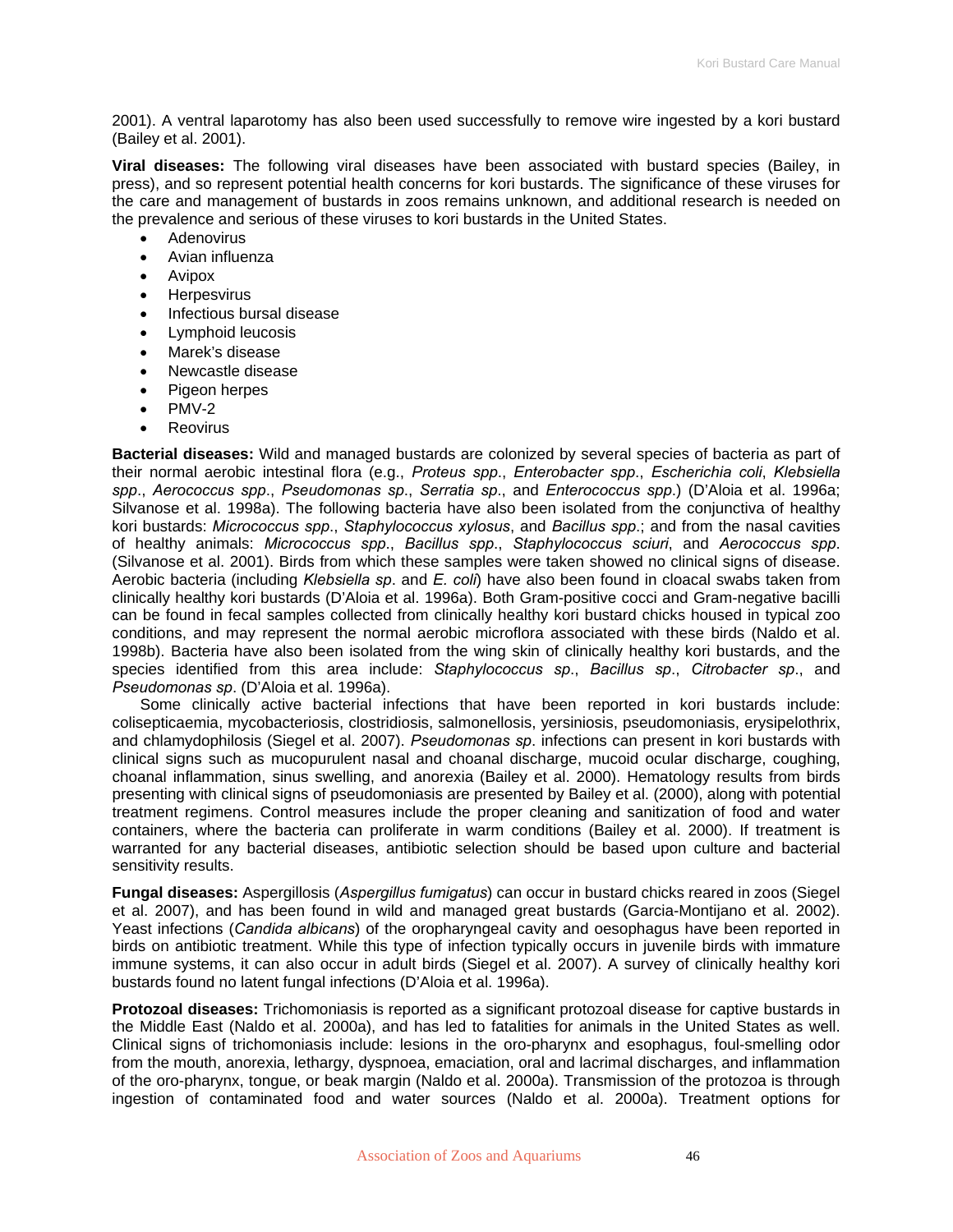trichomoniasis include metronidazole and supportive therapy, as well as the use of dimetridazole and ronidazole as preventative medication (Naldo et al. 2000a). Other protozoa that can cause diseases of the digestive tract include: *Eimeria* spp., *Giardia* spp., *Histomonas* spp., and *Entamoeba anatis* (Silvanose et al 1998a).

In general, clinical signs associated with protozoal oro-pharyngeal diseases in kori bustards can include weight loss, weakness, white-yellow lesions, mucus discharge, and exfoliation of epithelial cells (Silvanose et al. 1998b). The nature of clinical signs showed by infected birds is dependent on the level of parasitism, duration of infection, and any secondary bacterial or fungal diseases (Silvanose et al. 1998b).

**Parasites:** Helminth and cestode infestations can cause morbidity in some kori bustards (Jones et al. 1996). Since birds taken from the wild show significant internal parasite loads, it is recommended that all newly arriving birds be treated with anti-parasitic medication during quarantine periods (Jones et al. 1996; Bailey et al. 2000; Schuster and Kinne 2003). A single dose of praziquantel (10mg/kg p.o.) has been shown to eliminate gastrointestinal cestodes in kori bustards (Jones et al. 1996), although the authors also recommend a second dose after 14 days. To eliminate unnecessary handling of the animals, birds can be treated with anthelmintic tablets placed in preferred food items (e.g., mice) that are offered to the birds (Jones et al. 1996), especially if birds are treated as part of a routine, preventative program.

**Metabolic disorders:** Hemosiderosis has been reported in some kori bustards in zoos, but the cause of this is not yet known. Two hypotheses that should be explored are a possible dietary etiology or a genetic predisposition (S. Murray, personal communication, 2007). Kori bustards are also susceptible to fatty liver disease (Nicholls et al. 1997). Capture and transport of bustards has been shown to be associated with an increased prevalence of this disease; the clinical biochemical findings linked to fatty liver syndrome are further described by Nicholls et al. (1997). The use of serum bile acid (SBA) concentration in the blood as a diagnostic tool for liver function in kori bustards has been proposed by Howlett et al. (1999), and the authors present reference value ranges for SBA concentrations.

**Musculoskeletal disorders:** Musculoskeletal disorders can significantly affect the health and development of kori bustards (Naldo et al. 2000b). Common disorders include: angel wing, rotational and angular wing deformities, spraddle legs, rolled toes, and bone fractures (Naldo et al. 1998c), especially in birds experiencing metabolic bone disease (Naldo et al. 2000b). Musculoskeletal disorders are most common in the first 26 weeks of life, when bone growth rates are at their greatest (Naldo et al. 1998c). Assessment of chick growth rate, body weight changes, and food intake, as well as performing routine physical examinations, is important to detect musculoskeletal disorders early on; early detection increases the likelihood of successful treatment (Naldo et al. 2000b). Growth rates, periods, and bone sizes are detailed for kori bustards by Naldo et al. (2000b), and can be used as reference values for developing chicks.

**Hereditary issues:** No known hereditary diseases or disorders have been reported in kori bustards, although it is possible that hemosiderosis may have a genetic link.

**Hospitalization:** Wild caught kori bustards that have to be hospitalized benefit from surroundings that are free from noise and disturbance. While hand-reared birds are not as stress prone, they should not be housed in areas where sudden noise or frequent disturbances are a possibility. Sudden and unexpected noises have lead to injury and death to birds in unfamiliar surroundings. During hospitalization, handreared birds may benefit from increased visits by keepers, the installation of a mirror within their hospital enclosure, an increase in favored food items, and quiet surroundings. The response of the animal to a mirror should be monitored to ensure that it is not seen as an additional stressor. Wild-caught birds may benefit from a reduction in keeper presence, and environments as free from noise and disruption as possible.

Hospitalization facilities for kori bustards do not need to be elaborate or expensive. In larger enclosures and naturalistic aviaries, small holding pens (19.7' x 19.7'; 6m x 6m) made of shade cloth are suitable for isolating kori bustards (T. Bailey, personal communication, 2007). These can be effective for birds that have minor injuries and need occasional monitoring. These temporary pens can be less stressful for 'nervous' birds, as they are further away from the routine human activity that is common in veterinary facilities.

When birds are housed within specific hospital enclosures, the provision of padded rooms should be considered. Hospital stays should be as short as possible, and the birds returned to their normal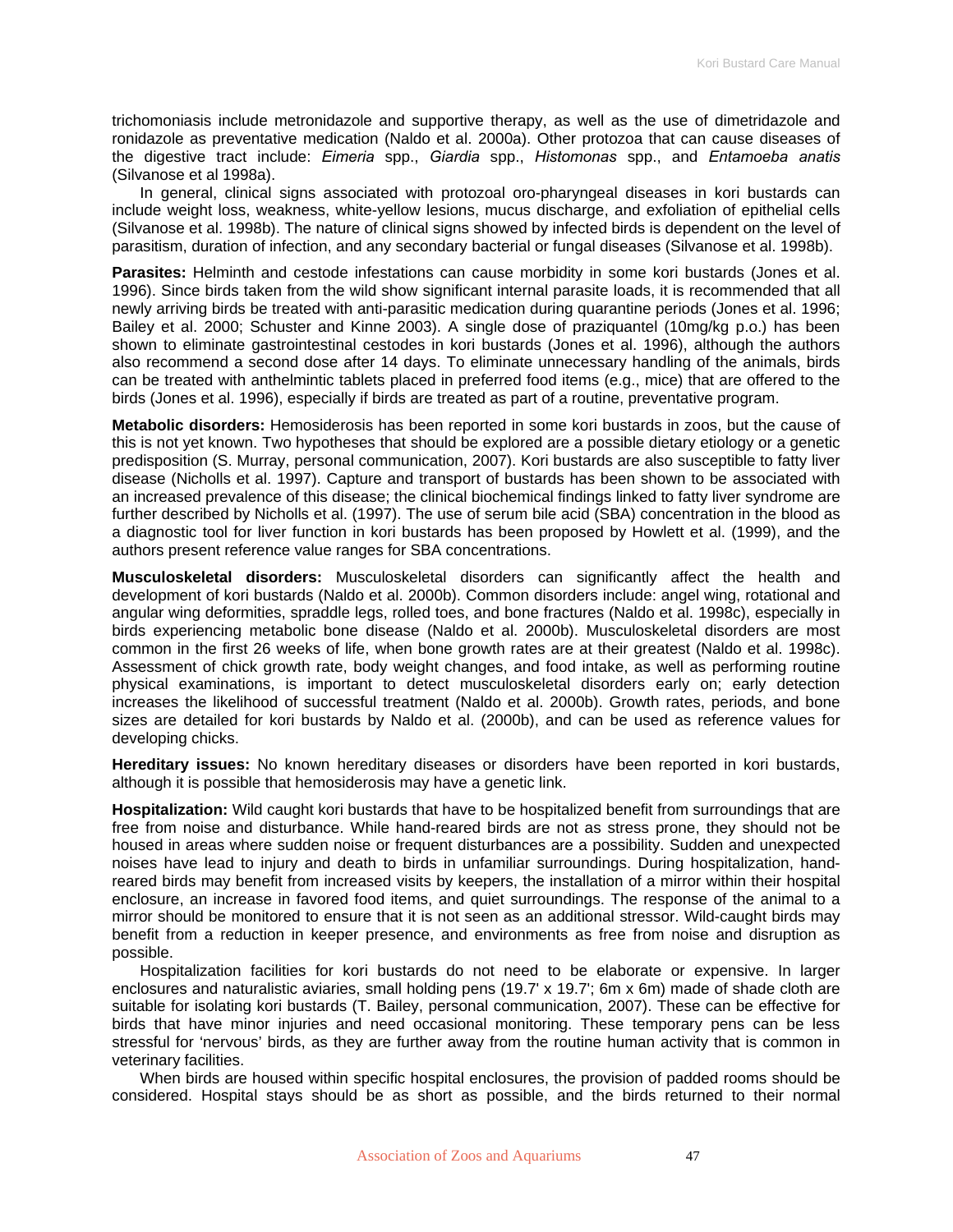enclosures as soon as possible. While housed in hospital facilities, favored food items should be offered to encourage eating. The presence of a familiar keeper may also help some birds adjust to their temporary quarters.

AZA-accredited institutions must have a clear process for identifying and addressing kori bustard welfare concerns within the institution (AZA Accreditation Standard 1.5.8) and should have an established Institutional Animal Welfare Committee. This process should identify the protocols needed for animal care staff members to communicate animal welfare questions or concerns to their supervisors, their Institutional Animal Welfare Committee

**AZA Accreditation Standard** 

**(S1.5.8)** The institution must develop a clear process for identifying, communicating, and addressing animal welfare concerns within the institution.

or if necessary, the AZA Animal Welfare Committee. Protocols should be in place to document the training of staff about animal welfare issues, identification of any animal welfare issues, coordination and implementation of appropriate responses to these issues, evaluation (and adjustment of these responses if necessary) of the outcome of these responses, and the dissemination of the knowledge gained from these issues.

Given the wide variety of zoos that house kori bustards, the AZA Gruiformes TAG and Kori Bustard SSP cannot provide specific recommendations for the best approaches to take to communicate animal welfare issues effectively within every institution. All animal caretakers that work with kori bustards should be aware of institutional protocols in place for them to identify, communicate, and hopefully address potential animal welfare issues that are associated with the care and management of these animals.

Kori bustards can be very good at hiding an illness. For this reason, animal caretakers should be especially vigilant, and immediately communicate their concerns to a curator and/or veterinarian, as required by institutional protocols (Hallager and Boylan 2004). Animal caretakers should report any signs of illness, especially a reduced appetite, as soon as possible. Kori bustards usually have a very good appetite, and any deviation from this behavior is unusual and should be reported at once. Any lameness issues observed should also be reported and monitored, as kori bustards can develop serious foot and leg problems; if these musculoskeletal health issues are detected early, more serious physical health complications can possibly be avoided (Hallager and Boylan 2004). Familiarity with individual birds is essential when caring for this species effectively.

**Euthanasia and necropsy:** As care givers for the animals residing in our zoos, it is vital that we provide the best care possible for them until the time their health deteriorates to a point where euthanasia is the most humane treatment, or the animal dies on its own. Necropsies should be conducted on deceased animals to determine their cause of death and the subsequent disposal of the body must be done in accordance with any local, state, or federal laws (AZA Accreditation Standard 2.5.1). Necropsies should include a detailed external and internal gross morphological examination and representative tissue samples form the body organs should be submitted for histopathological examination. Facilities without access to avian pathology labs should please contact the Kori Bustard SSP Pathology Advisor for assistance with the histopathological analysis.

Common causes of kori bustard death are currently being investigated (Hanselmann, in prep.). The AZA Gruiformes TAG and Kori Bustard SSP do not currently have any specific recommended protocols for kori bustard euthanasia within zoos. Veterinarians at each institution are encouraged to contact the AZA Kori Bustard SSP Veterinary Advisor for more specific information or advice on the most effective, safe, and humane approaches to utilize. Each institution housing kori bustards should have a euthanasia protocol in place, developed by the veterinary team, in case euthanasia becomes necessary in a particular situation. The AZA Animal Welfare Committee also encourages each institution to develop a process to determine when elective euthanasia might be appropriate from a quality of life perspective, taking into account behavioral, health, social, nutritional, and animal caretaker perspectives. Examples of approaches used by institutions are available from the AZA Animal Welfare Committee.

See Appendix G for the AZA Kori Bustard SSP standardized necropsy protocol. Information on the gastro-intestinal tract of various bustard species is described in detail by Bailey et al. (1997a), and can be used for comparison with institutional data collected from bustard necropsies. Kori bustards display normal avian anatomy, which should be reflected in histopathological results. The Kori Bustard SSP Pathology Advisor is specifically interested in cardiac, muscle, and gastrointestinal tissues, and blood vessels. Please contact the Pathology Advisory regarding the processing or interpretation of samples.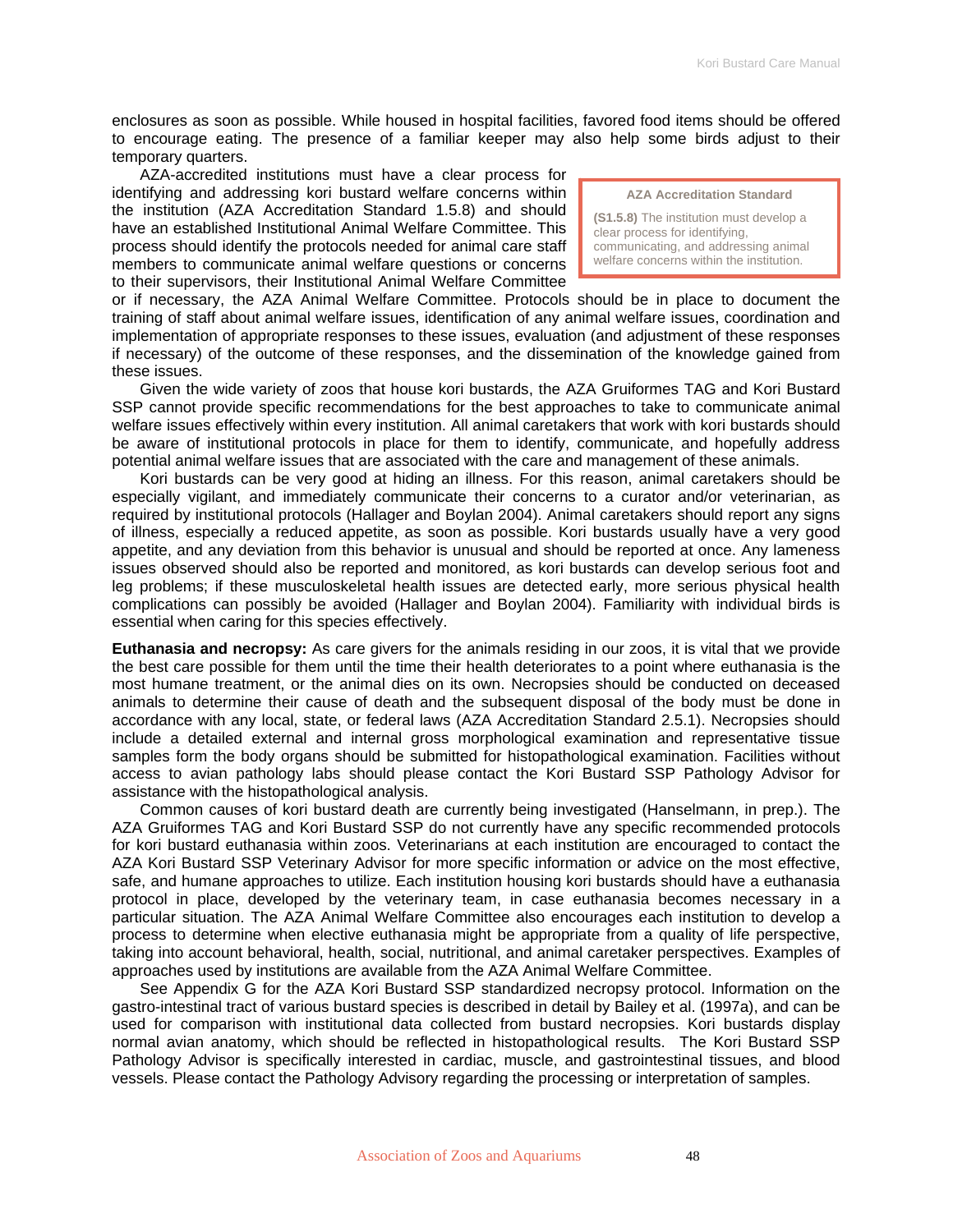# **Chapter 7. Reproduction**

# **7.1 Reproductive Physiology and Behavior**

It is important to have a comprehensive understanding of the reproductive physiology and behaviors of the kori bustards in our care. This knowledge facilitates all aspects of reproduction, artificial insemination, egg laying, hatching/rearing, and even contraception efforts that AZA-accredited zoos strive to achieve.

In the wild, kori bustards are polygynous, and males engage in lek-like behavior during the breeding season (Hallager and Boylan 2004). Male kori bustards become sexually mature between 4-6 years, and females between 3-4 years, although sexual maturity may occur earlier in zoos (Hallager and Boylan 2004). The oldest male to successfully breed in a zoo was 27 years of age, while a 28 year old female successfully laid a viable, fertile egg (Hallager and Boylan 2004). The timing of the breeding season in animals held in zoos varies throughout the United States, with breeding commencing as early as February in southern zones, and ending as late as October in northern zones. Once started, male reproductive displays reach their maximum several weeks after their initial onset. Monthly weighing of males (see Figure 1 below) has demonstrated seasonal weight gains of as much as 4kg immediately before and during this period.

In the wild, males tend to associate with females only during the breeding season (Osborne and Osborne 1998). However, in zoos, single males can be housed with groups of females throughout the year (see Chapter 4, section 4.1). One month prior to the breeding season, males that are housed together should be separated from each other. If monthly weights are being monitored, keepers should separate males when there is an observed weight increase in any of the males, and especially if it is shown by the alpha male. Reproductively active males and females can become more aggressive to both conspecifics and keepers during the breeding season. Separated males should be housed in enclosures that continue to meet the behavioral needs of the animals, as outlined in Chapter 2, section 2.1.

**Courtship, copulation, and egg laying:** During the breeding season, displaying males produce a lowpitched 6-noted booming noise as part of their mating display (Hallager and Boylan 2004). Males will display in the presence and absence of females, but displays typically intensify when males are able to see females (Hallager and Boylan 2004). The various stages of copulation are initiated by a receptive female in response to the male's display. These stages include (Hallager 2003):

- Pre-copulation: The sequence of copulation begins with the female laying down near the displaying male. Once seated, the male approaches from behind either in full display (neck inflated and wings drooping) or in partial display (neck inflated and tail feathers raised). The male stands over the female and pecks at the back and sides of her head in a slow, deliberate manner, and with his tail and crest feathers raised slightly. The male stands for 5-10 minutes, alternately pecking at the female's head and stepping from side-to-side behind her, before he sits down on his hocks and continues pecking at the back of her head for another 5 minutes as the female remains seated.
- Copulation: After 10-15 minutes of head pecking, the seated male moves closer towards the sitting female using his hocks to progress forward. When close enough, the male spreads his wings and mounts the female from behind. Actual copulation lasts no more than a few seconds.
- Post-copulation: Immediately following copulation, both birds rise and part quickly, violently shaking their feathers. Females often make a "barking" sound as they move away from the male. Following copulation, both birds resume other activities, with the male often resuming courtship display behaviors.

Since copulation involves a lengthy period of head pecking by the male on the female (Hallager 2003), females should be closely monitored during the breeding season for signs of head injuries. While injuries will likely be minimal (feather plucking, bruising, and abrasions), keepers should watch for more serious injuries to the head.

Females typically begin laying 4-6 weeks after males have begun to display. Females can lay eggs as early as February in southern zones, and as early as May in northern zones. The average clutch size is 1.4 eggs. Some females lay only one egg per clutch, while others lay two eggs. Females will lay replacement clutches if previous clutches are pulled. Aggressive behavior during the breeding season (between males, or directed from males to females) does not apply solely to adult males; adult females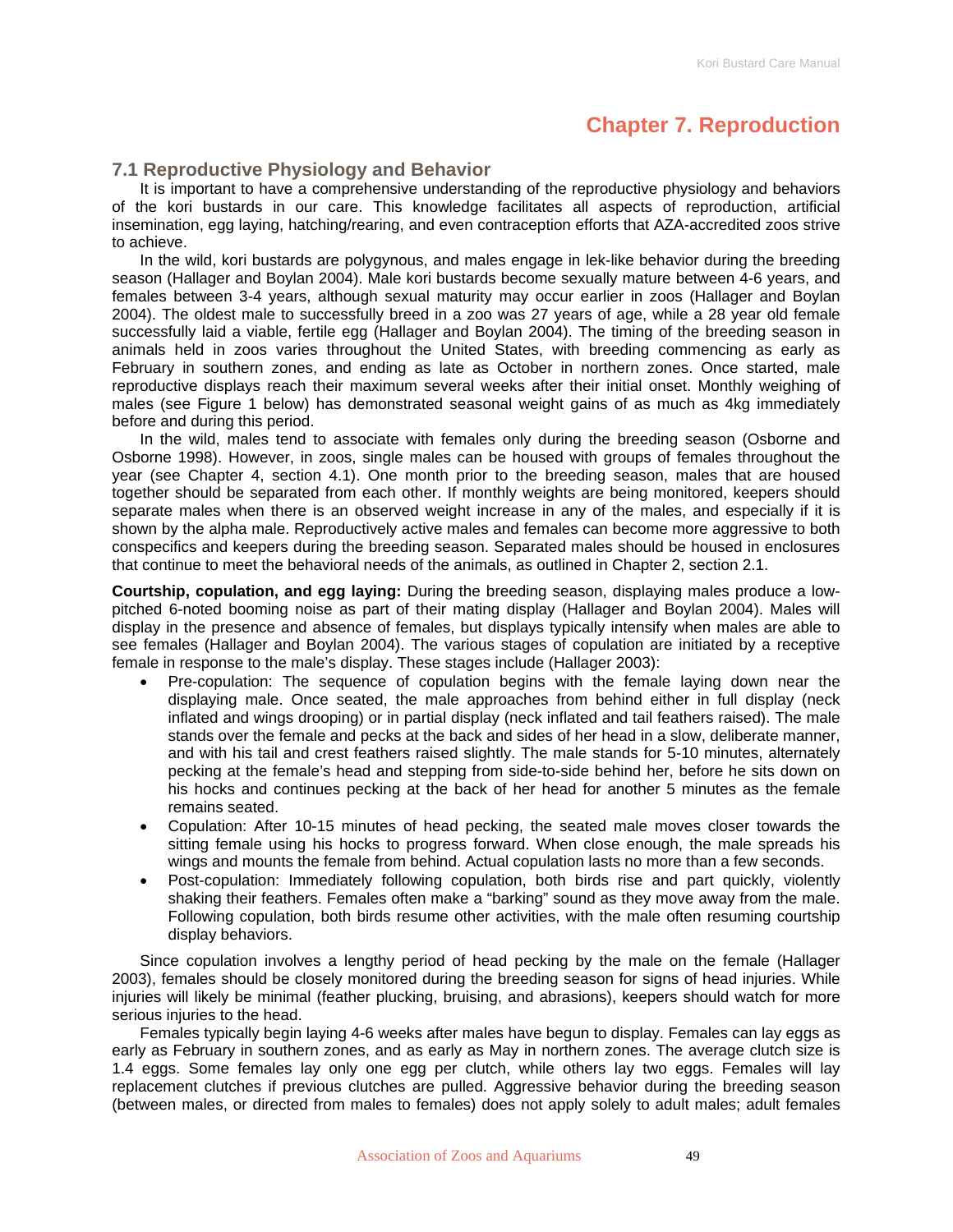exhibit aggressive behaviors as well. Unlike males, fatal aggression between females has not been reported. Hens will aggressively defend their nesting site from other females, males, and animal caretakers. Females that are compatible with other females or males during the non-breeding season can become aggressive to other birds during breeding, and in some cases will not tolerate other females (e.g., subordinate birds) being in close proximity (Hallager and Boylan 2004). In some cases, nesting females may need to be provided with a separate area to set up a nest, with the other females blocked from entering this area.

The following table (Table 17) provides details on incubation, pipping, and hatching durations of bustard eggs.

| <b>Bustard Species</b> | Incubation Start to Internal<br>Pip (days) | <b>Time to External Pip</b><br>(hours) | Time to Hatch from<br><b>External Pip (hours)</b> |
|------------------------|--------------------------------------------|----------------------------------------|---------------------------------------------------|
| Kori                   | $21(20-22)$ n=10                           | $13(3-24)$ n=10                        | 26 (6-39) n=20                                    |
| Buff-crested           | $19(17-24)$ n=15                           | $13(4-24)$ n=14                        | 18 (6-44) n=34                                    |
| White-bellied          | 19 (19-19) n=3                             | 19 (14-24) n=2                         | 26 (8-38) n=5                                     |

|  |  | Table 17: Incubation data for kori, buff-crested, and white-bellied bustards, taken from Bailey and Anderson (2000). |  |  |  |
|--|--|----------------------------------------------------------------------------------------------------------------------|--|--|--|
|--|--|----------------------------------------------------------------------------------------------------------------------|--|--|--|

AZA Institutions breeding kori bustards should submit an annual egg report to the AZA Kori Bustard SSP Coordinator detailing egg size and general egg production (see Appendix H) parameters. Information on the egg size, dimension, and composition of kori bustard eggs (specifically infertile eggs) is provided by Anderson and Deeming (2002), and these data can be used for reference.

**Reproductive monitoring:** Monitoring weight increase in males is an effective, non-invasive approach to determine when levels of reproductive hormones are beginning to increase. Sexually active males show an increase in body mass during the breeding season, and it appears that the alpha-male shows a significantly greater increase in body weight than the beta-male (where other males are present). Monitoring changes in the weight of males is especially important for institutions that house male kori bustards in physical contact during the non-breeding season; when weights in the alpha-male begin to rise, the males should be separated to prevent aggression. Preliminary analysis of testosterone levels in a male kori bustard at one institution (Figure 1) shows testosterone levels rising at the same time male weight gain begins (Hallager and Lichtenberg 2007).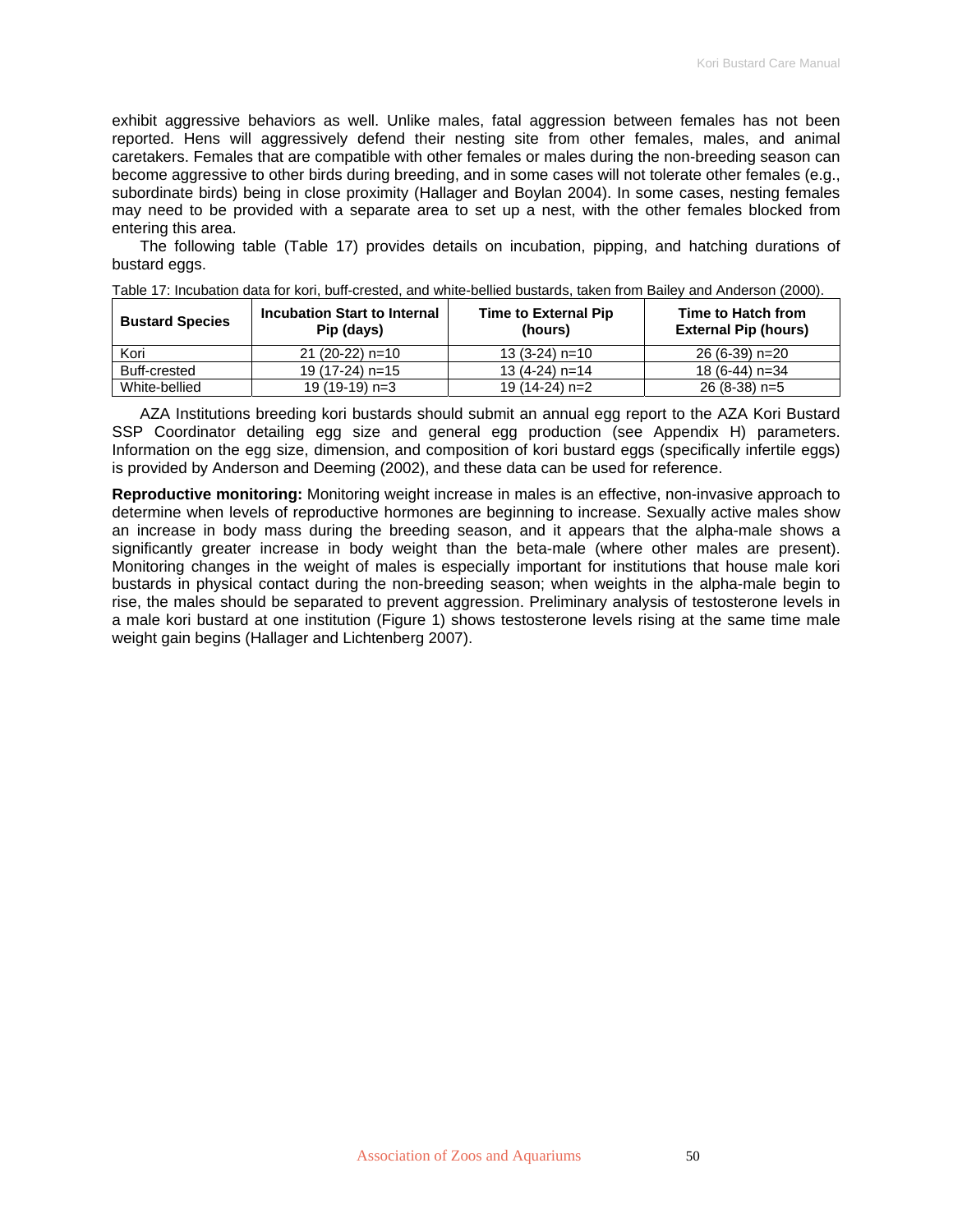

Figure 1: Testosterone and weight changes in a male kori bustard at Institution A (Hallager and Lichtenberg 2007).

### **7.2 Artificial Insemination**

The practical use of artificial insemination (AI) with animals was developed during the early 1900s to replicate desirable livestock characteristics to more progeny. Over the last decade or so, AZA-accredited zoos have begun using AI processes more often with many of the animals residing in their care. AZA Studbooks are designed to help manage animal populations by providing detailed genetic and demographic analyses to promote genetic diversity with breeding pair decisions within and between our institutions. While these decisions are based upon sound biological reasoning, the efforts needed to ensure that transports and introductions are done properly to facilitate breeding between the animals are often quite complex, exhaustive, and expensive, and conception is not guaranteed.

AI has become an increasingly popular technology that is being used to meet the needs identified in the AZA studbooks without having to re-locate animals. Males are trained to voluntarily produce semen samples and females are being trained for voluntary insemination and pregnancy monitoring procedures such as blood and urine hormone measurements and ultrasound evaluations. Techniques used to preserve and freeze semen has been achieved with a variety, but not all, taxa and should be investigated further.

Artificial insemination has not been performed with kori bustards in AZA-accredited institutions, although it remains a feasible approach to take in future reproductive efforts. Due to the complexity and inherent risk of transporting a large bird like a kori bustard between institutions for breeding attempts, AI stands as a beneficial means to improve the mean kinship of kori bustards in zoos. It is likely that AI techniques will be most applicable to hand-reared birds, as the nervous nature and inapproachability of wild-caught birds will make sperm collection and insemination procedures very challenging. Hand-reared males are excellent candidates for semen collection, as they show a willingness to copulate with objects that resemble a seated female, and are not disturbed by the presence of nearby caretakers attempting to collect the semen. The process of inseminating females does require handling, which can increase the risk of injuries to both animals and their human caretakers. The time of insemination should coincide with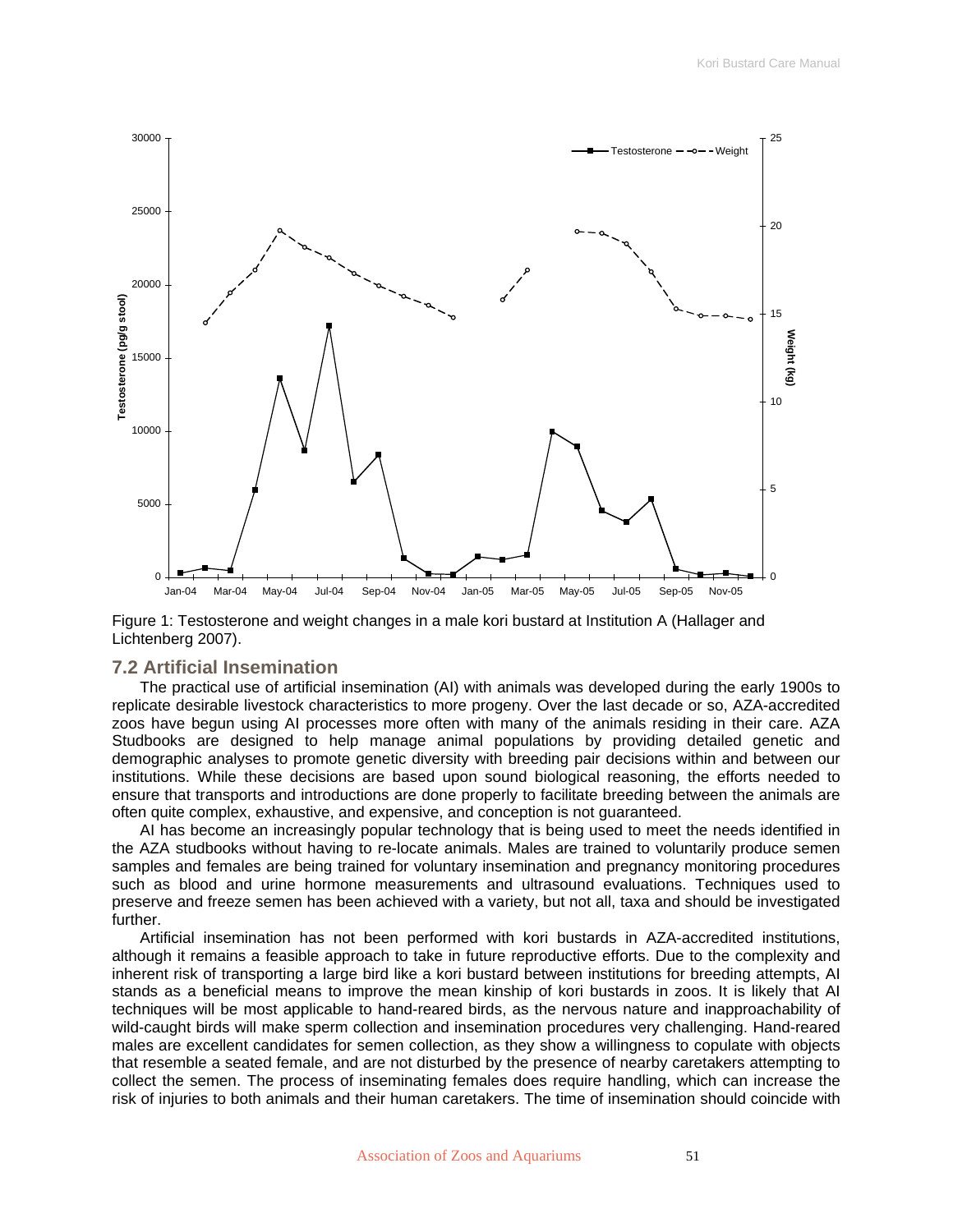the female's most fertile period, and this is best determined by running hormonal assays. The expense and the need for facilities and equipment to perform this type of hormonal analysis is a limiting factor for the use of AI techniques in zoos with kori bustards.

Houbara bustard semen collection techniques have been successful in the United Arab Emirates (Jalme and van Heezik 1996), and might provide a useful foundation for future research if the technique is applied to kori bustards. Jalme et al. (1994) also provide some specific information on the results of Houbara bustard (*Chlamydotis undulata macqueenii* and *Chlamydotis undulata undulata*) artificial insemination approaches at one institution (Taif), including:

- Mean volume of ejaculate was recorded as 0.08ml
- Mean sperm concentration was 350 x 10 $^6$  spermatozoa ml<sup>-1</sup>
- Mean number of spermatozoa per ejaculate was approximately 20 x 10 $^6$
- Mean quantity of spermatozoa produced per week by fully sexually mature Houbara bustards was 165 x  $10^6$
- The intra-individual variation in the number of spermatozoa per ejaculate was attributed to seasonal variation
- There was a statistically significant positive correlation between egg fertility and the quantity of sperm inseminated
- The median sperm storage duration for females was 10 days, with a maximum storage duration of 22 days
- The duration of sperm storage was related to the number of spermatozoa inseminated
- The greatest proportion of fertile eggs was obtained when  $>10^6$  spermatozoa were inseminated between 3-6 days before laying
- Embryo mortality was found to increase when inseminations were performed more than 10 days before laying

Further research is needed to determine if these research findings are applicable to kori bustards, and to develop appropriate protocols for the use of artificial insemination with this species. General information on semen collection, artificial insemination, and cryopreservation of semen in non-domestic birds species is provided by Gee et al. (2004).

# **7.3 Egg-laying/Incubation/Hatching**

Female kori bustards typically begin laying in May in northern zones of the United States, and as early as February in southern zones. Egg laying generally occurs 3-6 weeks after males begin booming as part of their courtship displays. Kori bustard females often pace excessively 2-3 days prior to egg laying, and typically do so around the area where egg laying will occur (Hallager and Boylan 2004). Keepers should monitor this behavior and observe the location of the pacing so that the area can be inspected daily for eggs. However, not all females pace prior to egg-laying, and more research is needed to identify other behaviors that may reliably indicate imminent egg-laying. Males should generally be moved to another enclosure when females are incubating eggs, and other females may have to be separated as well, depending on the behavioral interactions shown by the birds (see sections 7.1 and 7.4 for additional information).

Kori bustard eggs generally hatch on the 23 $^{rd}$  day of incubation. The average clutch size for kori bustards is 1.4 eggs (Hallager and Boylan 2004). Most females lay only one egg per clutch. The shortest inter-clutch interval for kori bustards in North American zoos has been documented as 16 days (Hallager and Boylan 2004). On average, kori bustard eggs are 0.3lb (149g), 2.3" (57.6mm) wide, and 3.2" (82.2mm) long (see Hallager and Boylan 2004 for additional information). Not all females incubate their eggs after laying. Unattended eggs should be placed in an incubator as soon as they are found to minimize breakage and reduce bacterial infection. Keepers should continue to inspect the area where the first egg was found, as some females lay a second egg two days after the first. Egg binding has not been reported in kori bustards.

If eggs have been artificially incubated while the female sits on dummy eggs (see section 7.5 for additional information on artificial incubation), the eggs should be returned to the brooding female at internal pip if the chick is to be parent-reared (Hallager and Boylan 2004). The expected pip-to-hatch time is 8-24 hours. No assistance should be provided to hatching chicks until at least 24 hours following external pipping (Hallager and Boylan 2004), or if the chick appears to be weak. If the chick has not hatched after 24 hours, radiography, endoscopy, and ovotomy can be performed to determine the status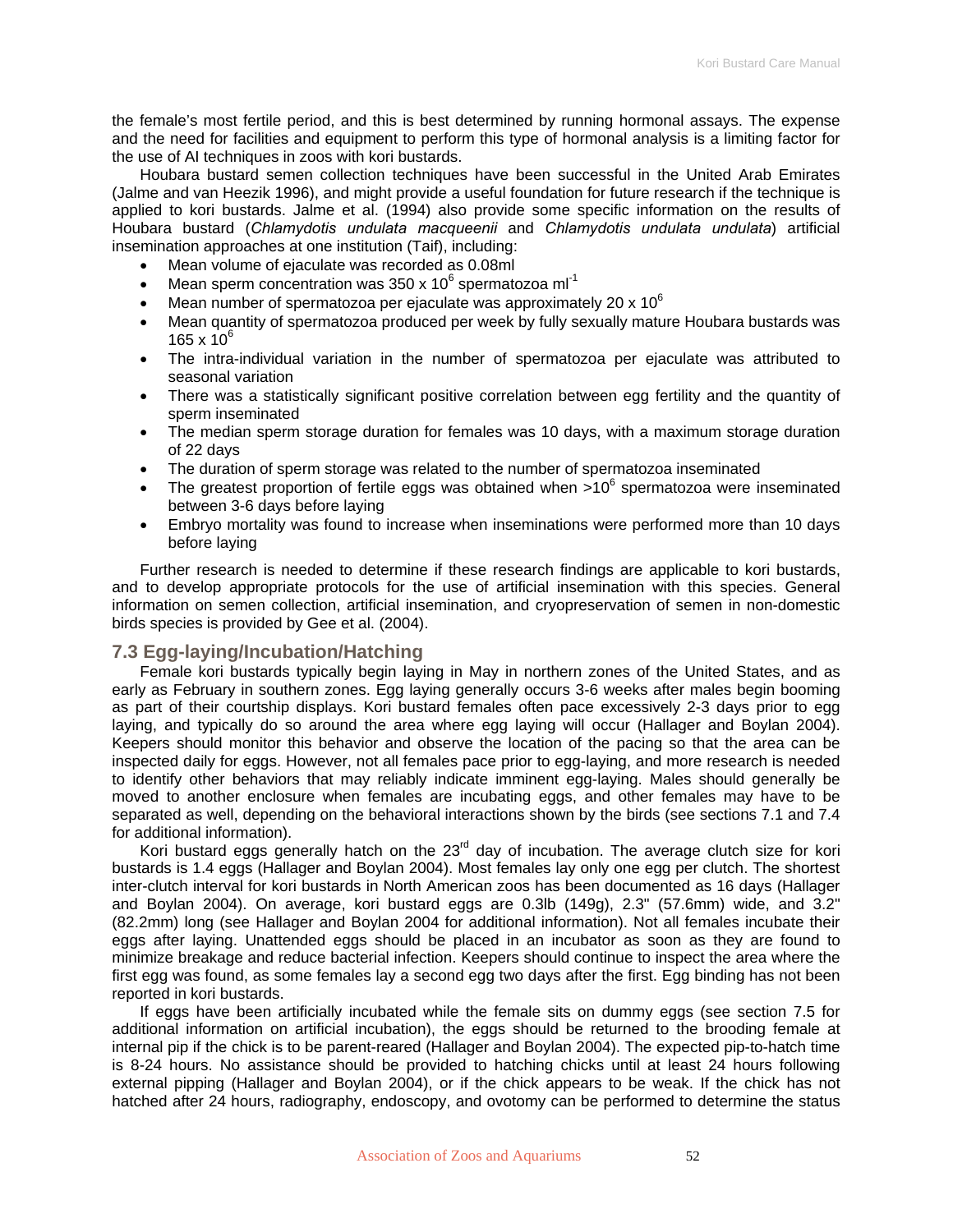of the embryo. Assisted hatching techniques can be successful, but survival of chicks is lower if they are used (see Bailey and Anderson 2000 for details). Following assisted hatches, chicks may require supportive care in the form of subcutaneous fluids, vitamin injections, and antibiotics.

Once chicks have hatched, they should be left with their dam for 24 hours to allow normal imprinting and bonding; a quick medical assessment should be performed after 24 hours have passed, so that chicks can be examined, weighed, the umbilicus cleaned, and a determination made as to whether appropriate yolk-sac reabsorption is occurring (Hallager and Boylan 2004). Morphometric measures can also be taken at this time (see Chapter 6, section 6.1). The chick should be returned to its mother as quickly as possible.

When chicks are being fed or brooded, they produce a light chirp or purring sound (Hallager and Boylan 2004). In response to a negative stressor in the environment, chicks produce a cry that sounds like a long, sad whistle that can escalate into loud whaling cry (Hallager and Boylan 2004). Chicks as young as 2 weeks of age will also bark when alarmed.

# **7.4 Hatching Facilities**

Unless the enclosure is very large, females should have a separate area from the male for nesting, as breeding males will chase females from their nesting sites. In the wild, kori bustard nests are typically shallow scrapes in the soil that are sometimes lined with sticks, grass stems, and mammal pellets (e.g., Mwangi 1988). The nests are often partially hidden and usually located near a grass clump or a rock. Osborne and Osborne (1999) and Mwangi (1988) provide evidence that the location of kori bustard nests may make use of plants and trees that offer shade throughout the day, and that partially obscure the sight of the nest. During incubation, females have been observed to throw sticks, grasses, and leaves onto their back, and this behavior may also be related to camouflage (S. Hallager, personal communication 2007).

In zoos, kori bustard females will also make a small scrape in the ground where the eggs will eventually be laid. The females spend increasing amounts of time in the area, and become protective of it. Once the eggs have been laid, incubating females rarely leave the nest during the 23-day incubation period. When females do leave the nest (e.g., at feeding times or to perform comfort activities such as sunning or dustbathing), they are generally aggressive towards keepers and other birds, and will return very quickly to the nest site. If another bird approaches the incubating female, she will aggressively drive them away. During nesting/incubation, multiple females can remain together as long as no aggression is observed. If aggression is seen between birds, then the non-nesting bird should be removed to a separate enclosure. A dominant female may prevent subordinate females from incubating their eggs.

During the breeding season, care should be taken to minimize all environmental stressors and invasive animal management procedures. All non-essential work within and around the enclosure should stop, and entry into the enclosure should be restricted only to those personnel that need to be there for essential animal management, care, or enclosure maintenance reasons. During feeding times, food bowls can be placed as close to the incubating female as possible, without actually disturbing the hen (Hallager and Boylan 2004). Female aggressiveness towards keepers varies between individual animals. Some individuals will become aggressive when caretakers are 5-10' (1.5-3m) away; others will let animal caretakers remove the eggs from beneath them. Animal caretakers should wear protective eyewear when attempting to remove an egg from under an incubating female, and should take great care as females can defend their nests aggressively. Some females may defend their nest more aggressively than others, and two keepers may be needed to remove the egg. If eggs do need to be removed (e.g., for candling, artificial incubation, etc.), the best approach is to reach under the female from behind.

When chicks hatch, all other birds (even previously compatible ones) should be removed from the enclosure or separated. Adult females other than the dam will attack chicks. Where multiple females are rearing chicks in the same enclosure, erecting small pens around each nest area may help to ensure the safety of the chicks. Alternatively, one set of chicks can be left to be parent-reared, while the others can be removed for hand-rearing. As chicks are mobile from the first day post-hatch, chick-proof mesh (1"/2.5cm) should be installed around the base of the pen before the chicks hatch to prevent them from escaping. Ideally, installation of chick-proof containment barriers should be performed before the start of the breeding season to prevent disturbance to the incubating female. Pens containing chicks should be covered to prevent wild predators from gaining access to the chicks (Hallager and Boylan 2004).

Care should be taken to ensure that enclosures containing chicks do not have areas where chicks can fall (e.g., ledges, terracing, areas of soil erosion). A short drop of 6" (15.2cm) has been identified as a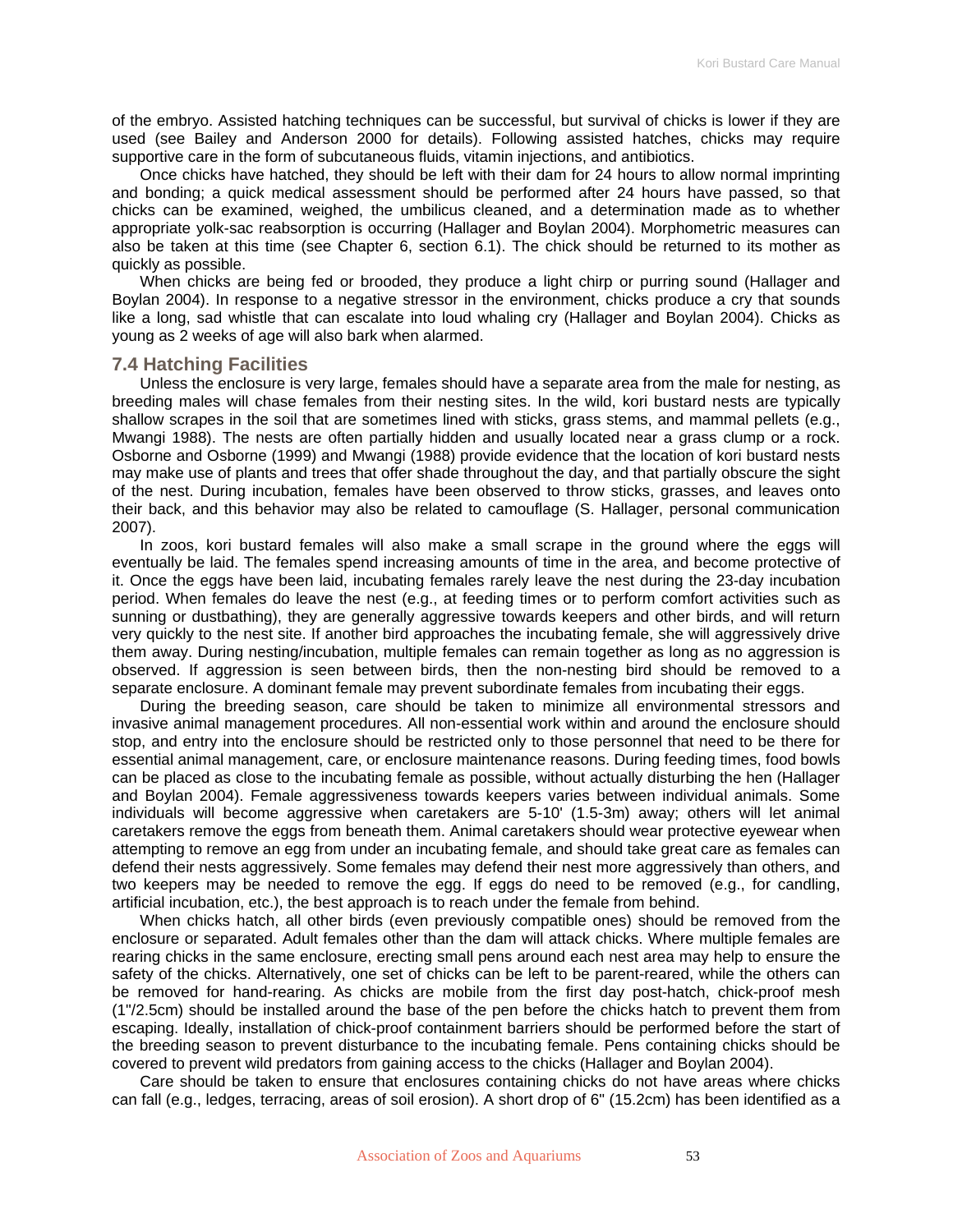possible causal factor relating to a chick developing splayed legs, ultimately leading to the chick being euthanized. The short drop from the chick's night shelter to the ground was replaced with a ramp to prevent injuries to other chicks.

Females rearing their first chicks will often ignore the majority of diet items provided in favor of feeding the chicks only with live insects for between 7-10 days in some cases. Even experienced females can follow this chick-feeding strategy. It is very important that sufficient live insects are provided to the female during this time, and especially after the chicks have hatched. When females have two chicks, there may be some situations where one chick may out-compete the other for access to food. The weights of chicks and their food intake should be carefully monitored, especially during the first week, and supplemental feedings can be considered if one chick is not receiving sufficient nutrition.

Chicks can be housed with the dam until the start of the next breeding season. For females that have been separated from other birds during nesting and chick rearing, reintroductions back to the flock can occur when the chicks are around 6 months of age. Reintroductions should follow the protocols described in Chapter 4, section 4.3.

### **7.5 Assisted Rearing**

Although dams may successfully lay eggs, there are times when they are not able to properly care for their offspring, both with *in-situ* and *ex-situ* populations. Fortunately, animal care staff in AZA-accredited institutions are able to assist with the rearing of these *ex-situ* offspring if necessary. Assisted rearing of kori bustards can involve artificial incubation, a combination of artificial and natural incubation, and handrearing techniques. Details of these techniques are provided below (Hallager and Boylan 2004).

**Assisted incubation:** The following protocol provides information on assisted incubation technique for chicks that will be mother-reared, utilizing a combination of both natural and artificial incubation techniques that have been successful at institutions with flocks of breeding kori bustards.

- 1) On the first day after being laid, eggs should be taken from the incubating female for weighing, measuring, and candling. During this procedure, the egg taken from the female should be replaced with a dummy egg warmed to 99.5°F (37.5°C). Once the egg assessment has been completed, the egg should be returned to the female, and the dummy egg removed.
- 2) On day 7, the egg (or first egg laid if there are two) should be removed for the remainder of the incubation period, and replaced with a warmed dummy egg. The removed egg should be reweighed and candled, and placed in an artificial incubator (e.g., Grumbach) at 99.5°F (37.5°C) and 55% relative humidity. If a second egg has been laid, it should be left with the female for natural incubation, after the initial weighing, measuring, and candling has been performed.
- 3) The target weight loss for kori bustard eggs is 12%, and the humidity in the incubator should be adjusted to result in this weight loss. Eggs should be turned every two hours. Humidity should be increased to 70-80% once candling shows that the air cell within the egg begins to drop down. However, many kori bustard eggs are too dark to candle effectively, and in these cases, humidity should be increased at external pip.
- 4) At internal pip, the egg should be placed back under the female for hatching. Assistance with hatching is not recommended for at least 24 hours after external pipping. Once hatched, the chick should be left to imprint on the dam for the first 24 hours, where this is possible. After this time, the chick can be removed briefly so that it can be examined, weighed, its umbilicus cleaned, and yolk-sac re-absorption confirmed, before being returned. A 1% iodine solution can be applied to the umbilici of chicks when they are first handled.

**Artificial incubation:** The following table (Table 18) provides a summary of the artificial incubation protocols for kori bustard eggs used at two institutions. While the incubators used at these facilities have been successful, other models may be appropriate as well.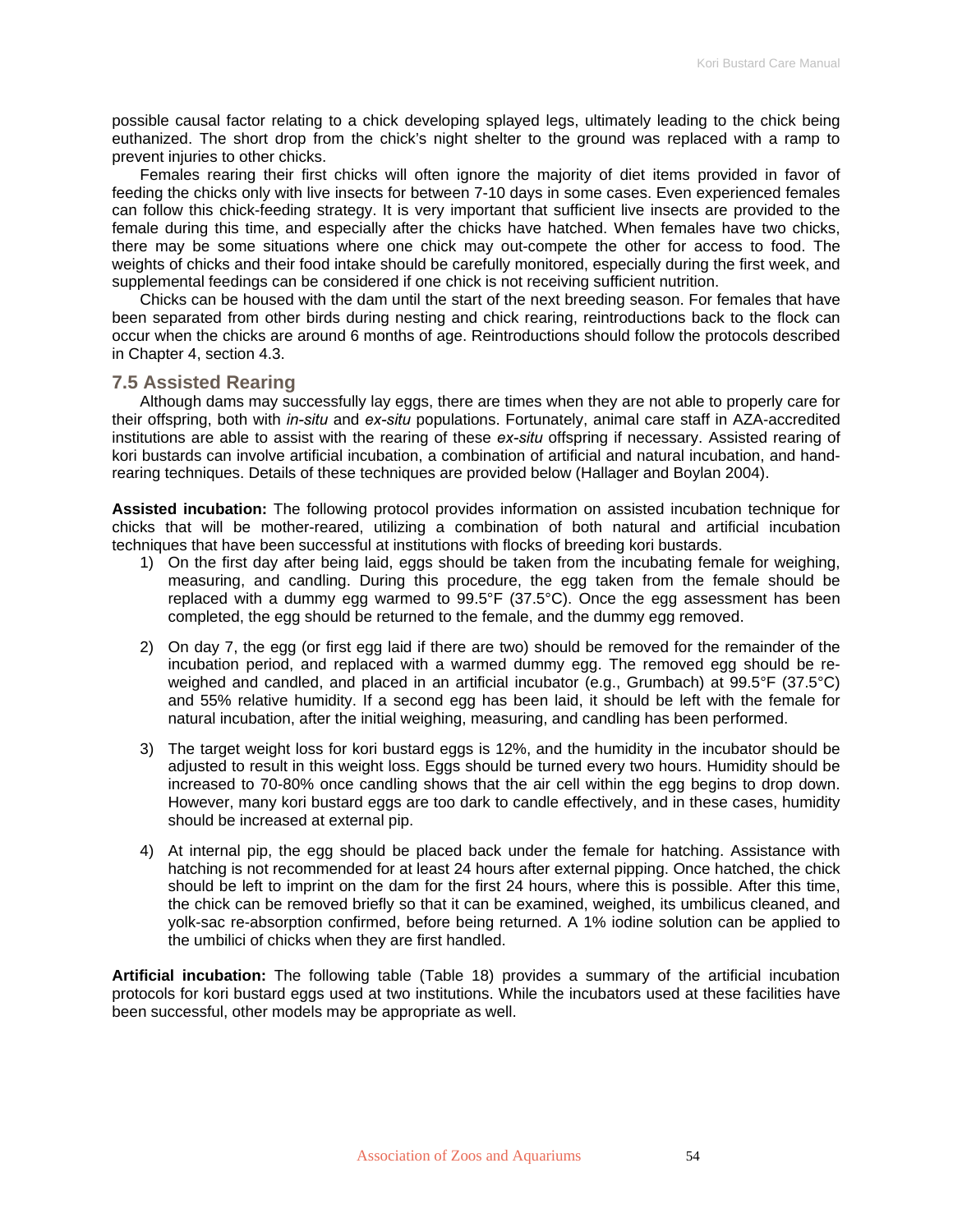|                   | <b>Institution A Protocol</b><br><b>Institution B Protocol</b> |                                                           |  |  |  |  |
|-------------------|----------------------------------------------------------------|-----------------------------------------------------------|--|--|--|--|
| <b>Incubation</b> |                                                                |                                                           |  |  |  |  |
| Incubator         | Grumbach incubator                                             | Petersime model 1 or Humidaire model 21<br>incubator      |  |  |  |  |
| Temperature       | 99.5°F (37.5°C)                                                | 99.5°F (37.5°C)                                           |  |  |  |  |
| Humidity/wet bulb | 50-55%                                                         | 80-86°F (26.7-30°C)                                       |  |  |  |  |
| Egg turning       | Every 4 hours                                                  | Every 1-2 hours, with additional 180° turn twice<br>daily |  |  |  |  |
| Egg cleaning      | No                                                             | Wiped with dry sponge                                     |  |  |  |  |
| Egg weight loss   |                                                                | 15%                                                       |  |  |  |  |
| Moved to hatchery | External pip                                                   | Day 21-22                                                 |  |  |  |  |

Table 18: Artificial incubation protocols for kori bustard eggs

When bustard eggs are artificially incubated, an average weight loss of 14.9% should be expected for kori bustards (Anderson 1998a). Anderson (1998b,c) provides details on the artificial incubation of buffcrested bustards and white-bellied bustards that may be relevant to kori bustards.

If artificial incubation is performed, delayed incubation of kori bustard eggs is generally not recommended. Delayed incubation of Houbara bustard (*Chlamydotis undulata*) eggs, where the eggs were stored for a period of time before being transferred to incubators, resulted in a 19% lower hatchability rate, with higher mortality recorded between 3-5 days of development (Jalme and Van Heezik 1996). Kori bustard eggs should be placed in an incubator as soon as they are discovered.

If artificially incubated bustard chicks do not hatch within established pipping intervals, or seem to be weak, then it is possible to perform radiography, endoscopy, and ovotomy, to determine the status of the embryo. Assisted hatching techniques can be successful, but survival of chicks is lower if they are used (see Bailey and Anderson 2000 for details). Table 19 provides a summary of the hatching protocols for kori bustard eggs used at two institutions. While these protocols have been successful for these facilities, other models may be appropriate as well.

**Institution A Protocol Constitution B Protocol Hatching** Hatcher **Crumbach incubator Leahy hatcher** Leahy hatcher Temperature 99.3°F (37.4°C) 98.4°F (36.9°C) Humidity/wet bulb | 70-75% 70-75% 88-90°F (31.1-32.2°C) Egg turning and the None None None None None

Table 19: Artificial hatching protocols for kori bustard eggs

**Hand-rearing:** Hand-rearing should be considered, and is strongly recommended, for any situation where kori bustard enclosures are not predator-proof. Kori bustard chicks are vulnerable to predation by bird and mammal species that commonly occur in and around zoos in the United States. Hand-rearing should also be considered when dams do not show normal chick rearing behaviors (e.g., feeding and brooding the chicks).

Accumulating evidence indicates that hand-rearing of kori bustards does not negatively impact the future breeding success of the chicks, and may result in animals with a better temperament for management within zoos (e.g., more tractable and more accepting of caretaker/visitor presence) (Hallager and Boylan 2004). Numerous hand-reared kori bustards have become viable breeding birds.

Hand-rearing protocol: With only rare exceptions, hatching occurs on the 23<sup>rd</sup> day of incubation. Hatch weights for chicks range from 0.17-0.26lb (77-116g), with an average of 0.2lb (98g) in chicks from an AZA Institution (n=33). After hatching, the chick's umbilicus should be cleaned with Betadine (100%) solution,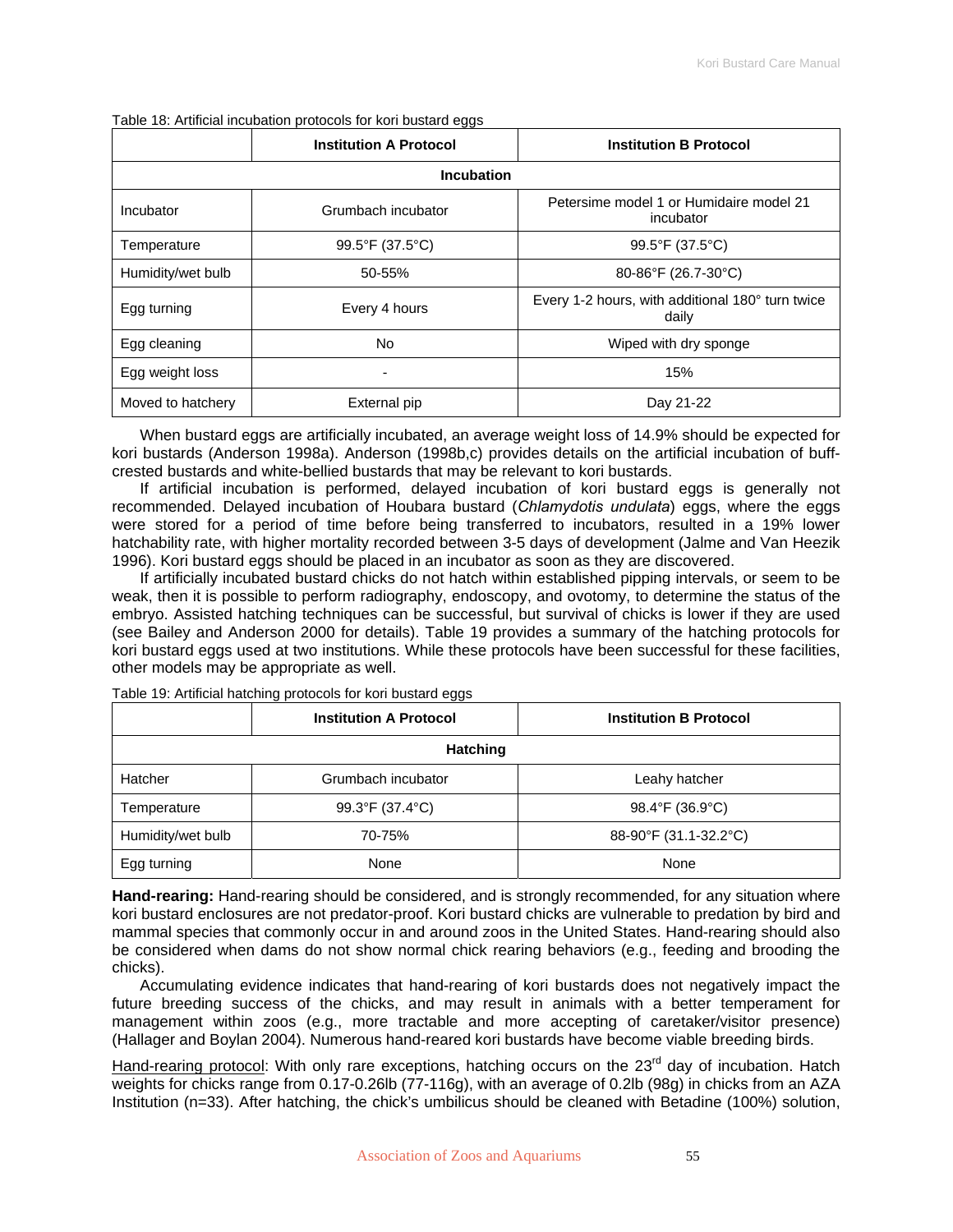and the chick should be weighed. If the chick is clinically dehydrated or has had difficulty hatching, 2cc of half-strength Lactated Ringer's and 2.5% dextrose solution should be provided subcutaneously (Hallager and Boylan 2005). After the initial assessment, the chick should be allowed to rest for several hours in the hatcher, before being moved to a brooder. Brooders that are 27.5" x 13" x 14" deep (69.9cm x 33cm x 35.5cm) and that are kept at 97°F (36.1ºC) have been successfully used to hand-rear chicks. The floor of the brooder should be carpeted, and a feather duster hung in one corner to simulate the mother. A small mirror affixed in the brooder can also act as a visual stimulus for the chick. When brooder conditions are appropriate and chicks are provided with sufficient food and tactile stimulation, they will often produce a light chirp or purring sound, especially when feeding (Hallager and Boylan 2004). Chicks in conditions that are not meeting their needs can produce a long, sad whistle that can escalate into a loud wailing. The nutritional requirements of hand-reared chicks are covered in Chapter 5, sections 5.1 and 5.2. The following table (Table 20) provides expected growth rates for hand-reared bustards:

| <b>Species</b>                                                                                                               | <b>Growth Rates</b>                                                                                                                      | <b>Source</b>  |  |  |
|------------------------------------------------------------------------------------------------------------------------------|------------------------------------------------------------------------------------------------------------------------------------------|----------------|--|--|
| Kori                                                                                                                         | 7.5-10% for the first month. Adult bodyweight achieved in females at<br>300-450 days. Adult bodyweight not achieved in males by 330 days | Anderson 1998a |  |  |
| Buff-crested                                                                                                                 | 5-7.5% for the first month                                                                                                               | Anderson 1998b |  |  |
| White-bellied                                                                                                                | 7.5-10% for the first month. Adult bodyweight reached by 6 months                                                                        | Anderson 1998c |  |  |
| Anderson (1998c) reports that musculoskeletal problems were seen in buff-crested bustards with growth rates in excess of 10% |                                                                                                                                          |                |  |  |

Table 20: Growth rates of bustards reared in zoos.

during one season; recommended growth rates are less than 10% (Anderson 1998c).

At 4-5 days after hatching, hand-reared chicks can be placed with other chicks, provided that the older chick is less than two weeks old. Chicks less than 1 week old should not be placed with other chicks that are >2 weeks of age, as the older chick has the capacity to severely (and possibly fatally) wound the younger chick. When chicks are 3 weeks old, they can be housed together with slightly older chicks, but should be carefully monitored. When introducing young chicks together, the older chick will be aggressive towards the younger chick, but the period of aggression is generally limited to the first several hours after the initial introduction. Chicks should be observed carefully during the brief introduction period. Raising hand-reared chicks with a sibling or similarly aged conspecific reduces the likelihood of imprinting.

Chicks housed alone benefit from a mirror or a heterospecific companion (e.g., quail or guinea fowl chick) in their enclosure; the mirror acts as a calming agent, and serves to reduce the degree of imprinting that occurs. Typically, chicks reared alone have the highest degree of imprinting on their caretakers (e.g., approaching animal caretakers, readily accepting food from them). Placing the chicks in visual contact with adult kori bustards may also reduce human imprinting to some degree. However, this may negatively influence the behavior of the breeding flock, and should only be attempted at the end of the breeding season. Imprinted males have been known to be aggressive towards human caretakers as adults (S. Hallager, personal communication, 2006).

Cross-fostering and shared-rearing techniques have not been used with kori bustards in zoos in the United States, but further investigation into these approaches might be useful to determine if they are applicable to this species. For cross-fostering to be successful, the timing needs to be appropriate for the animals involved. Shared rearing is less likely to be appropriate for kori bustards, as chicks imprint on their dam, and females may attack a chick that is not imprinted. This technique has been used in Australian bustards (*Ardeotis australis*), where some highly capable females were regularly used to foster chicks from less competent mothers (P. Goriup, personal communication, 2007).

As hand-reared kori bustard chicks grow, they should be exercised following each feeding session and as often as possible throughout the day. This will minimize musculoskeletal health problems such as slipped tendons. Access to larger, more complex enclosures should be provided as the chicks continue to develop. Containment for hand-reared chicks should follow recommendations made in Chapter 2, section 2.2. To minimize injuries, chicks should not be housed in enclosures with barriers and obstacles that the birds can impact or trip over (Hallager and Boylan 2004). Whenever hand-reared chicks are introduced to a new enclosure, a familiar keeper should acquaint them to the new space immediately after releasing them by walking around with the birds and showing them the resources available within the enclosure (e.g., plants, fences, walls, dishes, etc.).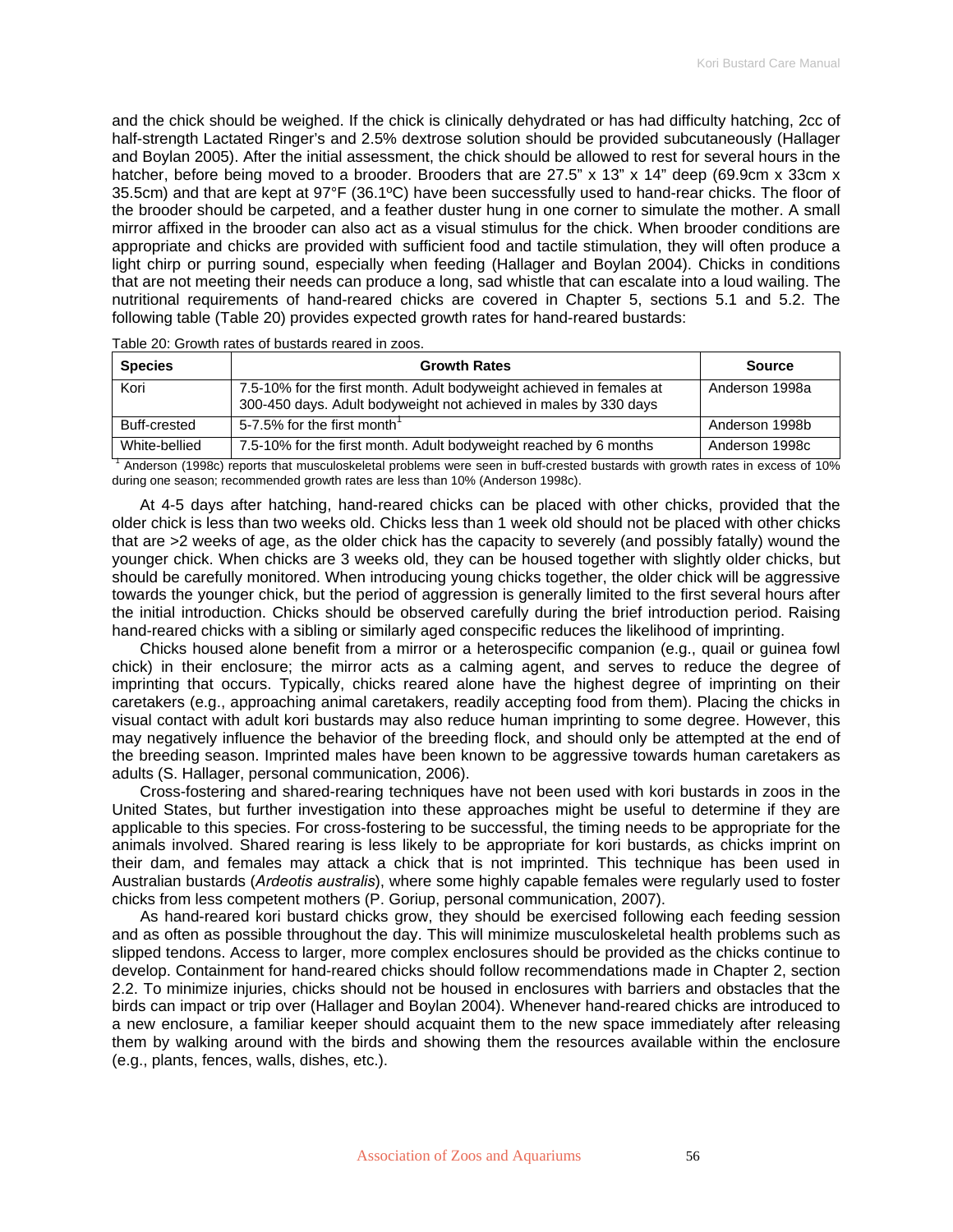Complete day-to-day hand-rearing protocols for kori bustard chicks are summarized in Appendix I. Bailey et al. (1997b) also provide recommended approaches to maximize the health of hand-reared bustard chicks.

# **7.6 Population Control**

Many animals cared for in AZA-accredited institutions breed so successfully that contraception techniques are implemented to ensure that the population remains at a healthy size. In the case that the recommendation is made not to breed a female kori bustard, any fertile eggs that are laid should be removed as soon as they are laid and replaced with dummy eggs. The female should be allowed to sit on her nest until she abandons it at the end of the breeding season. Eggs that are removed should always be replaced with dummy eggs in order to stop the female from laying an excessive number of eggs, as females will re-clutch in some cases.

**Avian egg embryo euthanasia:** The disposal of fertile eggs should be done with proper consideration for animal welfare implications The AZA Kori Bustard SSP and the American Association of Zoo Veterinarians (AAZV) recommend that institutions adopt the guidelines that states: "by 50% gestation the neural tube of avian embryos has developed sufficiently for pain perception, and therefore any bird embryos that old or older should be euthanized using methods appropriate for hatched birds (i.e., chemical)." The incubation period for kori bustards is 23 days, and so the cessation of incubation for kori bustard eggs should occur no later than the 11<sup>th</sup> day after laying, and preferably sooner. Fertile eggs older than 11 days will need to be euthanized using methods appropriate for hatched birds. The AZA Kori Bustard SSP Veterinary Advisor can provide additional information and advice on effective, safe, and humane approaches to utilize. Veterinarians at each institution should develop their own euthanasia protocols that also include egg embryo euthanasia.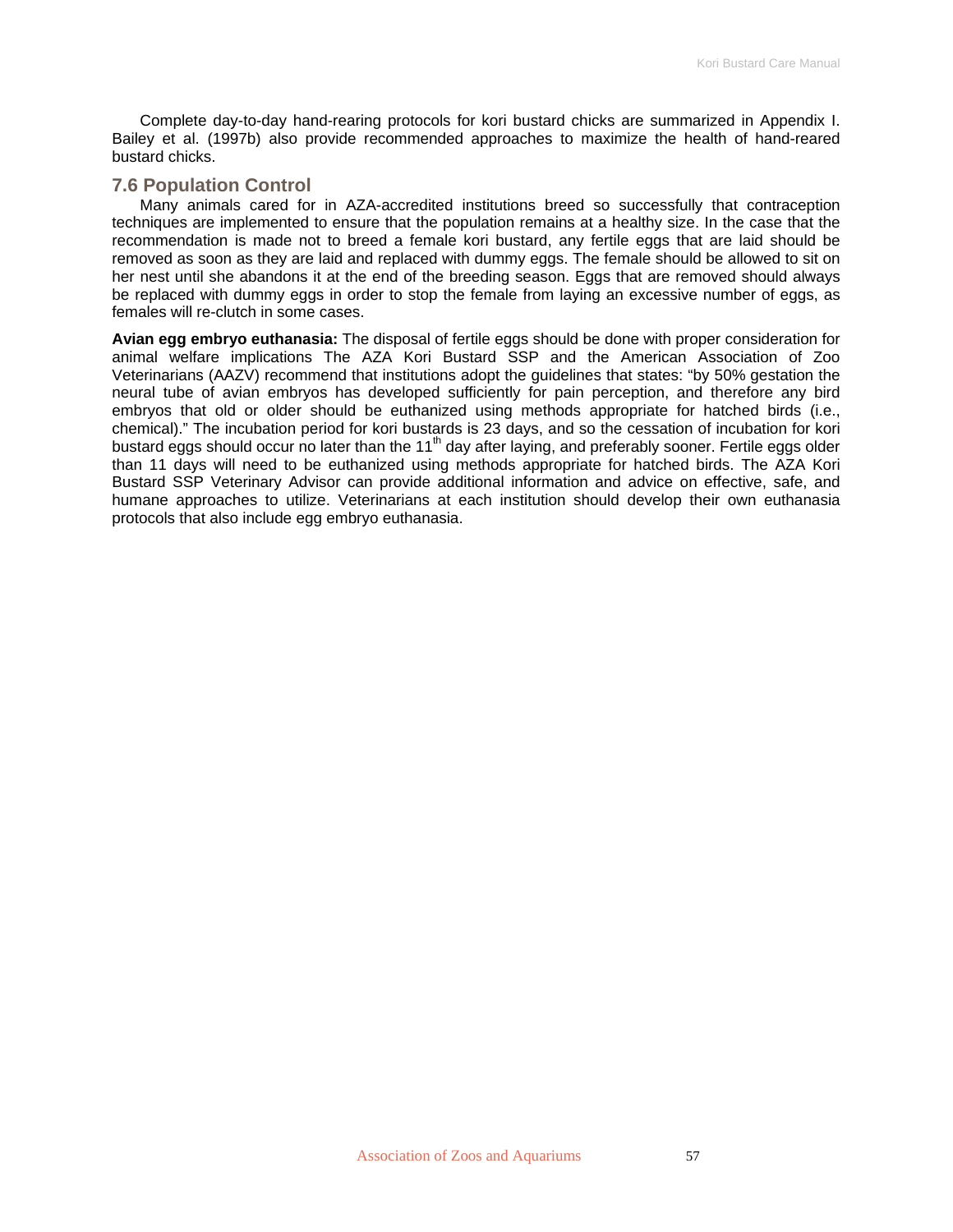# **Chapter 8. Behavior Management**

# **8.1 Animal Training**

Classical and operant conditioning techniques have been used to train animals for over a century. Classical conditioning is a form of [associative learning](http://en.wikipedia.org/wiki/Associative_learning) demonstrated by Ivan Pavlov. Classical conditioning involves the presentation of a neutral [stimulus](http://en.wikipedia.org/wiki/Stimulus_(physiology)) that will be conditioned (CS) along with an unconditioned stimulus that evokes an innate, often reflexive, response (US). If the CS and the US are repeatedly paired, eventually the two stimuli become associated and the animal will begin to produce a conditioned behavioral response to the CS.

Operant conditioning uses the consequences of a behavior to modify the occurrence and form of that [behavior](http://en.wikipedia.org/wiki/Behavior). [Reinforcement](http://en.wikipedia.org/wiki/Reinforcement) and [punishment](http://en.wikipedia.org/wiki/Punishment) are the core tools of operant conditioning. Positive reinforcement occurs when a behavior is followed by a favorable stimulus to increase the frequency of that behavior. Negative reinforcement occurs when a behavior is followed by the removal of an aversive stimulus to also increase the frequency of that behavior. Positive punishment occurs when a behavior is followed by an aversive stimulus to decrease the frequency of that behavior. Negative punishment occurs when a behavior is followed by the removal of a favorable stimulus also to decrease the frequency of that behavior.

AZA-accredited institutions are expected to utilize reinforcing conditioning techniques to facilitate husbandry procedures and behavioral research investigations.

Historically, daily husbandry practices involving kori bustards (e.g., crating, shifting, weighing, restraint etc.) have lead to health and injury problems in zoos. Behavioral management of kori bustards utilizing basic operant conditioning techniques can help prevent these types of injuries. Kori bustards at several institutions have been trained to step on weighing scales so that their weight can be monitored on a routine basis to monitor weights (see protocol below). Target training has also been performed to facilitate the training of animals to move to and station on a platform scale to allow their weights to be taken. The training of additional husbandry behaviors using operant conditioning is very feasible with these animals, and kori bustards would benefit from being trained to enter sheds/holding areas on cue (especially useful for northern facilities that have to move birds indoors routinely in colder months). Crate training would also be useful for the occasional situations when birds have to be relocated or transferred for medical treatment, and would reduce the likelihood that birds would be injured during manual capture and restraint procedures that are otherwise used (see Chapter 6, section 6.5).

**Scale training:** To avoid excessive handling of kori bustards while monitoring general health and documenting seasonal weight changes in males, a 4' x 4' (1.2m x 1.2m) scale can be used to weigh birds on a monthly (or as needed) basis. Recording weight changes can assist in the social and reproductive management of these birds (see Chapter 7, section 7.1). The scale platform should be positioned in an area where the birds feel comfortable (e.g., in front of a feeder), near a dry area where the scale indicator can be located, and in a location where keepers can remain out of sight while still being able to identify the bird and read the indicator. Indoor/outdoor carpet can be placed over the scale in order to hide the bright silver color of the scale, and provide the birds with good footing when they step onto the platform. The process of scale training can begin by placing mealworms or some other favored food item on the scale to encourage the birds to step onto it (see Hallager and Boylan 2004 for additional information). Target training may also be beneficial to help move the birds to the platform within their enclosures. Once the birds feel comfortable stepping onto the scale to reach food items, routine weighing can begin. The birds should be reinforced for standing still on the platform where possible. Scale training can make monthly weighing a relatively quick process, without the need to handle or restrain the birds.

# **8.2 Environmental Enrichment**

Environmental enrichment, also called behavioral enrichment, refers to the practice of providing a variety of stimuli to the animal's environment, or changing the environment itself to increase physical activity, stimulate cognition, and promote natural behaviors. Stimuli, including natural and artificial objects, scents, and sounds are presented in a safe way for the animals to interact with. Some suggestions include providing food in a variety of ways (i.e., frozen in ice or in a manner that requires an animal to solve simple puzzles to obtain it), using the presence or scent/sounds of other animals of the same or different species, and incorporating an animal training (husbandry or behavioral research) regime in the daily schedule.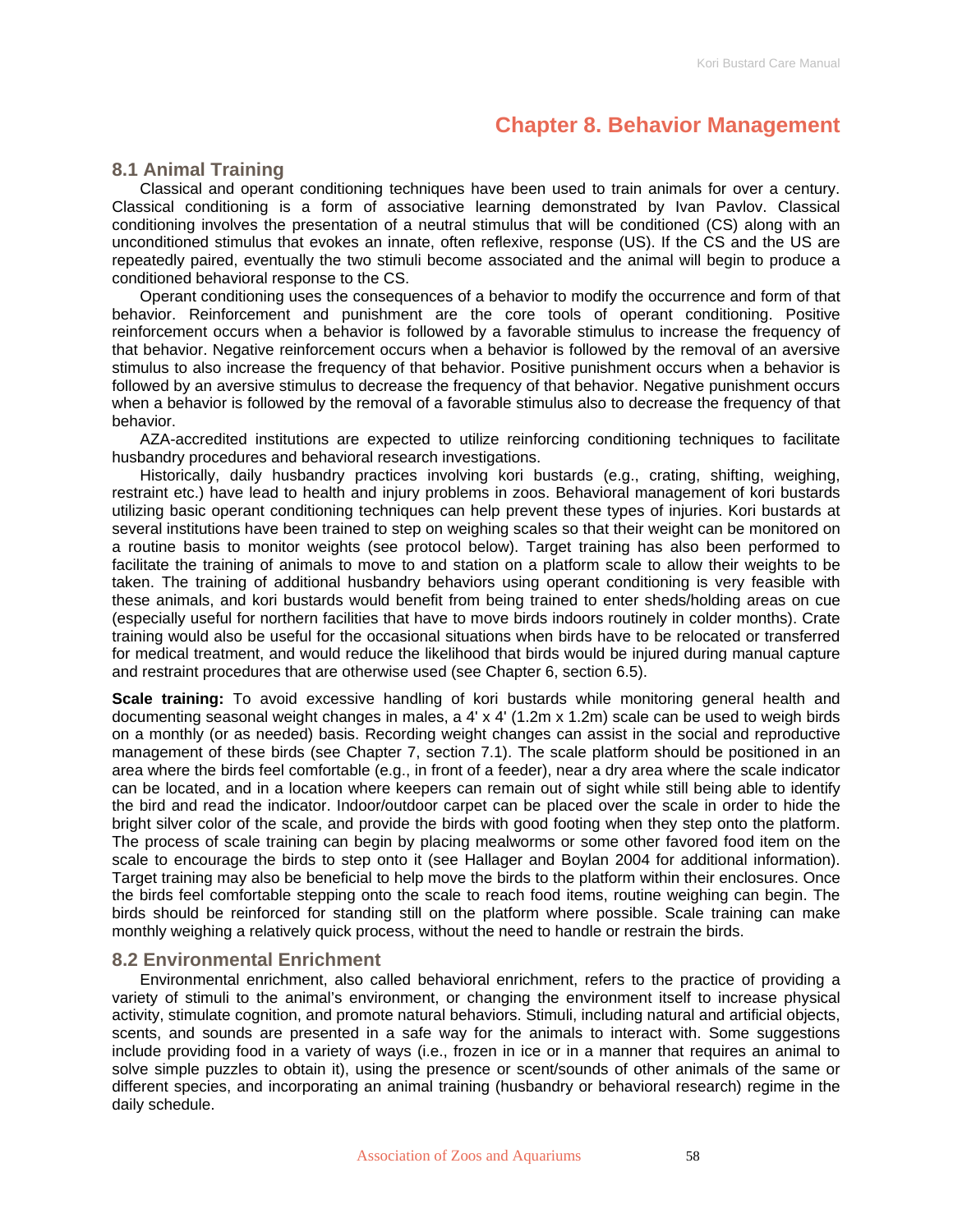It is recommended that an enrichment program be based on current information in biology, and should include the following elements: goal-setting, planning and approval process, implementation,

documentation/record-keeping, evaluation, and subsequent program refinement. Environmental enrichment programs should ensure that all environmental enrichment devices (EEDs) are safe and are presented on a variable schedule to prevent habituation AZA-accredited institutions must have a formal written enrichment program that promotes kori bustardappropriate behavioral opportunities (AZA Accreditation Standard 1.6.1).

Enrichment programs should be integrated with veterinary care, nutrition, and animal training programs to maximize the effectiveness and quality of the kori bustard care provided. AZAaccredited institutions must have specific staff members assigned to oversee, implement, train, and coordinate interdepartmental enrichment programs (AZA Accreditation Standard 1.6.2).

For kori bustards, some variation in their environment is

**AZA Accreditation Standard** 

**(S1.6.1)** The institution must have a formal written enrichment program that promotes species-appropriate behavioral opportunities.

#### **AZA Accreditation Standard**

**(S1.6.2)** The institution must have a specific staff member(s) or committee assigned for enrichment program oversight, implementation, training, and interdepartmental coordination of enrichment efforts.

important to satisfy their natural curiosity and intelligence. With approval from institution veterinarians and nutritionists, food items may be offered as a form of enrichment (see Chapter 5, section 5.2 for additional information on food-based enrichment initiatives). Non-food enrichment initiatives can also be developed as part of a formalize enrichment program (e.g., see www.animalenrichment.org), and should provide opportunities for the birds to express their full range of behaviors (see Appendix B for a kori bustard ethogram). For example, young birds show great interest in knotted short lengths of rope that can be tied to a fence or bush with a large knot at the end; this enrichment initiative can promote a range of hunting, foraging, and object manipulation behaviors that the birds would typically perform while seeking food or interacting with conspecifics in the wild. Youngsters will spend several minutes biting at and pulling on the rope. If the rope is elevated above a bird's head, they may also jump up to reach it. For this enrichment initiative, short lengths of rope are recommended, as longer lengths could potentially wrap around a bird's neck and the rope should be removed when keepers leave the area.

Keepers should observe the animals' interactions with enrichment initiatives to ensure that there are no health or safety concerns. Research is needed to determine the efficacy of enrichment. Kori bustards have been de-sensitized to stepping on a scale or entering crates to obtain food. However, they have not been trained for any husbandry behaviors.

# **8.3 Staff and Animal Interactions**

Animal training and environmental enrichment protocols and techniques should be based on interactions that promote safety for all involved. Kori bustards are not aggressive by nature. The main potential for injury to an animal caretaker from a kori bustard will be during capture and restraint of the birds, and especially when males push out with their feet while they are being held. Kori bustards are very strong-legged birds, and it can be difficult to tuck them into a position to carry them safely. It is recommended to have two keepers present during capture and restraint to ensure proper safety of the bird as well as the keepers involved (see Chapter 6, section 6.5 for additional information). Although kori bustards rarely strike out with their bills, bouts of struggling during restraint procedures could result in a bird inadvertently pecking the face of its handlers. Goggles can be worn to minimize the risk of eye injuries during these procedures. Leather gloves are not recommended during restraint procedures, as they inhibit the handler's ability to hold the bird properly.

Unlike cranes, kori bustards are not usually aggressive, and unprotected free contact management of these animals is the most common form of interaction between the keeper and the bird. Males can be aggressive to keepers during the breeding season, and keepers may opt to carry a broom or other soft/rigid object that can be used to push the bird away. In some cases, the use of the broom may increase aggression, as some birds focus their aggressive responses solely on the broom.

Attention to the design of enclosures and facilities housing kori bustards, and to the behavior of staff members working with these birds, is important to minimize trauma-related problems during humananimal interactions, such as capture/restraint and animal training. In the daily management of kori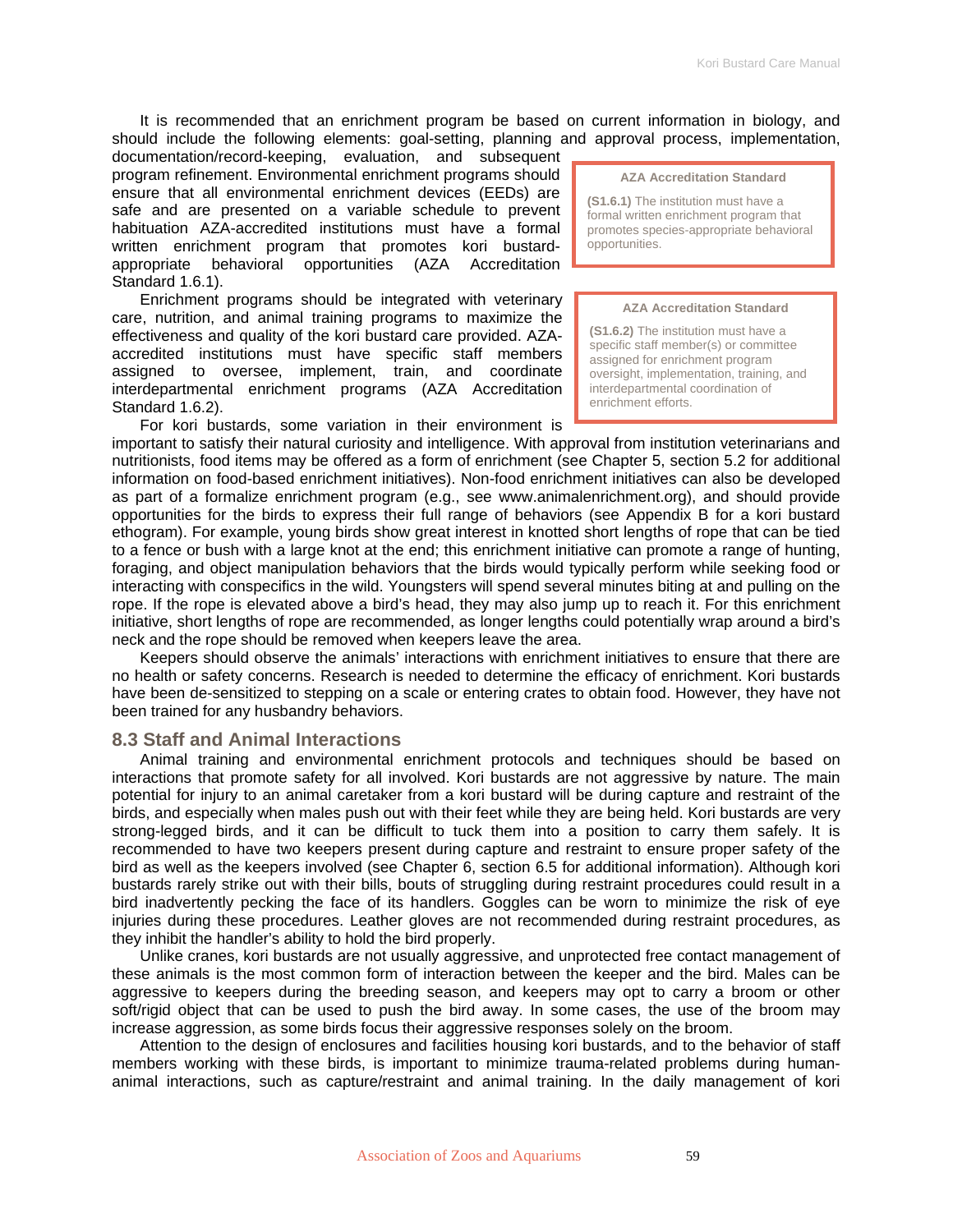bustards, the likelihood of trauma to the birds can be reduced in the following ways (T. Bailey, personal communication, 2007):

- Using plastic coated foam padding to surround the sides of enclosures or pens, especially in areas where birds are regularly caught, such as in hospital or quarantine pens. Padding minimizes abrasion injuries to wingtips.
- Using shade-cloth or tension netting on the roof and sides of aviaries to cushion the impact that may result from birds flying within an enclosure (birds can still attempt flight whether they are flight restricted or not).
- Modifying behavior of the birds by habituating nervous individuals to common stimuli that may occur within the zoo environment (e.g., noises, presence of veterinarians, visitors, etc.), or housing such birds in naturalistic pens with plenty of cover to allow them to avoid potential negative stressors.
- Ensuring that birds that have not been pinioned are regularly feather trimmed to prevent the birds from getting airborne (see Chapter 6, section 6.4 for additional information).
- Minimizing stress by reducing the number of non-essential people who enter kori bustard enclosures or the off-exhibit areas directly around these enclosures.

### **8.4 Staff Skills and Training**

Staff members should be trained in all areas of animal behavior management. Funding should be provided for AZA continuing education courses, related meetings, conference participation, and other professional opportunities. A reference library appropriate to the size and complexity of the institution should be available to all staff and volunteers to provide them with accurate information on the behavioral needs of the animals with which they work.

Animal care staff should have a complete understanding of the natural history, behavior, and biology of kori bustards. For the effective management of the animals, animal caretakers should be familiar with their range of vocalizations (e.g., barks, growls, and booms) and their postures/displays and should be able to capture and restrain bird quickly and safely when needed. New keepers should be trained by keepers experienced in large bird handling, whenever possible. The AZA Gruiformes TAG and Kori Bustard SSP do not have any specific recommendations for certifications and qualifications needed by animal care staff working with kori bustards, but encourage all institutions to provide opportunities for animal caretakers to gain additional experience in all fields of animal management and care.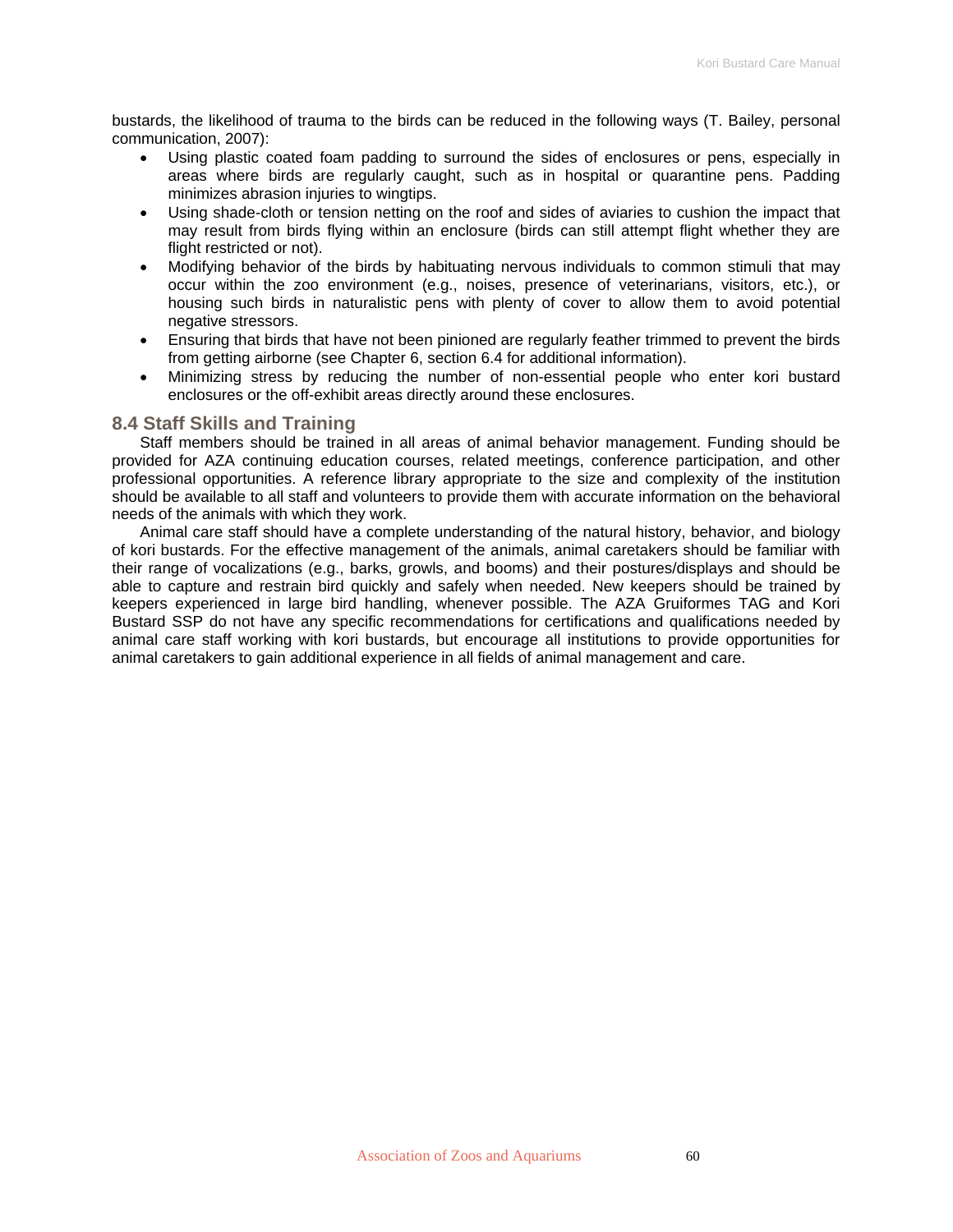# **Chapter 9. Program Animals**

# **9.1 Program Animal Policy**

AZA recognizes many public education and, ultimately, conservation benefits from program animal presentations. AZA's Conservation Education Committee's Program Animal Position Statement (Appendix J) summarizes the value of program animal presentations. For the purpose of this policy, a program animal is described as an animal presented either within or outside of its normal exhibit or holding area that is intended to have regular proximity to or physical contact with trainers, handlers, the public, or will be part of an ongoing conservation education/outreach program.

Program animal presentations bring a host of responsibilities, including the welfare of the animals involved, the safety of the animal handler and public, and accountability for the take-home, educational messages received by the audience. Therefore, AZA requires all accredited institutions that give program animal presentations to develop an institutional program animal policy that clearly identifies and justifies those species and individuals approved as program animals and details their long-term management plan and educational program objectives.

AZA's accreditation standards require that the conditions and treatment of animals in education programs must meet standards set for the remainder of the animal collection, including speciesappropriate shelter, exercise, sound and environmental enrichment, access to veterinary care, nutrition, and other related standards (AZA Accreditation Standard 1.5.4). In addition, providing program animals with options to choose among a variety of conditions within their environment is essential to ensuring effective care, welfare, and management. Some of these requirements can be met outside of the primary exhibit enclosure while the animal is involved in a program or is being transported. For example, housing may be reduced in size compared to a primary enclosure as long as the animal's physical and psychological needs are being met during the program; upon return to the facility the animal should be returned to its speciesappropriate housing as described above.

**(S1.5.4)** A written policy on the use of live animals in programs should be on file. Animals in education programs must be maintained and cared for by trained staff, and housing conditions must meet standards set for the remainder of the animal collection, including speciesappropriate shelter, exercise, social and environmental enrichment, access to veterinary care, nutrition, etc. Since some of these requirements can be met outside of the primary enclosure, for example, enclosures may be reduced in size provided that the animal's physical and psychological needs are being met.

**AZA Accreditation Standard** 

Kori bustards are not commonly used in formal conservation/education programs, and the AZA Kori Bustard SSP has no specific recommendations for the use of kori bustards as program animals beyond the general recommendations included within this manual. Any future recommendations will be added to this manual as they are developed by the AZA Gruiformes TAG and Kori Bustard SSP. Institutions that utilize kori bustards in formal or informal programs should provide updates to the AZA Kori Bustard SSP in regards to the approaches used with this species.

# **9.2 Institutional Program Animal Plans**

AZA's policy on the presentation of animals is as follows: AZA is dedicated to excellence in animal care and welfare, conservation, education, research, and the presentation of animals in ways that inspire respect for wildlife and nature. AZA's position is that animals should always be presented in adherence to the following core principles:

- Animal and human health, safety, and welfare are never compromised.
- Education and a meaningful conservation message are integral components of the presentation.
- The individual animals involved are consistently maintained in a manner that meets their social, physical, behavioral, and nutritional needs.

AZA-accredited institutions which have designated program animals are required to develop their own Institutional Program Animal Policy that articulates and evaluates the program benefits (see Appendix K for recommendations). Program animals should be consistently maintained in a manner that meets their social, physical, behavioral, and nutritional needs. Education and

**AZA Accreditation Standard** 

**(S1.5.3)** If animal demonstrations are a part of the institution's programs, an education and conservation message must be an integral component.

conservation messaging must be an integral component of any program animal demonstration (AZA Accreditation Standard 1.5.3).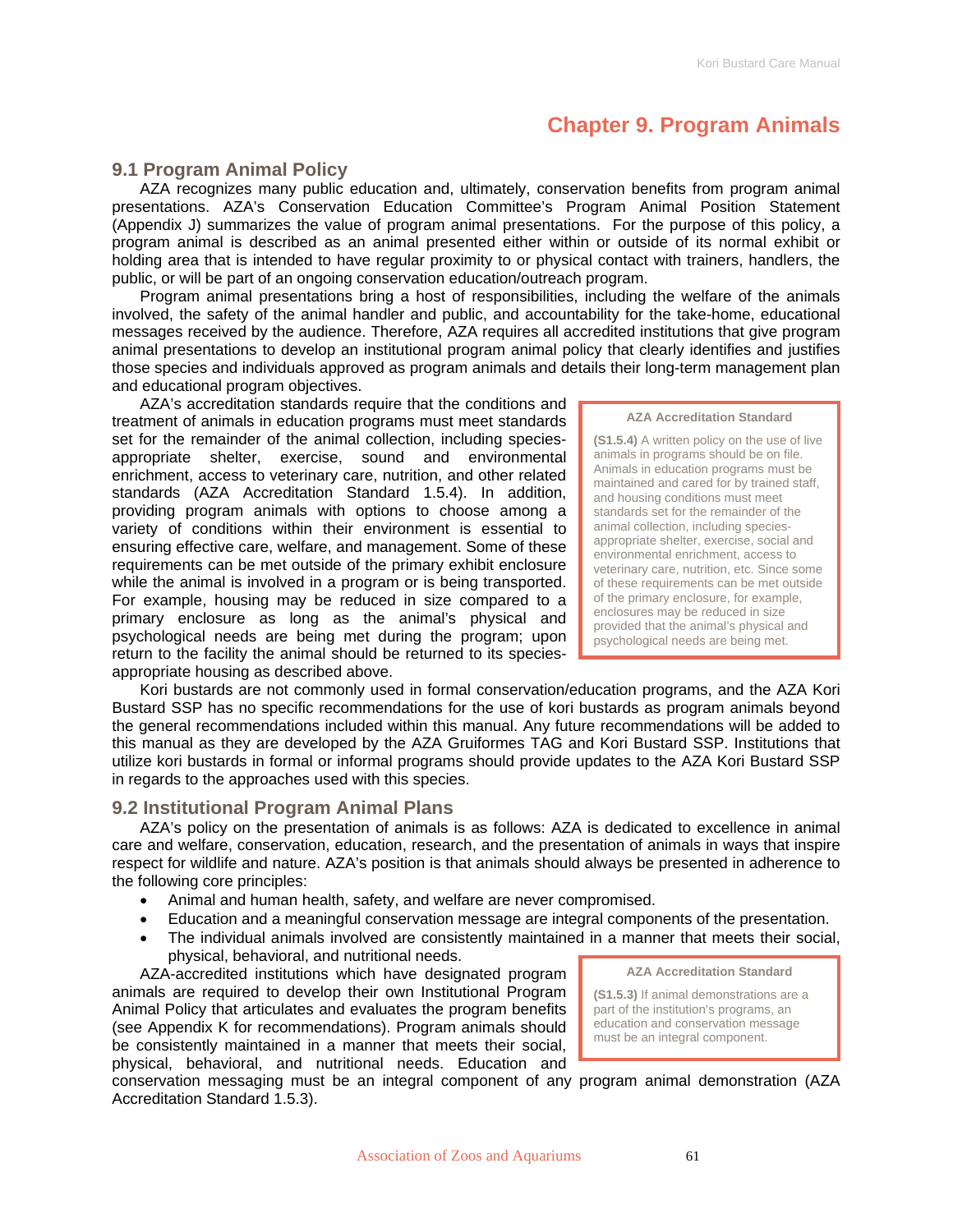Given the management challenges associated with kori bustard capture and restraint, this species is not involved in conservation/education programs outside of their enclosures, but may be involved in animal training demonstrations that zoo visitors can observe, whether out on exhibit or during 'behind the scenes' tours. The provision of enrichment to kori bustards in the view of the public could also be considered an educational program based on the definition of 'program animals' provided in section 9.1.

Only animal caretakers that have received training within the institution relevant to working with kori bustards should be involved in any animal training demonstrations, and specific protocols should be developed and implemented to ensure that animal care staff members remain safe and focused on the animals during any demonstrations. The presence of zoo visitors should not distract animal caretakers during interactions with the animals. Animal care staff members should be competent in recognizing stress or discomfort behaviors exhibited by any animals used in programs/demonstrations (e.g., increased aggression, barking, running, crouching), and be able to communicate these issues effectively using institution-specific animal care protocols so that welfare or safety concerns can be specifically addressed. Animal care staff members involved in kori bustard 'programs' should be trained in conservation and education messaging techniques and public interaction procedures.

Program animals that are taken off zoo grounds for any purpose have the potential to be exposed to infectious agents that could spread to the rest of the institution's healthy population. AZA-accredited institutions must have adequate protocols in place to avoid this (AZA Accreditation Standard 1.5.5).

Careful consideration must be given to the design and size of all program animal enclosures, including exhibit, off-exhibit holding, hospital, quarantine, and isolation areas, such that the physical, social, behavioral, and psychological needs of the species are met and species-appropriate behaviors are facilitated (AZA Accreditation Standards 10.3.3 and 1.5.4).

Animal transportation must be conducted in a manner that is lawful, safe, well-planned and coordinated, and minimizes risk to the animal(s), employees, and general public (AZA Accreditation Standard 1.5.11).

AZA-accredited institutions which have an Institutional Program Animal Plan are required to evaluate the efficacy of the plan routinely (see Appendix K for recommendations). Education and conservation messaging content retention, animal health and well-being, guest responses, policy effectiveness, and accountability and ramifications of policy violations should be assessed and revised as needed.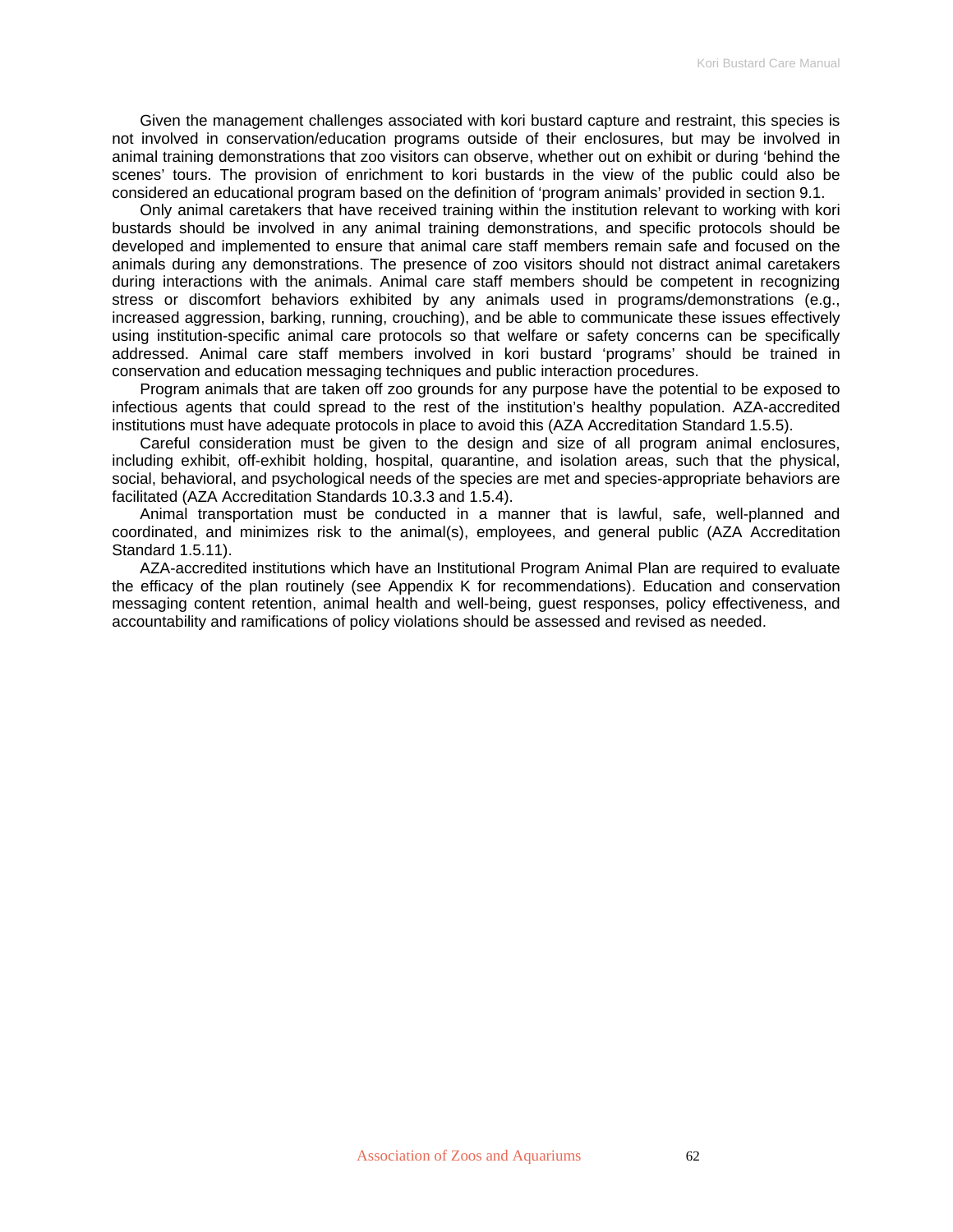# **Chapter 10. Research**

# **10.1 Known Methodologies**

AZA believes that contemporary animal management, husbandry, veterinary care and conservation practices should be based in science, and that a commitment to scientific research, both basic and applied, is a trademark of the modern zoological park and aquarium. AZA-accredited institutions have the invaluable opportunity, and are expected, to conduct or facilitate research both in *in-situ* and *ex-situ* settings to advance scientific knowledge of the animals in our care and enhance the conservation of wild populations. For kori bustards, this knowledge can be achieved in part by participating in the AZA Gruiformes TAG or Kori Bustard SSP sponsored research, conducting original research projects, affiliating with local universities, and/or employing staff with scientific credentials (AZA Accreditation Standard 5.3).

Research investigations, whether observational, behavioral, physiological, or genetically based, should have a clear scientific purpose with the reasonable expectation that they will increase our understanding of kori bustards and may provide results which benefit the health or welfare of animals in wild populations. Many AZA-accredited institutions incorporate superior positive reinforcement training programs into their routine schedules to facilitate sensory, cognitive, and physiological research investigations and these types of programs are strongly encouraged by the AZA.

**AZA Accreditation Standard** 

**(S5.3)** Institutions should maximize the generation of scientific knowledge gained from the animal collection. This might be achieved by participating in AZA TAG/SSP sponsored research when applicable, conducting original research projects, affiliating with local universities, and/or employing staff with scientific credentials.

The International Union for the Conservation of Nature

(IUCN) Bustard Specialist Group is another recommended resource (www.iucn.org).

The research priorities listed below were identified by the AZA Kori Bustard SSP in their 2009-2011 Action Plan (see Appendix L) and are currently in progress.

- Identify factors necessary to get additional birds breeding. Complete hormonal research studies and publish results.
- Document growth and development of chicks (through weight gains, photographs, and plumage changes).
- Continue to document adult (primarily male) seasonal weight changes. Expand weighing study to include monthly weights of chicks from birth through three years.
- Refine adult and chick rearing diets to that more appropriate of an omnivorous bird.
- Support field work and research where needed (e.g., Botswana, Namibia, East Africa).

**Keeper research:** Keepers are in a great position to contribute to kori bustard management and husbandry advances and research, as they work with the species on a daily basis. Some areas where keeper input and participation can be very valuable include:

- Instituting scale training so that birds can be routinely weighed in order to assess seasonal and lifetime changes in body mass.
- Documenting physical development of chicks, including data collection on weight, specific diet ingredient intake (weighed amounts), morphometrics, and plumage changes.
- Recording weight, culmen length, skull length, tibiotarsus length, tail length, and wing chord when adult birds are handled.
- Weighing and measuring all eggs (fresh weight and length/width).
- Collecting data on activity budgets of adults and chicks.
- Determining food preferences of females when feeding chicks.
- Recording space utilization by monitoring types of areas preferred by kori bustards, and by comparing on-exhibit birds with off-exhibit birds.
- Documenting personalities of wild versus zoo-reared, and hand- versus parent-reared individuals.
- Documenting molt patterns.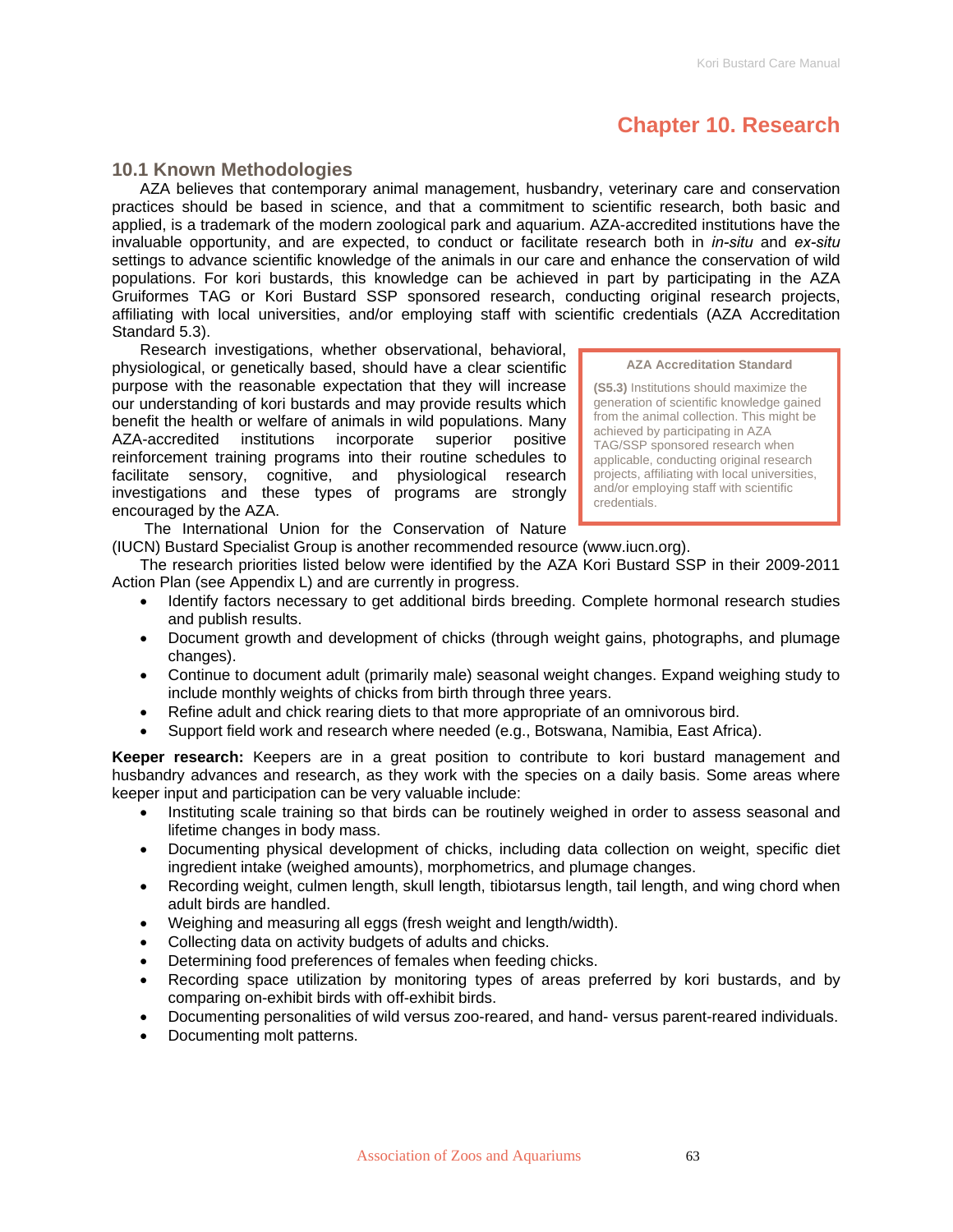**AZA Accreditation Standard** 

that it conducts, methods, stard Care Manual **(S5.2)** Institutions must have a written policy that outlines the type of research involvement, evaluations, animals to be involved, and guidelines for publication of findings.

AZA-accredited institutions are required to have a clearly written kori bustard research policy that identifies the types of research being conducted, methods used,

staff involved, evaluations of the projects, the animals included, and guidelines for the reporting or publication of any findings (AZA Accreditation Standard 5.2). Institutions must designate a qualified individual designated to oversee and direct its kori bustard research program (AZA Accreditation Standard 5.1). If institutions are not able to conduct in-house research investigations, they are strongly

**AZA Accreditation Standard** 

**(S5.1)** Research activities must be under the direction of a person qualified to make informed decisions regarding research.

encouraged to provide financial, personnel, logistical, and other support for priority research and conservation initiatives identified by TAGs or SSPs, including the Kori Bustard SSP.

# **10.2 Future Research Needs**

This Animal Care Manual is a dynamic document that will need to be updated as new information is acquired. Knowledge gaps have been identified throughout the Manual and are included in this section to promote future research investigations. Knowledge gained from areas will maximize AZA-accredited institutions' capacity for excellence in animal care and welfare as well as enhance conservation initiatives for the species.

# Chapter 1: Ambient Environment

**1.2 Sunning:** A study done by Fernandes and Hallager (2007) demonstrated that the act of sunbathing plays an integral role in the health and feather condition of captive kori bustards and suggests that ectoparasite control is the most plausible cause for sunning in captive kori bustards. However, additional observations are needed of birds in the wild to further elucidate the significance, frequency and occurrence of sunning in kori bustards.

**1.4 Sound sensitivity:** Little is known about the hearing sensitivity of kori bustards, and additional research on hearing would provide some guidance for creating more objective recommendations for managing sound stimuli for this species.

# Chapter 2: Habitat Design and Containment

**2.2 Enclosure containment:** Covered enclosures are strongly recommended if kori bustard hens are allowed to raise chicks naturally, and it is also possible that completely covered enclosures may help to minimize the risk of avian flu transmission. Further research is needed to determine the role that covered aviaries can play in minimizing the transmission of diseases from wild birds.

# Chapter 4: Social Environment

**4.1 Single-sexed groups:** There is a need to keep adult males (>3 years old) separate during the breeding season, because dominant males may kill or severely wound subordinate males. It is recommended that adult males be housed separately at all times. Where multiple males are maintained together, more research is recommended to determine the appropriate conditions (if any) for being able to house these males together all year round.

# Chapter 5: Nutrition Requirements

**5.1 Energy requirements:** Additional research that focuses on exact daily food intake and energy expenditure for this species, and that covers all life stages (e.g., chick, juvenile, reproductive adult, senescent adult), will be important to perform so that more specific nutritional requirements and recommendations can be developed for kori bustards.

**5.3 Target serum/nutrient values:** More information is needed from blood samples collected from clinically 'normal' kori bustards. It is recommended that blood samples be taken opportunistically (e.g., during routine physicals), and analyzed for nutritionally related information that can be used to develop appropriate target serum and nutrient values.

# Chapter 6: Veterinary Care

**6.1 Viral diseases:** The following viral diseases have been associated with bustard species, but the significance of these viruses for the care and management of bustards in zoos remains unknown. More research is needed on the prevalence and treatment of these diseases within the zoo population.

• Adenovirus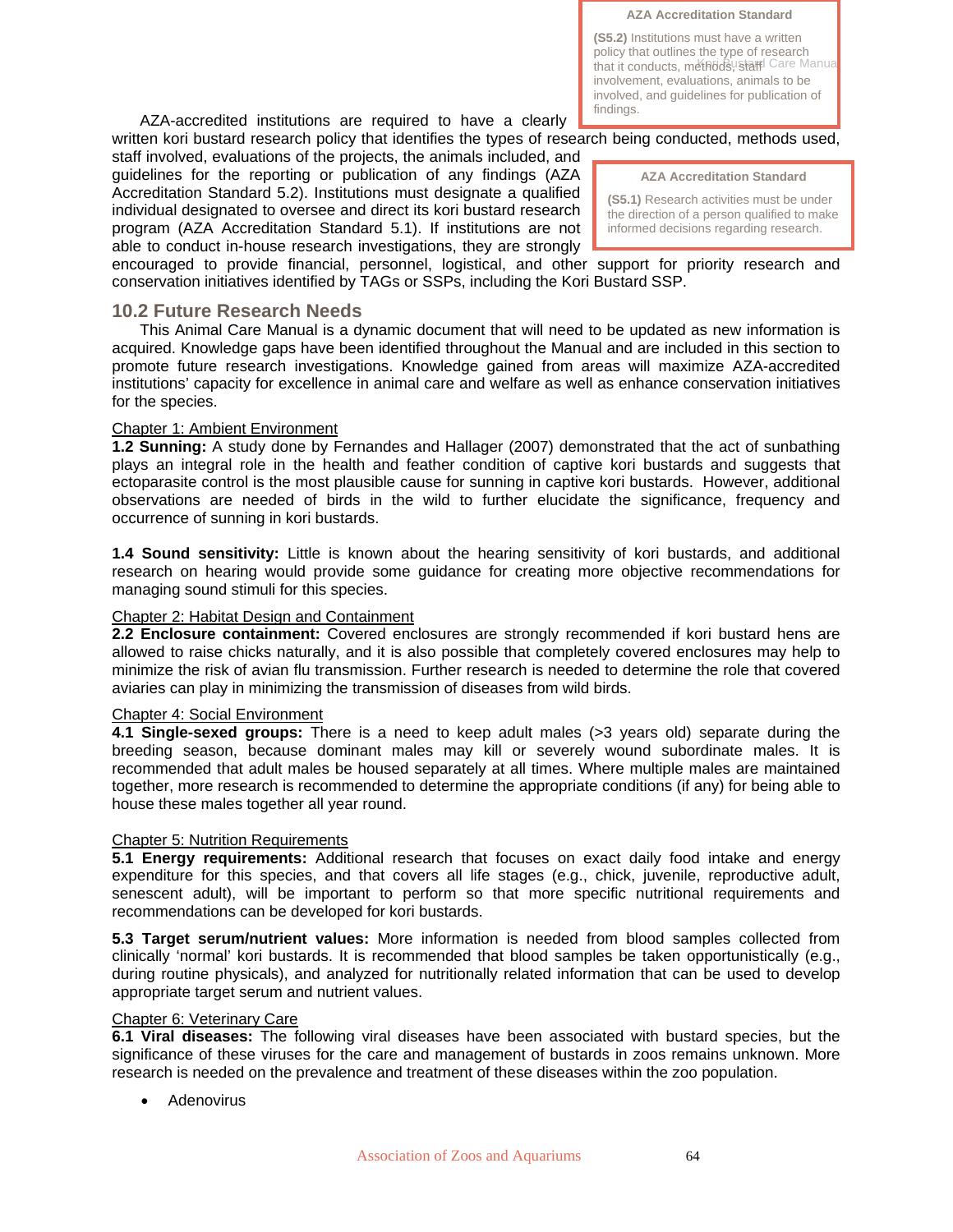- Avian influenza
- Avipox
- Herpesvirus
- Infectious bursal disease
- Lymphoid leucosis
- Marek's disease
- Newcastle disease
- Pigeon herpes
- PMV-2
- **Reovirus**

**6.1 Body condition:** Huchzermeyer (1998) provides a scale (1-10) for scoring body condition in ostrich and Bailey (2008) provides descriptive text for assessing weight, hydration, cere, nares, beak, oropharynx, eyes, ears, pectoral muscle condition, neck, saccus oralis, body, coelomic space, vent, thoracic and pelvid limbs, feathers and skin. A grading system for overall body condition that takes into account the entire body of the bird should be developed for kori bustards to assist in proper husbandry.

**6.2 Feathers and flight restriction:** Pinioning kori bustards as chicks may make them more prone to injury and trauma within their enclosures, but more research is needed to determine the incidence of injuries in flight restrained and free-flighted individuals throughout the population of kori bustards managed in zoos.

Additional information is needed to determine the natural molt pattern of kori bustards, and whether this pattern is affected by diet, local environmental conditions, the social environment, etc. Naturally molted feathers should be picked up and recorded as they are discovered so that the normal molt pattern of kori bustards can be described at different institutions.

**6.7 Metabolic diseases:** Hemosiderosis has been reported in some kori bustards managed in zoos, but the causal factors associated with this disorder are not yet known. More research is needed to test hypotheses that link this disorder with a possible dietary etiology, or a genetic predisposition.

### Chapter 7: Reproduction

**7.1 Behavioral indicators of laying:** Kori bustard females often pace excessively 2-3 days prior to egg laying, and typically do so around the area where egg laying will occur. However, not all females pace prior to egg-laying, and more research is needed to identify other behaviors that may reliably indicate imminent egg-laying.

**7.2 Artificial insemination:** Artificial insemination has not been performed with kori bustards in AZA accredited institutions, although it remains a feasible approach to take in future reproductive efforts. Houbara bustard semen collection techniques have been successful in the United Arab Emirates, and might provide a useful foundation for future research if the technique is applied to kori bustards, but more research is needed on kori bustards to develop suitable semen collection, storage, and insemination practices that are specific to kori bustards.

**7.5 Assisted rearing:** Cross-fostering and shared-rearing techniques have not been used with kori bustards in zoos in the United States, but further investigation into these approaches might be useful to determine if they are applicable to this species. Research should focus on the timing of cross-fostering attempts in kori bustards and related species, when this approach has been attempted, and the influence that imprinting has on the success of shared-rearing techniques.

**7.5 Chick rearing:** Angel wing in chicks can begin to occur between 7-11 days post-hatch. Although parent-reared chicks seem to have higher growth rates than hand-reared chicks during the first week of life, parent-reared chicks tend not to develop angel wing. More research is needed to determine why parent-reared chicks do not develop angel wing but hand-reared chicks do. Institutions should carefully monitor the growth rate of hand- and parent-reared chicks, and should maintain detailed records on the nutrient composition of the diets provided to hand-reared chicks. More research is also needed on the ways in which both diet and exercise affect growth and development of kori bustard chicks.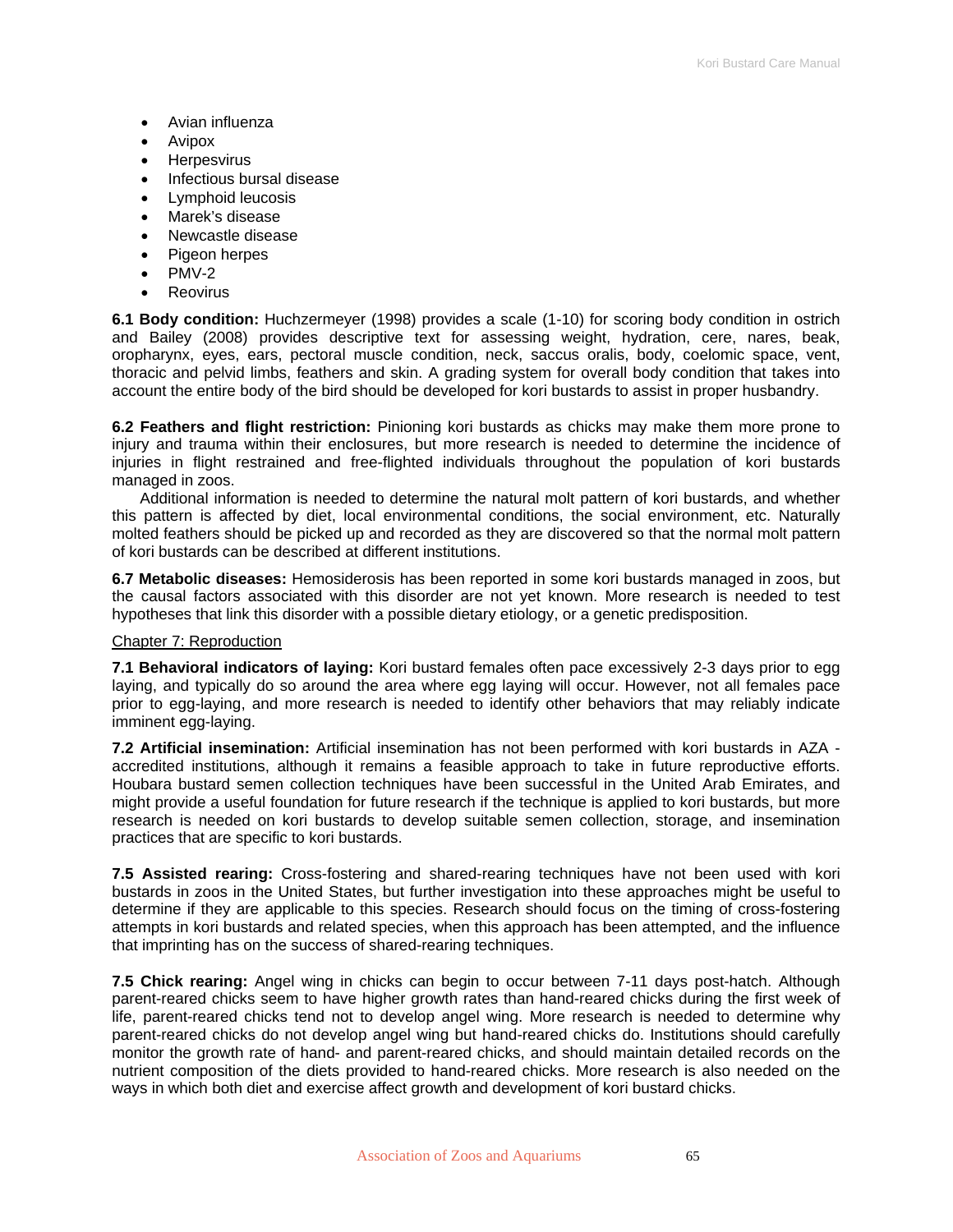Preliminary research has shown that the mortality of female chicks within the first year has been found to be higher than mortality rates for males, and further research is needed to determine if this is a phenomenon seen in wild populations of kori bustards, or if it represents sub-optimal husbandry and management within zoo environments.

#### Chapter 8: Behavior

**8.2 Enrichment:** Most zoos employ some form of enrichment with their kori bustards. Research is needed to determine the efficacy of the enrichment as well as the required frequency.

**8.4 Kori bustard behavior:** Additional behavioral research that focuses on the behavior of wild kori bustards, and that can be used to make general comparisons with the behavior of kori bustards in zoos (e.g., based on daily activity budgets) in different social and physical conditions, will always be beneficial for improving appropriate animal management recommendations.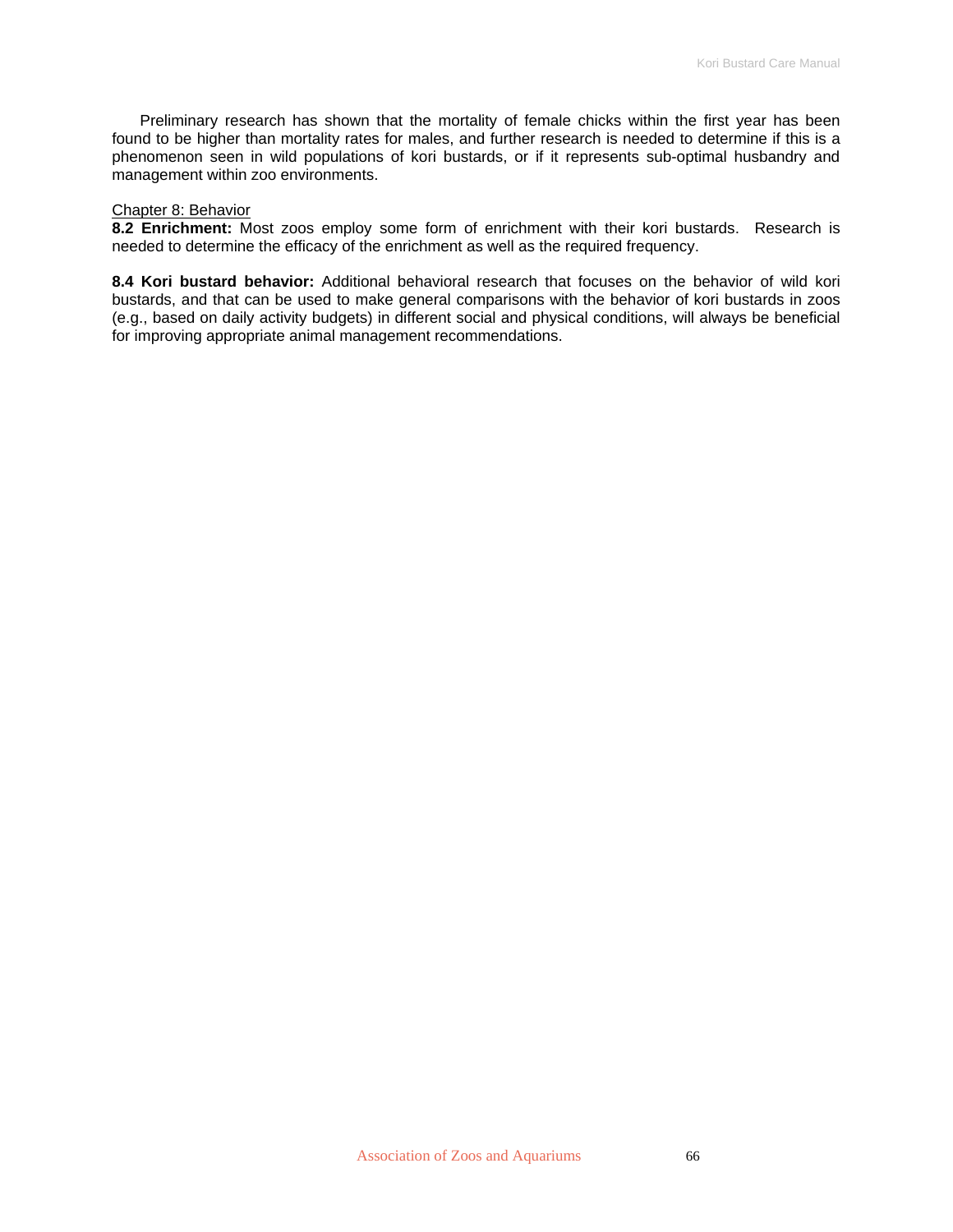# **Acknowledgements**

Thanks go to all internal reviewers: AZA Gruiformes TAG members and advisors (S. Murray, M. Maslanka, J. Boylan), AZA Animal Health Committee, AZA Nutrition Advisory Group, and the members of the Association of Zoos and Aquariums for their time and effort in creating, reviewing, and using the Kori Bustard Care Manual. Special thanks go to the external reviewers, Paul Goriup (Managing Director, Fieldfare International Ecological Development) and Dr. Tom Bailey (Falcon and Wildlife Veterinarian, Dubai Falcon Hospital) for taking the time to share their expertise.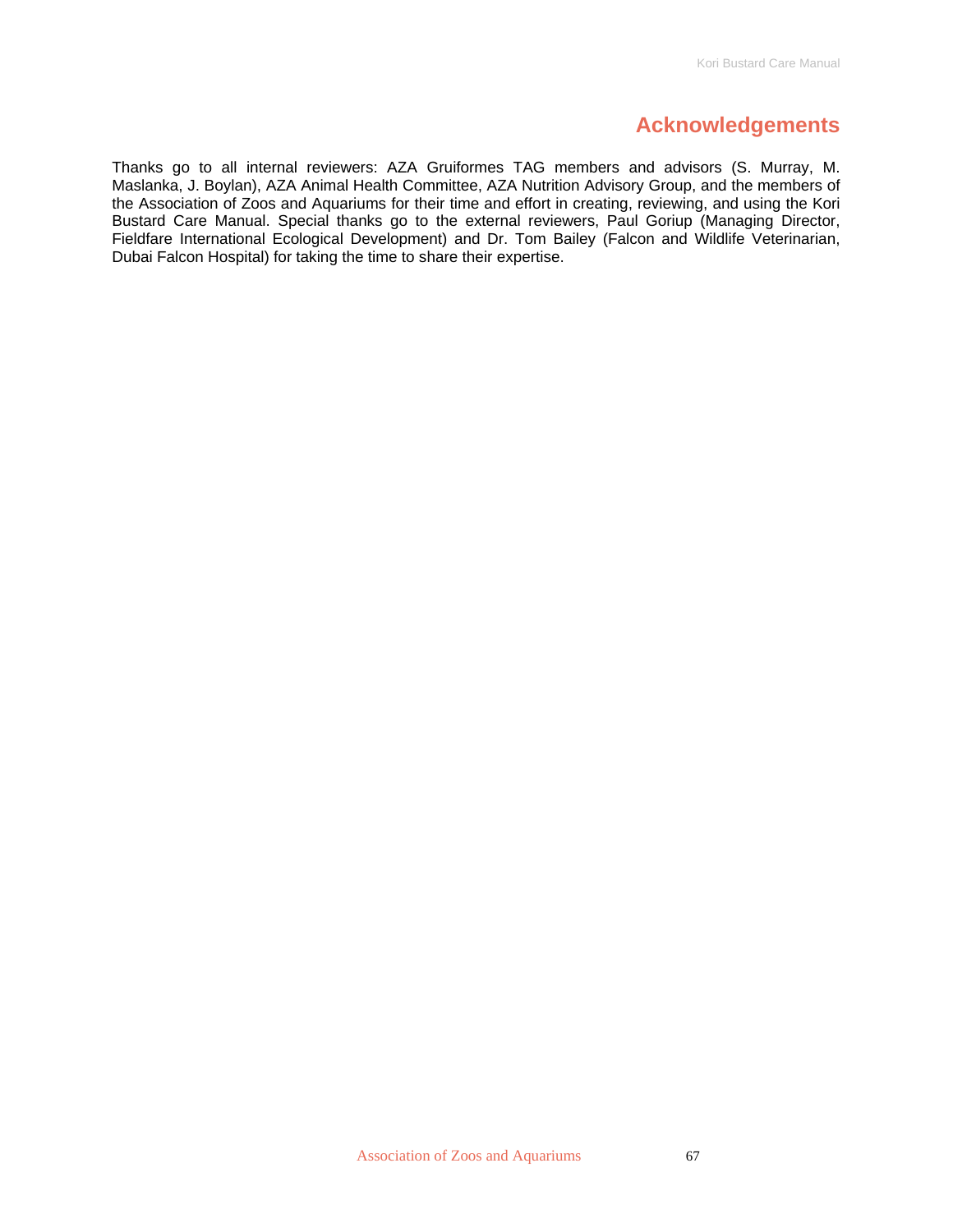# **References**

Allan D. 1988. Bustard alert. Palea 7: 86-90.

- Anderson SJ. 1995. Bustard micro-nutrition review. NARC External Report No. 4, National Avian Research Center, Abu Dhabi, UAE.
- Anderson S. 1998a. Captive management and breeding of the kori bustard (*Ardeotis kor*i) at the National Avian Research Center. National Avian Research Center, Abu Dhabi, External Report.
- Anderson S. 1998b. Captive management and breeding of the rufous-crested bustard (*Eupodotis ruficrista*) at the National Avian Research Center. National Avian Research Center, Abu Dhabi, External Report.
- Anderson S. 1998c. Captive management and breeding of the white-bellied bustard (*Eupodotis senagelensis*) at the National Avian Research Center. National Avian Research Center, Abu Dhabi, External Report.
- Anderson SJ, Deeming DC. 2002. Dimensions and composition of eggs from captive bustards (Gruiformes: Otididae): Houbara (*Chlamydotis undulata*), rufous-crested (*Eupodotis ruficrista*), and kori (*Ardeotis kori*). Zoo Biology 21(4): 337-346.
- Anderson SJ, Dawodu A, Patel M, Bailey TA, Silvanose C. 2002. Plasma concentrations of vitamin E in six species of bustard (Gruiformes : Otididae). Journal of Wildlife Diseases 38(2): 414-419.
- Ash J. 1989. An Atlas of the Past and Present Distribution of Bustards in Ethiopia and Somalia. Bustard Studies 4.
- AZA (Association of Zoos and Aquariums) 2009. AZA Accreditation Standards and Related Policies. Association of Zoos and Aquariums, Silver Spring, MD.
- Bailey, T.A. 2008. Diseases and Medical Management of Houbara Bustards and other Otididae.
- Bailey TA. (in press). Diseases and medical management of houbara bustards and other Otididae. Published by the National Avian Research Center, Abu Dhabi, UAE.
- Bailey TA, Anderson SJ. 2000. Commonly encountered hatching and post-hatching problems in bustards: radiographic imaging, endoscopy, surgical intervention and post-hatching care. The Avicultural Magazine 105(3): 114-126.
- Bailey T, Hallager S. 2003. Management of Bustards in Captivity. Avicultural Magazine 109(1): 1-8.
- Bailey TA, Kinne J, Naldo J, Silvanose CD, Howlett JC. 2001. Two cases of ventricular foreign bodies in the kori bustard (*Ardeotis kori*). Veterinary Record 149(6): 187-188.
- Bailey TA, Mensah-Brown EP, Samour JH, Naldo JL, Lawrence P, Garner A. 1997a. Comparative morphology of the alimentary tract and its glandular derivatives of captive bustards. Journal of Anatomy 191: 387-398.
- Bailey TA, Naldo J, Samour JH, Sleigh IM, Howlett JC. 1997b. Bustard pediatric diseases: A review of clinical and pathologic findings. Journal of Avian Medicine and Surgery 11(3): 166-174.
- Bailey TA, Samour JH, Naldo J, Howlett JC, Tarik M. 1996. Causes of morbidity in bustards in the United Arab Emirates. Avian Diseases 40: 121-129.
- Bailey TA, Silvanose CD, Naldo J, Howlett JC. 2000. Pseudomonas aeruginosa infections in kori bustards (*Ardeotis kori*). Avian Pathology 29: 41-44.
- Bailey TA, Wernery U, Howlett J, Naldo J, Samour JH. 1999. Age-related plasma chemistry changes in houbara and kori bustards in the United Arab Emirates. Journal of Wildlife Diseases 35(1): 31-37.
- Barnes KN. (ed.) 2000. The Eskom Red Data Book of birds of South Africa, Lesotho and Swaziland. Birdlife South Africa.
- Bernard J, Allen M. 1997. Feeding captive insectivorous animals: nutritional aspects of insects as food. AZA Nutrition Advisory Group Fact Sheet 003 (www.nagonline.net).
- Bitgood S, Patterson D, Benefield A. 1986. Understanding your visitors: ten factors that influence visitor behavior. Annual Proceedings of the American Association of Zoological Parks and Aquariums, 726- 743.
- Bitgood S, Patterson D, Benefield A. 1988. Exhibit design and visitor behavior. Environment and Behavior 20(4): 474-491.
- Brooke RK. 1984. South African Red Data Book: Birds. CSIR, Pretoria.
- Brostek J, Hallaers S, Powell D. 2003. The effect of visitors on the behavior of captive kori bustards (*Ardeotis kori*): a preliminary analysis. Proceedings of the 40th Annual Animal Behavior Society.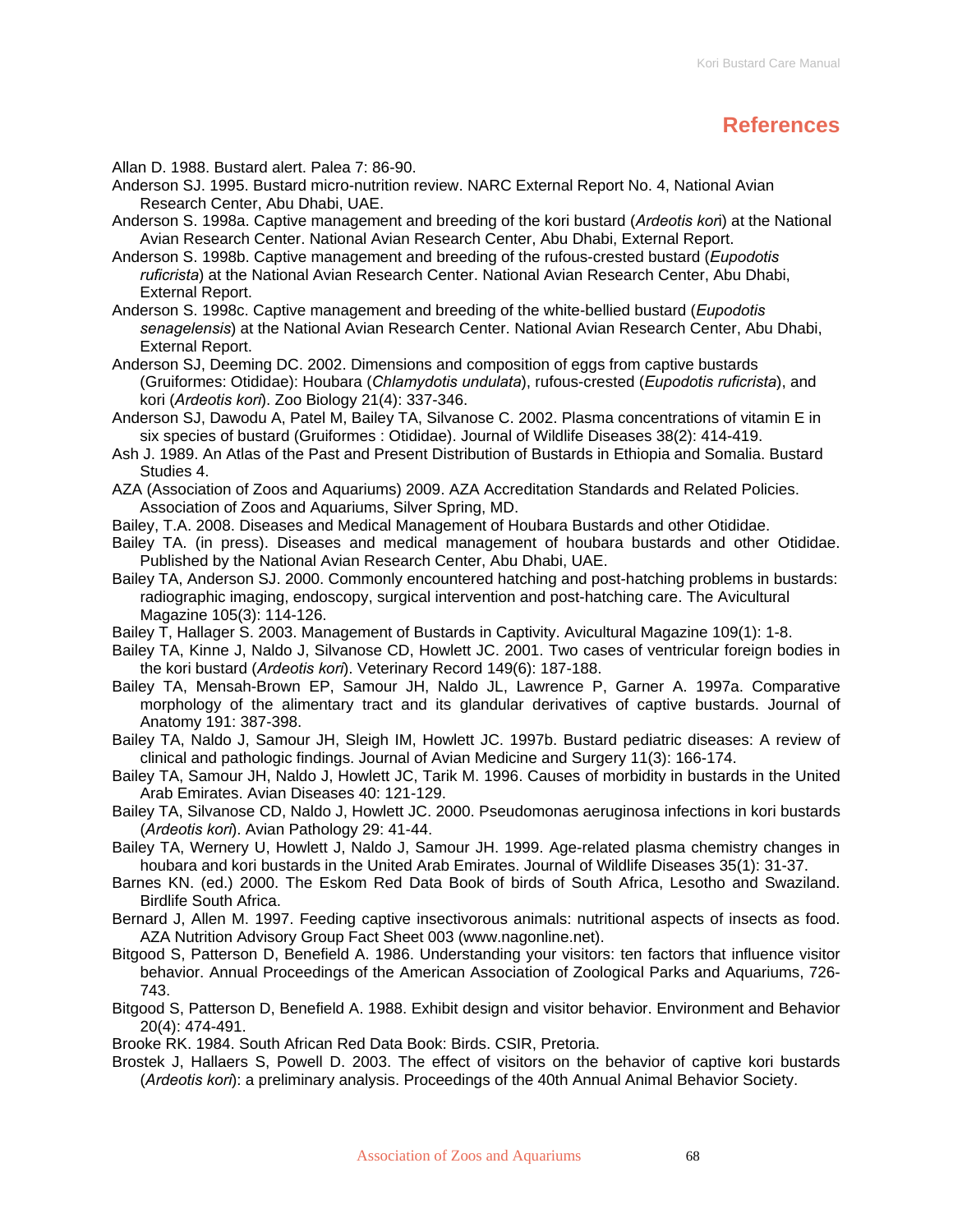- Churchman D. 1985. How and what do recreational visitors learn at zoos? Annual Proceedings of the American Association of Zoological Parks and Aquariums, 160-167.
- Conway W. 1995. Wild and zoo animal interactive management and habitat conservation. Biodiversity and Conservation 4: 573-594.
- Crissey SD, Slifka KA, Shumway P, Spencer SB. 2001. Handling frozen/thawed meat and prey items fed to captive exotic animals: a manual of standard operating procedures. U.S. Department of Agriculture (USDA), Agricultural Research Service, National Agricultural Library.
- Cyrus D, Robson N. 1980. Bird atlas of Natal. University of Natal Press, Pietermaritzburg, South Africa.

Dale J. 1990. The kori bustard in central Zimbabwe. Honeyguide 36(3): 123-128.

- D'Aloia M, Bailey TA, Samour JH, Naldo JL, Howlett JC. 1996a. Bacterial flora of captive houbara (*Chlamydotis undulata*), kori (Ardeotis kori), and rufous-crested (*Eupodotis ruficrista*) bustards. Avian Pathology 25: 459-468.
- D'Aloia ME, Samour JH, Bailey TA, Naldo JL, Howlett JC. 1996b. Normal blood chemistry of the kori bustard (*Ardeotis kori*). Avian Pathology 25: 161-165.
- Davison VM, McMahon L, Skinner TL, Horton CM, Parks BJ. 1993. Animals as actors: take 2. Annual Proceedings of the American Association of Zoological Parks and Aquariums, 150-155.
- del Hoyo J, Elliot A, Saragatal J. (eds.) 1996. Handbook of the Birds of the World. Vol 13. Hoatzins to Auks. Lynx Edicions, Barcelona.
- Dierenfeld ES. 1989. Vitamin E deficiency in zoo reptiles, birds, and ungulates. Journal of Zoo and Wildlife Medicine 20: 3-11.
- Fernandes, N. and Hallager S. 2007. Sunning Behavior in Kori Bustards (*Ardeotis kori*) at the Smithsonian's National Zoological Park. Avicultural Magazine Vol.113, No.4, pp.145-152.
- Frazier WC, Westhoff DC. 1988. Food Microbiology, 4th Ed. McGraw-Hill, New York, NY.
- Garcia-Montijano M, Tebar AM, Barreiro B, Rodriguez P, Alonso JC, Martin C, Magana M, Palacin C, Alonso J, Montesinos A, Luaces I. 2002. Post-mortem findings in wild great bustards (*Otis tarda*) from Spain: a clinical approach. European Association of Zoo and Wildlife Veterinarians Conference, Heidelberg, 8-12 May, 2002. pp.41-46.
- Gee GF, Bertschinger H, Donoghue AM, Blanco J, Soley J. 2004. Reproduction in non-domestic birds: Physiology, semen collection, artificial insemination and cryopreservation. Avian and Poultry Biology Reviews 2: 47-101.
- Hallager S. 1994. Drinking methods in two species of bustards. Wilson Bulletin 106(4): 763-764.
- Hallager S. 2003. A description of copulation in the kori bustard *Ardeotis kori struthiunculus*. Bulletin British Ornithologist's Club 123(2): 125-129.
- Hallager S. 2005. Breeding and hand-rearing the kori bustard *Ardeotis kori* at the Smithsonian's National Zoological Park, Washington, DC. International Zoo Yearbook 39: 143-161.
- Hallager S, Boylan J. 2004. Kori Bustard Species Survival Plan (*Ardeotis kori*) Husbandry Manual. Kori Bustard Species Survival Plan (SSP).
- Hallager S, Lichtenberg EM. 2007. New display behavior in male kori bustard (*Ardeotis kori struthiunculus*). Wilson Journal of Ornithology 119(4): 750-755.
- Hallager S, Ward A, Maslanka M, Boylan J. 2002. Kori bustard nutrition and dietary husbandry. AZA 2002 Annual Proceedings.
- Happold D. 1995. The interactions between humans and mammals in Africa in relation to conservation: a review. Biodiversity and Conservation 4: 395-414.
- Harrison J, Allan D, Underhill L, Herremans M, Tree A, Parker V, Brown C. (eds.) 1997. The atlas of southern African birds. Vol. 2: Non-passerines. Birdlife South Africa, Johannesburg.
- Herremans M. 1998. Conservation status of birds in Botswana in relation to land use. Biological Conservation 86: 139-160.
- Howlett JC, Samour JH, D'Aloia MA, Bailey TA, Naldo J. 1995. Normal haematology of captive adult kori bustards (*Ardeotis kori*). Comparative Haematology International 5(2): 102-105.
- Howlett JC, Samour JH, Bailey TA, Naldo JL. 1998. Age-related haematology changes in captive-reared kori bustards (Ardeotis kori). Comparative Haematology International 8(1):26-30.
- Howlett JC, Holzer W, Bailey TA, Wernery U, Samour JH, Naldo JL. 1999. Serum bile acids in captive bustards. Journal of Veterinary Medicine Series B-Infectious Diseases and Veterinary Public Health 46(10): 701-705.
- Huchzermeyer, F.W. 1998. Diseases of ostriches and other ratites. Agriculture Research Council, Onderstepoort Veterinary Institute, Republic of South Africa. 296 pp.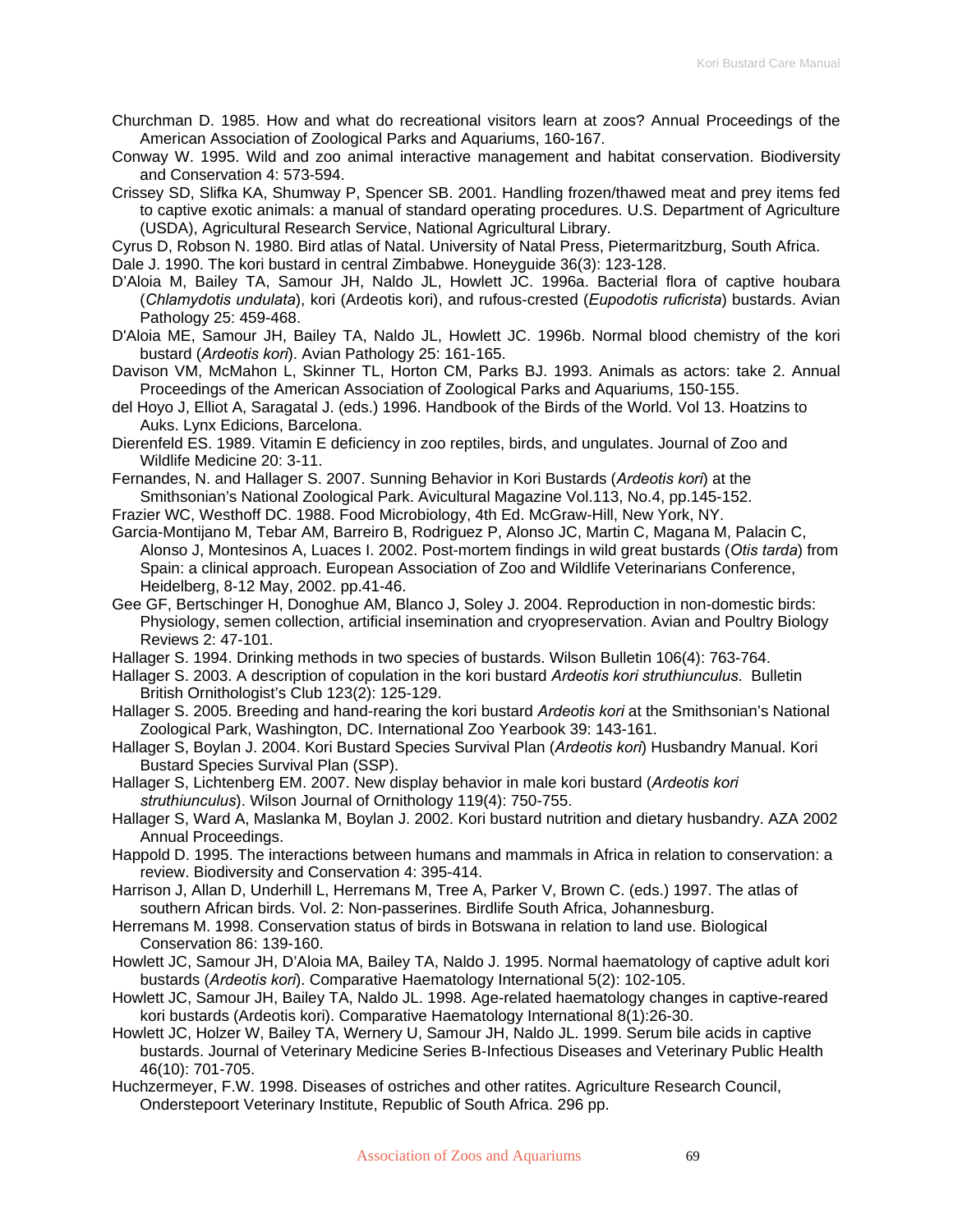IATA (International Air Transport Association) 2008. IATA Live Animal Requirements, 34th edition. International Air Transport Association, Montreal-Geneva (ISBN978-92-9229-058-0). pp.345-346. Irwin M. 1981. The Birds of Zimbabwe. Quest Publishing Ltd.

- ISIS (International Species Information System) 1999. Medical animal record keeping system. 12101 Johnny Cake Ridge Road, Apple Valley, Minnesota. www.worldzoo.org
- Jalme M. Saint, van Heezik Y. (eds.) 1996. Propagation of the Houbara bustard. London: Kegan Paul International and the National Wildlife Research Center, National Commission for Wildlife Conservation and Development, Riyadh, Saudi Arabia. p.110.
- Jalme MS, Gaucher P, Paillat P. 1994. Artificial insemination in Houbara bustards (Chlamydotis undulata) – influence of the number of spermatozoa and insemination frequency on fertility and ability to hatch. Journal of Reproduction and Fertility 100(1): 93-103.
- Johnsgard PA. 1991. Bustards, Hemipodes, and Sandgrouse: Birds of Dry Places. Oxford, Oxford University Press.
- Johnston RJ. 1998. Exogenous factors and visitor behavior: a regression analysis of exhibit viewing time. Environment and Behavior 30(3): 322-347.
- Jones A, Bailey TA, Nicholls PK, Samour JH, Naldo J. 1996. Cestode and acanthalocephalan infestations in captive bustards: new host and location records, pathology, control and preventive medicine. Journal of Zoo and Wildlife Medicine 27: 201-208.
- Kear J. 1986. Ducks, geese, swans, and screamers (Anseriformes), feeding and nutrition. In: Fowler M. (ed.), Zoo and Wildlife Animal Medicine, (2nd Ed.). W.B. Saunders Company. pp.335-341.
- Kemp AC. 1980. The Importance of the Kruger National Park for bird conservation in the Republic of South Africa. Koedoe 23: 99-122.
- Kock RA. 1990. Bustard Diet Project, No. 1. National Avian Research Center Internal Research Report. Abu Dhabi, UAB.
- Lado L. 1996. Problems of wildlife management and land use in Kenya. Land Use Policy 9: 169-184.
- Lumeij JT. 1994. Gasteroenterology. In: Richie BW, Harrison GJ, Harrison LR. (eds.), Avian Medicine: Principles and Application. Wingers Publishing, Lake Worth. pp.482-521.
- Lichtenberg EM, Hallager S. 2007. A description of commonly observed behaviors for the kori bustard (*Ardeotis kori*). Journal of Ethology 26(1): 17-34.
- MacMillen O. 1994. Zoomobile effectiveness: sixth graders learning vertebrate classification. Annual Proceedings of the American Association of Zoological Parks and Aquariums, 181-183.
- Maloiy G, Warui C, Clemens E. 1987. Comparative gastrointestinal morphology of the kori bustard and secretary bird. Zoo Biology 6: 243-251.
- Maslanka M, Ward A. 2003. Adult and hand-rearing diets for captive kori bustards (*Ardeotis kori*). Proc 1st Annual Crissey Zoological Nutrition Symposium. Raleigh, NC. pp.55-56.
- Morgan JM, Hodgkinson M. 1999. The motivation and social orientation of visitors attending a contemporary zoological park. Environment and Behavior 31(2): 227-239.
- Mundy PJ. 1989. The OAZ species survey. Honeyguide 35: 102-111.
- Mwangi EM. 1988. The ecology of bustards in Nairobi National Park and the Kitengela Conservation Area, Kenya. MSc Thesis, University of Nairobi.
- Mwangi EM, Karanja WK. 1993. Diurnal activity of white-bellied (*Eupodotis senegalensis*) and kori (*Ardeotis kori*) bustards near Nairobi, Kenya. Proceedings of the 8th Pan-African Ornithological Congress. pp.417-420.
- Naldo JL, Samour JH, Bailey TA. 1997. Radiographic monitoring of the ossification of long bones in houbara (*Chlamydotis undulata macqueenii*) and rufous-crested (*Eupodotis ruficrista*) bustards. Journal of Avian Medicine and Surgery 11(1): 25-30.
- Naldo JL, Samour JH, Bailey TA. 1998a. Radiographic monitoring of the ossification of long bones in kori (*Ardeotis kori*) and white-bellied (*Eupodotis senegalensis*) bustards. Res. Vet. Sci. 65(2): 161-163.
- Naldo JL, Silvanose CD, Samour JH, Bailey TA. 1998b. Developmental intestinal aerobic microflora in the kori bustard (*Ardeotis kori*). Avian Pathology 27(4): 359-365.
- Naldo JL, Bailey TA, Samour JH. 1998c. Musculoskeletal disorders in bustard pediatric medicine. Journal of Avian Medicine and Surgery 12: 82-90.
- Naldo JL, Bailey TA, Samour JH. 2000a. Trichomoniasis: a review of clinical pathology and control in a bustard collection. Proceedings of the 3rd Scientific Meeting of the European Association of Zoo and Wildlife Veterinarians (May 31st-June 4th). Van Setten Kwadraat, The Netherlands.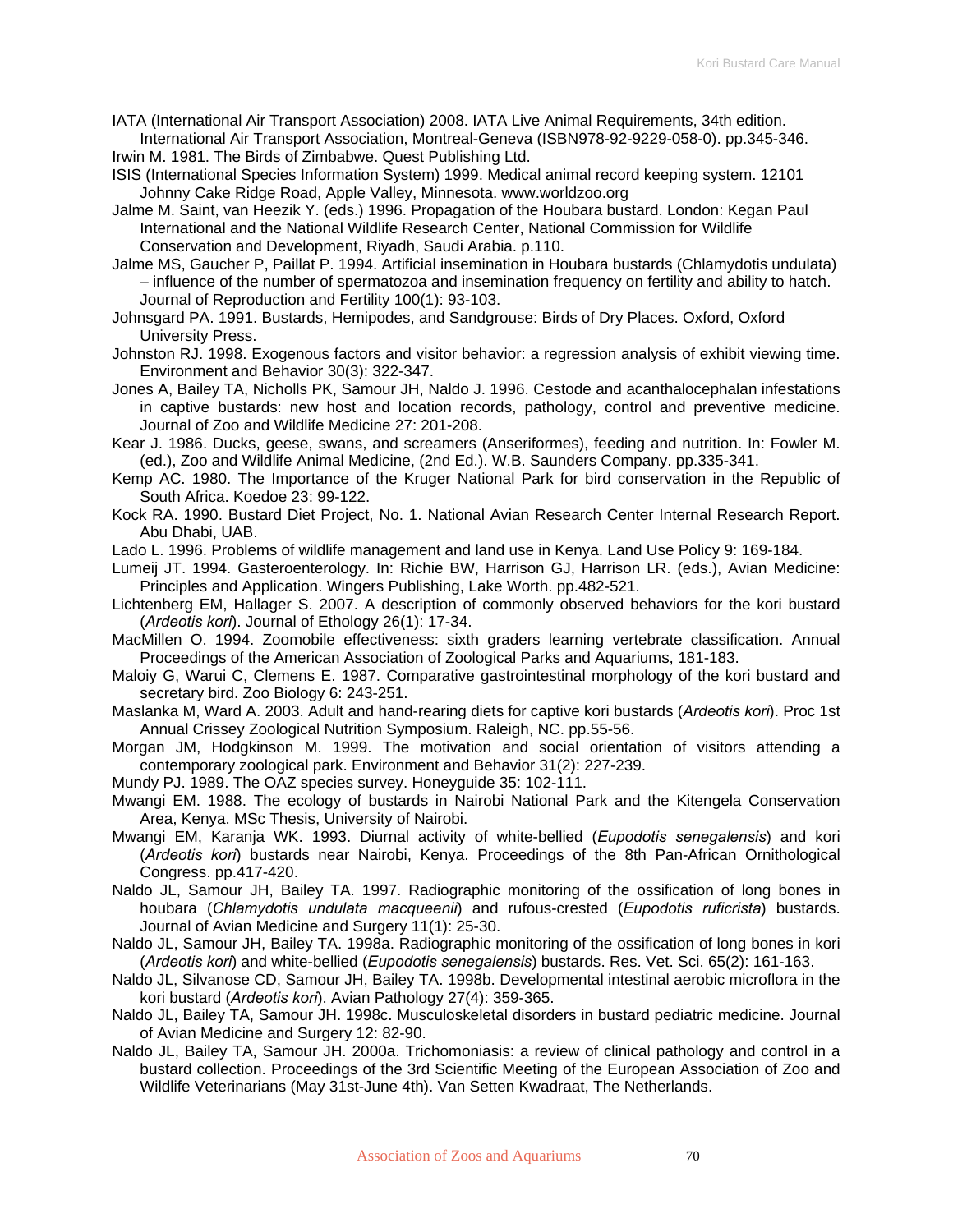- Naldo JL, Bailey TA, Samour JA. 2000b. Radiographic analysis of the growth rate of long bones in bustards. Research in Veterinary Science 69: 233-340.
- Nicholls PK, Bailey TA, Samour JA. 1997. Fatty liver syndrome in captive bustards: clinical, pathological and epidemiological findings. Avian Pathology 26: 19-31.
- Nikolaus G. 1987. Distribution atlas of Sudan's birds with notes on habitat and status. Bonner Zoologische Monographien 25: 71.
- NRC (National Research Council) 1994. Nutrient Requirements of Poultry, Ninth Rev Ed., The National Academies Press, Washington, DC.
- NRC (National Research Council) 2003. Nutrient Requirements of Nonhuman Primates, Second Rev Ed. The National Academies Press, Washington, DC. pp.197-258.

Osborne T. 1998. Home on the range: kori bustard. Africa-Birds and Birding 3(3): 18.

- Osborne T, Osborne L. 1998. Ecology of the kori bustard in Namibia. Annual Report of the Ministry of Environment and Tourism Permit Office, Namibia.
- Osborne T, Osborne L. 1999. Ecology of the kori bustard in Namibia. Annual Report of the Ministry of Environment and Tourism Permit Office, Namibia.
- Osborne T, Osborne L. 2000. Ecology of the kori bustard in Namibia. Annual Report of the Ministry of Environment and Tourism Permit Office, Namibia.
- Osborne T, Osborne L. 2001. Ecology of the kori bustard in Namibia. Annual Report of the Ministry of Environment and Tourism Permit Office, Namibia.
- Ottichilo W, Leeuw J, Prins H. 2001. Population trends of resident wildebeest (*Connochaetes taurinus hecki*) and factors influencing them in the Masai Mara ecosystem, Kenya. Biological Conservation 97: 271-282.
- Parker V. 1994. Swaziland Bird Atlas 1985-1991. Mbabane, Websters.
- Parker V. 1999. The Atlas of the Birds of Sul do Save, Southern Mozambique. Avian Demography Unit and Endangered Wildlife Trust, Cape Town and Johannesburg.
- Povey KD. 2002. Close encounters: the benefits of using education program animals. Annual Proceedings of the Association of Zoos and Aquariums, 117-121.
- Povey KD, Rios J. 2002. Using interpretive animals to deliver affective messages in zoos. Journal of Interpretation Research 7: 19-28.
- Rockingham-Gill D. 1983. On the distribution of the kori bustard (*Otis kori*) in Zimbabwe. In: Goriup P, Vardhan H. (eds). Bustards in Decline. Tourism & Wildlife Society of India.
- Schuster RK, Kinne J. 2003. Acanthocephalans and other helminths of the Asian houbara bustard (*Chlamydotis undulata macqueenii*). Parasitological Institute of the Slovak Academy of Sciences. pp.36.
- Serafin JA. 1982. The influence of diet composition upon growth and development of sandhill cranes. Condor 84: 427-434.
- Sherwood KP, Rallis SF, Stone J. 1989. Effects of live animals vs. preserved specimens on student learning. Zoo Biology 8: 99-104.

Siedel KB. 1995. Keeping bustards – zoo veterinary review. Proceedings of the European Community Association of Avian Veterinarians, Jerusalem. pp.132-141.

- Siegel C, Hallager S, Bailey T. 2007. Bustards. In: Holland G. (ed.), Encyclopedia of Aviculture. Hancock House Publishers.
- Silvanose C, Samour J, Naldo J, Bailey TA. 1998a. Intestinal protozoa and associated bacteria in captive bustards in the United Arab Emirates. Avian Pathology 28: 94-97.
- Silvanose CD, Samour JH, Naldo JL, Bailey TA. 1998b. Oro-pharyngeal protozoa in captive bustards: clinical and pathological considerations. Avian Pathology 27: 526-530.
- Silvanose CD, Bailey TA, Naldo JL, Howlett JC. 2001. Bacterial flora of the conjunctiva and nasal cavity in normal and diseases captive bustards. Avian Diseases 45: 447-451.
- Simmons KEL. 1986. The sunning behaviour of birds. Bristol Ornithological Club, Bristol, UK.

Urban E, Fry CH, Keith S. (eds.) 1986. The Birds of Africa Vol. II. Academic Press, London.

Van Rooyen C. 2000. Another one bites the dust. Talon Talk 16: 9-10.

- Wolf RL, Tymitz BL. 1981. Studying visitor perceptions of zoo environments: a naturalistic view. In: Olney PJS. (Ed.), International Zoo Yearbook. Dorchester: The Zoological Society of London. pp.49-53.
- Yerke R, Burns A. 1991. Measuring the impact of animal shows on visitor attitudes. Annual Proceedings of the American Association of Zoological Parks and Aquariums, 532-534.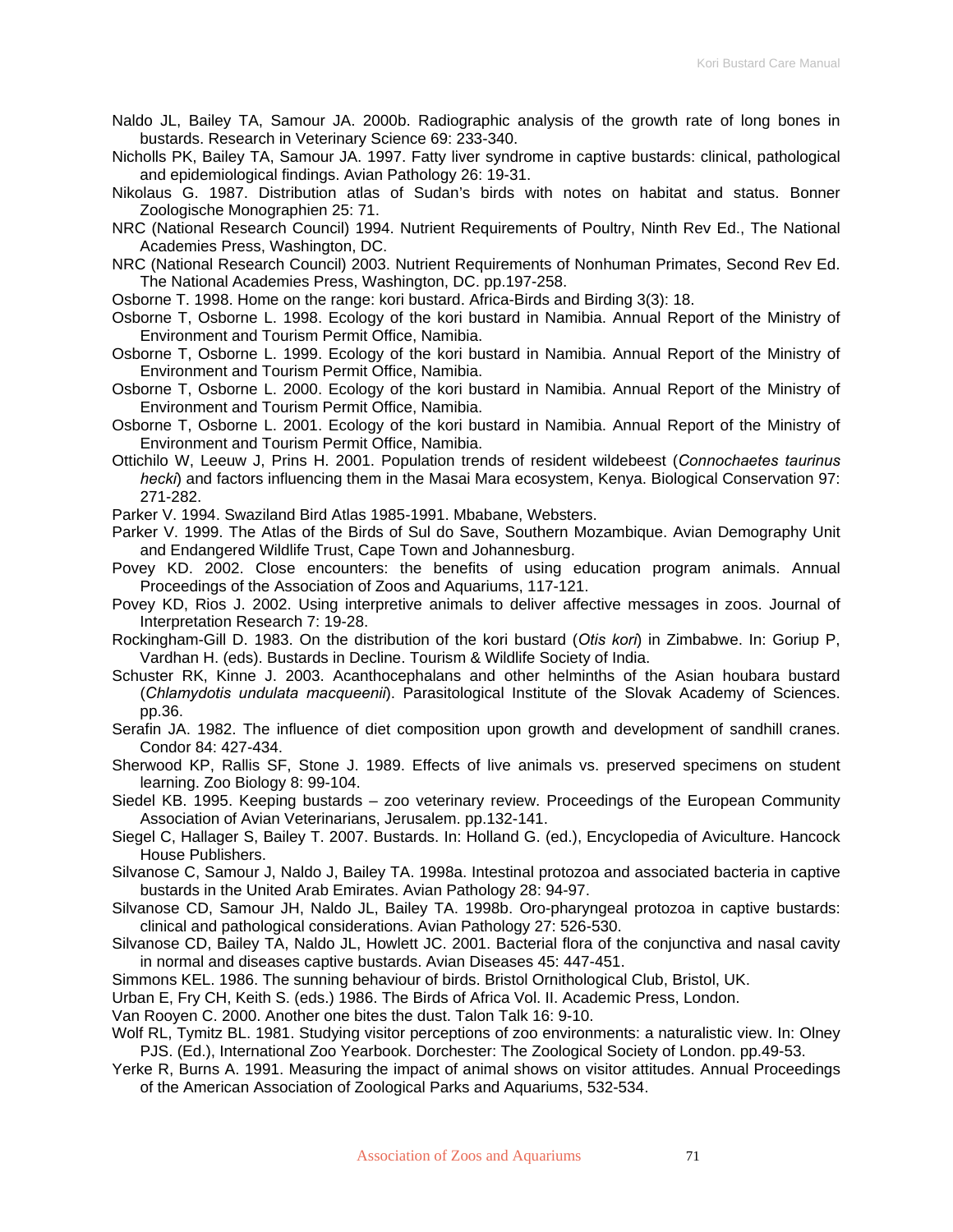Yerke R, Burns A. 1993. Evaluation of the educational effectiveness of an animal show outreach program for schools. Annual Proceedings of the American Association of Zoological Parks and Aquariums, 366-368.

Zimmerman D. 1996. Birds of Kenya and northern Tanzania. Princeton University Press.

#### **Personal Communications:**

Bailey, Tom: Falcon and Wildlife Veterinarian, Dubai Falcon Hospital

Baker, Neil: Ornithologist, Tanzania Bird Atlas Project

Boylan, Jeanette: Zoologist, Dallas Zoo

Goriup, Paul: Managing Director, Fieldfare International Ecological Development

Hallager, Sara: Biologist, Smithsonian's National Zoo

Murray, Suzan: Chief Veterinarian, Smithsonian's National Zoo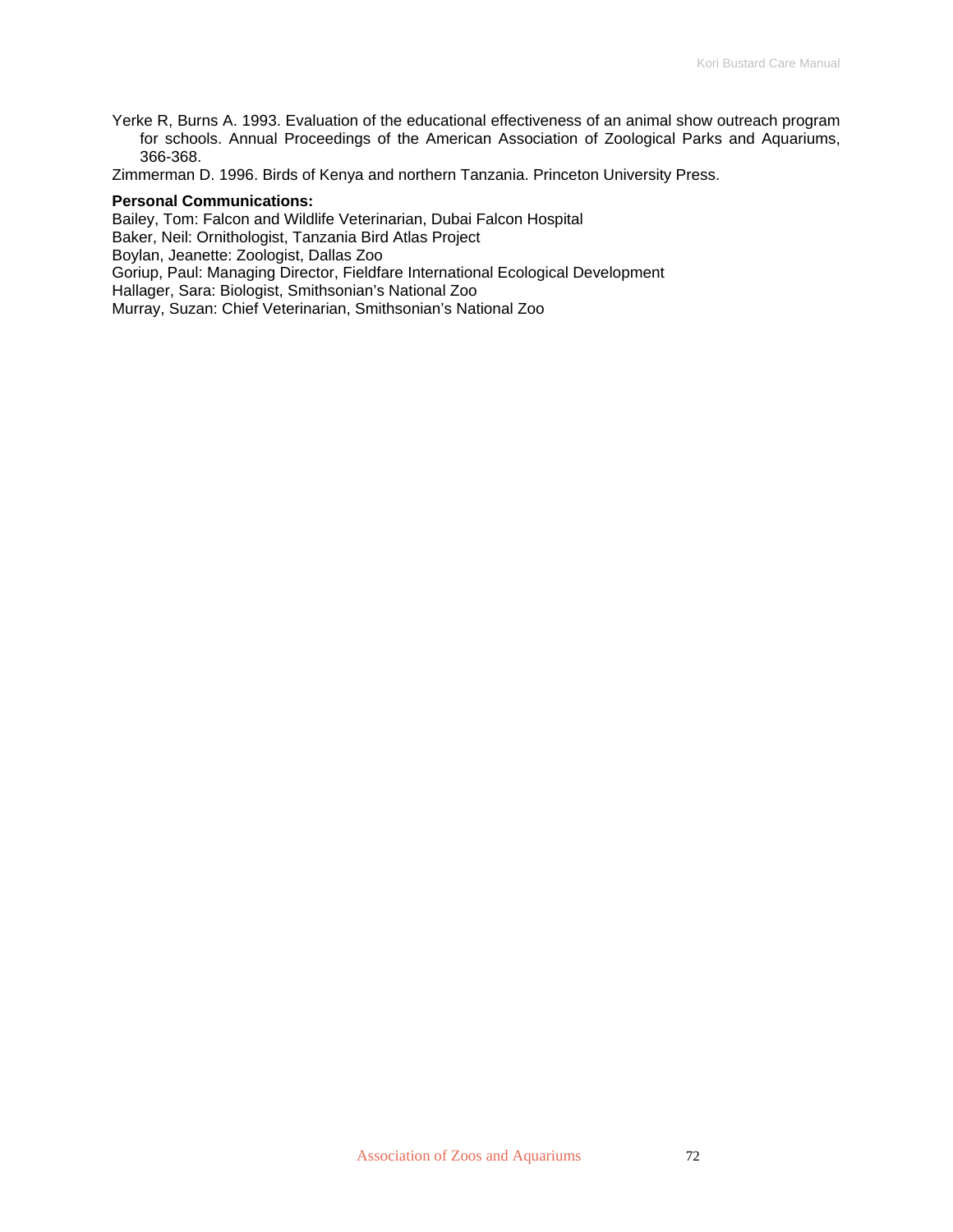### **Appendix A: Accreditation Standards by Chapter**

The following specific standards of care relevant to kori bustards are taken from the AZA Accreditation Standards and Related Policies (AZA 2010) and are referenced fully within the chapters of this animal care manual:

#### **Chapter 1**

**(S1.5.7)** The animal collection must be protected from weather detrimental to their health.

**(S10.2.1)** Critical life-support systems for the animal collection, including but not limited to plumbing, heating, cooling, aeration, and filtration, must be equipped with a warning mechanism, and emergency backup systems must be available. All mechanical equipment should be under a preventative maintenance program as evidenced through a record-keeping system. Special equipment should be maintained under a maintenance agreement, or a training record should show that staff members are trained for specified maintenance of special equipment.

#### **Chapter 2**

- **(S1.5.2)** Animals should be displayed, whenever possible, in exhibits replicating their wild habitat and in numbers sufficient to meet their social and behavioral needs. Display of single specimens should be avoided unless biologically correct for the species involved.
- **(S10.3.3)** All animal enclosures (exhibits, holding areas, hospital, and quarantine/isolation) must be of a size and complexity sufficient to provide for the animal's physical, social, and psychological wellbeing; and exhibit enclosures must include provisions for the behavioral enrichment of the animals.
- **(S11.3.3)** Special attention must be given to free-ranging animals so that no undue threat is posed to the animal collection, free-ranging animals, or the visiting public. Animals maintained where they will be in contact with the visiting public must be carefully selected, monitored, and treated humanely at all times.
- **(S11.3.1)** All animal exhibits and holding areas must be secured to prevent unintentional animal egress.
- **(S11.3.6)** Guardrails/barriers must be constructed in all areas where the visiting public could have contact with other than handleable animals.
- **(S11.2.3)** All emergency procedures must be written and provided to staff and, where appropriate, to volunteers. Appropriate emergency procedures must be readily available for reference in the event of an actual emergency. These procedures should deal with four basic types of emergencies: fire, weather/environment; injury to staff or a visitor; animal escape.
- **(S11.6.2)** Security personnel, whether staff of the institution, or a provided and/or contracted service, must be trained to handle all emergencies in full accordance with the policies and procedures of the institution. In some cases, it is recognized that Security personnel may be in charge of the respective emergency (i.e., shooting teams).
- **(S11.2.4)** The institution must have a communication system that can be quickly accessed in case of an emergency.

**Chapter 3** 

**(S1.5.11)** Animal transportation must be conducted in a manner that is safe, well-planned and coordinated, and minimizes risk to the animal(s), employees, and general public. All applicable local, state, and federal laws must be adhered to.

**Chapter 5** 

- **(S2.6.2)** A formal nutrition program is recommended to meet the behavioral and nutritional needs of all species and specimens within the collection.
- **(S2.6.3)** Animal diets must be of a quality and quantity suitable for each animal's nutritional and psychological needs. Diet formulations and records of analysis of appropriate feed items should be maintained and may be examined by the Visiting Committee. Animal food, especially seafood products, should be purchased from reliable sources that are sustainable and/or well managed.
- **(S2.6.1)** Animal food preparations must meet all local, state/provincial, and federal regulations.
- **(S2.6.4)** The institution should assign at least one person to oversee appropriate browse material for the collection.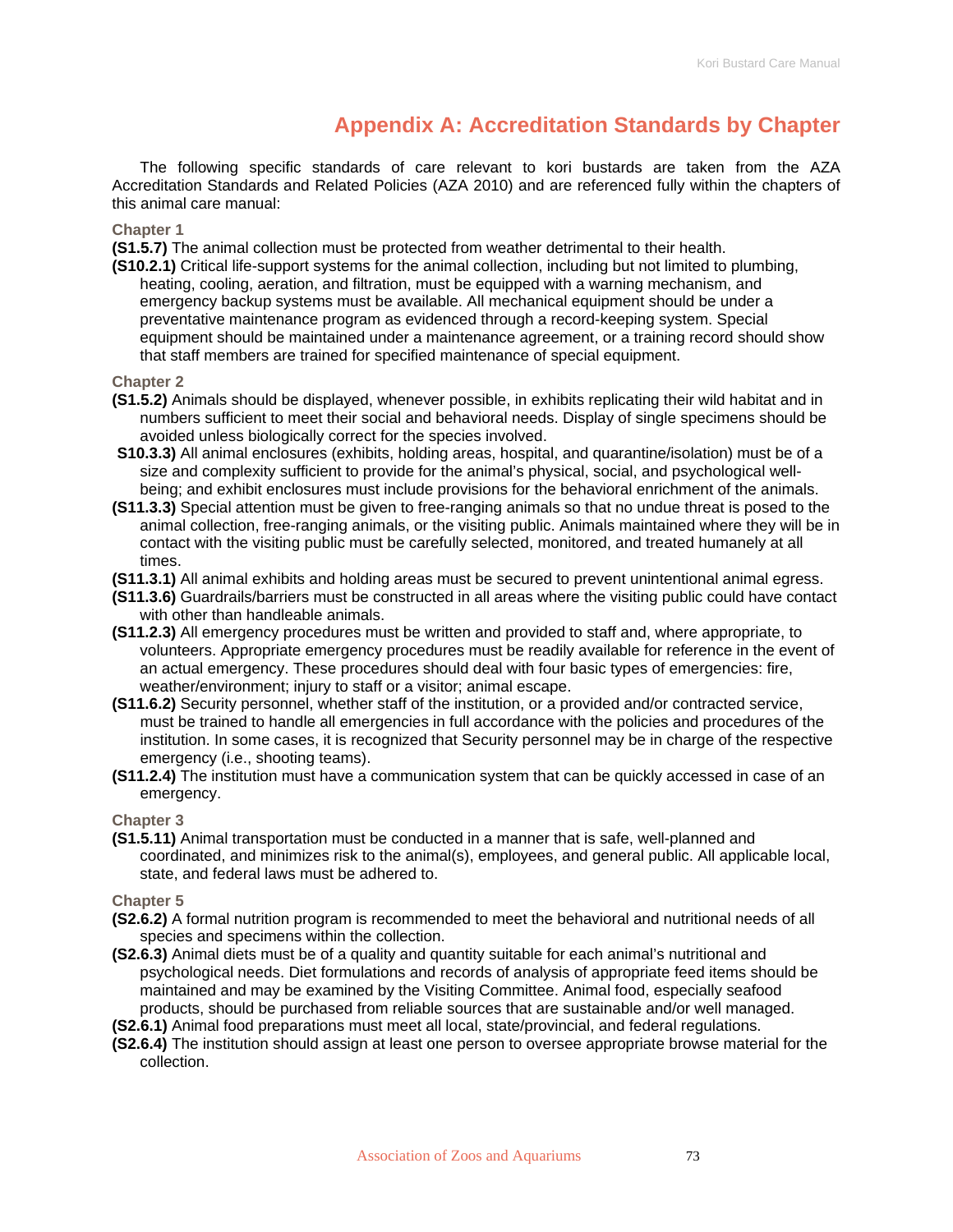**Chapter 6** 

- **(S2.1.1)** A full-time staff veterinarian is recommended. However, the Commission realizes that in some cases such is not practical. In those cases, a consulting/part-time veterinarian must be under contract to make at least twice monthly inspections of the animal collection and respond as soon as possible to any emergencies. The Commission also recognizes that certain collections, because of their size and/or nature, may require different considerations in veterinary care.
- **(S2.1.2)** So that indications of disease, injury, or stress may be dealt with promptly, veterinary coverage must be available to the animal collection 24 hours a day, 7 days a week.
- **(S2.2.1)** Written, formal procedures must be available to the animal care staff for the use of animal drugs for veterinary purposes and appropriate security of the drugs must be provided.
- **(S1.4.6)** A staff member must be designated as being responsible for the institution's animal recordkeeping system. That person must be charged with establishing and maintaining the institution's animal records, as well as with keeping all animal care staff members apprised of relevant laws and regulations regarding the institution's animal collection.
- **(S1.4.7)** Animal records must be kept current, and data must be logged daily.
- **(S1.4.5)** At least one set of the institution's historical animal records must be stored and protected. Those records should include permits, titles, declaration forms, and other pertinent information.
- **(S1.4.4)** Animal records, whether in electronic or paper form, including health records, must be duplicated and stored in a separate location.
- **(S1.4.3)** Animals must be identifiable, whenever practical, and have corresponding ID numbers. For animals maintained in colonies or other animals not considered readily identifiable, the institution must provide a statement explaining how record keeping is maintained.
- **S1.4.1)** An animal inventory must be compiled at least once a year and include data regarding acquisitions and dispositions in the animal collection.
- **(S1.4.2)** All species owned by the institution must be listed on the inventory, including those animals on loan to and from the institution. In both cases, notations should be made on the inventory.
- **(S2.7.1)** The institution must have holding facilities or procedures for the quarantine of newly arrived animals and isolation facilities or procedures for the treatment of sick/injured animals.
- **(S2.7.3)** Quarantine, hospital, and isolation areas should be in compliance with standards or guidelines adopted by the AZA.
- **(S2.7.2)** Written, formal procedures for quarantine must be available and familiar to all staff working with quarantined animals.
- **(S11.1.2)** Training and procedures must be in place regarding zoonotic diseases.
- **(S11.1.3)** A tuberculin testing and surveillance program must be established for appropriate staff in order to ensure the health of both the employees and the animal collection.
- **(S2.5.1)** Deceased animals should be necropsied to determine the cause of death. Disposal after necropsy must be done in accordance with local/federal laws.
- **(S2.4.1)** The veterinary care program must emphasize disease prevention.
- **(S1.5.5)** For animals used in offsite programs and for educational purposes, the institution must have adequate protocols in place to protect the rest of the collection from exposure to infectious agents.
- **(S2.3.1)** Capture equipment must be in good working order and available to authorized, trained personnel at all times.
- **(S2.4.2)** Keepers should be trained to recognize abnormal behavior and clinical symptoms of illness and have knowledge of the diets, husbandry (including enrichment items and strategies), and restraint procedures required for the animals under their care. However, keepers should not evaluate illnesses nor prescribe treatment.
- **(S2.3.2)** Hospital facilities should have x-ray equipment or have access to x-ray services.
- **(S1.5.8)** The institution must develop a clear process for identifying, communicating, and addressing animal welfare concerns within the institution.

**Chapter 8** 

- **(S1.6.1)** The institution must have a formal written enrichment program that promotes species-appropriate behavioral opportunities.
- **(S1.6.2)** The institution must have a specific staff member(s) or committee assigned for enrichment program oversight, implementation, training, and interdepartmental coordination of enrichment efforts.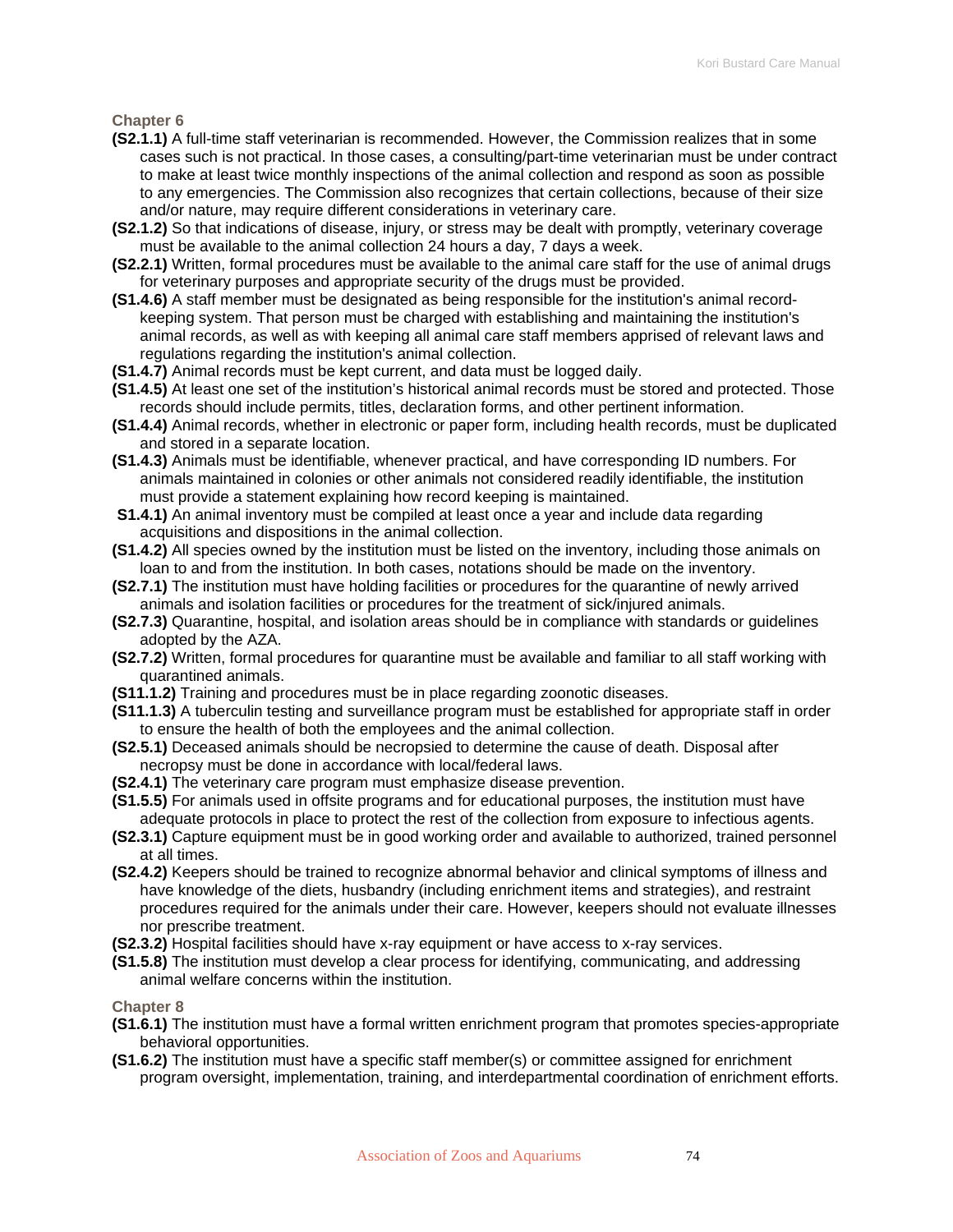#### **Chapter 9**

- **(S1.5.4)** A written policy on the use of live animals in programs should be on file. Animals in education programs must be maintained and cared for by trained staff, and housing conditions must meet standards set for the remainder of the animal collection, including species-appropriate shelter, exercise, social and environmental enrichment, access to veterinary care, nutrition, etc. Since some of these requirements can be met outside of the primary enclosure, for example, enclosures may be reduced in size provided that the animal's physical and psychological needs are being met.
- **(S1.5.3)** If animal demonstrations are a part of the institution's programs, an education and conservation message must be an integral component.

#### **Chapter 10**

- **(S5.3)** Institutions should maximize the generation of scientific knowledge gained from the animal collection. This might be achieved by participating in AZA TAG/SSP sponsored research when applicable, conducting original research projects, affiliating with local universities, and/or employing staff with scientific credentials.
- **(S5.2)** Institutions must have a written policy that outlines the type of research that it conducts, methods, staff involvement, evaluations, animals to be involved, and guidelines for publication of findings.
- **(S5.1)** Research activities must be under the direction of a person qualified to make informed decisions regarding research.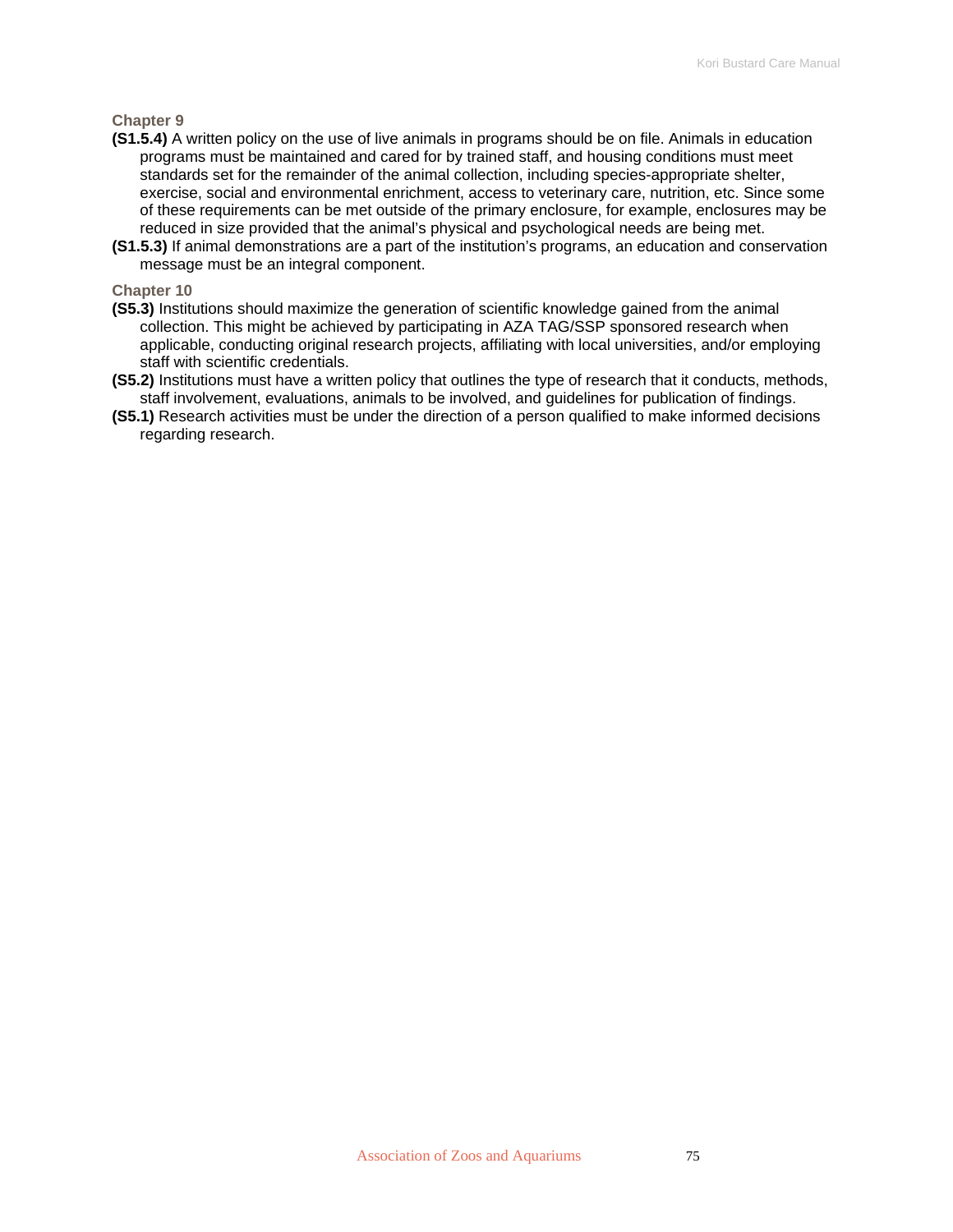# **Appendix B: Kori Bustard Ethogram**

| <b>Behavior</b>                   | <b>Description</b>                                                                                                                                                                                                             |
|-----------------------------------|--------------------------------------------------------------------------------------------------------------------------------------------------------------------------------------------------------------------------------|
| <b>Resting behaviors</b><br>Alert | Bird sits on the ground or stands with its eyes open.                                                                                                                                                                          |
|                                   |                                                                                                                                                                                                                                |
| Resting                           | Bird sits or stands with its eyes closed.                                                                                                                                                                                      |
| Hock sitting                      | Bird sits with its tarsi on the ground and tibias vertical, leaving the belly raised<br>off the ground.                                                                                                                        |
| Wet weather standing              | During periods of light to heavy rain, bird tucks its head tightly against the<br>back of its neck, giving it a hunched appearance. During poor weather, bird<br>may stand under a bush for protection from the elements.      |
| Comfort/maintenance behaviors     |                                                                                                                                                                                                                                |
| Scratching                        | Bird scratches body (i.e., neck and head areas) using a toe.                                                                                                                                                                   |
| Stretching                        | Bird stretches its leg, wing, or body, and typically involves stretching the wing<br>and leg on the same side of the body. During a body stretch, neck is<br>extended forward, body is lowered slightly, and wings are raised. |
| Wing flapping                     | Bird extends its wings and flaps them several times, often in conjunction with<br>stretching or jumping.                                                                                                                       |
| Body fluffing                     | Bird briefly erects feathers on the neck, wings, and back.                                                                                                                                                                     |
| Ruffling                          | Bird shakes its body, with movement passing as a wave from head to tail,<br>which is usually slightly fanned.                                                                                                                  |
| Preening                          | Birds use their bill to straighten the feathers on their breast, neck, tail, legs, or<br>wings. Preening is performed while sitting or standing, and the birds' eyes are<br>often closed.                                      |
| Toe picking                       | Bird uses bill to pull at a toe or nail, while standing on one leg.                                                                                                                                                            |
| Dust bathing                      | Bird lies flat and rubs its belly, head, neck, and wings on the ground, in a<br>sandy or dusty depression. Feathers are ruffled during bathing.                                                                                |
| Sun bathing                       | Bird sits in the direct sun (often near a bush or short grass clump) with one or<br>both of its wings spread horizontal to the ground. Sun bathing often leads to<br>heavy panting, and is always followed by preening.        |
| Bill gaping                       | Bird briefly opens mouth wide.                                                                                                                                                                                                 |
| Bill open                         | Bird partially opens bill for several seconds.                                                                                                                                                                                 |
| Panting                           | Bill is slightly open and the gular skin is moved back and forth. Panting is a<br>cooling mechanism.                                                                                                                           |
| Tail erection                     | Birds raise their tails vertically and fan their tail feathers out. Tail erection<br>occurs commonly after rain has ended, and may help in drying.                                                                             |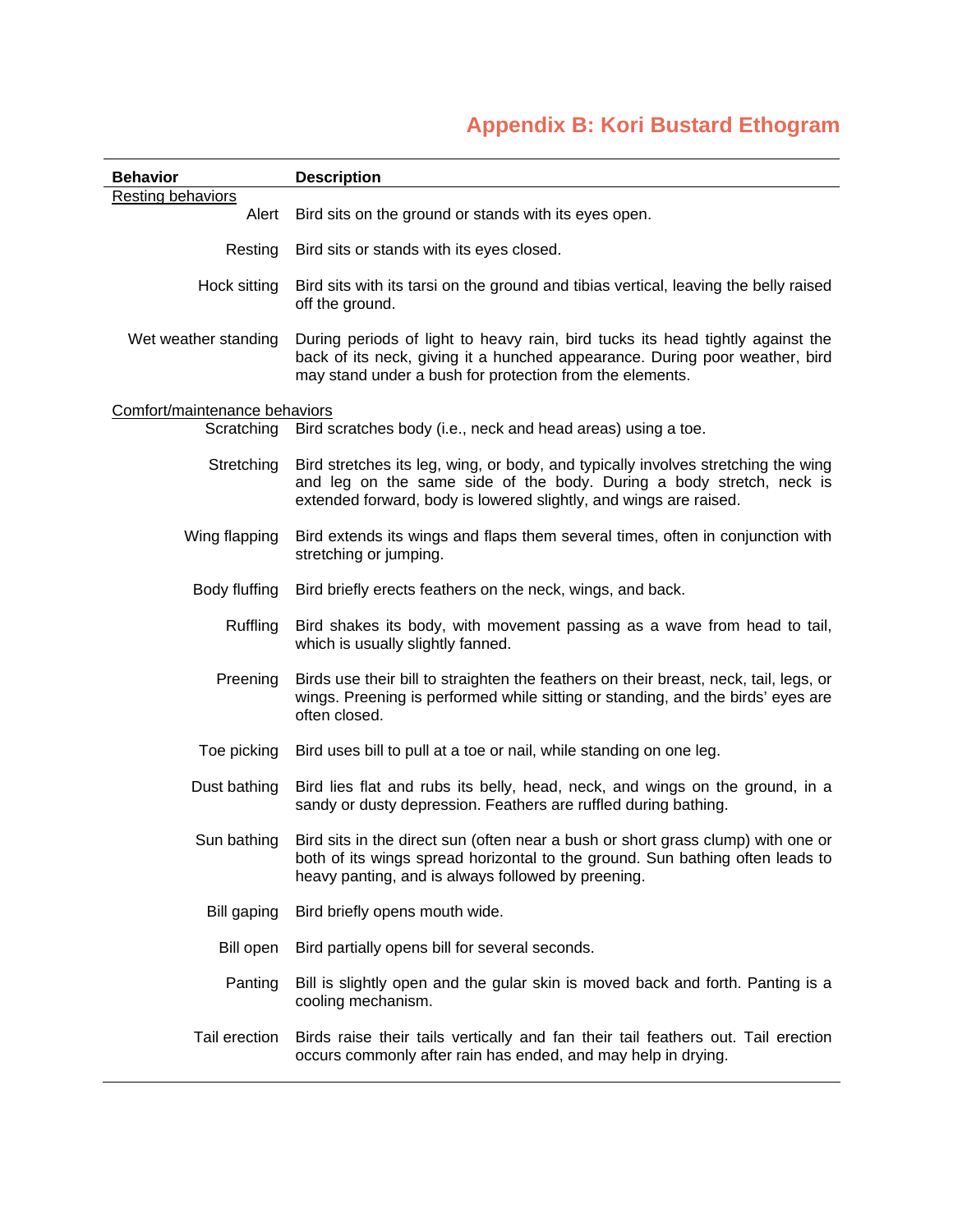| <b>Behavior</b>                               | <b>Description</b>                                                                                                                                                                                                                                                                                   |
|-----------------------------------------------|------------------------------------------------------------------------------------------------------------------------------------------------------------------------------------------------------------------------------------------------------------------------------------------------------|
| Locomotion<br>Walking                         | Bird moves about on the ground at a leisurely pace (e.g., 1 kmph). Walking is<br>the primary mode of locomotion for kori bustards.                                                                                                                                                                   |
| Running                                       | Bird moves faster (at running human speed), with head held high and<br>extended, or low and horizontal to the ground. Wings may be extended or<br>held close to body. Running is used for avoiding predators.                                                                                        |
| <b>Flying</b>                                 | Birds take off into the wind following a short run and wing flapping. Flying is<br>also used for predator avoidance.                                                                                                                                                                                 |
| Jumping                                       | Bird will jump into the air (up to 7 feet) without a running start. Jumping may<br>be a means of evading terrestrial predators.                                                                                                                                                                      |
| <b>Feeding behavior</b>                       |                                                                                                                                                                                                                                                                                                      |
| <b>Drinking</b>                               | Birds drink while standing or hock sitting by submerging the beak in water,<br>using tongue or throat motions to suck in water, and then raising the head to<br>around a 45° angle to gulp down the water.                                                                                           |
| Foraging                                      | Birds search for food while walking and looking down at the ground. Birds can<br>also jump for food that is out of their reach.                                                                                                                                                                      |
| Feeding                                       | Birds peck at food within their reach or snap at jumping or flying prey with<br>their bill. Larger vertebrates are shaken or struck against the ground before<br>being swallowed whole; small items are just swallowed.                                                                              |
| Grit eating                                   | Birds peck at and ingest grit or small pebbles to aid in digestion.                                                                                                                                                                                                                                  |
| <b>Bill wiping</b>                            | Bird rubs the sides of its bill along the ground, a tree trunk, or other object, to<br>remove any debris attached to the bill.                                                                                                                                                                       |
| Defecation                                    | Fecal matter is excreted mainly while walking, or during short pauses, and<br>typically when the bird wakes in the morning. Smaller amounts are excreted<br>throughout the day. Defecation is also part of a fear response.                                                                          |
|                                               |                                                                                                                                                                                                                                                                                                      |
| Social behavior<br>Aggressive<br>displacement | One bird chases another bird, by lowering its head, raising its head crest,<br>ruffling its plumage slightly, and aiming its body towards it. Pursuit will often<br>continue until the other bird it is out of sight.                                                                                |
| Non-aggressive<br>displacement                | One bird walks toward another bird, causing the second bird to vacate its<br>position and move elsewhere. Females do not displace adult males.                                                                                                                                                       |
| Fighting (males)                              | Birds grasp each other' beaks and shove each other, with feathers fluffed out<br>and tails raised. May establish dominance during breeding.                                                                                                                                                          |
| Aggressive head<br>pecking                    | A dominant bird pecks at the head of a subordinate bird for a short period of<br>time, usually with no injuries.                                                                                                                                                                                     |
| <b>Tail lifting</b>                           | Sitting or standing bird lifts tail up to a 90° angle, fans out tail feathers, and<br>then lowers the tail. Behavior may be repeated multiple times, and may be<br>accompanied by erection of the head crest feathers. Occurs when birds<br>approach. Males do not tail-lift to approaching females. |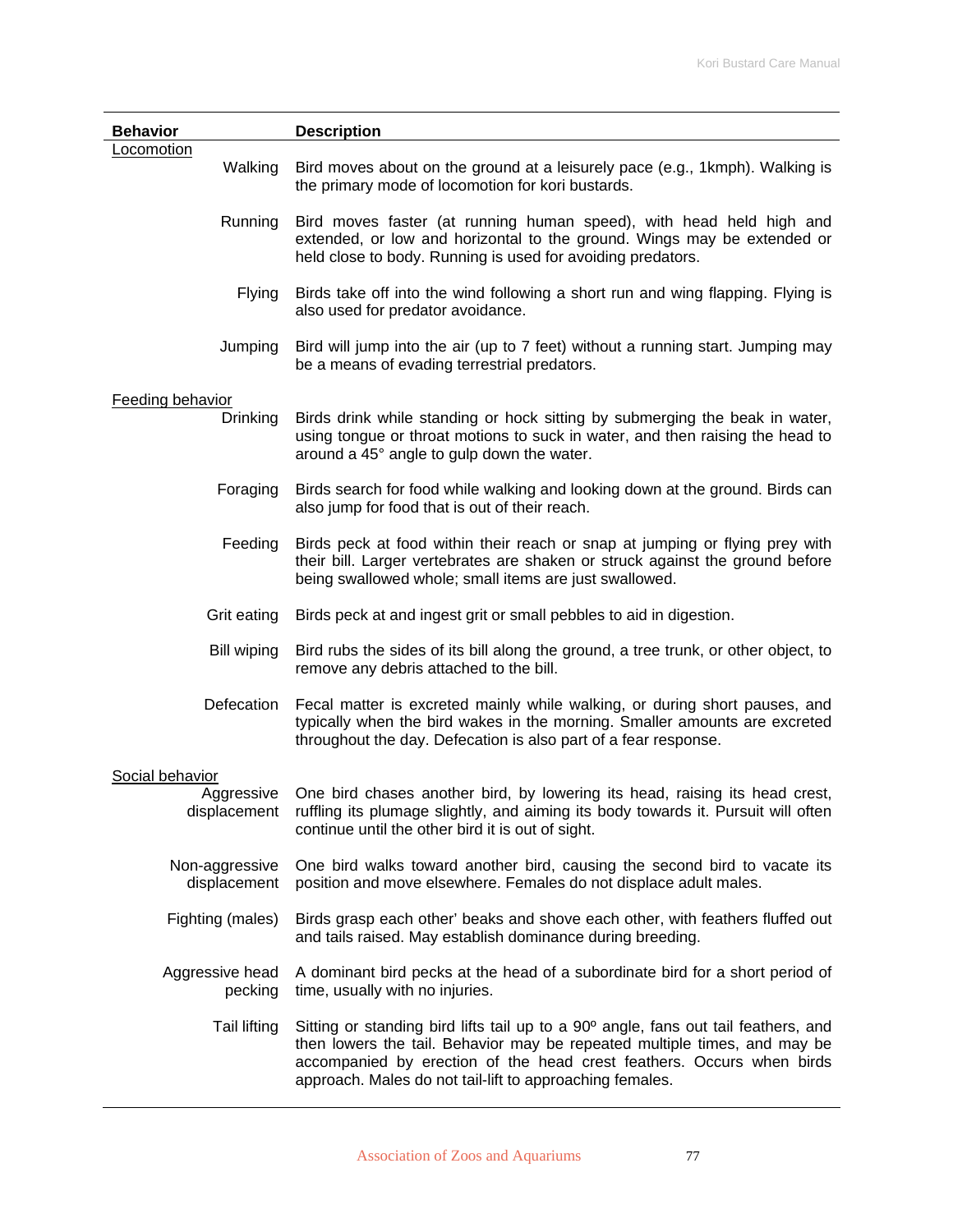| <b>Behavior</b>                                   | <b>Description</b>                                                                                                                                                                                                                                                                                                                         |
|---------------------------------------------------|--------------------------------------------------------------------------------------------------------------------------------------------------------------------------------------------------------------------------------------------------------------------------------------------------------------------------------------------|
| Threat posture                                    | A standing bird lifts its tail and fans its tail feathers; its wings are outstretched,<br>its plumage ruffled, and its head extended forward. The wings and tail may be<br>vibrated.                                                                                                                                                       |
| Inter-specific threat response<br>Skyward looking | Alert bird extends its head and cocks it upward, and may also tilt the head<br>sideways so only one eye is facing upwards.                                                                                                                                                                                                                 |
| Crest up                                          | Bird erects head crest feathers in response to a potential threat.                                                                                                                                                                                                                                                                         |
| Neck fluffing                                     | Bird erects neck feathers and head crest to increase its apparent size.                                                                                                                                                                                                                                                                    |
| Tail spreading                                    | Bird raises tail vertically and fans tail feathers as a defense posture against<br>aerial predators.                                                                                                                                                                                                                                       |
| Predator defense<br>display                       | Bird crouches with its tail raised and fanned, wings loosely tucked to the<br>body, and with its head and neck extended upwards in response to a potential<br>or perceived predator flying overhead.                                                                                                                                       |
| Sexual behavior                                   |                                                                                                                                                                                                                                                                                                                                            |
| Chasing females<br>(males)                        | Males chase females with raised head crest and tail. Pursuit will often cease if<br>females run away out of view.                                                                                                                                                                                                                          |
| Tail up position (males)                          | Males stands or walks with tail raised and fanned, wings held close to the<br>body, and head crest erect, to attract the attention of females.                                                                                                                                                                                             |
| Partial balloon display<br>(males)                | Males stand with neck partially inflated, tail raised up, and head crest erect.                                                                                                                                                                                                                                                            |
| Balloon display (males)                           | Male extends neck and fully inflates the esophageal pouch (up to 4 times<br>normal size) with the bill pointed upward. The tail and wing feathers point<br>downward and the head crest is erect. Bird emits a low-pitched booming<br>sound as bill is snapped open and shut. The balloon display is the most<br>intense form of courtship. |
| Copulation initiation<br>(females)                | Female initiates copulation by sitting down near a displaying male to allow<br>him to approach her from behind.                                                                                                                                                                                                                            |
| Head pecking (males)                              | Male approaches sitting female, and pecks (for 5-10 minutes) at the back of<br>her head, stepping from one side of the female to the other.                                                                                                                                                                                                |
| Squatting and pecking<br>(males)                  | Male squats on his hocks while continuing to peck at the female's head. This<br>element of copulation generally lasts 5 minutes.                                                                                                                                                                                                           |
| Mounting (males)                                  | Male spreads wings, climbs onto the back of the seated female and transfers<br>sperm (taking only a few seconds).                                                                                                                                                                                                                          |
| Post-copulation feather<br>shaking                | Males and females stand up after copulations and vigorously shake their<br>feathers before resuming normal activities.                                                                                                                                                                                                                     |
| <b>Maternal behavior</b>                          |                                                                                                                                                                                                                                                                                                                                            |
| Pacing (females)                                  | The female walks back and forth in a particular area, faster than when just<br>walking, for a few minutes or for several hours prior to egg-laying.                                                                                                                                                                                        |
| Incubating (females)                              | Females sit on eggs after first or subsequent eggs are laid. Incubating                                                                                                                                                                                                                                                                    |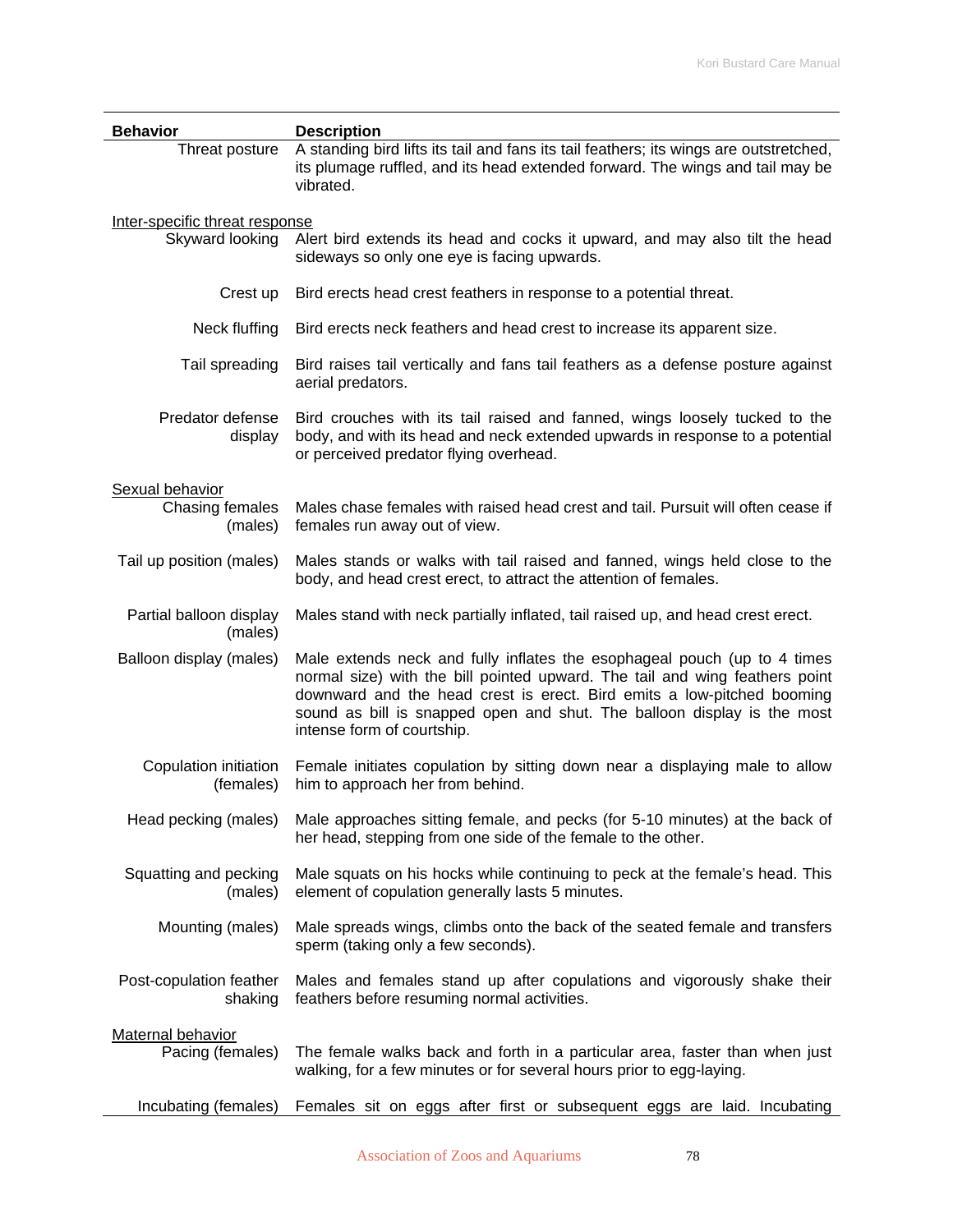| <b>Behavior</b>                           | <b>Description</b>                                                                                                                                                                                                                                                                                                                                 |
|-------------------------------------------|----------------------------------------------------------------------------------------------------------------------------------------------------------------------------------------------------------------------------------------------------------------------------------------------------------------------------------------------------|
|                                           | females rarely leave the nest, but will do so for behaviors such as feeding,<br>dustbathing, and sunbathing.                                                                                                                                                                                                                                       |
| Egg turning (females)                     | Females stand over the nest and rotate their eggs with their bills several<br>times throughout the day and night.                                                                                                                                                                                                                                  |
| Nest building (females)                   | Sitting female throws leaf litter and small sticks onto her back while<br>incubating.                                                                                                                                                                                                                                                              |
| Parental care behavior<br>(females)       | Females in zoos are highly protective of the chicks and will act aggressively<br>towards other females and keepers. Female will pick up food and present it to<br>the chicks, bending her head and neck down while holding the food in her bill,<br>and salivating copiously. The female produces a quiet vocalization when<br>feeding the chicks. |
|                                           |                                                                                                                                                                                                                                                                                                                                                    |
| Vocalizations<br><b>Barking</b>           | Nervous or startled birds produce a soft, gruff "bark", also called a "gronk"<br>call. Barking birds typically stand, remain focused on the cause of concern,<br>and may move away from this object.                                                                                                                                               |
| Growling                                  | A soft "rrrrrr" sound, similar to a cat's growl. Females may growl when<br>defending eggs or chicks, or when handled by keepers.                                                                                                                                                                                                                   |
| Booming (males)                           | A low-pitched booming vocalization produced by males in the breeding<br>season when the bill is snapped open and shut. Males emit 6 calls in rapid<br>succession, and may repeat the 6-call cycles for several minutes.                                                                                                                            |
| Chick chirp                               | A light chirp or purring sound produced by chicks being fed or brooded.                                                                                                                                                                                                                                                                            |
| Chick cry                                 | Stressed, chicks produce a long, sad whistle that can escalate into a loud<br>wailing.                                                                                                                                                                                                                                                             |
| Grunting (females)                        | A low- to high-pitched sound produced by females to call their chicks,<br>especially when food is available.                                                                                                                                                                                                                                       |
| Roaring                                   | A very loud vocalization similar to a lion's roar, often occurring when birds are<br>initially captured.                                                                                                                                                                                                                                           |
| Taken from Lichtenberg and Hallager, 2007 |                                                                                                                                                                                                                                                                                                                                                    |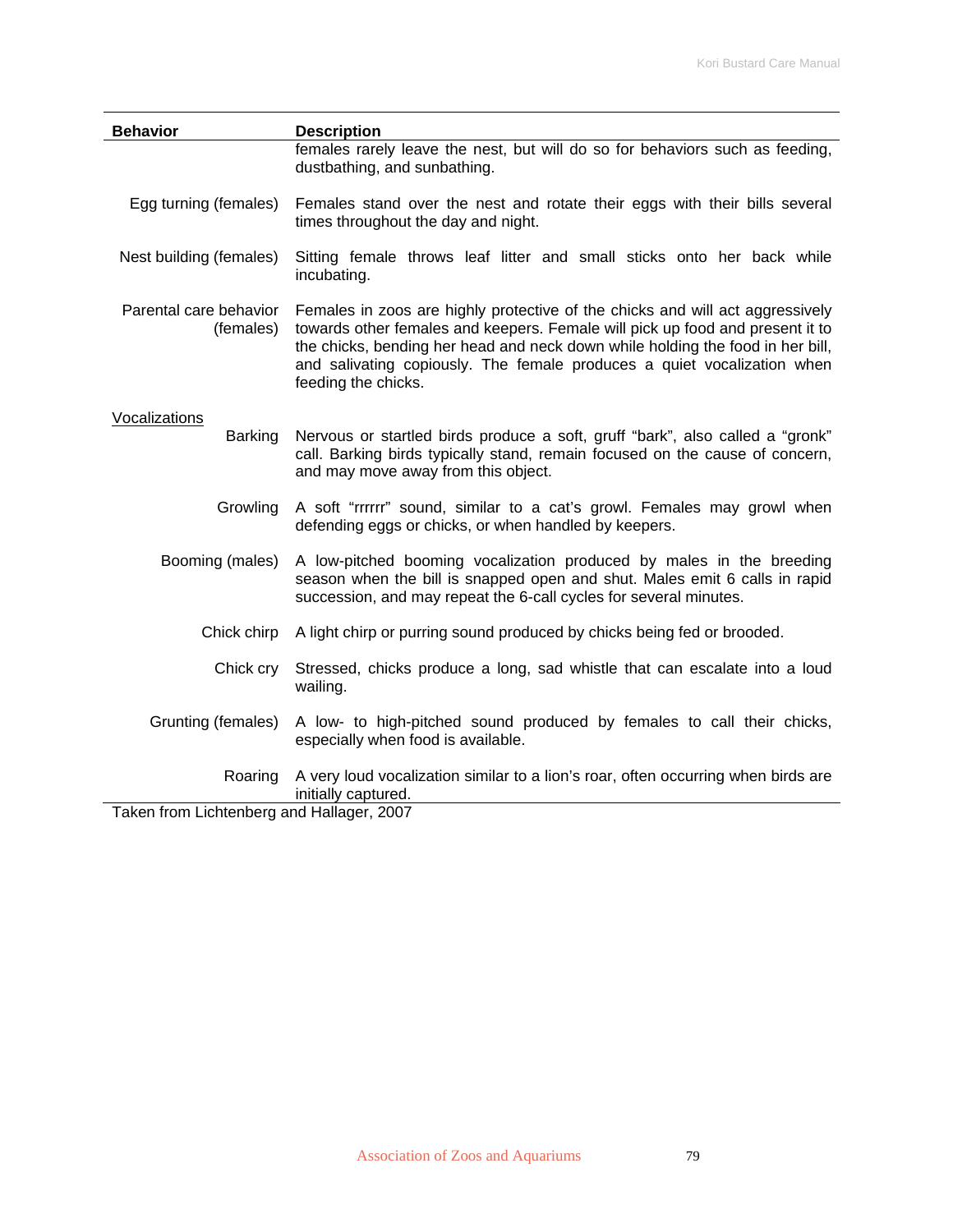### **Appendix C: Measuring Adult Birds**

It is important to take body measurements on every kori bustard at some point during the animal's life. These measurements are of important use in taxonomy, species characterization, and eco-morphology (the study of the relationship between body form and ecology). In addition to the measurements taken below (drawings provided courtesy of Debi Talbott) collectors should also record the sex, age, collection date, sexual condition, weight, and their (the collector's) name. Please send these measurements to the Kori Bustard SSP Coordinator.

**Wing length:** Measure from the "wrist" to the tip of the longest primary.



**Tarsus:** Measure on the front of the leg from the joint of the tibiotarsus with the tarsometatarsus to the lower end at the foot (last scute).

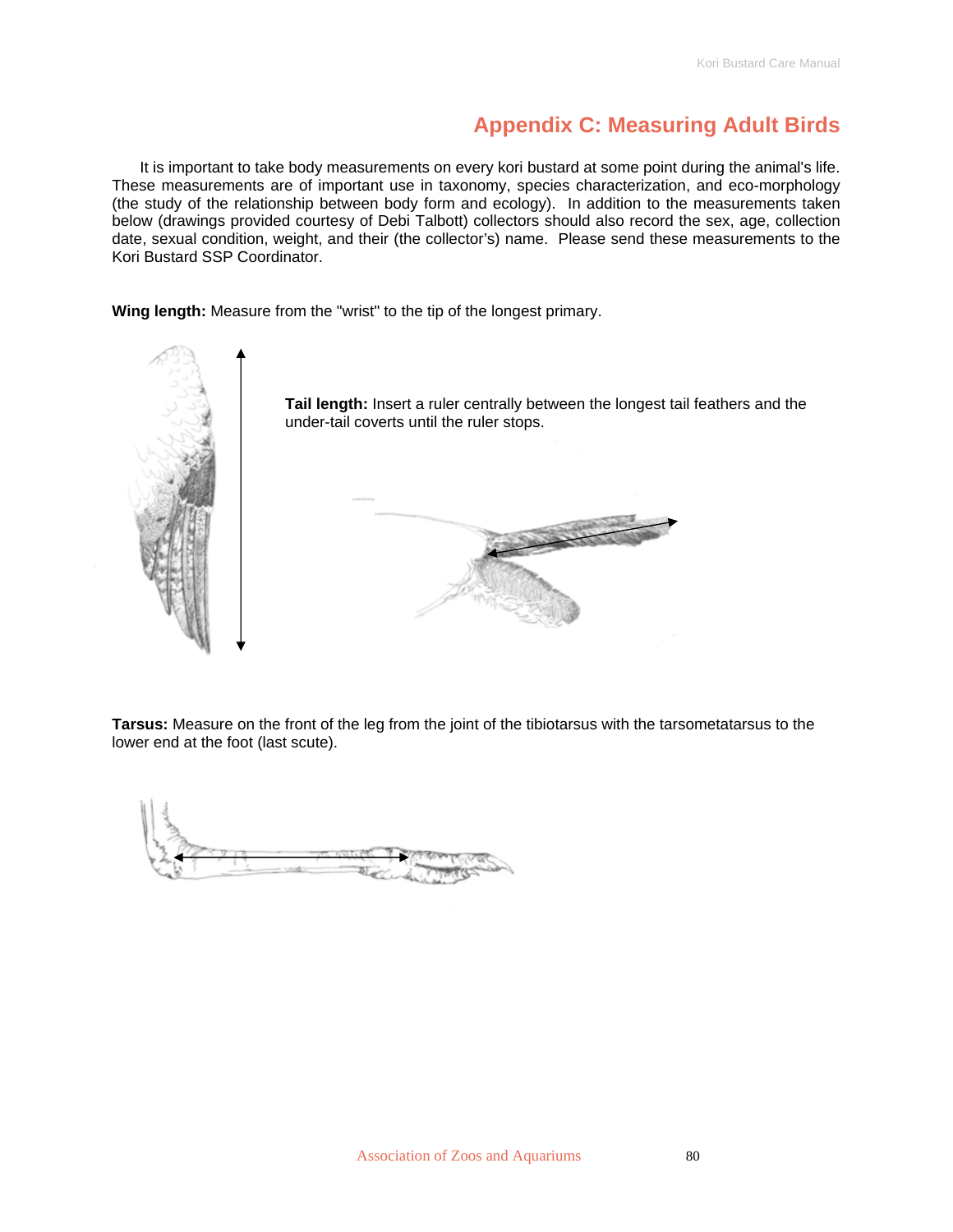**Skull:** Maximum length from the rear of the skull to the tip of the bill. Also measure skull width (across the postorbital bones).



**Culmen:** Tip of bill to base of skull.

**Toe, inner, middle and outer:** Measure from the tip of the nail to the joint of the toe with the tarsometatarsus.

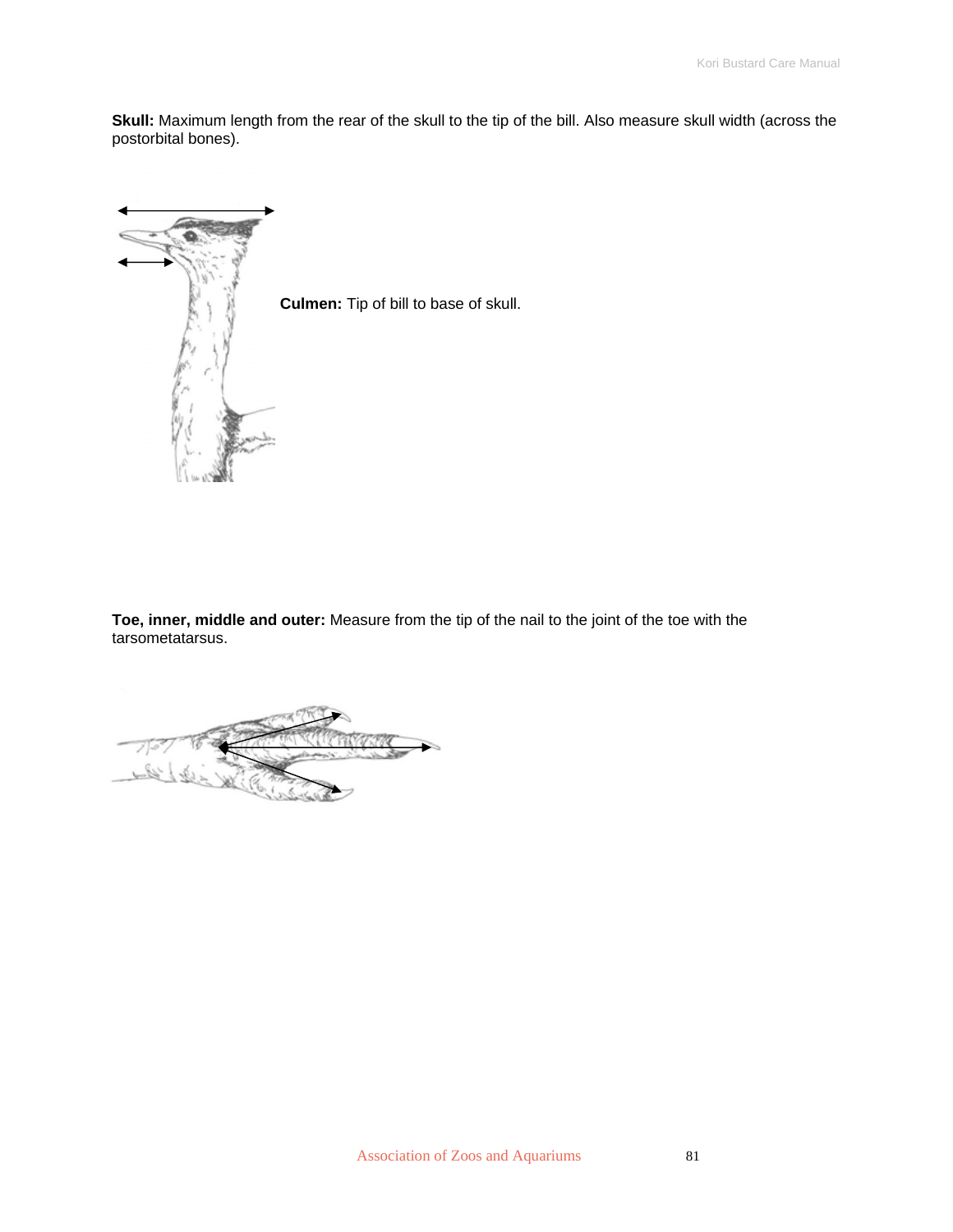### **Appendix D: Acquisition/Disposition Policy**

**I. Introduction:** The Association of Zoos and Aquariums (AZA) was established, among other reasons, to foster continued improvement in the zoological park and aquarium profession. One of its most important roles is to provide a forum for debate and consensus building among its members, the intent of which is to attain high ethical standards, especially those related to animal care and professional conduct. The stringent requirements for AZA accreditation and high standards of professional conduct are unmatched by similar organizations and also far surpass the United States Department of Agriculture's Animal and Plant Health Inspection Service's requirements for licensed animal exhibitors. AZA member facilities must abide by a Code of Professional Ethics - a set of standards that guide all aspects of animal management and welfare. As a matter of priority, AZA institutions should acquire animals from other AZA institutions and dispose of animals to other AZA institutions.

AZA-accredited zoological parks and aquariums cannot fulfill their important missions of conservation, education and science without living animals. Responsible management of living animal populations necessitates that some individuals be acquired and that others be removed from the collection at certain times. Acquisition of animals can occur through propagation, trade, donation, loan, purchase, capture, or rescue. Animals used as animal feed are not accessioned into the collection.

Disposition occurs when an animal leaves the collection for any reason. Reasons for disposition vary widely, but include cooperative population management (genetic or demographic management), reintroduction, behavioral incompatibility, sexual maturation, animal health concerns, loan or transfer, or death.

The AZA Acquisition/Disposition Policy (A/D) was created to help (1) guide and support member institutions in their animal acquisition and disposition decisions, and (2) ensure that all additions and removals are compatible with the Association's stated commitment to "save and protect the wonders of the living natural world." More specifically, the AZA A/D Policy is intended to:

- Ensure that the welfare of individual animals and conservation of populations, species and ecosystems are carefully considered during acquisition and disposition activities;
- Maintain a proper standard of conduct for AZA members during acquisition and disposition activities;
- Ensure that animals from AZA member institutions are not transferred to individuals or organizations that lack the appropriate expertise or facilities to care for them.
- Support the goal of AZA's cooperatively managed populations and associated programs, including Species Survival Plans (SSPs), Population Management Plans (PMPs), and Taxon Advisory Groups (TAGs).

The AZA Acquisition/Disposition Policy will serve as the default policy for AZA member institutions. Institutions may develop their own A/D Policy in order to address specific local concerns. Any institutional policy must incorporate and not conflict with the AZA acquisition and disposition standards.

Violations of the AZA Acquisition/Disposition Policy will be dealt with in accordance with the AZA Code of Professional Ethics. Violations can result in an institution's or individual's expulsion from membership in the AZA.

**II. Group or Colony-based Identification:** For some colonial, group-living, or prolific species, such as certain insects, aquatic invertebrates, schooling fish, rodents, and bats, it is often impossible or highly impractical to identify individual specimens. These species are therefore maintained, acquisitioned, and disposed of as a group or colony. Therefore, when this A/D Policy refers to animals or specimens, it is in reference to both individuals and groups/colonies.

**III. Germplasm:** Acquisition and disposition of germplasm should follow the same guidelines outlined in this document if its intended use is to create live animal(s). Ownership of germplasm and any resulting animals should be clearly defined. Institutions acquiring or dispositioning germplasm or any animal parts or samples should consider not only its current use, but also future possible uses as new technologies become available.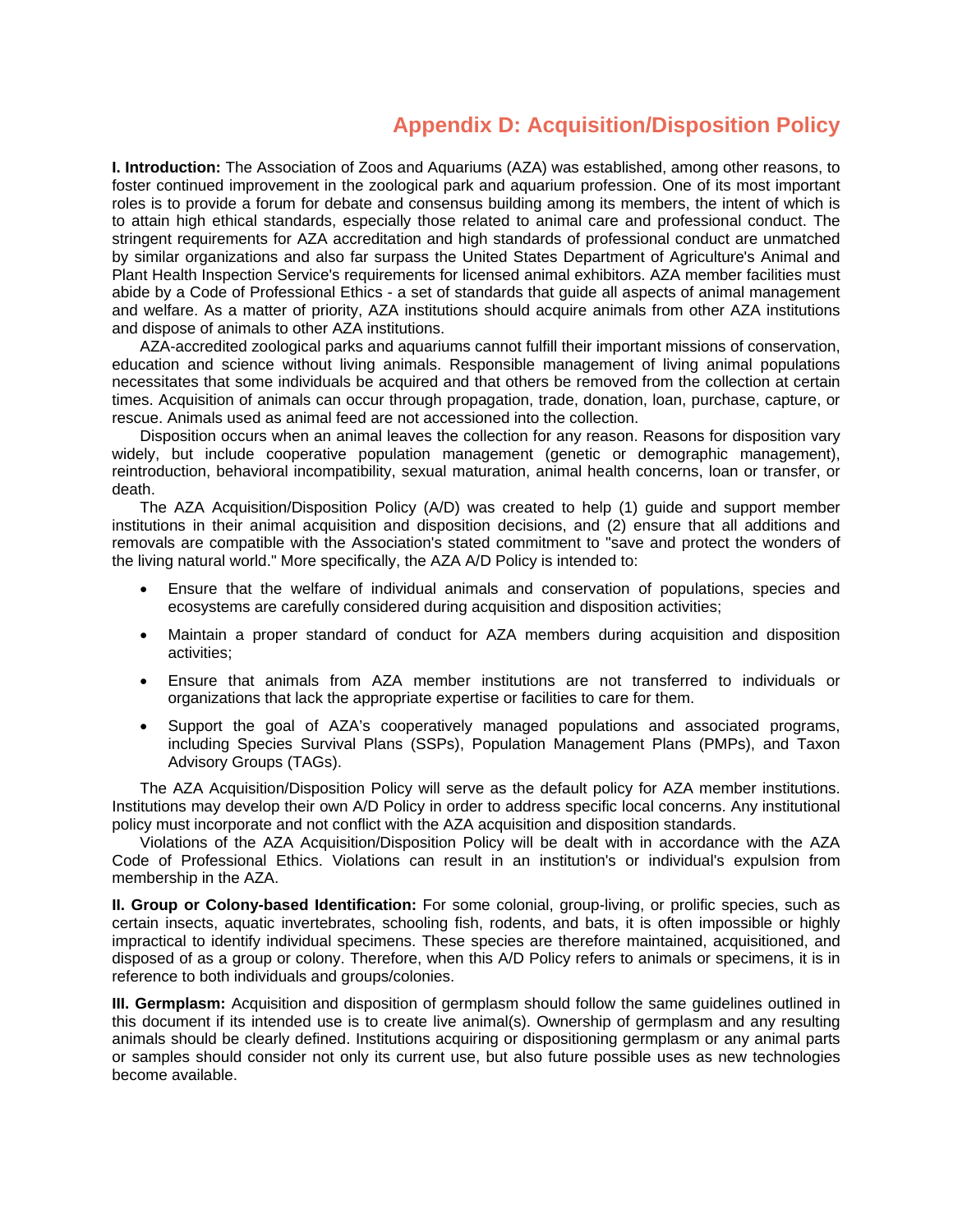**IV(a). General Acquisitions:** Animals are to be acquisitioned into an AZA member institution's collection if the following conditions are met:

- 1. Acquisitions must meet the requirements of all applicable local, state, federal and international regulations and laws.
- 2. The Director or Chief Executive Officer of the institution is charged with the final authority and responsibility for the monitoring and implementation of all acquisitions.
- 3. Acquisitions must be consistent with the mission of the institution, as reflected in its Institutional Collection Plan, by addressing its exhibition/education, conservation, and/or scientific goals.
- 4. Animals that are acquired for the collection, permanently or temporarily, must be listed on institutional records. All records should follow the Standards for Data Entry and Maintenance of North American Zoo and Aquarium Animal Records Databases<sup>®</sup>.
- 5. Animals may be acquired temporarily for reasons such as, holding for governmental agencies, rescue and/or rehabilitation, or special exhibits. Animals should only be accepted if they will not jeopardize the health, care or maintenance of the animals in the permanent collection or the animal being acquired.
- 6. The institution must have the necessary resources to support and provide for the professional care and management of a species, so that the physical and social needs of both specimen and species are met.
- 7. Attempts by members to circumvent AZA conservation programs in the acquisition of SSP animals are detrimental to the Association and its conservation programs. Such action may be detrimental to the species involved and is a violation of the Association's Code of Professional Ethics. All AZA members must work through the SSP program in efforts to acquire SSP species and adhere to the AZA Full Participation policy.
- 8. Animals are only to be acquired from sources that are known to operate legally and conduct their business in a manner that reflects and/or supports the spirit and intent of the AZA Code of Professional Ethics as well as this policy. Any convictions of state, federal, or international wildlife laws should be reviewed, as well as any previous dealings with other AZA-accredited institutions.
- 9. When acquiring specimens managed by a PMP, institutions should consult with the PMP manager.
- 10. Institutions should consult AZA Wildlife Conservation and Management Committee (WCMC) approved Regional Collection Plans (RCPs) when making acquisition decisions.

**IV(b). Acquisitions from the Wild:** The maintenance of wild animal populations for education and wildlife conservation purposes is a unique responsibility of AZA member zoos and aquariums. To accomplish these goals, it may be necessary to acquire wild-caught specimens. Before acquiring animals from the wild, institutions are encouraged to examine sources including other AZA institutions or regional zoological associations.

When acquiring animals from the wild, careful consideration must be taken to evaluate the long-term impacts on the wild population. Any capture of free-ranging animals should be done in accordance with all local, state, federal, and international wildlife laws and regulations and not be detrimental to the long-term viability of the species or the wild or captive population(s). In crisis situations, when the survival of a population is at risk, rescue decisions are to be made on a case-by-case basis.

**V(a). Disposition Requirements – living animals:** Successful conservation and animal management efforts rely on the cooperation of many entities, both within and outside of AZA. While preference is given to placing animals within AZA member institutions, it is important to foster a cooperative culture among those who share the primary mission of AZA-accredited facilities. The AZA draws a strong distinction between the mission, stated or otherwise, of non-AZA member organizations and the mission of professionally managed zoological parks and aquariums accredited by the AZA.

An accredited AZA member balances public display, recreation, and entertainment with demonstrated efforts in education, conservation, and science. While some non-AZA member organizations may meet minimum daily standards of animal care for wildlife, the AZA recognizes that this, by itself, is insufficient to warrant either AZA membership or participation in AZA's cooperative animal management programs. When an animal is sent to a non-member of AZA, it is imperative that the member be confident that the animal will be cared for properly.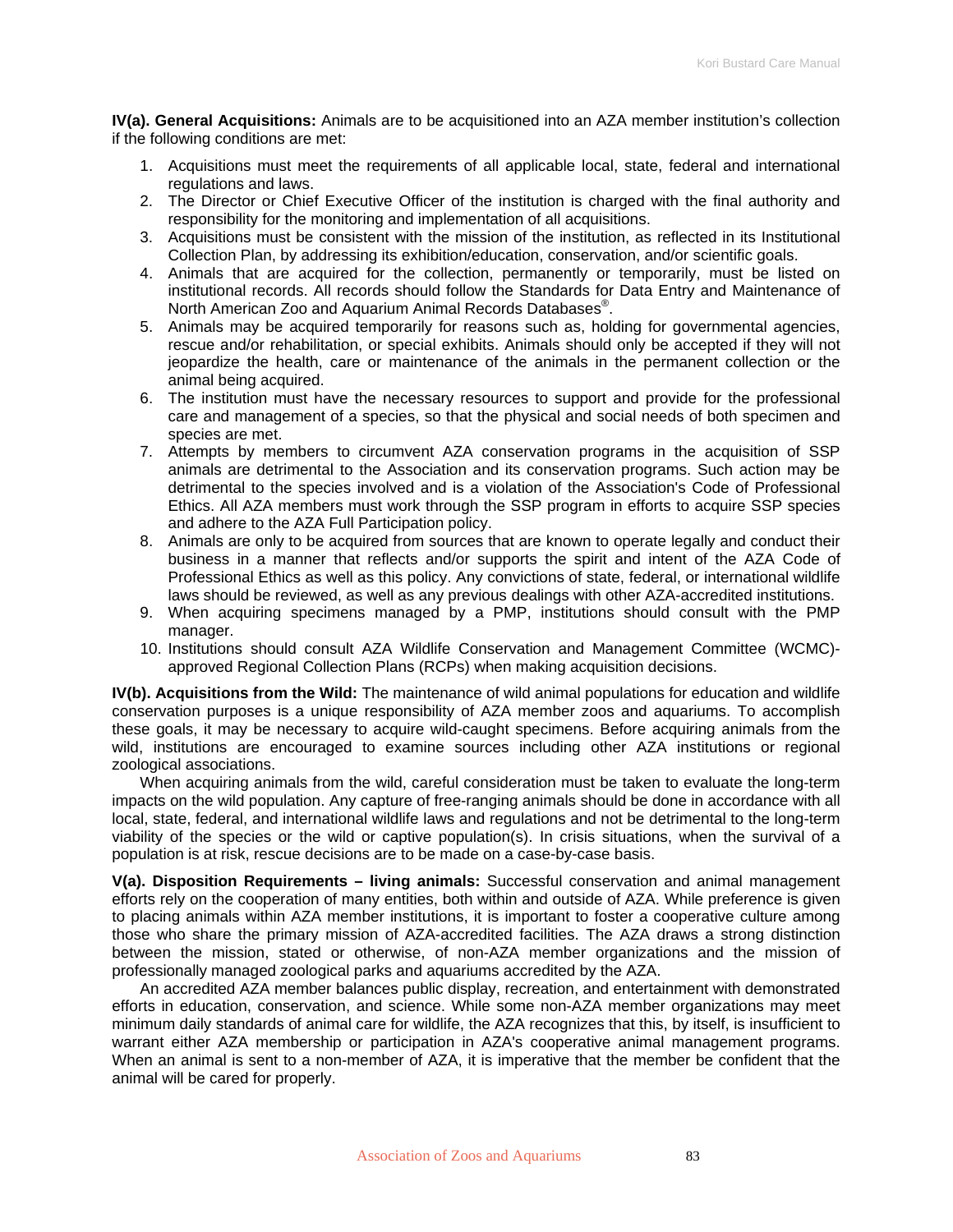Animals may only be disposed of from an AZA member institution's collection if the following conditions are met:

- 1. Dispositions must meet the requirements of all applicable local, state, federal and international regulations and laws.
- 2. The Director or Chief Executive Officer of the institution is charged with the final authority and responsibility for the monitoring and implementation of all dispositions.
- 3. Any disposition must abide by the Mandatory Standards and General Advisories of the AZA Code of Professional Ethics. Specifically, "a member shall make every effort to assure that all animals in his/her collection and under his/her care are disposed of in a manner which meets the current disposition standards of the Association and do not find their way into the hands of those not qualified to care for them properly."
- 4. Non-domesticated animals shall not be disposed of at animal auctions. Additionally, animals shall not be disposed of to any organization or individual that may use or sell the animal at an animal auction. In transactions with AZA non-members, the recipient must ensure in writing that neither the animal nor its offspring will be disposed of at a wild animal auction or to an individual or organization that allows the hunting of the animal.
- 5. Animals shall not be disposed of to organizations or individuals that allow the hunting of these animals or their offspring. This does not apply to individuals or organizations which allow the hunting of only free-ranging game species (indigenous to North America) and established longintroduced species such as, but not limited to, white-tailed deer, quail, rabbit, waterfowl, boar, ring-necked pheasant, chukar, partridge, and trout. AZA distinguishes hunting/fishing for sport from culling for sustainable population management and wildlife conservation purposes.
- 6. Attempts by members to circumvent AZA conservation programs in the disposition of SSP animals are detrimental to the Association and its conservation programs. Such action may be detrimental to the species involved and is a violation of the Association's Code of Professional Ethics. All AZA members must work through the SSP program in efforts to deacquisition SSP species and adhere to the AZA Full Participation policy.
- 7. Domesticated animals are to be disposed of in a manner consistent with acceptable farm practices and subject to all relevant laws and regulations.
- 8. Live specimens may be released within native ranges, subject to all relevant laws and regulations. Releases may be a part of a recovery program and any release must be compatible with the AZA Guidelines for Reintroduction of Animals Born or Held in Captivity, dated June 3, 1992.
- 9. Detailed disposition records of all living or dead specimens must be maintained. Where applicable, proper animal identification techniques should be utilized.
- 10. It is the obligation of every loaning institution to monitor, at least annually, the conditions of any loaned specimens and the ability of the recipient to provide proper care. If the conditions and care of animals are in violation of the loan agreement, it is the obligation of the loaning institution to recall the animal. Furthermore, an institution's loaning policy must not be in conflict with this A/D Policy.
- 11. If live specimens are euthanized, it must be done in accordance with the established policy of the institution and the Report of the American Veterinary Medical Association Panel on Euthanasia (Journal of the American Veterinary Medical Association 218 (5): 669-696, 2001).
- 12. In dispositions to non-AZA members, the non-AZA member's mission (stated or implied) must not be in conflict with the mission of AZA, or with this A/D Policy.
- 13. In dispositions to non-AZA member facilities that are open to the public, the non-AZA member must balance public display, recreation, and entertainment with demonstrated efforts in conservation, education, and science.
- 14. In dispositions to non-AZA members, the AZA members must be convinced that the recipient has the expertise, records management practices, financial stability, facilities, and resources required to properly care for and maintain the animals and their offspring. It is recommended that this documentation be kept in the permanent record of the animals at the AZA member institution.
- 15. If living animals are sent to a non-AZA member research institution, the institution must be registered under the Animal Welfare Act by the U.S. Department of Agriculture Animal and Plant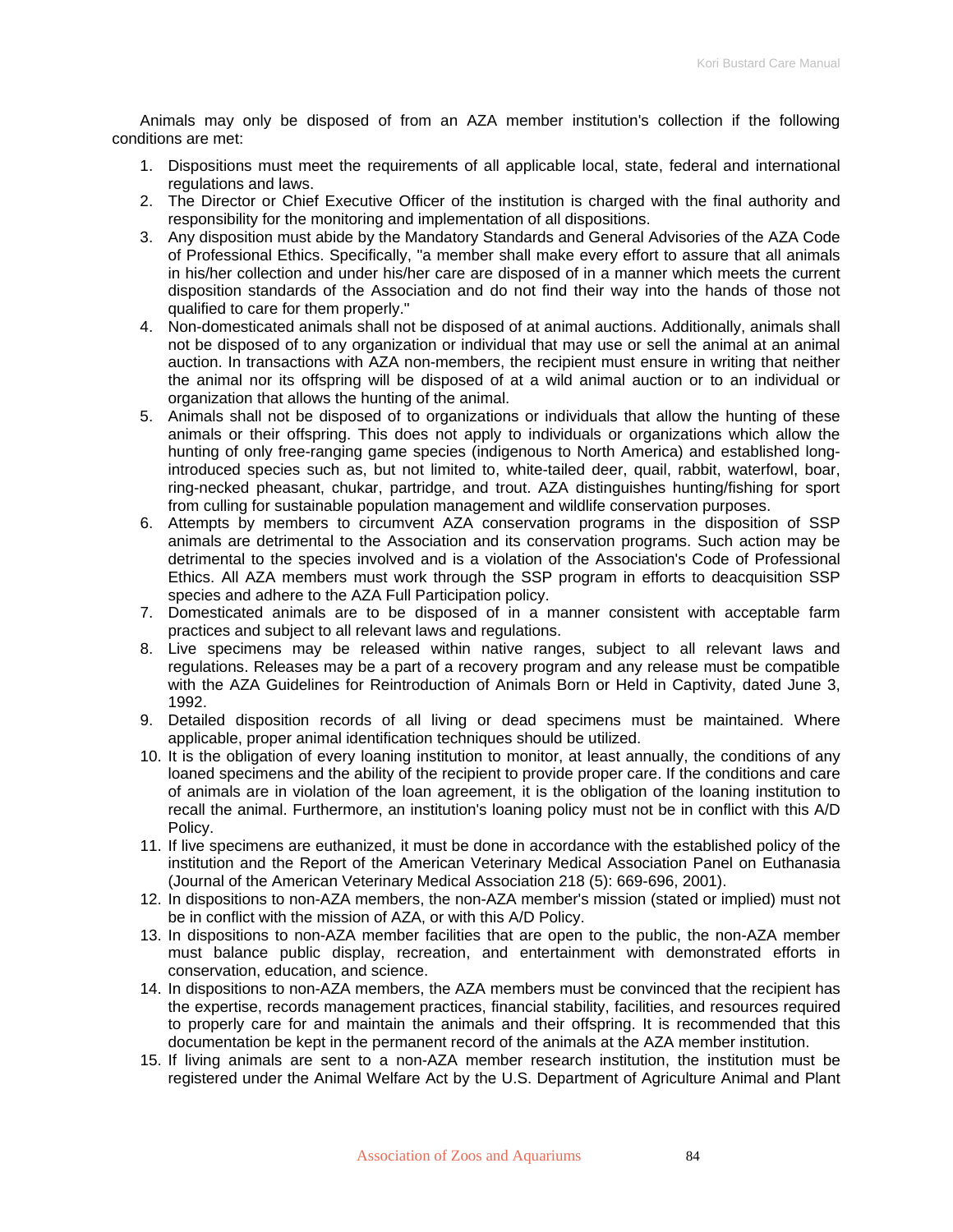Health Inspection Service. For international transactions, the receiving facility should be registered by that country's equivalent body with enforcement over animal welfare.

- 16. No animal disposition should occur if it would create a health or safety risk (to the animal or humans) or have a negative impact on the conservation of the species.
- 17. Inherently dangerous wild animals or invasive species should not be dispositioned to the pet trade or those unqualified to care for them.
- 18. Under no circumstances should any primates be dispositioned to a private individual or to the pet trade.
- 19. Fish and aquatic invertebrate species that meet ANY of the following are inappropriate to be disposed of to private individuals or the pet trade:
	- a. species that grow too large to be housed in a 72-inch long, 180 gallon aquarium (the largest tank commonly sold in retail stores)
	- b. species that require extraordinary life support equipment to maintain an appropriate captive environment (e.g., cold water fish and invertebrates)
	- c. species deemed invasive (e.g., snakeheads)
	- d. species capable of inflicting a serious bite or venomous sting (e.g., piranha, lion fish, blueringed octopus)
	- e. species of wildlife conservation concern
- 20. When dispositioning specimens managed by a PMP, institutions should consult with the PMP manager.
- 21. Institutions should consult WCMC-approved RCPs when making disposition decisions.

**V(b). Disposition Requirements – dead specimens:** Dead specimens (including animal parts and samples) are only to be disposed of from an AZA member institution's collection if the following conditions are met:

- 1. Dispositions of dead specimens must meet the requirements of all applicable local, state, federal and international regulations and laws.
- 2. Maximum utilization is to be made of the remains, which could include use in educational programs or exhibits.
- 3. Consideration is given to scientific projects that provide data for species management and/or conservation.
- 4. Records (including ownership information) are to be kept on all dispositions, including animal body parts, when possible.
- 5. SSP and TAG necropsy protocols are to be accommodated insofar as possible.

**VI. Transaction Forms:** AZA member institutions will develop transaction forms to record animal acquisitions and dispositions. These forms will require the potential recipient or provider to adhere to the AZA Code of Professional Ethics, the AZA Acquisition/Disposition Policy, and all relevant AZA and member policies, procedures and guidelines. In addition, transaction forms must insist on compliance with the applicable laws and regulations of local, state, federal and international authorities.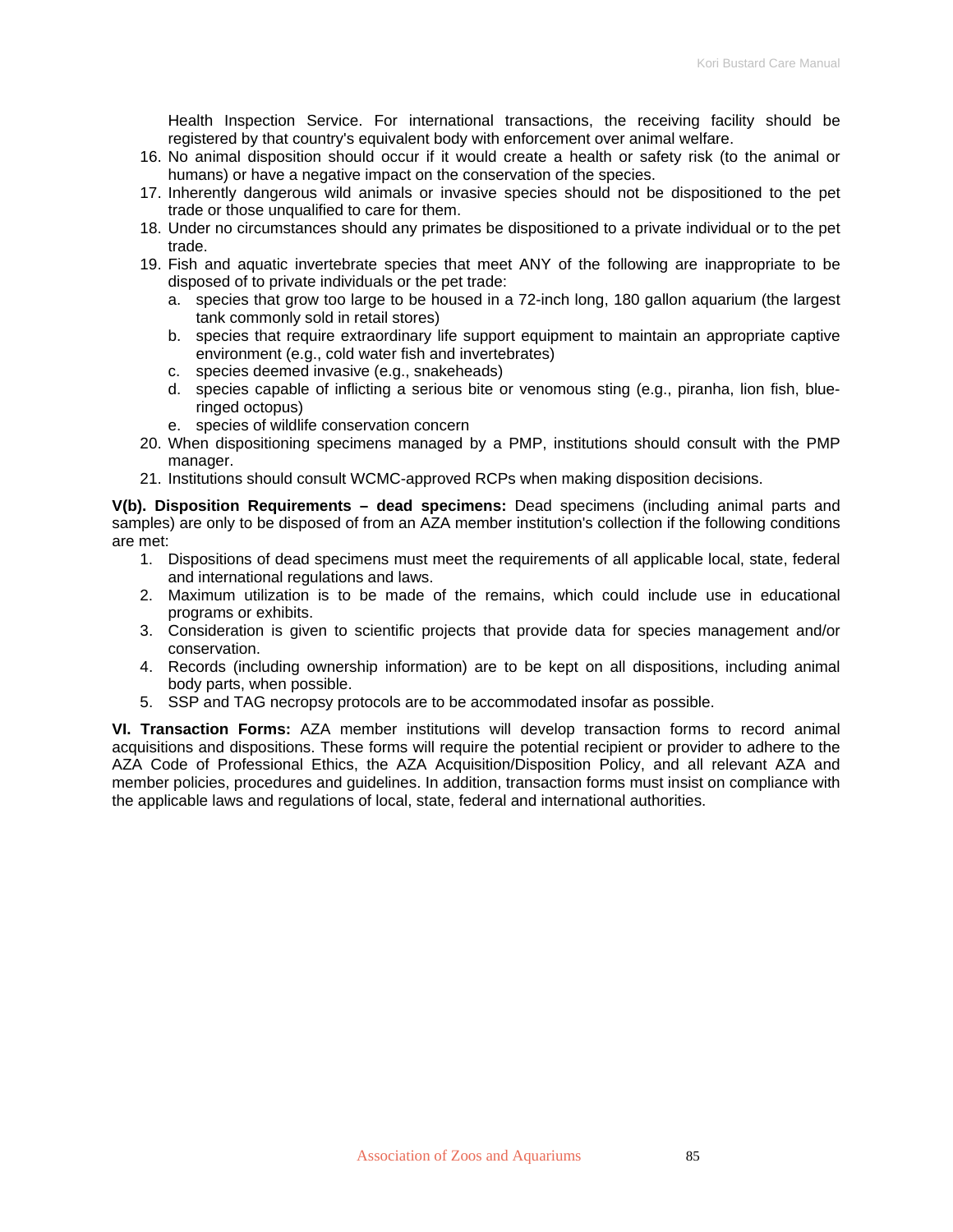### **Appendix E: Recommended Quarantine Procedures**

**Quarantine facility:** A separate quarantine facility, with the ability to accommodate mammals, birds, reptiles, amphibians, and fish should exist. If a specific quarantine facility is not present, then newly acquired animals should be isolated from the established collection in such a manner as to prohibit physical contact, to prevent disease transmission, and to avoid aerosol and drainage contamination.

Such separation should be obligatory for primates, small mammals, birds, and reptiles, and attempted wherever possible with larger mammals such as large ungulates and carnivores, marine mammals, and cetaceans. If the receiving institution lacks appropriate facilities for isolation of large primates, preshipment quarantine at an AZA or American Association for Laboratory Animal Science (AALAS) accredited institution may be applied to the receiving institutions protocol. In such a case, shipment must take place in isolation from other primates. More stringent local, state, or federal regulations take precedence over these recommendations.

**Quarantine length:** Quarantine for all species should be under the supervision of a veterinarian and consist of a minimum of 30 days (unless otherwise directed by the staff veterinarian). Mammals: If during the 30-day quarantine period, additional mammals of the same order are introduced into a designated quarantine area, the 30-day period must begin over again. However, the addition of mammals of a different order to those already in quarantine will not have an adverse impact on the originally quarantined mammals. Birds, Reptiles, Amphibians, or Fish: The 30-day quarantine period must be closed for each of the above Classes. Therefore, the addition of any new birds into a bird quarantine area requires that the 30-day quarantine period begin again on the date of the addition of the new birds. The same applies for reptiles, amphibians, or fish.

**Quarantine personnel:** A keeper should be designated to care only for quarantined animals or a keeper should attend quarantined animals only after fulfilling responsibilities for resident species. Equipment used to feed and clean animals in quarantine should be used only with these animals. If this is not possible, then equipment must be cleaned with an appropriate disinfectant (as designated by the veterinarian supervising quarantine) before use with post-quarantine animals.

Institutions must take precautions to minimize the risk of exposure of animal care personnel to zoonotic diseases that may be present in newly acquired animals. These precautions should include the use of disinfectant foot baths, wearing of appropriate protective clothing and masks in some cases, and minimizing physical exposure in some species; e.g., primates, by the use of chemical rather than physical restraint. A tuberculin testing/surveillance program must be established for zoo/aquarium employees in order to ensure the health of both the employees and the animal collection.

**Quarantine protocol:** During this period, certain prophylactic measures should be instituted. Individual fecal samples or representative samples from large numbers of individuals housed in a limited area (e.g., birds of the same species in an aviary or frogs in a terrarium) should be collected at least twice and examined for gastrointestinal parasites. Treatment should be prescribed by the attending veterinarian. Ideally, release from quarantine should be dependent on obtaining two negative fecal results spaced a minimum of two weeks apart either initially or after parasiticide treatment. In addition, all animals should be evaluated for ectoparasites and treated accordingly.

Vaccinations should be updated as appropriate for each species. If the animal arrives without a vaccination history, it should be treated as an immunologically naive animal and given an appropriate series of vaccinations. Whenever possible, blood should be collected and sera banked. Either a -94°F (-70ºC) frost-free freezer or a -4°F (-20ºC) freezer that is not frost-free should be available to save sera. Such sera could provide an important resource for retrospective disease evaluation.

The quarantine period also represents an opportunity to, where possible, permanently identify all unmarked animals when anesthetized or restrained (e.g., tattoo, ear notch, ear tag, etc.). Also, whenever animals are restrained or immobilized, a complete physical, including a dental examination, should be performed. Complete medical records should be maintained and available for all animals during the quarantine period. Animals that die during quarantine should have a necropsy performed under the supervision of a veterinarian and representative tissues submitted for histopathologic examination.

**Quarantine procedures:** The following are recommendations and suggestions for appropriate quarantine procedures for birds that are applicable to kori bustards: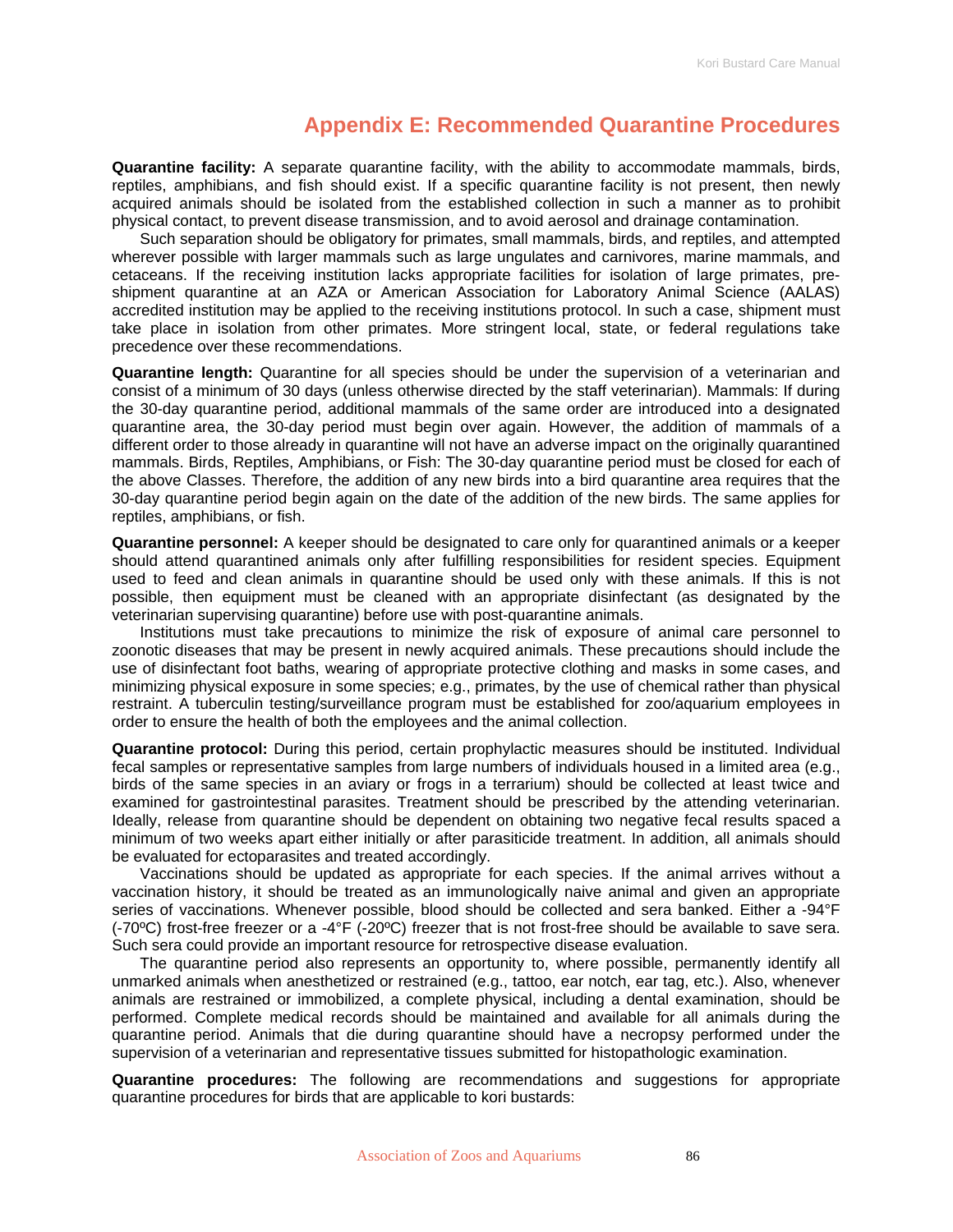#### Required:

- 1. Direct and floatation fecals
- 2. Evaluate for ectoparasites
- 3. Appropriate serological tests for psittacosis, and if positive, confirmed by culture vaccinate as appropriate

Strongly Recommended:

- 1. CBC/sera profile
- 2. Fecal culture for *Salmonella sp.*
- 3. Fecal gram stain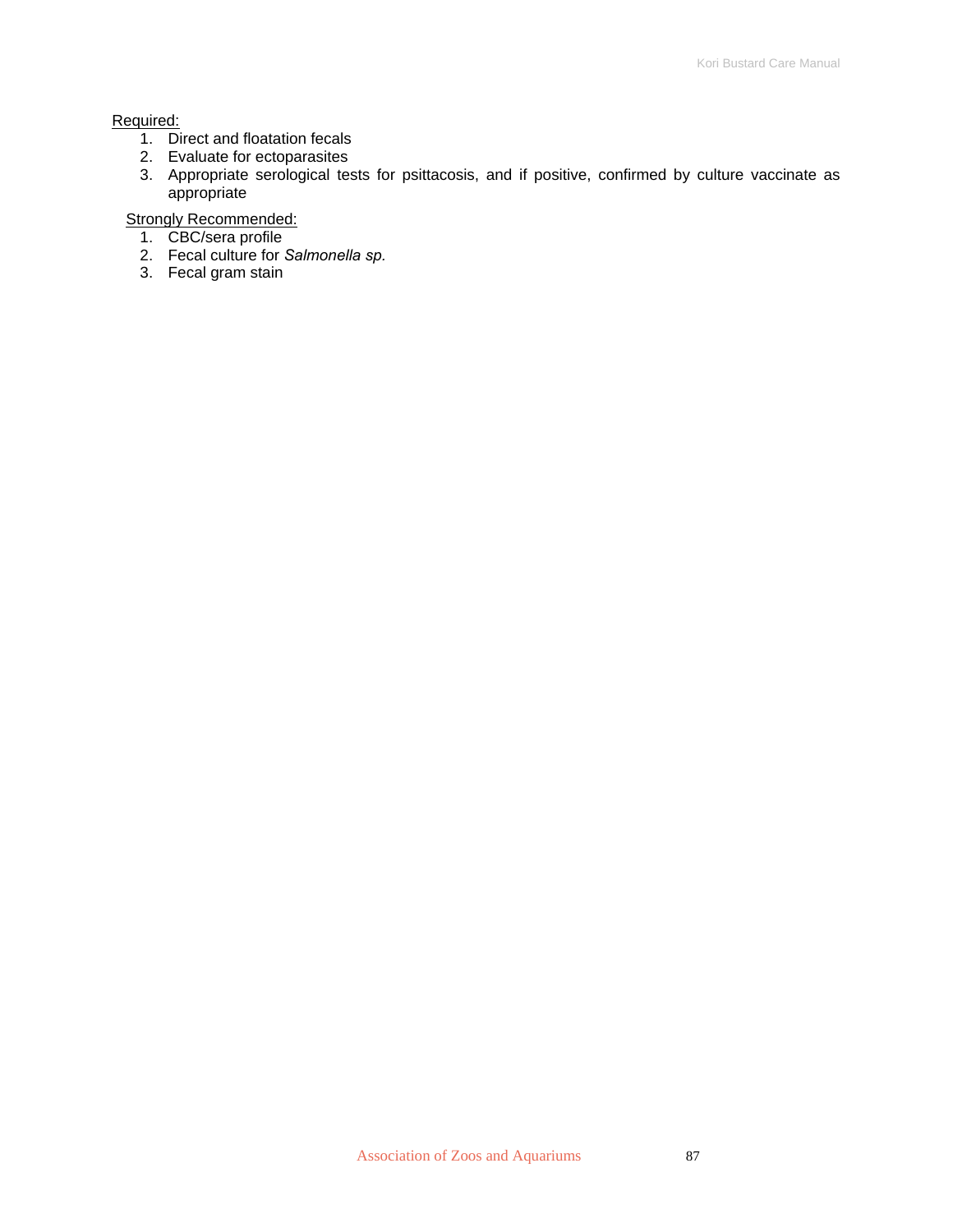## **Appendix F: Hematological Reference Values**

A couple publications provide hematological reference values for mature and growing kori bustards and have been included here (Tables 1-5) for consultation and comparison with values taken during quarantine and when examining the current health status of birds as part of each institution's preventative veterinary health program.

| <b>Cell Description</b>                      | Mean $\pm$ SEM*<br>(minimum--maximum)                          | $\boldsymbol{N}$ |
|----------------------------------------------|----------------------------------------------------------------|------------------|
| Erythrocytes Length x width $\mu$ m          | $13.5\pm0.05 \times 7.3\pm0.06$<br>$(13-15) \times (6-8)$      | 100              |
| Erythrocytes nucleus Length x width $\mu$ m  | $6.4\pm0.05 \times 2\pm0.01$<br>$(5.5 - 7.5) \times (2 - 2.5)$ | 100              |
| Heterophils Diameter µm                      | $11.5+0.21$<br>$(10-15)$                                       | 50               |
| Eosinophils Diameter µm                      | $11.8 \pm 0.17$<br>$(9-15)$                                    | 50               |
| Basophils Diameter um                        | $9.5 \pm 0.27$<br>$(7-12)$                                     | 30               |
| 'Small' lymphocytes Diameter µm              | $7.2 + 0.12$<br>$(6-9)$                                        | 50               |
| 'Large' lymphocytes Diameter µm              | $10.7 + 0.16$<br>$(9-13)$                                      | 50               |
| Monocytes Diameter µm                        | $14\pm0.2$<br>$(12-20)$                                        | 50               |
| 'Small' thrombocytes Length x width um       | $5.6\pm0.14 \times 5.6\pm0.14$<br>$(5-7) \times (5-7)$         | 25               |
| 'Large' thrombocytes Length x width $\mu$ m  | $8.8\pm0.19 \times 8.1\pm0.16$<br>$(7-10) \times (7-10)$       | 25               |
| 'Mean' thrombocytes Length x width $\mu$ m   | $7.3+0.26 \times 6.8+0.21$<br>$(5-11) \times (5-10)$           | 50               |
| 'Mean' thrombocyte nucleus Length x width um | $5.1\pm0.13 \times 4.7\pm0.10$<br>$(4-8)$ x $(4-6)$            | 50               |
| * Mean ± standard error of mean              |                                                                |                  |

Table 1: Hematological reference values for mature and growing kori bustards (Howlett et al. 1995)

|                          | Mean $\pm$ SEM*                      | N  |
|--------------------------|--------------------------------------|----|
|                          | (minimum--maximum)                   |    |
| RBC x10 <sup>12</sup> /l | $2.30+0.06$<br>$(1.74 - 2.95)$       | 28 |
| $Hb$ g/dl                | $14.10 \pm 0.16$<br>$(11.9 - 15.9)$  | 28 |
| $Hct$ $1/1$              | $0.47 \pm 0.05$<br>$(0.395 - 0.525)$ | 28 |
| MCV fl                   | $208.5 + 5.1$<br>$(161.9 - 275.4)$   | 28 |
| MCH pg                   | $62.4 \pm 1.6$<br>$(48.0 - 84.6)$    | 28 |
| MCHC g/dl                | $30.0 + 0.4$<br>$(29.7 - 34.9)$      | 28 |
| WBC $x10^9$ /I           | $7.29 \pm 0.42$<br>$(3.05 - 12.85)$  | 28 |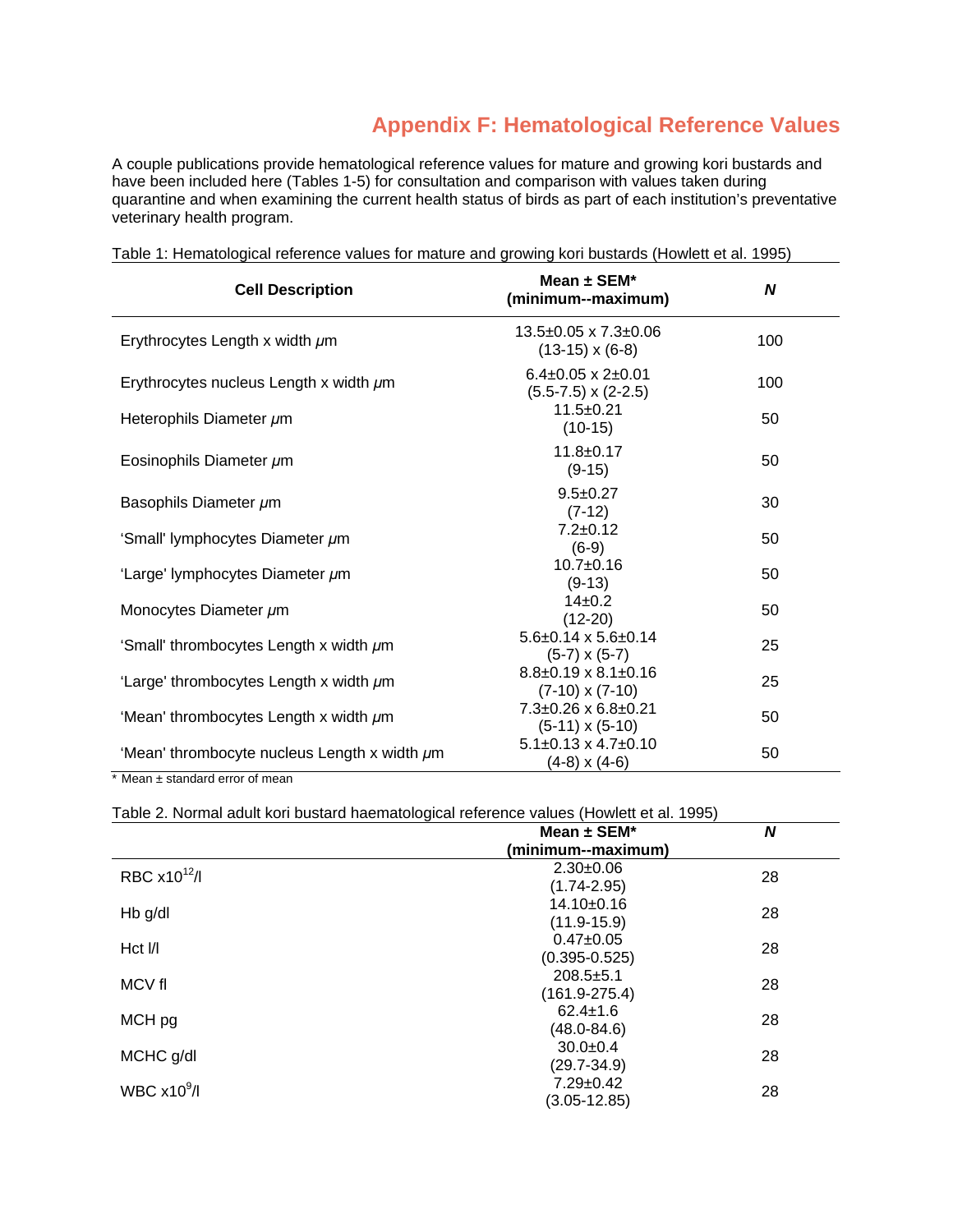| Heterophils $x10^9$ /l            | $3.98 \pm 0.32$<br>$(0.95 - 9.25)$ | 28 |
|-----------------------------------|------------------------------------|----|
| Lymphocytes $x10^9$ /l            | $2.21 \pm 0.24$<br>$(0.41 - 5.45)$ | 28 |
| Monocytes x10 <sup>9</sup> /l     | $0.60 + 0.07$<br>$(0.0 - 1.57)$    | 28 |
| Eosinophils x $10^9$ /l           | $0.35 \pm 0.05$<br>$(0.0 - 1.15)$  | 27 |
| Basophils x 10 <sup>9</sup> /l    | $0.20 \pm 0.03$<br>$(0.0 - 0.80)$  | 28 |
| Thrombocytes x 10 <sup>9</sup> /l | $5.5 \pm 0.7$<br>$(1.49 - 18.0)$   | 25 |
| Fibrinogen g/l                    | $2.42 \pm 0.10$<br>(1.42-4.5)      | 27 |

\* Mean ± standard error of mean

Hb, haemoglobin; Hct, haematocrit; MCV, mean cell volume;MCH, mean cell haemoglobin; MCHC, mean cell haemoglobin concentration

Table 3: Kori bustard (*Ardeotis kori*): haematological findings in birds of different ages (1-5 months) (Howlett et al. 1998)

|                             | 1 month                                               | n1 | 2 months                                | n2 | 3 months                             | n <sub>3</sub> | 4 months                               | n4 | 5 months                                | $\mathbf n$<br>5 |
|-----------------------------|-------------------------------------------------------|----|-----------------------------------------|----|--------------------------------------|----------------|----------------------------------------|----|-----------------------------------------|------------------|
| RBC x<br>$10^{12}/I$        | $1.28 \pm 0.06*$<br>$(1.04 -$<br>$1.61$ <sup>**</sup> | 9  | $1.57 \pm 0.06$<br>$(1.22 - 2.01)$      | 12 | $1.76 \pm 0.08$<br>$(1.31 - 2.4)$    | 14             | $2.06 \pm 0.08$<br>$(1.39 - 2.63)$     | 15 | $2.07 \pm 0.08$<br>$(1.79 - 2.59)$      | 1<br>1           |
| $HB$ g/dl                   | $7.5 \pm 0.2$<br>$(6.8 - 8.3)$                        | 9  | $9.7 \pm 0.3$<br>$(7.4 - 10.9)$         | 12 | $10.9 + 0.3$<br>$(9.6 - 13.1)$       | 14             | $12.1 \pm 0.3$<br>$(10.3 - 14.0)$      | 15 | $12.1 \pm 0.4$<br>$(9.1 - 14.0)$        | 1<br>1           |
| Hct I/I                     | $0.23 \pm 0.7$<br>$(0.195 -$<br>0.26                  | 9  | $0.30+0.9$<br>$(0.24 - 0.34)$           | 12 | $35.1 \pm 0.7$<br>$(0.30 - 0.41)$    | 14             | $0.374 \pm 0.7$<br>$(0.32 - 0.41)$     | 15 | $0.396 + 0.9$<br>$(0.33 - 0.44)$        | 1<br>1           |
| MCV fl                      | $178.4 \pm 7.9$<br>$(152.2 -$<br>219.6                | 9  | $195.2 \pm 6.6$<br>$(159.2 -$<br>225.4) | 12 | $204.3 + 8.1$<br>$(168.8 -$<br>262.8 | 14             | $185.2 \pm 7.9$<br>$(144.0 -$<br>241.0 | 15 | $194.2 \pm 7.8$<br>$(152.5 -$<br>225.4) |                  |
| MCH pg                      | $59.3 + 3.4$<br>$(42.2 - 77.6)$                       | 9  | $62.0 \pm 1.5$<br>$(52.2 - 69.0)$       | 12 | $63.5 \pm 2.4$<br>$(49.2 - 79.4)$    | 14             | $59.6 \pm 2.3$<br>$(45.9 - 74.1)$      | 15 | $59.5 + 3.1$<br>$(42.1 - 73.7)$         | 1                |
| MCH g/dl                    | $33.2 \pm 1.0$<br>$(27.8 - 37.2)$                     | 9  | $32.0+0.9$<br>$(28.2 - 40.4)$           | 12 | $31.2 \pm 0.8$<br>$(27.5 - 38.1)$    | 14             | $32.3 \pm 0.5$<br>$(29.2 - 35.3)$      | 15 | $30.5 \pm 0.7$<br>$(24.3 - 33)$         |                  |
| <b>THROMB</b><br>$x 10^9/l$ | $7.03 \pm 1.79$<br>$(3.1 - 15.0)$                     | 6  | $8.1 \pm 0.8$<br>$(4.07 - 15.6)$        | 12 | $6.7 \pm 0.4$<br>$(4.6-9.2)$         | 14             | $7.9 \pm 0.7$<br>$(3.7 - 15.0)$        | 15 | $7.35 \pm 0.61$<br>$(3.7 - 10.8)$       | 1                |
| WBC x<br>$10^{9}/I$         | $8.78 \pm 0.45$<br>$(6.65 -$<br>10.85                 | 9  | $10.2 \pm 0.6$<br>$(6.1 - 14.75)$       | 12 | $10.7 \pm 0.7$<br>$(7.05-16.2)$      | 14             | $12.7 + 0.7$<br>$(8-18.8)$             | 15 | $12.5 \pm 0.4$<br>$(10.35 -$<br>15.15)  |                  |
| HET x<br>$10^{9}/I$         | $5.42 \pm 0.38$<br>$(3.72 - 6.94)$                    | 9  | $4.28 \pm 0.30$<br>$(2.62 - 6.34)$      | 12 | $5.14 \pm 0.65$<br>$(2.58 - 11.8)$   | 14             | $6.2 \pm 0.6$<br>$(2.9 - 10.2)$        | 15 | $5.1 \pm 0.5$<br>$(1.5 - 7.5)$          |                  |
| LYMPH x<br>$10^{9}/I$       | $2.63 \pm 0.26$<br>$1.37 - 3.70$                      | 9  | $4.64 \pm 0.33$<br>$(2.50 - 6.97)$      | 12 | $4.19 \pm 0.27$<br>$(3.08 - 6.35)$   | 14             | $5.1 \pm 0.4$<br>$(2.9 - 7.8)$         | 15 | $5.49 \pm 0.45$<br>$(3.60 - 9.05)$      |                  |
| MONO x<br>$10^{9}/I$        | $0.24 \pm 0.06$<br>$(0.08 - 0.63)$                    | 9  | $0.66 \pm 0.15$<br>$(0.24 - 1.92)$      | 12 | $0.80 + 0.12$<br>$(0.00 - 1.58)$     | 14             | $0.81 \pm 0.08$<br>$(0.35 - 1.50)$     | 15 | $1.13 \pm 0.16$<br>$(0.49 - 2.03)$      | 1<br>1           |
| EOS x<br>$10^{9}/I$         | $0.28 \pm 0.08$<br>$(0.00 - 0.65)$                    | 9  | $0.32 \pm 0.04$<br>$(0.1 - 0.5)$        | 12 | $0.38 + 0.08$<br>$(0.07 - 1.03)$     | 14             | $0.35 \pm 0.05$<br>$(0.00 - 0.78)$     | 15 | $0.42 \pm 0.08$<br>$(0.00-1.06)$        | 1<br>1           |
| <b>BAS x</b><br>$10^9$ /l   | $0.21 \pm 0.06$<br>$(0.00 - 0.47)$                    | 9  | $0.12 \pm 0.04$<br>$(0.00 - 0.43)$      | 12 | $0.04 \pm 0.01$<br>$(0.00 - 0.13)$   | 14             | $0.11 \pm 0.04$<br>$(0.00 - 0.48)$     | 15 | $0.05 \pm 0.01$<br>$(0.00 - 0.16)$      | 1                |
| FIB g/l                     | $1.76 \pm 0.18$<br>$(1.1 - 2.6)$                      | 8  | $2.0 + 0.1$<br>(1.2-2.8)                | 12 | $2.25 \pm 0.2$<br>$(1.6 - 3.8)$      | 12             | $2.57+0.3$<br>$(1.6 - 4.0)$            | 8  | $2.58 + 0.49$<br>$(1.6 - 4.8)$          | 8                |

RBC, red blood cells; HB, haemoglobin; Hct, haematocrit; MCV, mean corpuscular volume; MCH, mean corpuscular haemoglobin; MCHC, mean corpuscular haemoglobin concentration; THROMB, thrombocytes; WBC, white blood cells; HET, heterophils; LYMPH, lymphocytes; MONO, monocytes; EOS, eosinophils; BAS, basophils; FIB, fibrinogen.

\* Mean ± standard error of mean

\*\* Minimum--maximum

n = no. of samples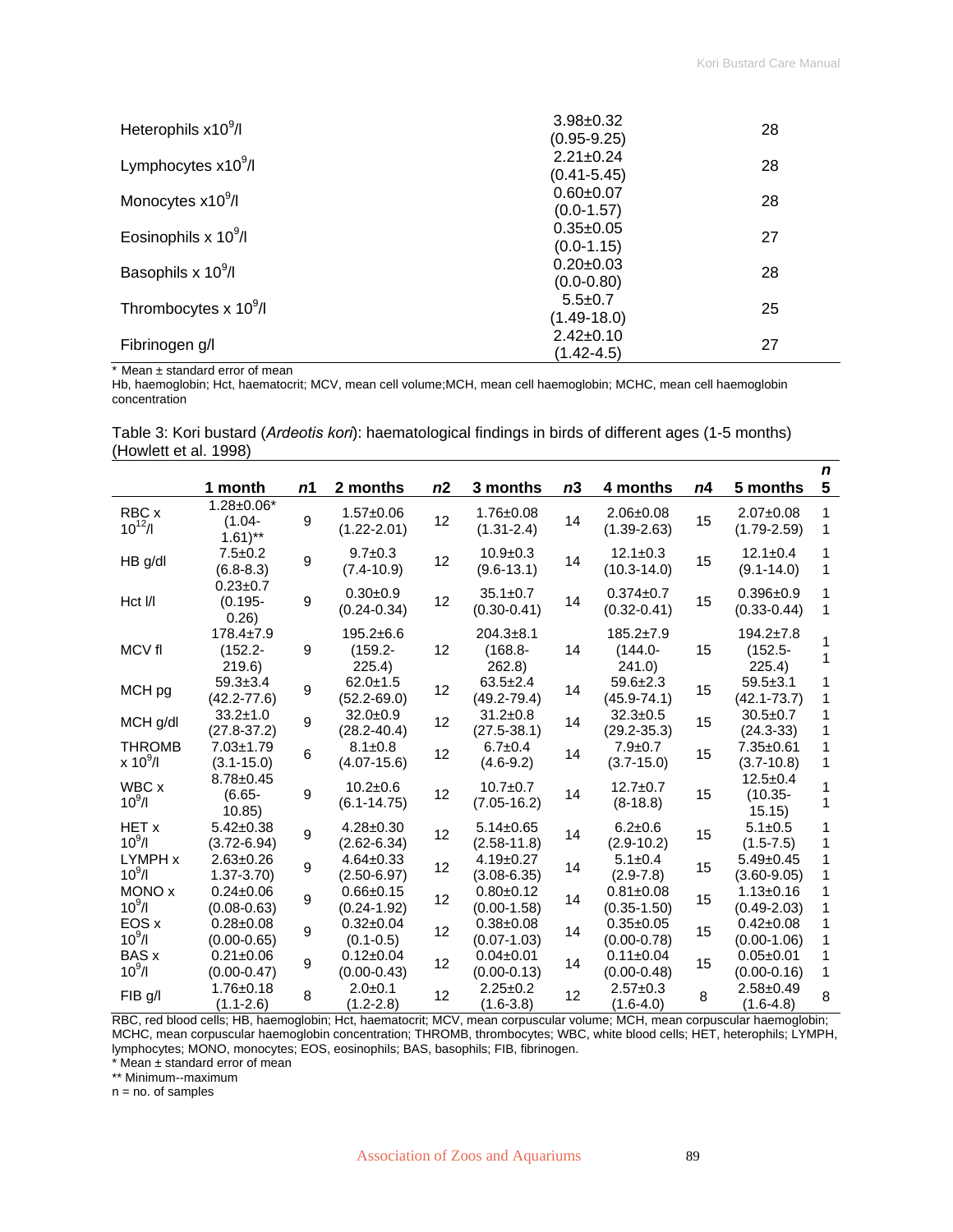|                            | 6                                           |    | 7                                      |                | 8                                       |    | 9                                 |    |                                         |     |
|----------------------------|---------------------------------------------|----|----------------------------------------|----------------|-----------------------------------------|----|-----------------------------------|----|-----------------------------------------|-----|
|                            | months                                      | n6 | months                                 | n <sub>7</sub> | months                                  | n8 | months                            | n9 | 15 months                               | m15 |
| RBC x<br>$10^{12}$ /I      | $2.14 \pm 0.07*$<br>$(1.84 -$<br>$2.46$ )** | 10 | $2.12 \pm 0.07$<br>$(1.79 - 2.61)$     | 12             | $2.0 + 0.1$<br>$(1.72 - 2.6)$           | 10 | $2.1 \pm 0.04$<br>$(1.91 - 2.23)$ | 8  | $2.08 \pm 0.06$<br>$(1.81 - 2.47)$      | 13  |
| HB g/dl                    | $11.4 \pm 0.4$<br>$(9.9-13.2)$              | 10 | $11.7 \pm 0.3$<br>$(10.5 - 13.1)$      | 12             | $12.5 + 0.4$<br>$(10.9 - 14.3)$         | 10 | $12.8 + 0.4$<br>$(10.9 - 14.2)$   | 8  | $14.2 \pm 0.4$<br>$(12.1 - 16.1)$       | 13  |
| Hct I/I                    | $0.38 + 0.9$<br>$(0.34 - 0.42)$             | 10 | $0.396 + 0.9$<br>$(0.35 - 0.45)$       | 12             | $0.39 + 1.0$<br>$(0.36 - 0.45)$         | 10 | $0.39 + 0.9$<br>$(0.36 - 0.43)$   | 8  | $0.47 + 0.9$<br>$(0.41 - 0.51)$         | 13  |
| MCV fl                     | $179.9 + 5.0$<br>$(160.6 -$<br>210.1)       | 10 | $188.2 + 5.6$<br>$(165.1 -$<br>220.7)  | 12             | $200.5 \pm 7.4$<br>$(138.5 -$<br>219.3) | 10 | 186.5±3.6<br>$(168.2 -$<br>200.5  | 8  | $226.5 \pm 7.3$<br>$(195.5 -$<br>273.5) | 13  |
| MCH pg                     | $53.7+2.1$<br>$(40.2 - 66.5)$               | 10 | $55.8 \pm 2.1$<br>$(43.7 - 66.5)$      | 12             | $64.4 \pm 2.5$<br>$(45.4 - 74.6)$       | 10 | $60.5 \pm 1.3$<br>$(57.1 - 68.6)$ | 8  | $68.7 \pm 2.4$<br>$(58.2 - 84.0)$       | 13  |
| MCH g/dl                   | $29.8 \pm 0.7$<br>$(25.1 - 32.4)$           | 10 | $29.6 + 0.6$<br>$(25.6 - 32.3)$        | 12             | $32.2 \pm 0.6$<br>$(29.5 - 36.3)$       | 10 | $32.5 \pm 0.7$<br>$(29.8 - 35.5)$ | 8  | $30.3 \pm 0.5$<br>$(27.6 - 33.2)$       | 13  |
| <b>THROMB</b><br>x 109/l   | $9.98 + 1.09$<br>$(4.9-1.7)$                | 10 | $11.61 \pm 1.0$<br>$(5.5 - 16.7)$      | 12             | $10.6 + 0.9$<br>$(6.3-15)$              | 10 | $7.0 + 1.0$<br>$(4.8-9.5)$        | 4  | $6.52 \pm 0.54$<br>$(4.05 - 10.2)$      | 13  |
| WBC x<br>$10^{9}/I$        | $13.5 \pm 0.7$<br>$(9.8 - 16.1)$            | 10 | $15.6 + 0.7$<br>$(9.2 - 18.5)$         | 12             | $13.5 + 0.9$<br>$(9.25 -$<br>17.05      | 10 | $14.5 + 0.5$<br>$(12.8 - 6.9)$    | 8  | 14.10±0.61<br>$(11.25 - 17.8)$          | 13  |
| <b>HET x</b><br>$10^9$ /l  | $5.1 \pm 0.9$<br>$(1.9 - 11.4)$             | 10 | $6.34 \pm 0.58$<br>$(2.76 - 8.83)$     | 12             | $5.41 \pm 0.58$<br>$(2.59 - 8.35)$      | 10 | $6.27 + 0.76$<br>$(4.08 - 10.8)$  | 8  | $5.84 \pm 0.61$<br>$(2.70 - 10.63)$     | 13  |
| LYMPH x<br>$10^{9}/I$      | $6.7 + 0.6$<br>$(3.0 - 10.5)$               | 10 | $7.32 \pm 0.59$<br>$(4.50 -$<br>11.84) | 12             | $6.38 \pm 0.52$<br>$(3.80 - 9.29)$      | 10 | $6.49 + 0.59$<br>$(2.85 - 8.45)$  | 8  | $6.49 \pm 0.43$<br>$(4.37 - 9.43)$      | 13  |
| MONO x<br>$10^{9}/I$       | $0.93 + 0.14$<br>$(0.14 - 1.64)$            | 10 | $1.12 \pm 0.13$<br>$(0.45 - 1.78)$     | 12             | $1.18 \pm 0.13$<br>$(0.63 - 1.70)$      | 10 | $0.75 + 0.17$<br>$(0.13 - 1.41)$  | 8  | $1.13 \pm 0.07$<br>$(0.80 - 1.53)$      | 13  |
| EOS x<br>$10^{9}$ /l       | $0.36 \pm 0.07$<br>$(0.14 - 1.64)$          | 10 | $0.48 \pm 0.08$<br>$(0.0 - 0.89)$      | 12             | $0.21 \pm 0.06$<br>$(0.0 - 0.63)$       | 10 | $0.53 + 0.09$<br>$(0.13 - 0.92)$  | 8  | $0.35 \pm 0.05$<br>$(0.13 - 0.68)$      | 13  |
| <b>BAS x</b><br>$10^{9}/I$ | $0.23 \pm 0.07$<br>$(0.0 - 0.57)$           | 10 | $0.08 + 0.01$<br>$(0.0 - 0.14)$        | 12             | $0.03 \pm 0.01$<br>$(0.0 - 0.08)$       | 10 | $0.08 + 0.01$<br>$(0.02 - 0.14)$  | 8  | $0.29 + 0.06$<br>$(0.0 - 0.69)$         | 12  |
| FIB g/l                    | $2.83 \pm 0.22$<br>$(1.7 - 4.0)$            | 10 | $3.0 + 0.2$<br>$(2.0 - 4.7)$           | 11             | $2.7 + 0.3$<br>$(1.1 - 5.4)$            | 10 | $2.65 \pm 0.27$<br>$(2.0-3.3)$    | 4  | $3.0 + 0.3$<br>$(1.3 - 5.3)$            | 13  |

Table 4: Kori bustard (*Ardeotis kori*): haematological findings in birds of different ages (6-15 months) (Howlett et al. 1998)

RBC, red blood cells; HB, haemoglobin; Hct, haematocrit; MCV, mean corpuscular volume; MCH, mean corpuscular haemoglobin; MCHC, mean corpuscular haemoglobin concentration; THROMB, thrombocytes; WBC, white blood cells; HET, heterophils; LYMPH, lymphocytes; MONO, monocytes; EOS, eosinophils; BAS, basophils; FIB, fibrinogen.

\*Mean ± SEM \*\*Minimum--maximum

 $n = no$ . of samples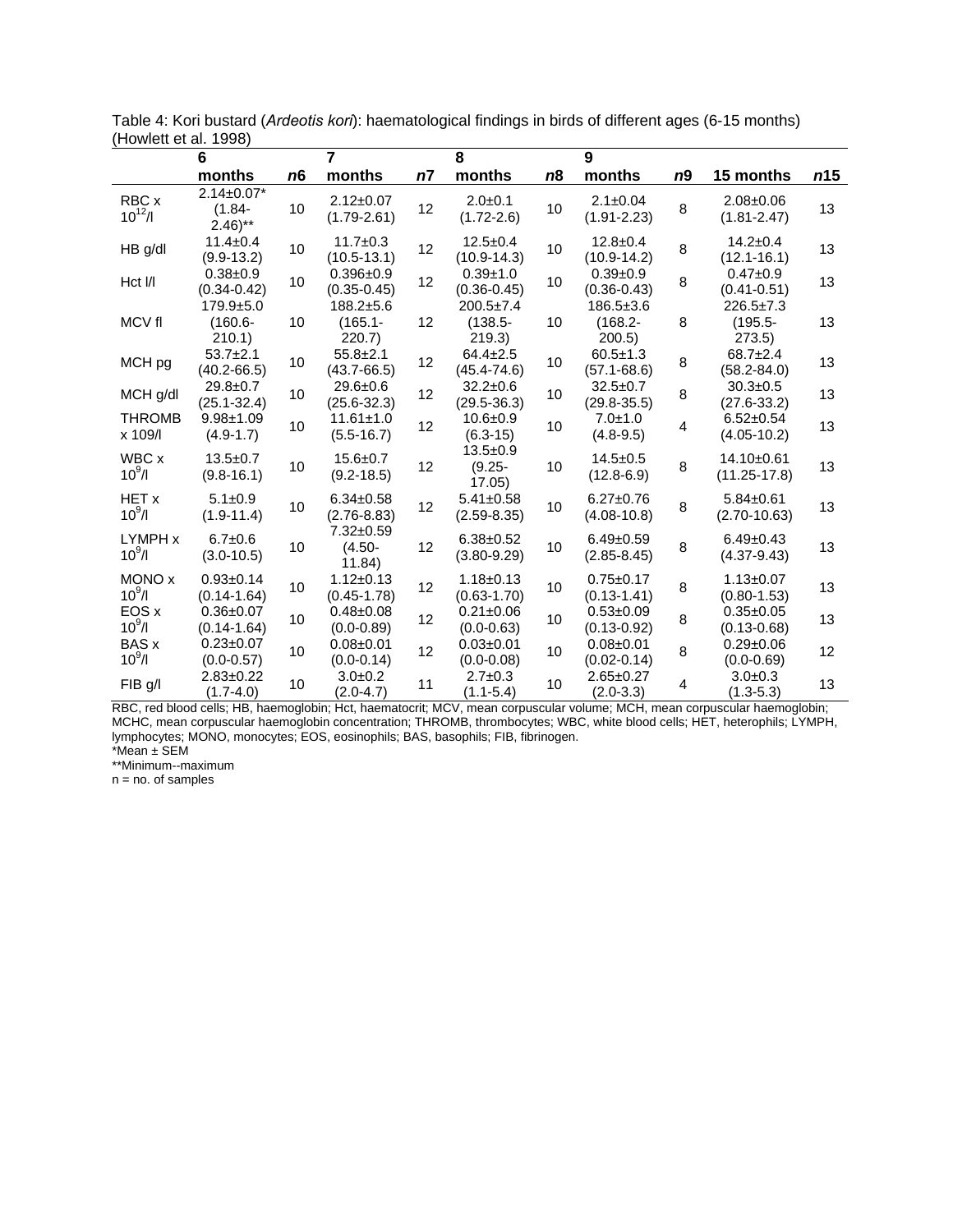| Assay                    | Mean ± SEM*                        | n  |
|--------------------------|------------------------------------|----|
|                          | (minimum--maximum)                 |    |
|                          | $13.35 \pm 0.47$                   |    |
| Glucose (mmol/l)         | $(9.28 - 19.97)$                   | 24 |
|                          | $469.45 \pm 29.75$                 | 26 |
| Uric acid $(\mu$ mol/l)  | $(208.25 - 850.85)$                |    |
|                          | $50.35 \pm 3.53$                   | 24 |
| Creatinine (umol/l       | $(17.66 - 97.16)$                  |    |
| Total bilirubin (µmol/l) | $11.90 \pm 0.51$                   | 25 |
|                          | $(5.1 - 22.10)$                    |    |
| Total protein (g/l)      | $29.60 \pm 1.60$                   | 25 |
|                          | $(20.0 - 52.0)$                    |    |
| Albumin (gl/l)           | $15.90 \pm 0.80$                   | 25 |
|                          | $(12.0 - 31.0)$                    |    |
| Globulin (gl/l)          | $13.0 \pm 0.80$                    | 22 |
|                          | $(8.0 - 24.0)$                     |    |
| Albumin/globulin ratio   | $1.20 \pm 0.06$                    | 23 |
|                          | $(0.70 - 2.10)$                    |    |
| GGT (U/I)                | $13.25 \pm 0.47$                   | 4  |
|                          | $(12.0 - 14.0)$                    |    |
| ALT (U/I)                | $16.17 \pm 2.24$                   | 23 |
|                          | $(4.0 - 52.0)$                     |    |
| AST (U/I)                | $226.50 \pm 10.80$                 | 4  |
|                          | $(200.0 - 251.0)$                  |    |
| LDH (U/I)                | $3862.50 \pm 307.0$                | 6  |
|                          | $(2637.0 - 4689.0)$                |    |
| $CK$ (U/I)               | $135.60 \pm 20.90$                 | 24 |
|                          | $(47.0 - 510.0)$                   |    |
| Ammonia (umol/l)         | $465.90 \pm 47.40$                 | 21 |
|                          | $(172.0 - 932.0)$                  |    |
| Carbon dioxide (mmol/l)  | $27.47 \pm 4.41$                   | 19 |
|                          | $(10.0 - 94.0)$                    |    |
| Magnesium (mmol/l)       | $0.35 \pm 0.02$                    | 24 |
|                          | $(0.12 - 0.77)$<br>$1.33 \pm 0.08$ |    |
| Phosphorus (mmol/l)      | $(0.83 - 2.38)$                    | 26 |
|                          | $3.12 \pm 0.20$                    |    |
| Calcium (mmol/l)         | $(1.52 - 5.25)$                    | 24 |
|                          | $2.94 \pm 0.19$                    |    |
| Potassium (mmol/l)       | $(1.80 - 6.10)$                    | 25 |
|                          | $154.48 \pm 1.42$                  |    |
| Sodium (mmol/l)          | $(145.0 - 174.0)$                  | 25 |
|                          | $115.34 \pm 0.98$                  |    |
| Chloride (mmol/l)        | $(109.0 - 127.0)$                  | 23 |
|                          | $3.12 \pm 0.17$                    |    |
| Cholesterol (mmol/l)     | $(1.71 - 5.0)$                     | 26 |
|                          | $1.21 \pm 0.09$                    |    |
| Triglycerides (mmol/l)   | $(0.68 - 2.53)$                    | 25 |

Table 5: Reference blood chemistry values for clinically normal adult kori bustards (*Ardeotis kori*) (D'Aloia et al. 1996b)

\*Mean ± standard error of mean; GGT, x-glutamyl transferase; ALT, alanine aminotransferase; AST, aspartate aminotransferase; LDH, lactate dehydrogenase; CK, creatine kinase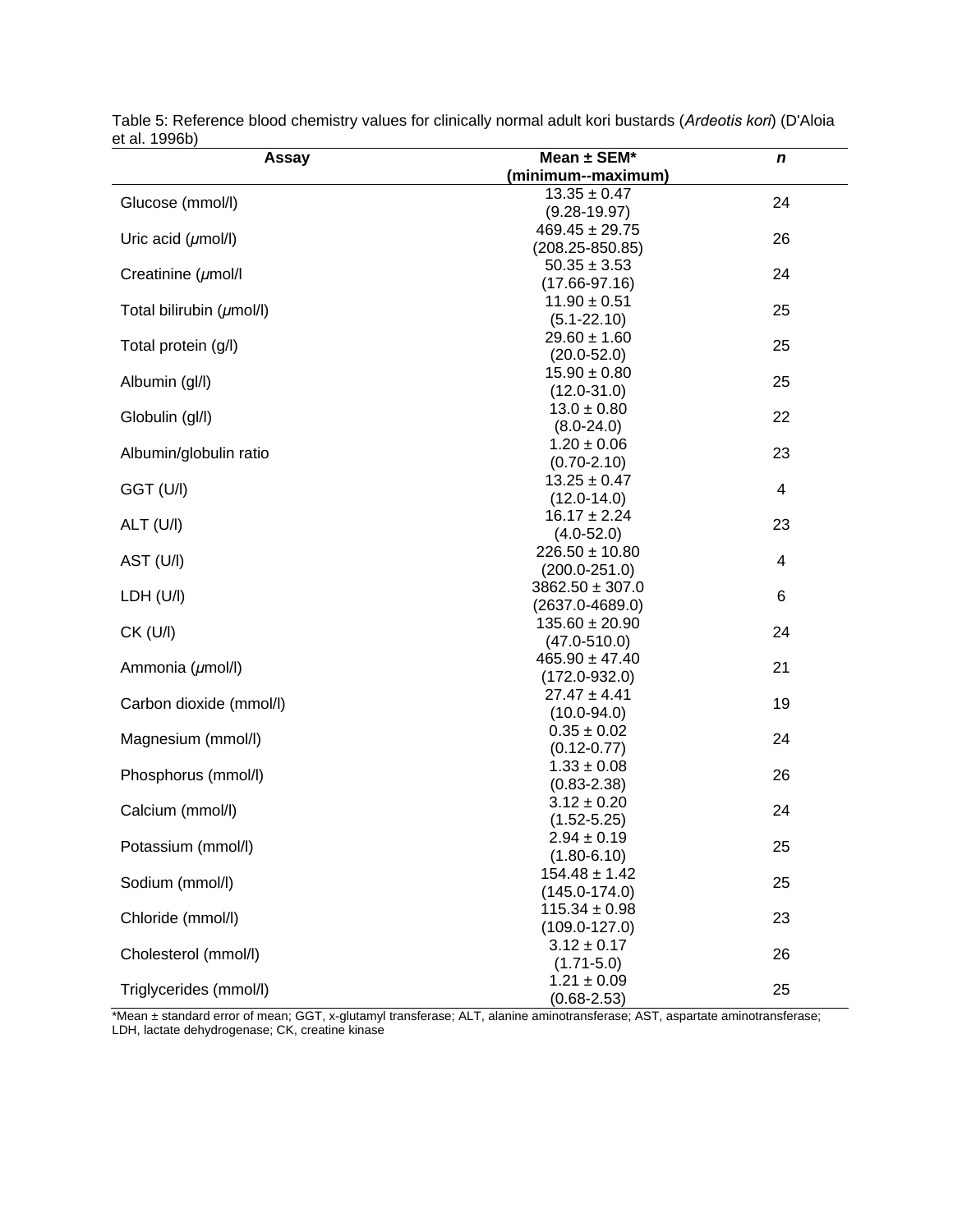### **Appendix G: AZA Kori Bustard SSP Necropsy Form – Revised December 2008**

For best results, all dead birds should be necropsied as soon as possible. Carcasses should be refrigerated (never frozen) until the time of necropsy. Please contact the Veterinary Advisor or pathologist if necropsy presents an institutional burden. Post-mortem examinations should be conducted in a routine fashion and all findings should be recorded on the AZA SSP Kori Bustard Necropsy Form presented below (or on a comparable form).

The Tissue Check List should be consulted to ensure that all samples have been collected. For proper tissue preservation, the volume of 10% buffered formalin used must be at least 10 times the volume of the tissue samples. After fixation (at least 24 hours) excess formalin can be poured off to facilitate shipping. Enough formalin should remain to keep tissues moist. One set of fixed tissues should be sent to the institution's Primary Pathologist for evaluation. If possible a duplicate set of tissue samples, along with copies of the Necropsy Form and Primary Pathologist's final report. Splitting of samples and lesions may not be advantageous. Alternatively a duplicate set of histology slides (if available) and the original paraffin blocks (if agreeable to the laboratory), should be sent to the AZA Kori Bustard SSP Veterinary Advisor for storage and reference.

In addition to basic necropsy and histology, there should be a thorough examination of the vascular system including the large arteries and small peripheral ones associated with the intestines and distant sites such as skin. Also, any heart abnormalities should be noted and sampled. Some changes in the ventriculus (gizzard) such as distension, impaction, and muscle lesions have been recorded, and so recording the contents and appearance would be helpful. If pallor is noted in muscle, heart, or ventriculus, additional samples of frozen liver should be retained for possible nutritional evaluation after histopathology is completed.

If any questions arise regarding this protocol, please contact the AZA Kori Bustard SSP Pathology Advisor, Dr. Tim Walsh (202-633-4267) before proceeding with the necropsy.

SSP Pathology Advisor: Dr. Tim Walsh Smithsonian's National Zoo 3001 Connecticut Ave NW Washington DC 20008 Phone 202-633-4267; Cell phone 202-327-3768. Email: walsht@si.edu

SSP Veterinary Advisor: Dr. Suzan Murray Smithsonian's National Zoo 3001 Connecticut Ave NW Washington DC 20008 Phone 202-633-3192; Email: murrays@si.edu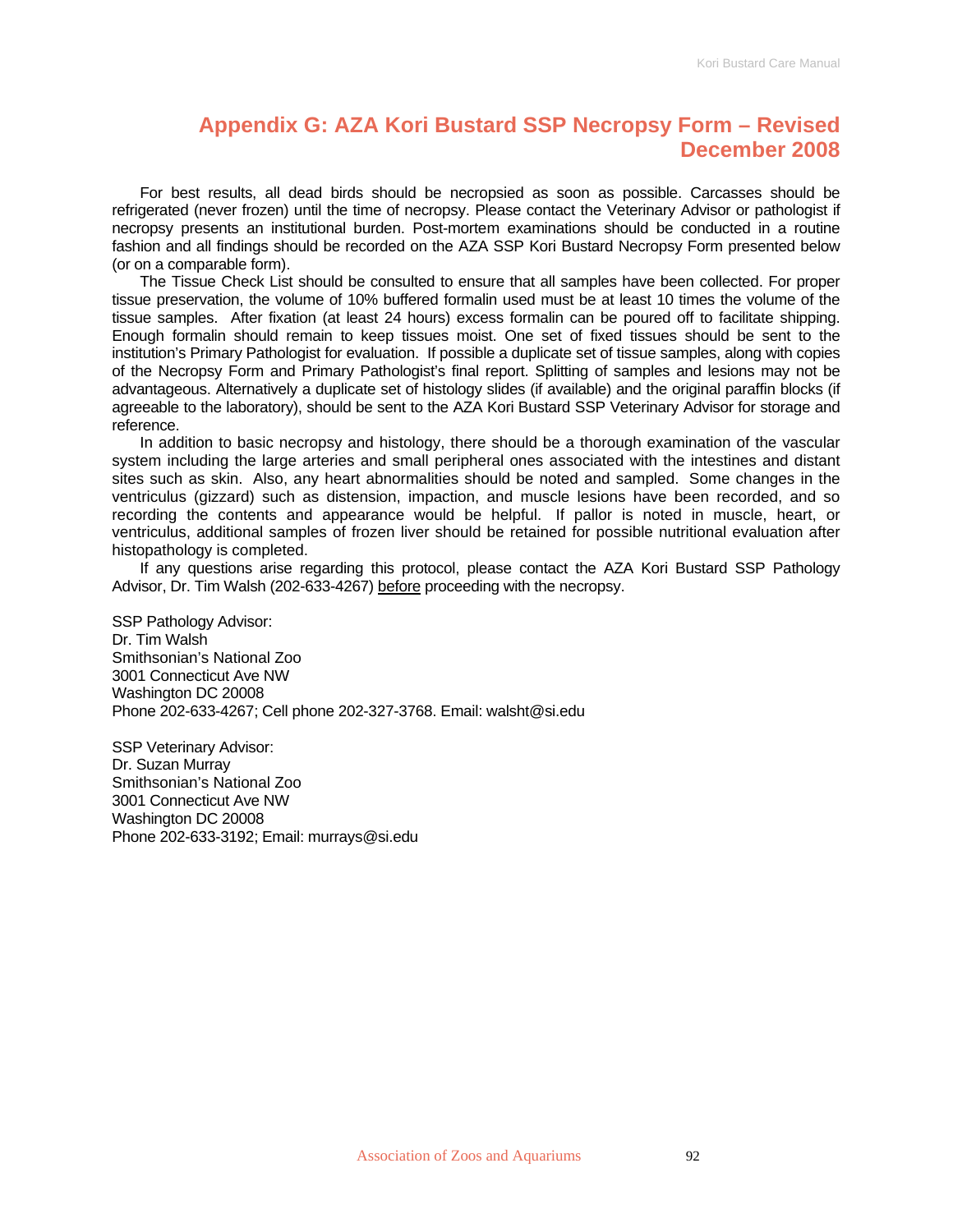| Sara Hallager<br>Smithsonian's National Zoo<br>3001 Connecticut Ave NW<br>Washington DC 20008<br>Phone (202-633-3088); Email: hallagers@si.edu |                                                                                  | Please send a copy of the final pathology report to the AZA Kori Bustard SSP Coordinator: |
|------------------------------------------------------------------------------------------------------------------------------------------------|----------------------------------------------------------------------------------|-------------------------------------------------------------------------------------------|
|                                                                                                                                                |                                                                                  |                                                                                           |
|                                                                                                                                                |                                                                                  |                                                                                           |
|                                                                                                                                                | ID# ________________ ISIS# _____________ STUDBOOK# _____________ SEX ___________ |                                                                                           |
|                                                                                                                                                | AGE ___ Y ___ M ___ D (Actual or estimate?) CAPTIVE-BORN OR WILD-CAUGHT?         |                                                                                           |
|                                                                                                                                                | WEIGHT (IN GRAMS OR KILOGRAMS) ________________                                  |                                                                                           |
|                                                                                                                                                |                                                                                  |                                                                                           |
| DEATH-NECROPSY INTERVAL (HRS) _______                                                                                                          |                                                                                  |                                                                                           |
|                                                                                                                                                |                                                                                  |                                                                                           |
|                                                                                                                                                |                                                                                  |                                                                                           |

HISTORY (Include clinical signs, circumstances of death, clinical labwork, diet and housing)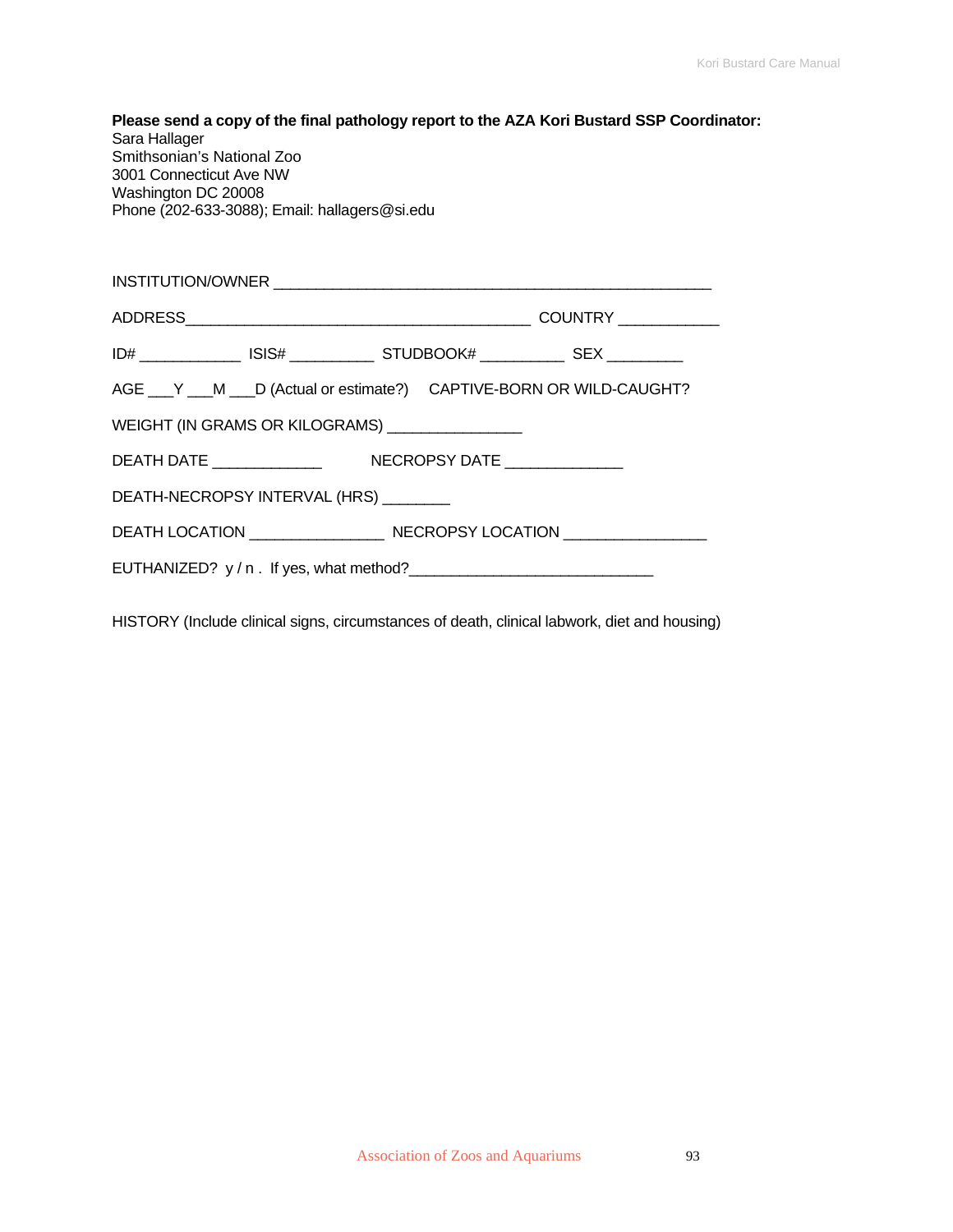#### **GROSS EXAMINATION**

If no abnormalities are noted mark as normal or not examined (NE). Please perform complete necropsy and sample collection regardless if cause of death is known or grossly obvious.

GENERAL EXAM (Amount of subcutaneous and celomic fat, muscle condition pectoral/legs, skin, plumage, body orifices)

MUSCULOSKELETAL SYSTEM (Bones, marrow, joints, muscle)

RESPIRATORY SYSTEM (Nasal passages, pharynx, larynx, trachea, bronchi, lungs, air sacs). Please note the extent of the gular pouch in both genders.

CARDIOVASCULAR SYSTEM (heart, pericardial sac, great vessels, valves)

DIGESTIVE SYSTEM (mouth, beak, tongue, esophagus, proventriculus gizzard/ventriculus, intestines, cloaca, liver and gallbladder, pancreas). Please note the thickness of the ventricular wall and contents of the ventriculus.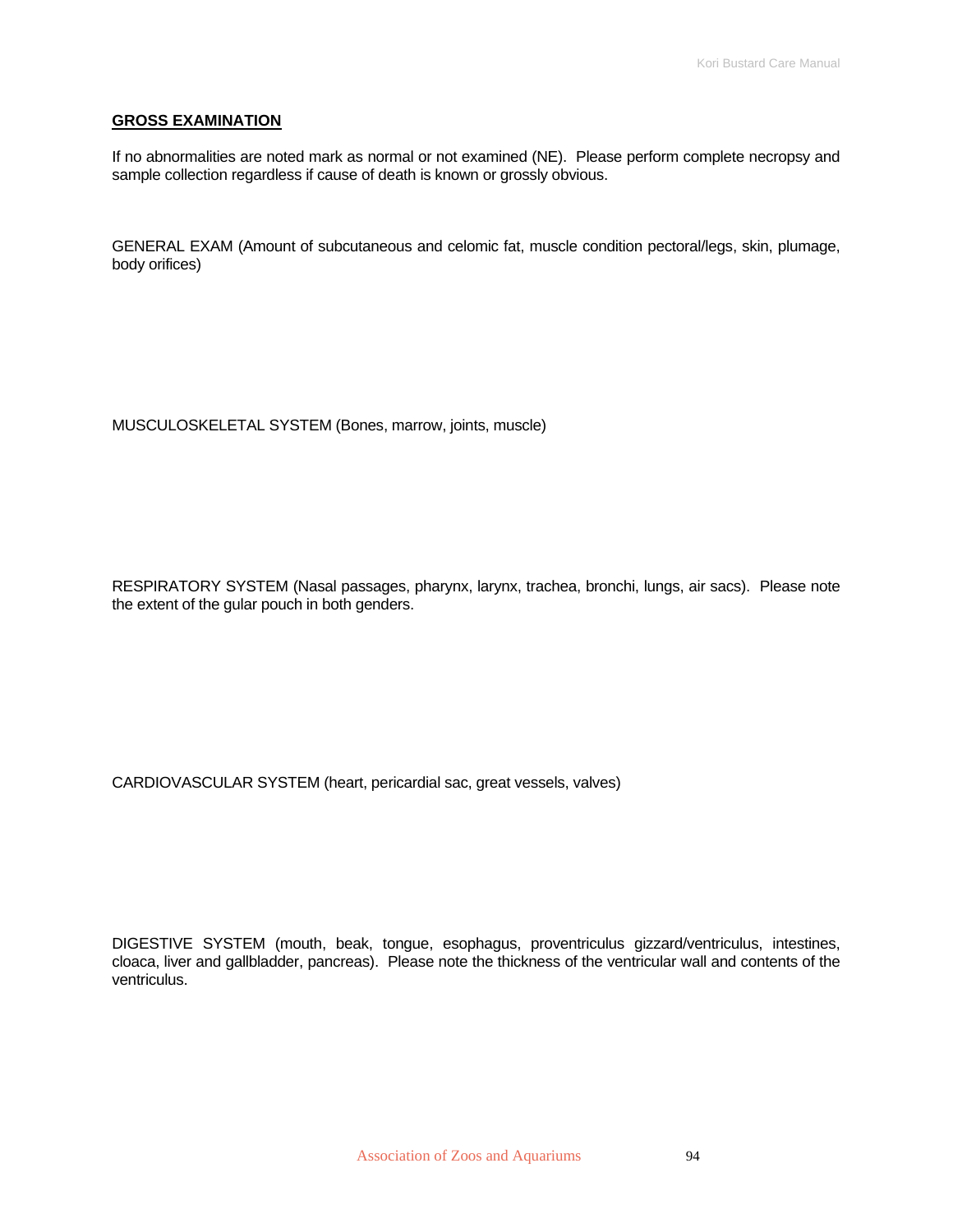SPLEEN AND THYMUS

URINARY SYSTEM (kidneys, ureters)

REPRODUCTIVE SYSTEM (gonads, oviduct)

ENDOCRINE SYSTEM (thyroids, parathyroids, adrenals, pituitary)

NERVOUS SYSTEM (nerves, brain, meninges, spinal cord, eyes)

ADDITIONAL COMMENTS OR OBSERVATIONS:

Prosector: \_\_\_\_\_\_\_\_\_\_\_\_\_\_\_\_\_\_\_\_\_ Date: \_\_\_\_\_\_\_\_\_\_

SUMMARIZE GROSS FINDINGS OR DIAGNOSES:

LABORATORY STUDIES: Results of cytology, fluid analysis, urinalysis, serum chemistries, bacteriology, mycology, virology, parasitology, radiography, etc.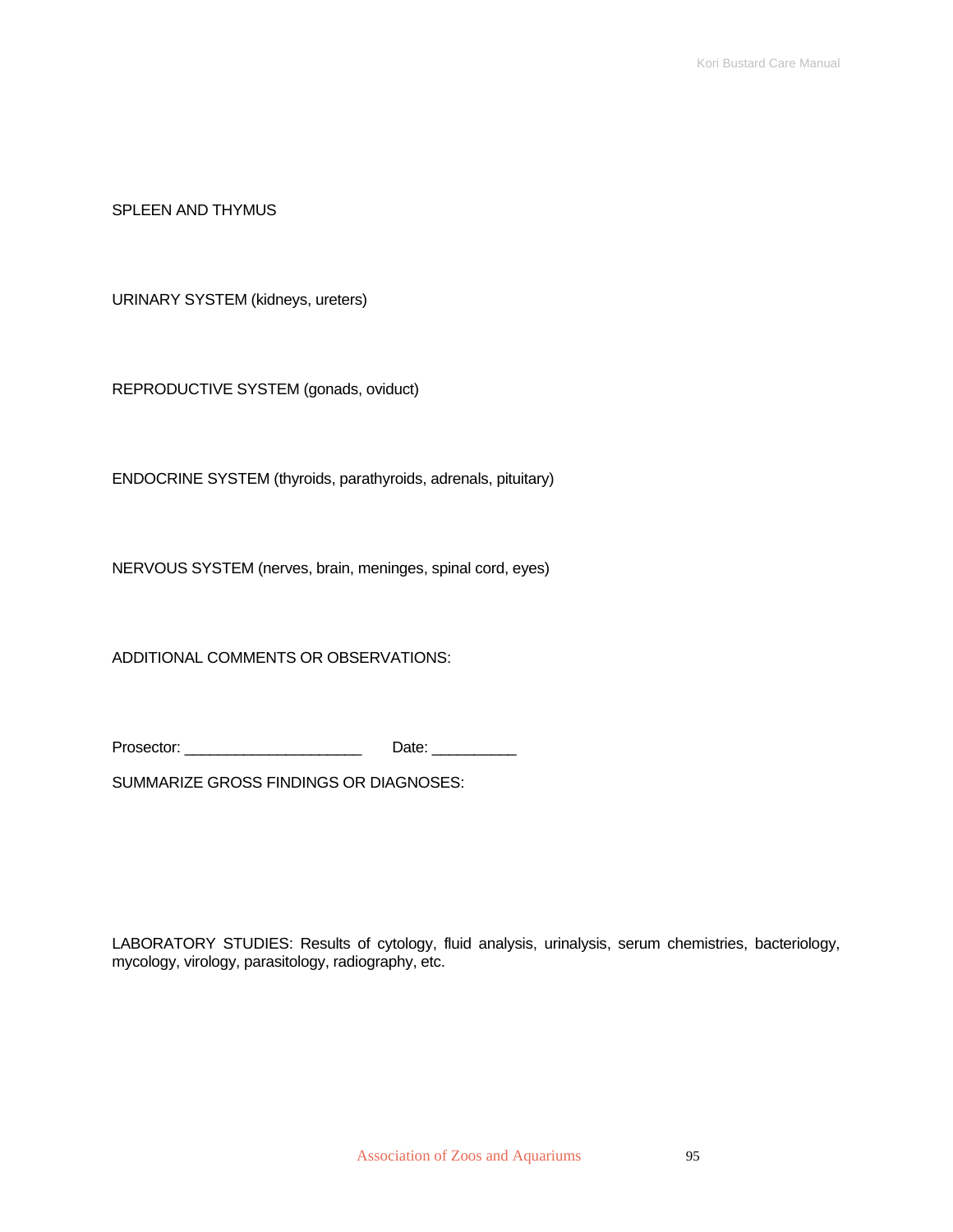#### **Tissue Check List**

Where possible freeze 0.4-1.2" (1-3cm) blocks of tissue from major organs (e.g., liver, kidney, spleen, intestine) in small plastic bags, preferably to be kept ultrafrozen at -94°F (-70°C); freezing at conventional temperatures is acceptable if there is no access to an ultrafreezer. An additional sample of organs with a lesion should be taken. Additional liver (and possibly other organs) should be frozen if nutritional or toxin analysis is anticipated.

Preserve the following tissues in 10% buffered formalin at a ratio of approximately 1 part tissue to 10 parts solution. Large organs should have multiple samples taken from different areas. Where possible, always try to include junctions of different mucosal types (e.g., proventricular-ventricular junction; ileocecal junction, etc.). Tissues should be no thicker than 0.2-0.4" (0.5-1cm). If possible, take two sets of fixed tissue, one for the Primary pathologist, and the other for the SSP Advisor. Alternatively, duplicate slides and blocks could be prepared for the SSP Advisors by the pathology facility. Tissues required for diagnosis should be sent to the primary pathologist, and a duplicate set of slides requested for the SSP Advisor, who should be contacted for further instructions.

NOTE: There is generally no need to fix and label each tissue separately.

|                          | Skin (with feathers)                                 | ۰.     | Cecum                                |                | Trachea          |
|--------------------------|------------------------------------------------------|--------|--------------------------------------|----------------|------------------|
| $\overline{\phantom{a}}$ | Muscle (leg and pectoral)                            | $\sim$ | Cloaca (with bursa of Fabricius)     | $\blacksquare$ | Lung (bilateral) |
| $\overline{\phantom{a}}$ | Nerve (Sciatic)                                      |        | Liver                                | ٠              | Air Sac          |
|                          | Tongue                                               | ۰      | Heart (atria, R/L ventricle, septum) | ۰              | Gallbladder      |
| $\overline{\phantom{a}}$ | Esophagus                                            | ۰.     | Blood vessels (aorta, femoral, etc.) | ٠              | Pancreas         |
| $\overline{\phantom{a}}$ | <b>Proventriculus</b>                                |        | Thyroid (bilateral)                  | ۰              | Spleen           |
| $\overline{\phantom{a}}$ | Kidney                                               |        | Gizzard (full thickness)             | ۰              | Parathyroid      |
|                          | Duodenum                                             |        | Adrenal                              | ٠              | Thymus           |
| $\overline{\phantom{a}}$ | Jejunum                                              |        | <b>Testis</b>                        | ٠              | Brain (whole)    |
|                          | <b>Ileum</b>                                         |        | Ovary                                |                | Pituitary        |
|                          | Colon                                                | ۰      | Oviduct                              |                | Eye              |
|                          | Spinal cord*<br>* If neurologic deficits are suspect | ٠      | Bone with metaphyseal marrow         |                |                  |

| Name:    |  |
|----------|--|
| Lab:     |  |
| Address: |  |
|          |  |
| Phone:   |  |

Please attach a copy of the final pathology report and send with the duplicate set of fixed tissues to the AZA Kori Bustard SSP Veterinary Advisor.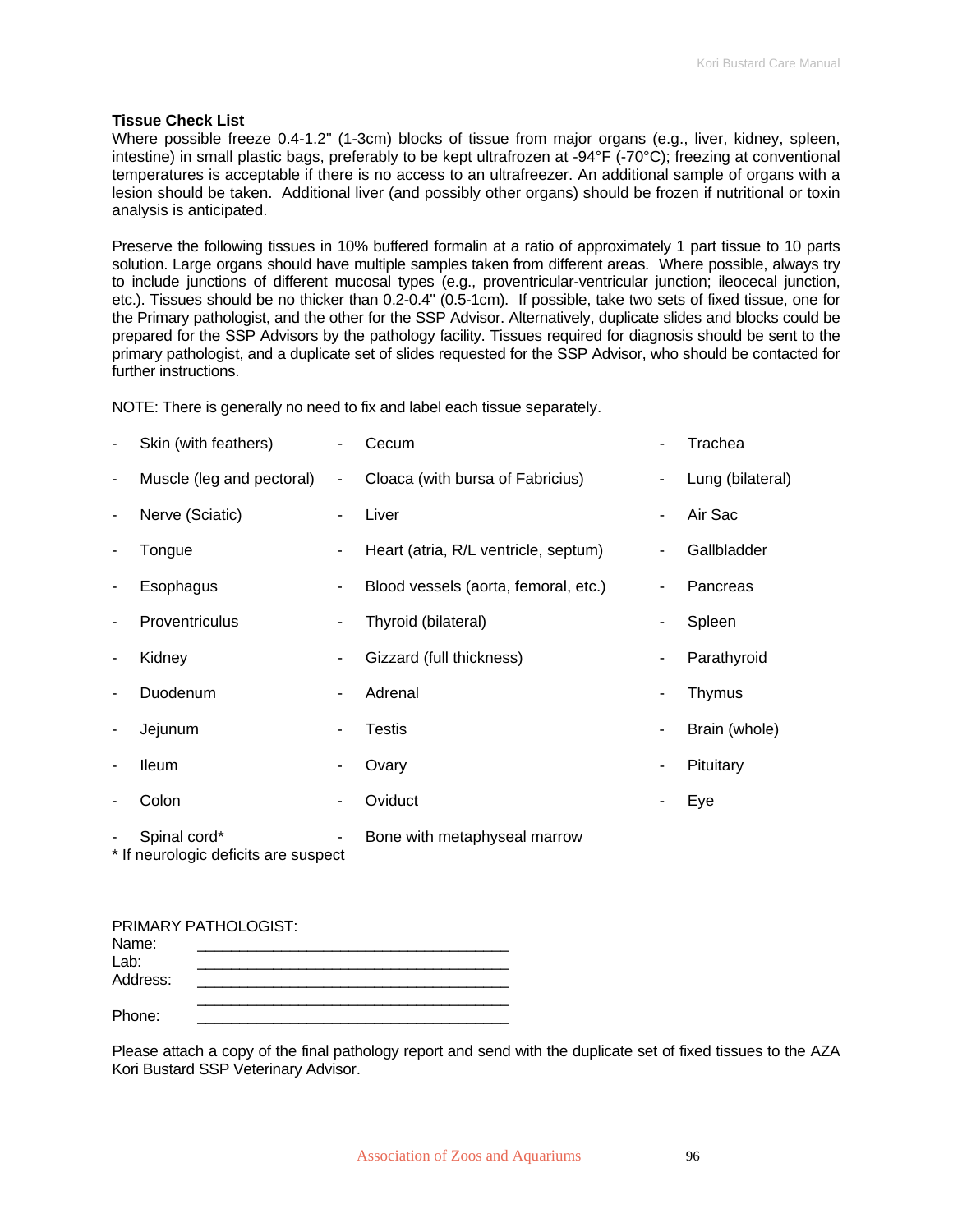## **Appendix H: Kori Bustard Egg Production Annual Update Report**

Egg Sizes

| Egg<br><b>Number</b> | <b>Number</b> | Sire Studbook   Dam Studbook   Date Egg<br><b>Number</b> | Laid    | Length | <b>Width</b> | <b>Lay Weight</b> |
|----------------------|---------------|----------------------------------------------------------|---------|--------|--------------|-------------------|
| Ex.                  | 143           | 119                                                      | 25/5/03 |        |              |                   |
| 1                    |               |                                                          |         |        |              |                   |
| $\overline{2}$       |               |                                                          |         |        |              |                   |
| $\sqrt{3}$           |               |                                                          |         |        |              |                   |
| $\overline{4}$       |               |                                                          |         |        |              |                   |
| $\sqrt{5}$           |               |                                                          |         |        |              |                   |
| $\,6$                |               |                                                          |         |        |              |                   |
| $\overline{7}$       |               |                                                          |         |        |              |                   |
| 8                    |               |                                                          |         |        |              |                   |
| $\boldsymbol{9}$     |               |                                                          |         |        |              |                   |
| 10                   |               |                                                          |         |        |              |                   |

If you ARTIFICALLY incubate any eggs, please provide your incubator settings and Incubator type

Temperature\_\_\_\_\_\_\_\_\_\_\_\_\_\_(F) or (C)

Humidity (wet bulb)\_\_\_\_\_\_\_\_\_\_\_\_\_\_

OR, Relative Humidity\_\_\_\_\_\_\_\_\_\_\_\_\_%

*Please make any comments on the back of this sheet. Please copy this sheet as needed.*

<u> 1989 - Johann Barbara, martxa a</u>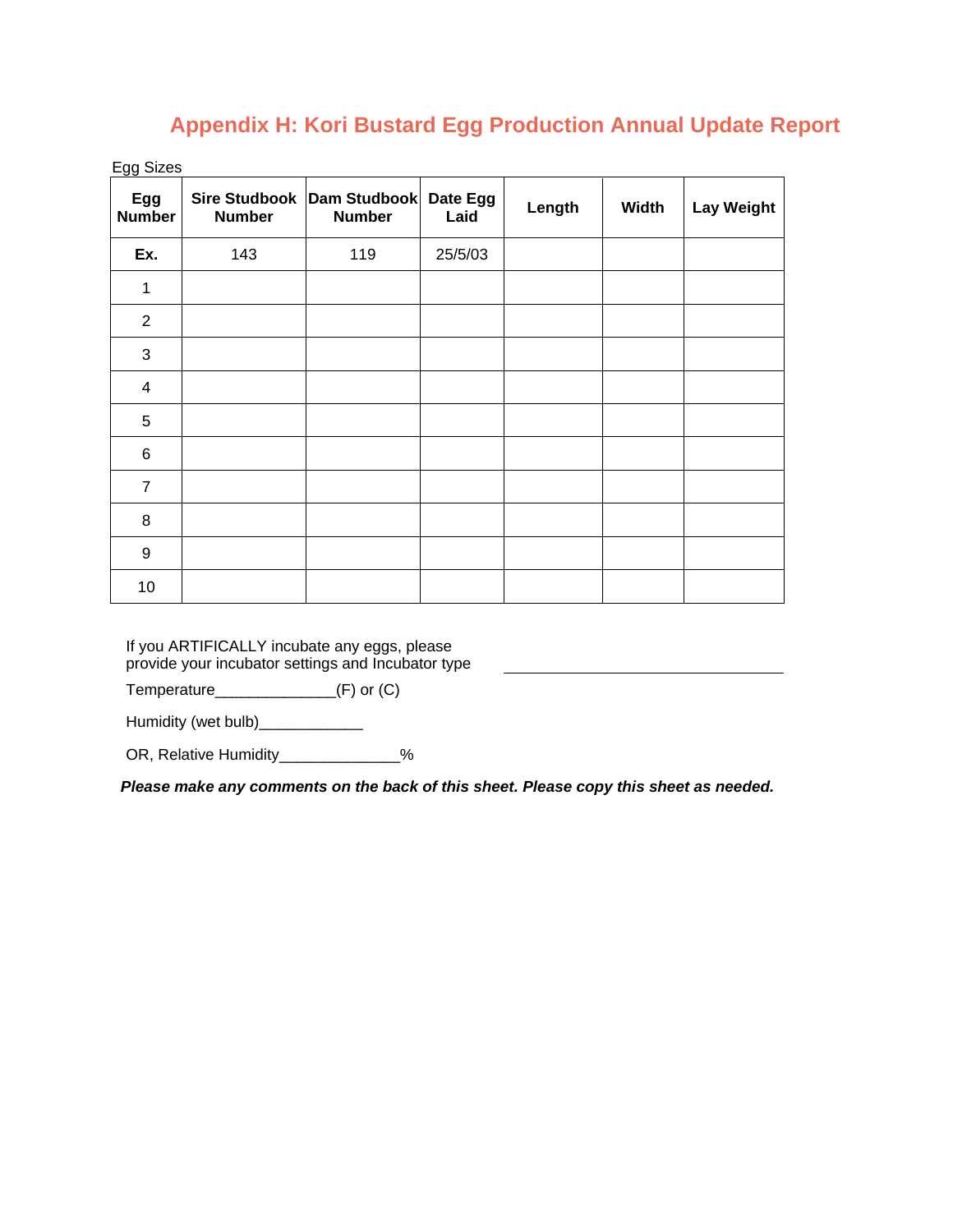|                |                         | <u>--------</u> --     | .                                                                                                                                                            | Incubation |           | <b>Fertility</b> |             | <b>Results</b> |         |           |         | Rearing |                  |        |         | <b>Chick Sex</b> |                                            |          |      |             |           |      |        |         |
|----------------|-------------------------|------------------------|--------------------------------------------------------------------------------------------------------------------------------------------------------------|------------|-----------|------------------|-------------|----------------|---------|-----------|---------|---------|------------------|--------|---------|------------------|--------------------------------------------|----------|------|-------------|-----------|------|--------|---------|
| Egg Number     | Sire Studbook<br>Number | Dam Studbook<br>Number | Date Egg Laid                                                                                                                                                | Parental   | Incubator | Fostered         | Combination | Not Incubated  | Fertile | Infertile | Unknown | Hatched | Shell<br>Died in | Broken | Missing | Unknown          | <b>Result Date or</b><br><b>Hatch Date</b> | Parental | Hand | Combination | Chick ID# | Male | Female | Unknown |
| Ex.            | 143                     | 119                    | 25/5/03                                                                                                                                                      |            | X         |                  |             |                | X       |           |         | х       |                  |        |         |                  | 17/6/03                                    |          | X    |             | 213964    |      | X      |         |
| $\mathbf{1}$   |                         |                        |                                                                                                                                                              |            |           |                  |             |                |         |           |         |         |                  |        |         |                  |                                            |          |      |             |           |      |        |         |
| $\mathbf{2}$   |                         |                        |                                                                                                                                                              |            |           |                  |             |                |         |           |         |         |                  |        |         |                  |                                            |          |      |             |           |      |        |         |
| $\mathbf{3}$   |                         |                        |                                                                                                                                                              |            |           |                  |             |                |         |           |         |         |                  |        |         |                  |                                            |          |      |             |           |      |        |         |
| $\overline{4}$ |                         |                        |                                                                                                                                                              |            |           |                  |             |                |         |           |         |         |                  |        |         |                  |                                            |          |      |             |           |      |        |         |
| $\overline{5}$ |                         |                        |                                                                                                                                                              |            |           |                  |             |                |         |           |         |         |                  |        |         |                  |                                            |          |      |             |           |      |        |         |
| $\,6\,$        |                         |                        |                                                                                                                                                              |            |           |                  |             |                |         |           |         |         |                  |        |         |                  |                                            |          |      |             |           |      |        |         |
| $\overline{7}$ |                         |                        |                                                                                                                                                              |            |           |                  |             |                |         |           |         |         |                  |        |         |                  |                                            |          |      |             |           |      |        |         |
| $\,$ 8         |                         |                        |                                                                                                                                                              |            |           |                  |             |                |         |           |         |         |                  |        |         |                  |                                            |          |      |             |           |      |        |         |
| $9\,$          |                         |                        |                                                                                                                                                              |            |           |                  |             |                |         |           |         |         |                  |        |         |                  |                                            |          |      |             |           |      |        |         |
| $10$           |                         |                        |                                                                                                                                                              |            |           |                  |             |                |         |           |         |         |                  |        |         |                  |                                            |          |      |             |           |      |        |         |
|                | Temperature_            |                        | If you ARTIFICALLY incubate any eggs, please provide your incubator settings / Incubator type<br>_______________(F) or (C) Humidity (wet bulb)______________ |            |           |                  |             |                |         |           |         |         |                  |        |         |                  | OR Relative Humidity_____________          |          | %    |             |           |      |        |         |

General Egg Production

*Please make any comments on the back of this sheet. Please copy this sheet as needed.*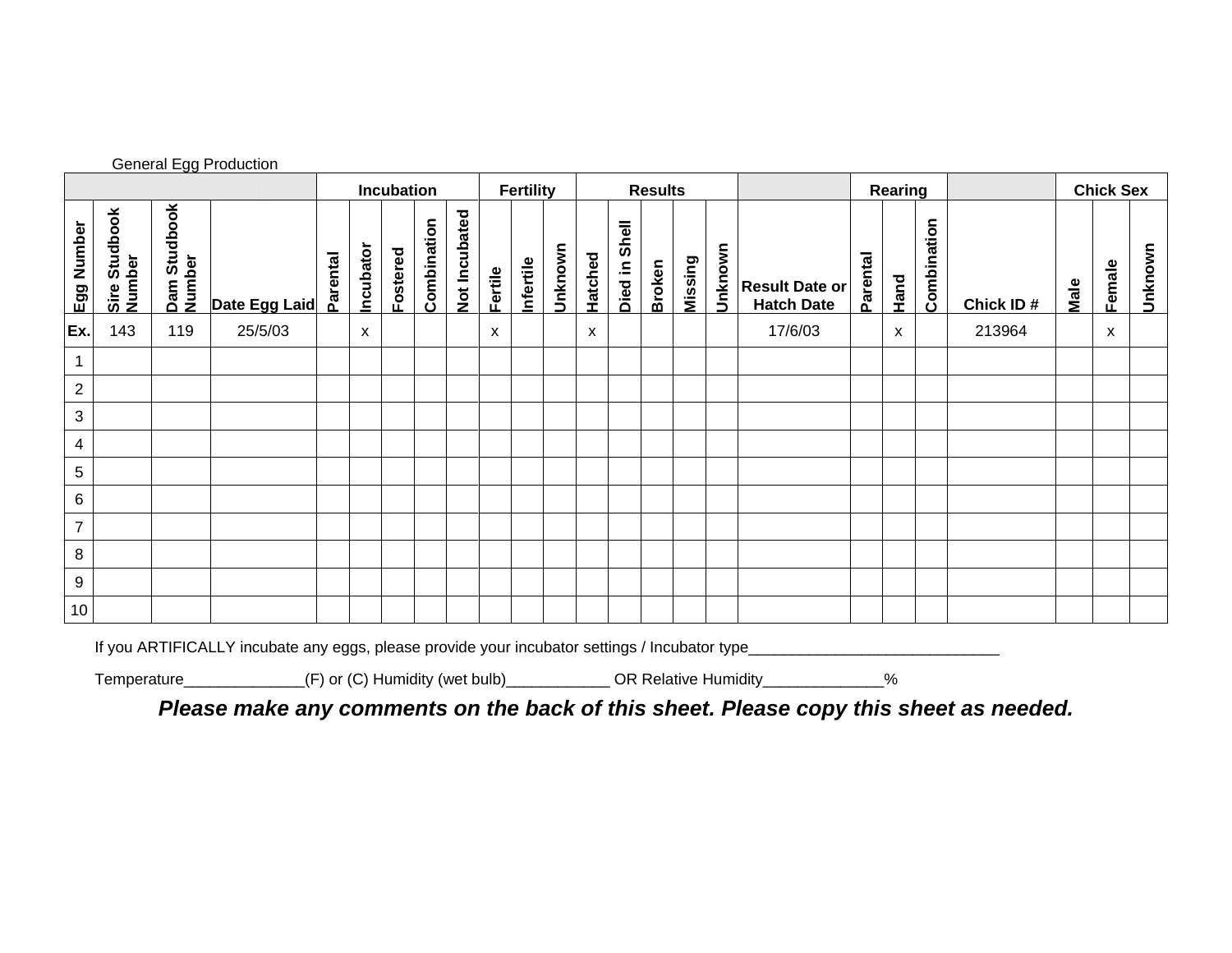# **Appendix I: Kori Bustard Chick Hand-rearing Protocol**

|         |                                                                                                                                                                             | of Feedings |                                                                                                                                                                                                                                                                                                                                                                                                                                                                                                                                                                                                                                                                                                                                                                                                                                                                                 |
|---------|-----------------------------------------------------------------------------------------------------------------------------------------------------------------------------|-------------|---------------------------------------------------------------------------------------------------------------------------------------------------------------------------------------------------------------------------------------------------------------------------------------------------------------------------------------------------------------------------------------------------------------------------------------------------------------------------------------------------------------------------------------------------------------------------------------------------------------------------------------------------------------------------------------------------------------------------------------------------------------------------------------------------------------------------------------------------------------------------------|
| Day     | Brooder/Temp.                                                                                                                                                               | #           | <b>Notes</b>                                                                                                                                                                                                                                                                                                                                                                                                                                                                                                                                                                                                                                                                                                                                                                                                                                                                    |
| 0       | 97°F (36.1°C)<br>Brooder:<br>69.85cm x 33cm<br>x 35.5cm deep,<br>floor is carpeted<br>and a feather<br>duster is hung in<br>a corner<br>Single chicks are<br>given a mirror | 11          | - Chicks should be fed as soon as they demonstrate a feeding<br>response. This can be as early as 8 hours post hatch. After this<br>period, chicks should be fed every 60-90 minutes for the first 24<br>hours post hatch. Night feedings may be necessary if a chick has<br>hatched after 1700hrs.<br>- Each feeding on Day 0:<br>1-2 cricket abdomens (remove heads and legs)<br>1-2 small pieces watermelon<br>1 green bean                                                                                                                                                                                                                                                                                                                                                                                                                                                  |
|         |                                                                                                                                                                             |             | - Later feedings on Day 0:<br>Add pellets (no more than 5 pellets).                                                                                                                                                                                                                                                                                                                                                                                                                                                                                                                                                                                                                                                                                                                                                                                                             |
|         |                                                                                                                                                                             |             | - Water is not necessary for the first three days following hatch<br>provided watermelon is fed and chick hydration is monitored. After<br>three days, chicks will begin drinking from a bowl with<br>encouragement.<br>- Crickets must be maintained on a high calcium insect diet for 72<br>hours prior to being fed.<br>- Healthy chicks will attempt to grab offered food. Birds that do not<br>show interest in food may be dehydrated. Puffy legs are a good<br>sign of hydration, if skin on the legs appears tight, hydration is poor<br>and chicks must be given SQ fluids.<br>- Chicks will often have poor aim when attempting to eat, but this<br>improves on day 3.<br>- Keepers should brood chicks at every feeding, and as often as<br>possible during the first 7 days.<br>- Do not offer mealworms until day 21 as some chicks have impacted<br>on this food. |
| $1 - 2$ | Same as for 'day 0'                                                                                                                                                         | 6           | - Chicks are fed at two-hour intervals from 0630 to 1730. Refer to<br>Tables 1, 2, and 3 for daily amounts of food to be fed. Chicks will<br>demonstrate a preference of fruits, crickets, vegetables over pellets<br>so pellets should be fed first followed by the remaining diet.<br>- Healthy chicks normally lose 3-5g on Day 1, but their weights<br>stabilize on Day 2 and increase thereafter.<br>- In addition to crickets, two waxworms per day should be offered.<br>The number is limited to two per day due to high fat content.<br>Mealworms are considered enrichment items and are not offered<br>until day 21 to avoid impaction<br>- Chicks can stand and walk on Day 2.<br>- Night feedings are not necessary provided the chick is gaining<br>weight.                                                                                                       |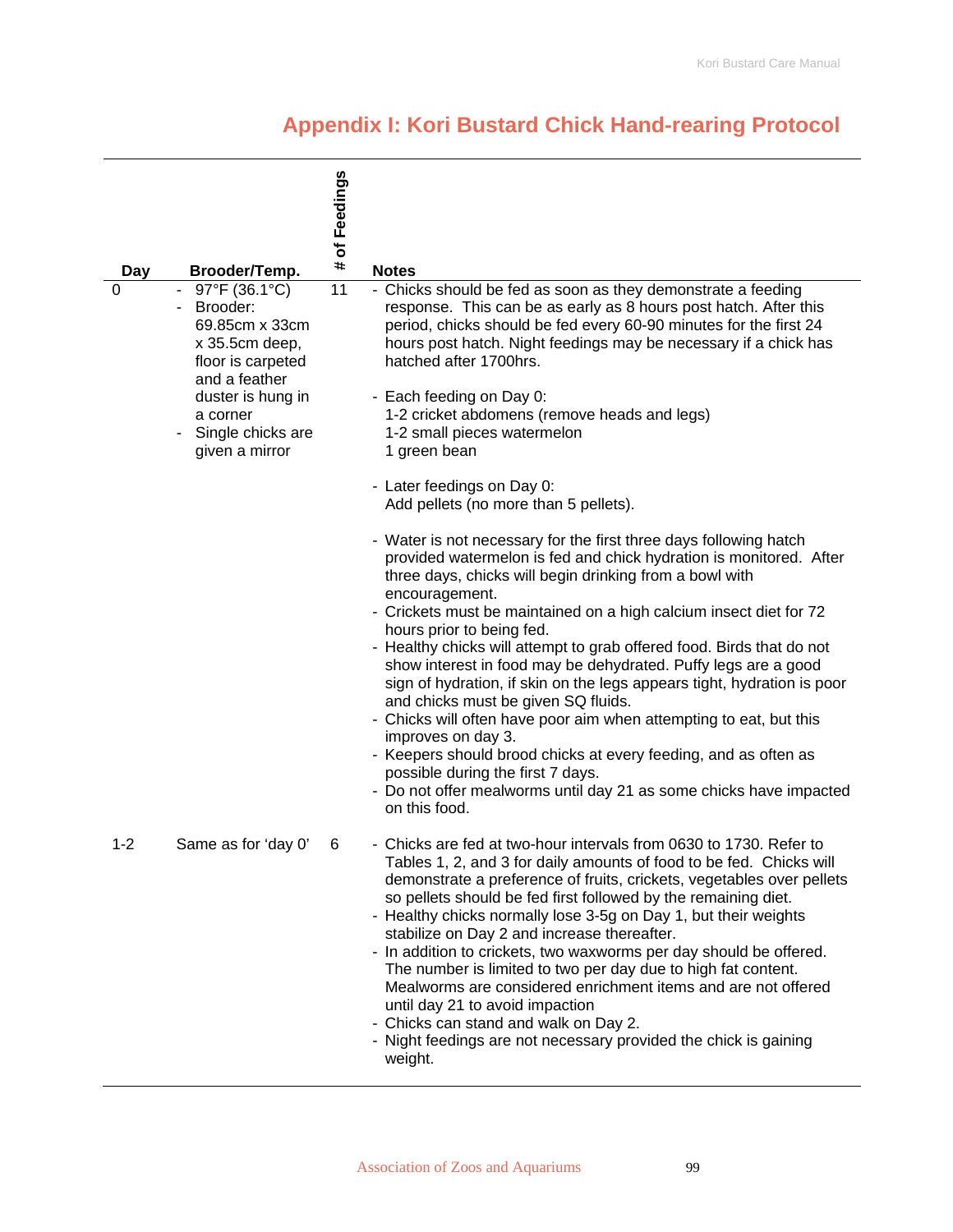| Day      | Brooder/Temp.                                                                                                                                                                                                                                                                                                                                                                                                                                                                                                   | # of Feedings  | <b>Notes</b>                                                                                                                                                                                                                                                                                                                                                                                                                                                                                                                                                                                                                                                                                                         |
|----------|-----------------------------------------------------------------------------------------------------------------------------------------------------------------------------------------------------------------------------------------------------------------------------------------------------------------------------------------------------------------------------------------------------------------------------------------------------------------------------------------------------------------|----------------|----------------------------------------------------------------------------------------------------------------------------------------------------------------------------------------------------------------------------------------------------------------------------------------------------------------------------------------------------------------------------------------------------------------------------------------------------------------------------------------------------------------------------------------------------------------------------------------------------------------------------------------------------------------------------------------------------------------------|
| 3        | $-95^{\circ}F(35^{\circ}C)$<br>- Carpeted nursery<br>area $(1.8m x)$<br>$3.7m$ )<br>- 3 heat bulbs<br>suspended from<br>the ceiling so that<br>3 separate<br>sections of floor<br>are kept at 95°F<br>$(35^{\circ}C).$<br>- Several feather<br>dusters are<br>suspended near<br>the heat bulbs.<br>- Single chicks are<br>given a mirror.<br>Mirrors can be<br>used with multiple<br>chicks, but this<br>may cause some<br>chicks to be<br>agitated; the<br>mirror should be<br>removed if this is<br>the case. | $\overline{6}$ | - Feed every 2 hours (0630-1830).<br>- Chicks must be encouraged to exercise in the pen following each<br>feeding to avoid problems such as slipped tendon.<br>- Watermelon should be discontinued. Keepers should offer<br>additional fruits (see Table 3).<br>- Chicks should be trained to drink from a dish. Encouraging the birds<br>to peck at shallow water dishes by using floating greens can be<br>successful.<br>- Use a shallow water bowl and place a rock in the bowl to prevent<br>chicks from falling in and becoming wet. Do not use marbles as<br>chicks can easily ingest these.<br>- Egg (including pulverized shell) introduced into diet (scrambled,<br>microwaved and cut into small pieces). |
| 4-5      | Same as 'day 4'                                                                                                                                                                                                                                                                                                                                                                                                                                                                                                 | 6              | Feed every 2 hours (0630-1830)<br>By Day 5, chicks are keen to pick food floating in water, so to<br>encourage self-feeding some food is left in shallow water bowls<br>during the day.<br>The need for brooding diminishes around day 6 - chicks will object<br>strongly when brooded.<br>Chicks may now be offered whole crickets (no need to remove<br>head and legs).<br>A mix of greens is essential for proper vitamin levels.                                                                                                                                                                                                                                                                                 |
| $6 - 12$ | Same as 'day 4'                                                                                                                                                                                                                                                                                                                                                                                                                                                                                                 | 6              | - Feed every 2 hours (0630-1830 h).<br>- Hand-reared chicks may develop slipped wings (i.e., an outward<br>turning of the manus) anywhere from Day 7-11. Slipped wing is<br>easily and permanently corrected if the primaries of the affected<br>wing(s) are taped to the body in a natural position for 7-10 days at<br>the first sign of the problem.                                                                                                                                                                                                                                                                                                                                                              |
| 13       | Same as 'day 4'                                                                                                                                                                                                                                                                                                                                                                                                                                                                                                 | 5              | - Feedings may be reduced to five per day.<br>- Chicks are taken outside for the day if the temperature is above<br>24°C. Once chicks have been given access to outside yards, they<br>should be carefully monitored for the ingestion of foreign material<br>that could result in impaction. The chicks should be watched to                                                                                                                                                                                                                                                                                                                                                                                        |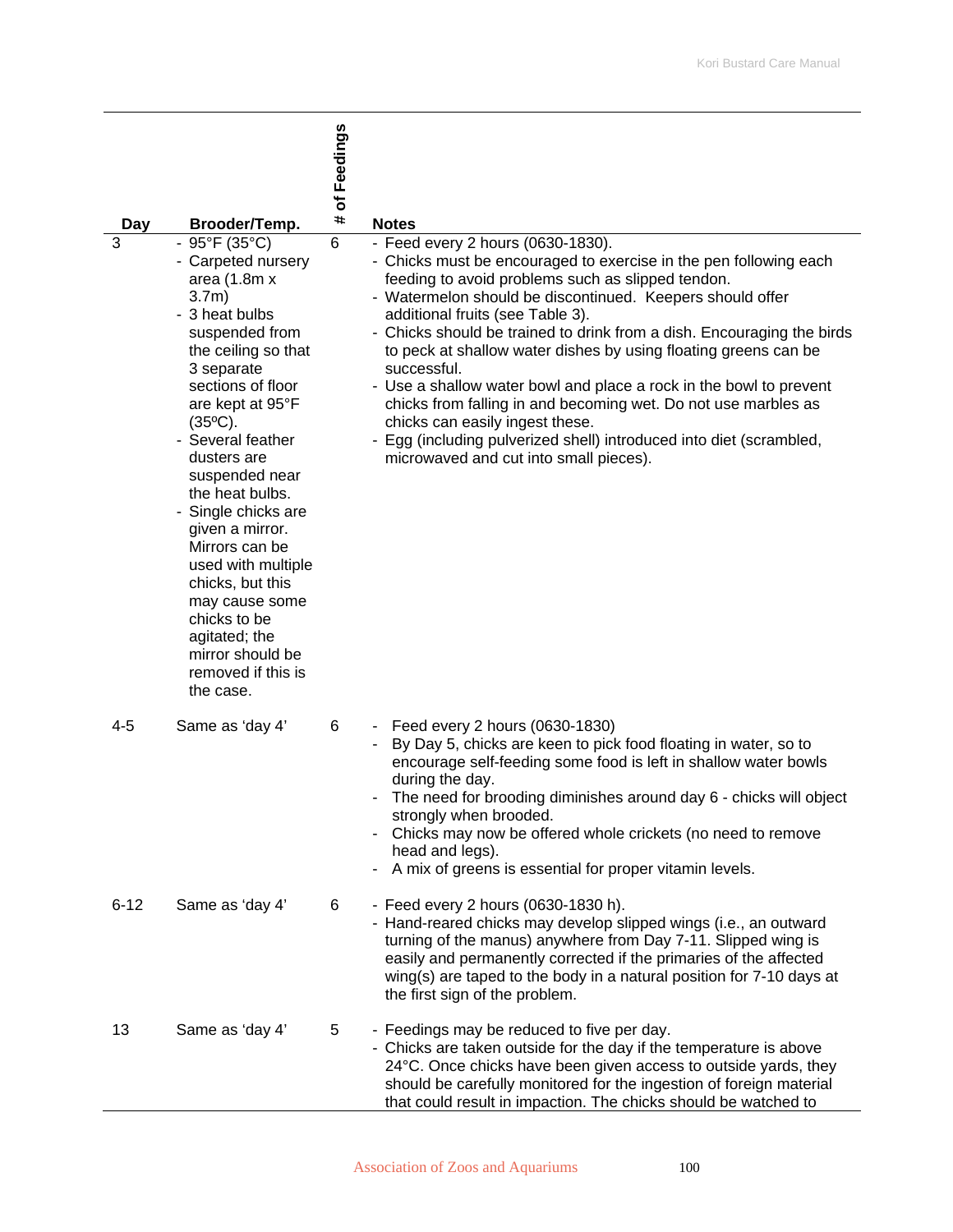| Day   | Brooder/Temp.                                                                                                                                                                                              | # of Feedings | <b>Notes</b>                                                                                                                                                                                                                                                                                                                                                                                                                                                                                                                                                                                                                                                                                                                                                                                                                                               |
|-------|------------------------------------------------------------------------------------------------------------------------------------------------------------------------------------------------------------|---------------|------------------------------------------------------------------------------------------------------------------------------------------------------------------------------------------------------------------------------------------------------------------------------------------------------------------------------------------------------------------------------------------------------------------------------------------------------------------------------------------------------------------------------------------------------------------------------------------------------------------------------------------------------------------------------------------------------------------------------------------------------------------------------------------------------------------------------------------------------------|
|       |                                                                                                                                                                                                            |               | ensure that they do not consume too many pebbles, or stones that<br>are too large.<br>- Ensuring that chicks continue to defecate normally is important.<br>- Once outside, chicks should be monitored frequently for internal<br>parasites and treated as necessary.                                                                                                                                                                                                                                                                                                                                                                                                                                                                                                                                                                                      |
| 14-30 | Same as 'day 4'                                                                                                                                                                                            | 4             | - Move the heat lamps up as the chicks grow so that they do not burn<br>the top of their head. Also, beware of chicks jumping- they can jump<br>very high and if heat lamps are too low, they will hit the bulb and<br>break it.<br>- Mealworms may now be introduced into the diet as an enrichment<br>food, but limit the total number fed each day to <10 to reduce the<br>risk of impaction. Mealworms must be maintained on a high calcium<br>insect diet 72h prior to feeding.<br>- Feed chicks 4 times per day.                                                                                                                                                                                                                                                                                                                                     |
| 30-60 | When chicks are<br>30-40 days old,<br>they are moved<br>outside to a<br>covered yard<br>measuring 5m x<br>15m. The young<br>birds spend the day<br>outside and are<br>housed in a heated<br>shed at night. | 3             | - If chicks are scale trained, weights may be continued. Otherwise,<br>daily weights can be discontinued at around 30 days to minimize<br>the risks associated with repeated handling.<br>- Maintain daily diet components in same approximate percentages<br>as Day 30.<br>- Three feedings / day is sufficient for chicks 30 days and older.<br>- Chicks will likely demonstrate decreased interest in fruit and<br>vegetables by 60 days. Greens are relished up until 8-12 months.<br>- At 60+ days, add pellet-carnivore diet "meatballs" (see Table 4).<br>Although chicks have been successfully reared without mammalian<br>whole prey and carnivore diet introduced into their diet, at 60 days<br>fuzzies may be introduced for behavioral management (scale<br>training, close up viewing, etc.) but amounts should be limited to 4<br>per day. |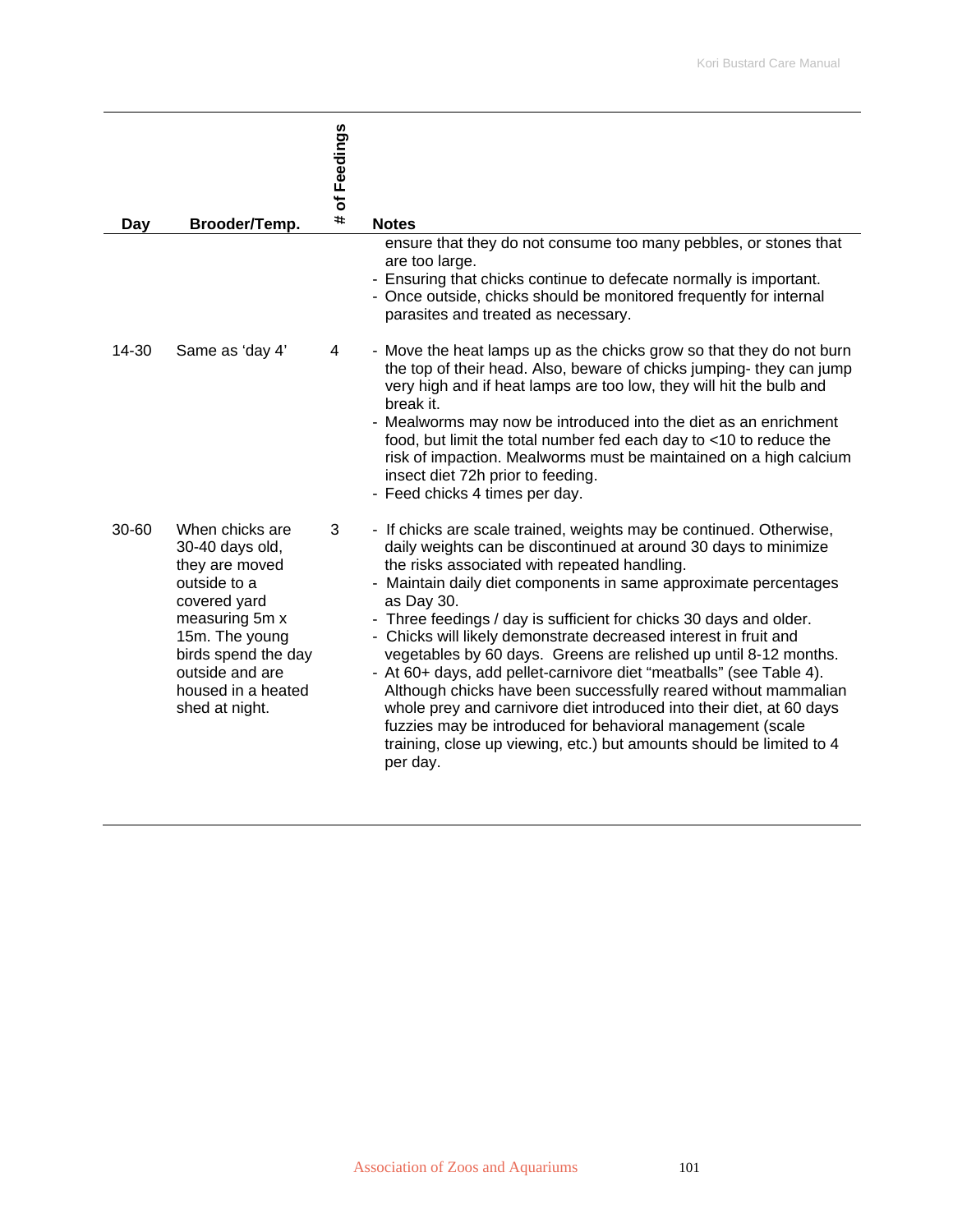| Days           | Average   | <b>Total Food</b> | Pellet | Insects $\Rightarrow$                                  | Crickets | Waxworms       | Egg  | Greens | Vegetables | Fruits |
|----------------|-----------|-------------------|--------|--------------------------------------------------------|----------|----------------|------|--------|------------|--------|
| of Age         | <b>BW</b> | Offered           |        |                                                        |          |                |      |        |            |        |
|                | (g)       | (g)               | (g)    | (g)                                                    | each     | each           | (g)  | (g)    | (g)        | (g)    |
| $\Omega$       | 99.7      |                   |        |                                                        |          |                |      |        |            |        |
| 1              | 93.4      | 32.7              | 6.5    | 3.3 <sub>g</sub><br>$\equiv$                           | 10       | $\overline{2}$ | 0.0  | 1.6    | 8.2        | 13.1   |
| $\overline{2}$ | 98.7      | 34.5              | 6.9    | $3.5 g =$                                              | 11       | $\overline{2}$ | 0.0  | 1.7    | 8.6        | 13.8   |
| 3              | 102.0     | 35.7              | 8.9    | 3.6 <sub>g</sub><br>$\qquad \qquad =$                  | 12       | $\overline{c}$ | 1.8  | 3.6    | 8.9        | 8.9    |
| 4              | 110.8     | 38.8              | 9.7    | $3.9 g =$                                              | 13       | $\overline{2}$ | 1.9  | 3.9    | 9.7        | 9.7    |
| 5              | 123.0     | 43.1              | 10.8   | $4.3 g =$                                              | 15       | $\overline{2}$ | 2.2  | 4.3    | 10.8       | 10.8   |
| 6              | 130.3     | 45.6              | 11.4   | $4.6 g =$                                              | 16       | $\overline{c}$ | 2.3  | 4.6    | 11.4       | 11.4   |
| $\overline{7}$ | 145.8     | 51.0              | 12.8   | $5.1 g =$                                              | 18       | $\overline{2}$ | 2.6  | 5.1    | 12.8       | 12.8   |
| 8              | 157.3     | 55.0              | 13.8   | $5.5 g =$                                              | 20       | $\overline{2}$ | 2.8  | 5.5    | 13.8       | 13.8   |
| 9              | 175.0     | 61.3              | 15.3   | 6.1 g =                                                | 22       | $\overline{2}$ | 3.1  | 6.1    | 15.3       | 15.3   |
| 10             | 192.5     | 67.4              | 16.8   | 6.7 g<br>$=$                                           | 24       | $\overline{2}$ | 3.4  | 6.7    | 16.8       | 16.8   |
| 11             | 217.8     | 76.2              | 25.2   | 5.3 <sub>g</sub><br>$=$                                | 18       | $\overline{2}$ | 3.8  | 11.4   | 19.1       | 11.4   |
| 12             | 240.0     | 84.0              | 27.7   | 5.9 <sub>g</sub><br>$=$                                | 20       | $\overline{2}$ | 4.2  | 12.6   | 21.0       | 12.6   |
| 13             | 253.5     | 88.7              | 29.3   | 6.2 <sub>g</sub><br>$=$                                | 22       | $\overline{2}$ | 4.4  | 13.3   | 22.2       | 13.3   |
| 14             | 287.5     | 100.6             | 33.2   | 7.0 <sub>g</sub><br>$=$                                | 25       | $\overline{2}$ | 5.0  | 15.1   | 25.2       | 15.1   |
| 15             | 316.3     | 110.7             | 36.5   | 7.7 g<br>$\,$ $\,$ $\,$                                | 27       | $\overline{c}$ | 5.5  | 16.6   | 27.7       | 16.6   |
| 16             | 338.8     | 118.6             | 39.1   | $8.3 g =$                                              | 29       | $\overline{2}$ | 5.9  | 17.8   | 29.6       | 17.8   |
| 17             | 358.5     | 125.5             | 41.4   | $8.8 g =$                                              | 31       | $\overline{2}$ | 6.3  | 18.8   | 31.4       | 18.8   |
| 18             | 390.0     | 136.5             | 45.0   | $9.6 g =$                                              | 34       | $\overline{2}$ | 6.8  | 20.5   | 34.1       | 20.5   |
| 19             | 418.8     | 146.6             | 48.4   | $10.3 g =$                                             | 37       | $\overline{2}$ | 7.3  | 22.0   | 36.6       | 22.0   |
| 20             | 444.5     | 155.6             | 51.3   | 10.9 <sub>g</sub><br>$=$                               | 39       | $\overline{2}$ | 7.8  | 23.3   | 38.9       | 23.3   |
| 21             | 475.0     | 166.3             | 54.9   | $11.6 g =$                                             | 41       | $\overline{2}$ | 8.3  | 24.9   | 41.6       | 24.9   |
| 22             | 513.3     | 179.6             | 59.3   | $12.6 g =$                                             | 44       | $\overline{2}$ | 9.0  | 35.9   | 44.9       | 18.0   |
| 23             | 560.8     | 196.3             | 64.8   | 13.7 <sub>g</sub><br>$\hspace{0.1cm} = \hspace{0.1cm}$ | 48       | $\overline{c}$ | 9.8  | 39.3   | 49.1       | 19.6   |
| 24             | 596.5     | 208.8             | 68.9   | 14.6 <sub>g</sub><br>$=$                               | 51       | $\overline{2}$ | 10.4 | 41.8   | 52.2       | 20.9   |
| 25             | 631.3     | 220.9             | 72.9   | 15.5 <sub>g</sub><br>$\qquad \qquad =$                 | 54       | $\overline{2}$ | 11.0 | 44.2   | 55.2       | 22.1   |
| 26             | 665.3     | 232.8             | 76.8   | 16.3 <sub>g</sub><br>$=$                               | 57       | $\overline{2}$ | 11.6 | 46.6   | 58.2       | 23.3   |
| 27             | 700.0     | 245.0             | 80.9   | 17.2 <sub>g</sub><br>$=$                               | 60       | $\overline{2}$ | 12.3 | 49.0   | 61.3       | 24.5   |
| 28             | 743.0     | 260.1             | 85.8   | 18.2 g<br>$=$                                          | 64       | $\overline{2}$ | 13.0 | 52.0   | 65.0       | 26.0   |
| 29             | 786.3     | 275.2             | 90.8   | $19.3 g =$                                             | 68       | $\overline{2}$ | 13.8 | 55.0   | 68.8       | 27.5   |
| 30             | 825.8     | 289.0             | 95.4   | $20.2 g =$                                             | 71       | $\overline{2}$ | 14.5 | 57.8   | 72.3       | 28.9   |

Table 1: Daily quantities of food items offered to 1 kori bustard chick, based on 35% BW intake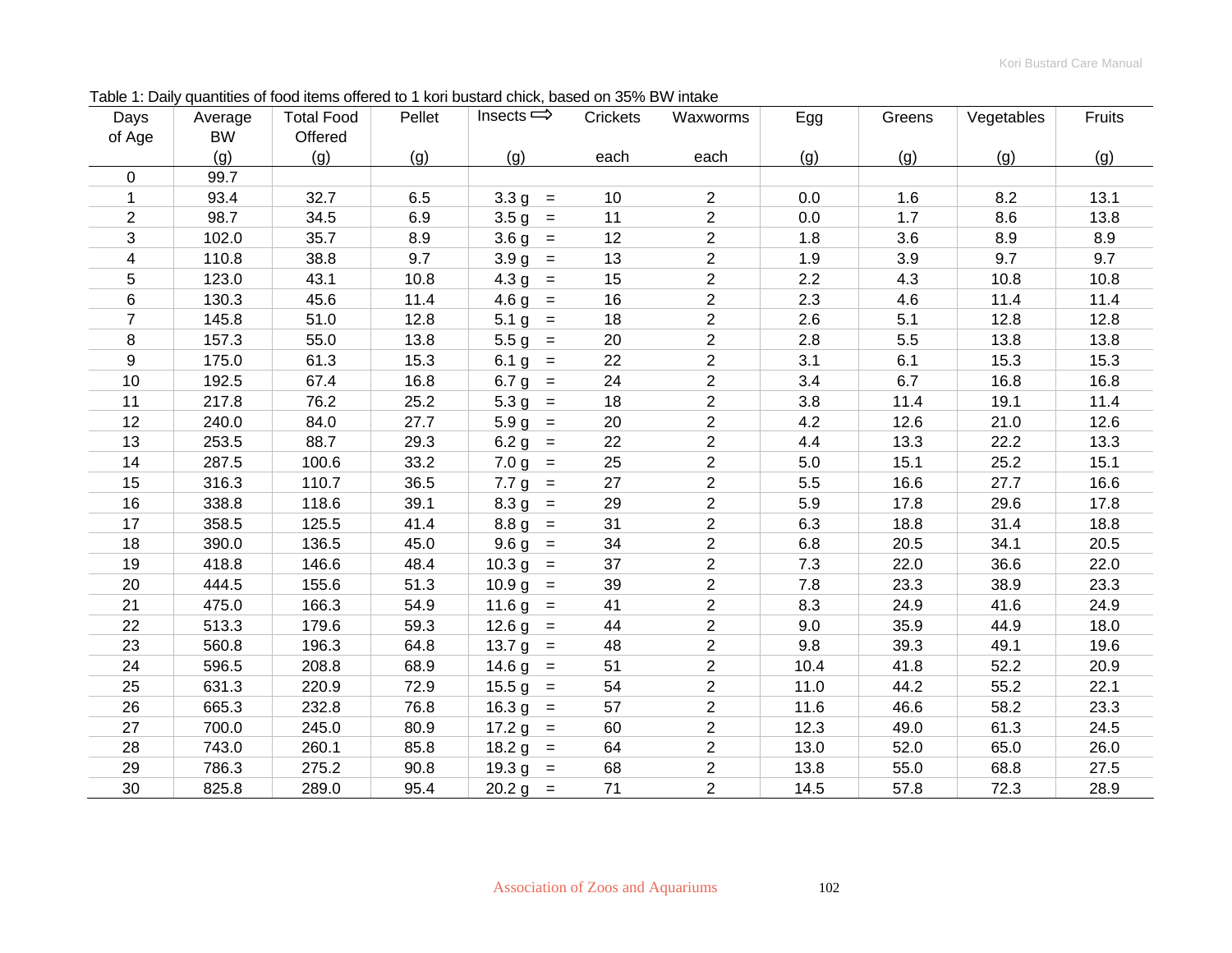Table 2: Relative proportions of dietary components, fresh weight

| <b>Dietary Component</b>     | Day (d) 0-2 | $d$ 3-10 | d 11-21 | d 22-30 |
|------------------------------|-------------|----------|---------|---------|
| Pellet                       | 20%         | 25%      | 33%     | 33%     |
| Insects (crickets, waxworms) | 10%         | 10%      | 7%      | 7%      |
| Egg                          | 0%          | 5%       | 5%      | 5%      |
| Greens                       | 5%          | 10%      | 15%     | 20%     |
| Vegetables                   | 25%         | 25%      | 25%     | 25%     |
| Fruits                       | 40%         | 25%      | 15%     | 10%     |

Table 3: Kori bustard chick hand-rearing diet, food items and feeding information by dietary component category

| oulogory<br><b>Dietary</b> | <b>Food Items and Feeding Information</b>                                                                                                                                                                                                                                                                                                        |
|----------------------------|--------------------------------------------------------------------------------------------------------------------------------------------------------------------------------------------------------------------------------------------------------------------------------------------------------------------------------------------------|
| Component                  |                                                                                                                                                                                                                                                                                                                                                  |
| Pellet                     | Mixture of 50% Ratite + 50% Gamebird Maintenance or Crane Maintenance, by weight<br><b>Product Examples:</b><br>Mazuri Ratite Diet (5647)<br>Mazuri Exotic Gamebird Maintenance (5643)<br>Zeigler Crane Maintenance                                                                                                                              |
| Insects                    | Crickets + Waxworms, offered daily / Mealworms occasionally after d20<br>Crickets and mealworms must be maintained on a high calcium insect diet 72h<br>prior to feeding<br><b>Product Examples:</b><br>Marion Zoological Insect Supplement<br>Mazuri Hi-Ca Cricket Diet<br>Zeigler Hi-Cal Cricket                                               |
| Egg                        | Whole egg, including finely chopped shell, scrambled and cooked (microwave)                                                                                                                                                                                                                                                                      |
| Greens                     | Offer a mixture of 2+ varieties:<br>Chicory (Endive)<br>Dandelion<br>Kale<br>Romaine<br>Spinach<br>Chicks will readily consume increasing quantities of greens through ~d45 and as<br>through the first year                                                                                                                                     |
| Vegetables                 | Offer a mixture:<br>Peas, frozen, thawed<br>Green beans, frozen, thawed                                                                                                                                                                                                                                                                          |
| Fruits                     | Offer a mixture of 2+ varieties beginning d3:<br>Watermelon – offer as 100% of fruit allotment days 0-2 (for hydration)<br>Apple<br><b>Banana</b><br>Cantaloupe<br>Grapes<br>Honeydew<br>Papaya<br>Fruit initially serves as an important source of hydration, and is then decreased with an<br>increased emphasis on the other diet components. |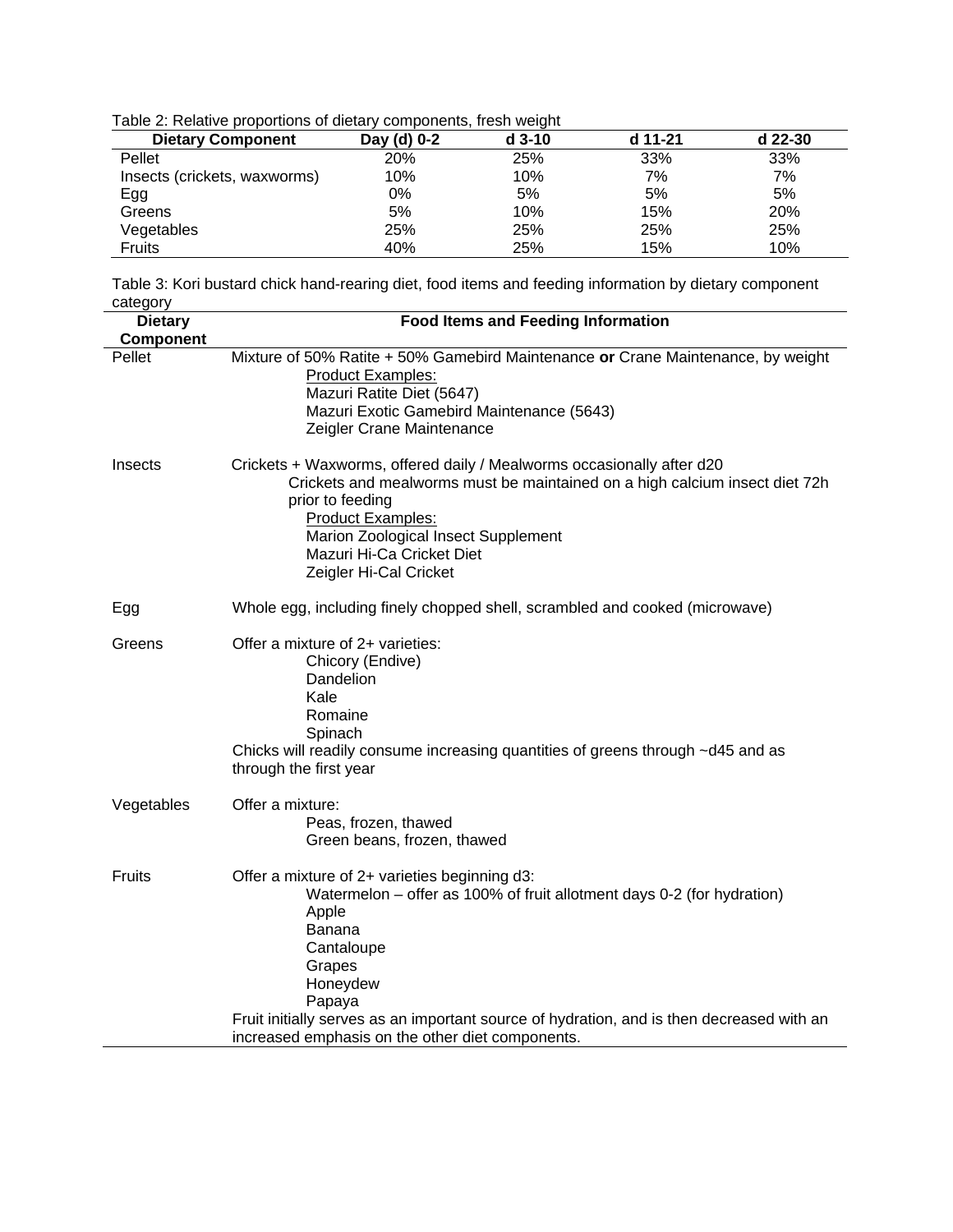| Amount           | <b>Meatball Ingredients and Information</b>                              |  |  |  |  |  |
|------------------|--------------------------------------------------------------------------|--|--|--|--|--|
| (g)              |                                                                          |  |  |  |  |  |
| 150 <sub>g</sub> | Mazuri Exotic Gamebird                                                   |  |  |  |  |  |
| 50 <sub>g</sub>  | <b>Mazuri Ratite Diet</b>                                                |  |  |  |  |  |
| 250 <sub>g</sub> | Water                                                                    |  |  |  |  |  |
|                  | Allow water to fully absorb, store mixture under refrigeration overnight |  |  |  |  |  |
| 150 <sub>g</sub> | Commercial carnivore diet                                                |  |  |  |  |  |
|                  | Thaw under refrigeration overnight                                       |  |  |  |  |  |
|                  | <b>Product Examples:</b>                                                 |  |  |  |  |  |
|                  | Natural Balance Meat-Eating Bird Diet / Carnivore Diet, various          |  |  |  |  |  |
|                  | Central Nebraska Bird of Prey Diet / Carnivore Diet, various             |  |  |  |  |  |

Table 4: Example proportions for kori bustard pellet-carnivore diet "meatballs"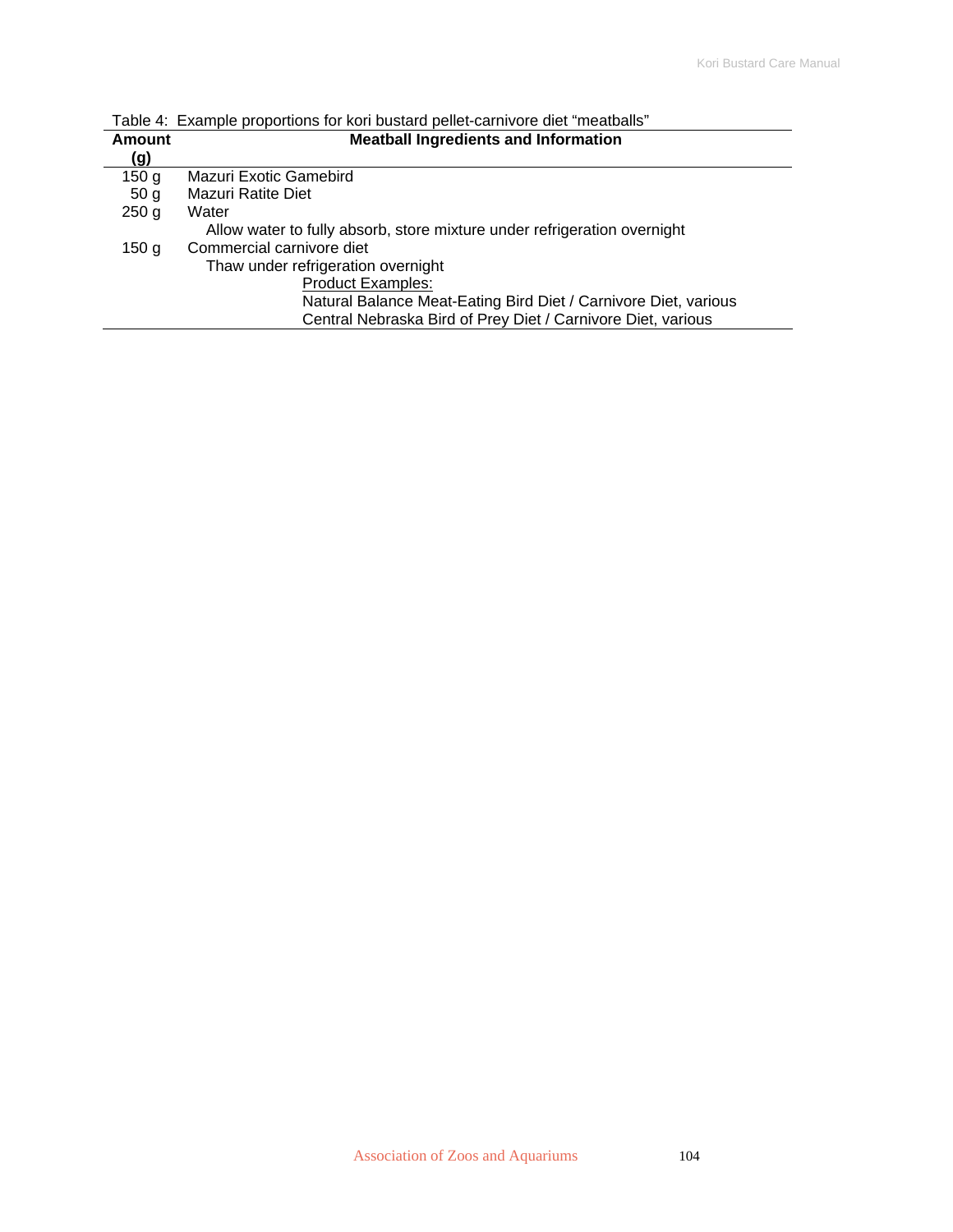### **Appendix J: Program Animal Position Statement**

The Conservation Education Committee (CEC) of the Association of Zoos and Aquariums supports the appropriate use of program animals as an important and powerful educational tool that provides a variety of benefits to zoo and aquarium educators seeking to convey cognitive and affective (emotional) messages about conservation and wildlife. Utilizing these animals allows educators to strongly engage audiences. As discussed below, the use of program animals has been demonstrated to result in lengthened learning periods, increased knowledge acquisition and retention, enhanced environmental attitudes, and the creation of positive perceptions concerning zoo and aquarium animals.

**Audience engagement:** Zoos and aquariums are ideal venues for developing emotional ties to wildlife and fostering an appreciation for the natural world. However, developing and delivering effective educational messages in the free-choice learning environments of zoos and aquariums is a difficult task. Zoo and aquarium educators are constantly challenged to develop methods for engaging and teaching visitors who often view a trip to the zoo as a social or recreational experience (Morgan and Hodgkinson 1999). The use of program animals can provide the compelling experience necessary to attract and maintain personal connections with visitors of all motivations, thus preparing them for learning and reflection on their own relationships with nature.

Program animals are powerful catalysts for learning for a variety of reasons. They are generally active, easily viewed, and usually presented in close proximity to the public. These factors have proven to contribute to increasing the length of time that people spend watching animals in zoo exhibits (Wolf and Tymitz 1981; Bitgood et al. 1986, 1988). In addition, the provocative nature of a handled animal likely plays an important role in captivating a visitor. In two studies (Povey and Rios 2002; Povey 2002), visitors viewed animals three and four times longer while they were being presented in demonstrations outside of their enclosure with an educator than while they were on exhibit. Clearly, the use of program animals in shows or informal presentations is effective in lengthening the potential time period for learning and overall impact.

Program animals also provide the opportunity to personalize the learning experience, tailoring the teaching session to what interests the visitors. Traditional graphics offer little opportunity for this level of personalization of information delivery and are frequently not read by visitors (Churchman 1985; Johnston 1998). For example, Povey (2002) found that only 25% of visitors to an animal exhibit read the accompanying graphic; whereas, 45% of visitors watching the same animal handled in an educational presentation asked at least one question and some asked as many as seven questions. Having an animal accompany the educator allowed the visitors to make specific inquiries about topics in which they were interested.

**Knowledge acquisition:** Improving our visitors' knowledge and understanding regarding wildlife and wildlife conservation is a fundamental goal for many zoo educators using program animals. A growing body of evidence supports the validity of using program animals to enhance delivery of these cognitive messages as well.

- MacMillen (1994) found that the use of live animals in a zoomobile outreach program significantly enhanced cognitive learning in a vertebrate classification unit for sixth grade students.
- Sherwood et al. (1989) compared the use of live horseshoe crabs and sea stars to the use of dried specimens in an aquarium education program and demonstrated that students made the greatest cognitive gains when exposed to programs utilizing the live animals.
- Povey and Rios (2002) noted that in response to an open-ended survey question ("Before I saw this animal, I never realized that…"), visitors watching a presentation utilizing a program animal provided 69% cognitive responses (i.e., something they learned) versus 9% made by visitors viewing the same animal in its exhibit (who primarily responded with observations).
- Povey (2002) recorded a marked difference in learning between visitors observing animals on exhibit versus being handled during informal presentations. Visitors to demonstrations utilizing a raven and radiated tortoises were able to answer questions correctly at a rate as much as eleven times higher than visitors to the exhibits.

**Enhanced environmental attitudes:** Program animals have been clearly demonstrated to increase affective learning and attitudinal change.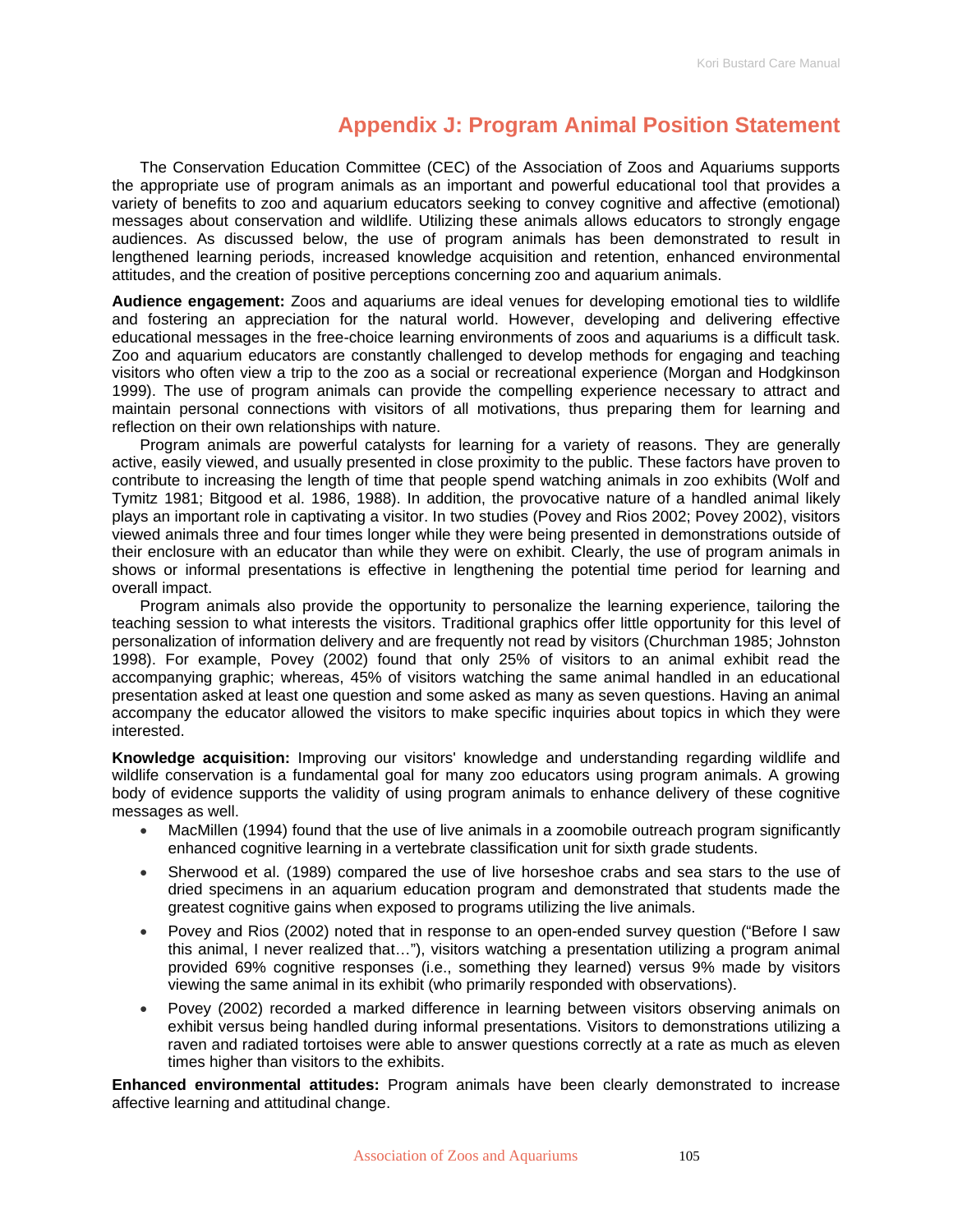- Studies by Yerke and Burns (1991) and Davison et al. (1993) evaluated the effect live animal shows had on visitor attitudes. Both found their shows successfully influenced attitudes about conservation and stewardship.
- Yerke and Burns (1993) also evaluated a live bird outreach program presented to Oregon fifthgraders and recorded a significant increase in students' environmental attitudes after the presentations.
- Sherwood et al. (1989) found that students who handled live invertebrates in an education program demonstrated both short and long-term attitudinal changes as compared to those who only had exposure to dried specimens.
- Povey and Rios (2002) examined the role program animals play in helping visitors develop positive feelings about the care and well-being of zoo animals.
- As observed by Wolf and Tymitz (1981), zoo visitors are deeply concerned with the welfare of zoo animals and desire evidence that they receive personalized care.

**Conclusion:** Creating positive impressions of aquarium and zoo animals, and wildlife in general, is crucial to the fundamental mission of zoological institutions. Although additional research will help us delve further into this area, the existing research supports the conclusion that program animals are an important tool for conveying both cognitive and affective messages regarding animals and the need to conserve wildlife and wild places.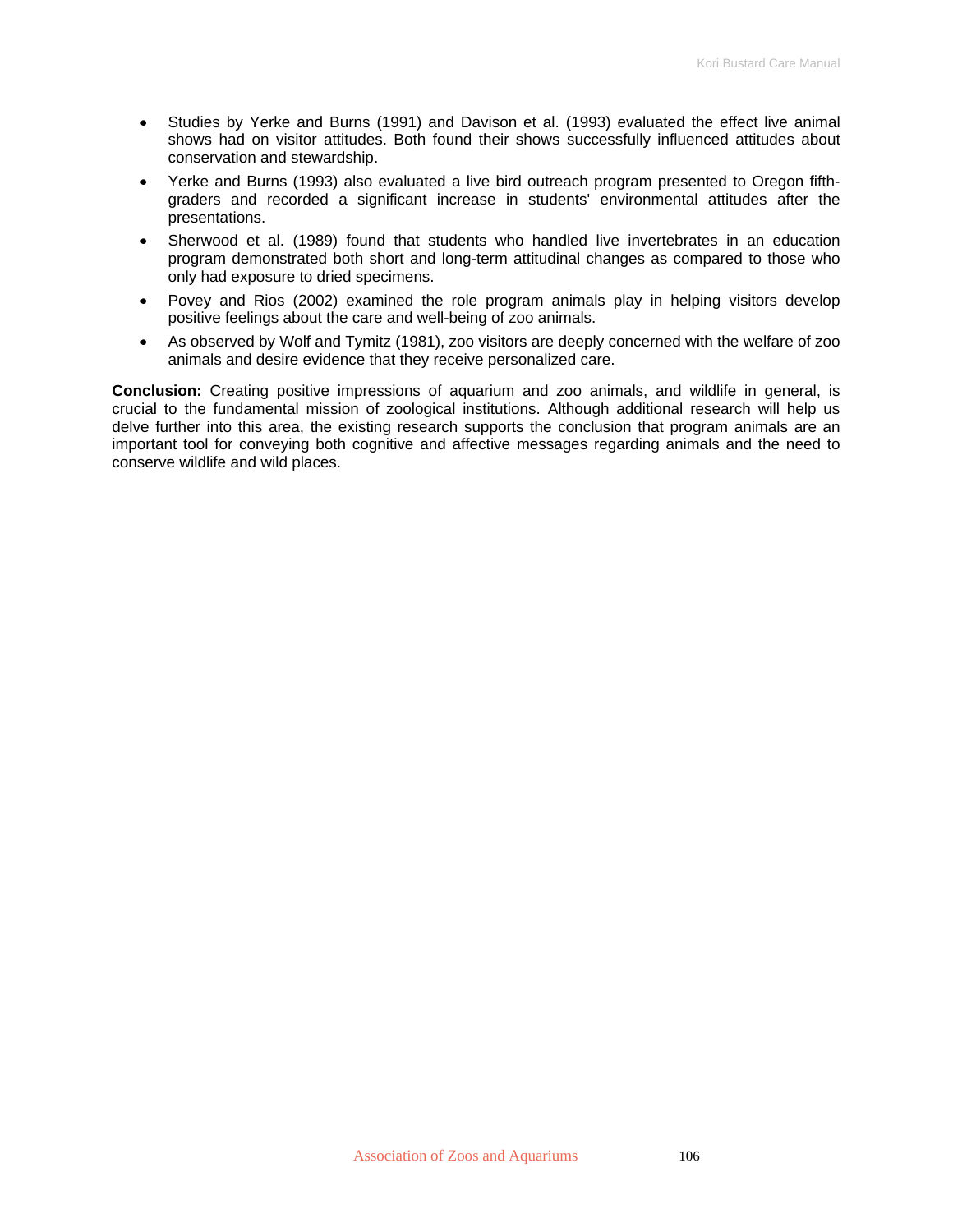### **Appendix K: Developing an Institutional Program Animal Policy**

Membership in AZA requires that an institution meet the AZA Accreditation Standards collectively developed by our professional colleagues. Standards guide all aspects of an institution's operations; however, the accreditation commission has asserted that ensuring that member institutions demonstrate the highest standards of animal care is a top priority. Another fundamental AZA criterion for membership is that education be affirmed as core to an institution's mission. All accredited public institutions are expected to develop a written education plan and to regularly evaluate program effectiveness.

The inclusion of animals (native, exotic and domestic) in educational presentations, when done correctly, is a powerful tool. CEC's Program Animal Position Statement (Appendix J) describes the research underpinning the appropriate use of program animals as an important and powerful educational tool that provides a variety of benefits to zoo and aquarium educators seeking to convey cognitive and affective messages about conservation and wildlife. Ongoing research, such as AZA's Multi-Institutional Research Project (MIRP) and research conducted by individual AZA institutions will help zoo educators to determine whether the use of program animals conveys intended and conflicting messages and to modify and improve programs accordingly.

When utilizing program animals our responsibility is to meet both our high standards of animal care and our educational goals. Additionally, as animal management professionals, we must critically address both the species' conservation needs and the welfare of the individual animal. Because "wild creatures differ endlessly," in their forms, needs, behavior, limitations and abilities (Conway 1995), AZA, through its Animal Welfare Committee, has recently given the responsibility to develop taxon-specific animal welfare standards to the Taxon Advisory Groups (TAG) and Species Survival Plan<sup>®</sup> Program (SSP). Experts within each TAG or SSP, along with their education advisors, are charged with assessing all aspects of the taxons' biological and social needs and developing animal care standards that include specifications concerning their use as program animals.

However, even the most exacting standards cannot address the individual choices faced by each AZA institution. Therefore, each institution is required to develop a program animal policy that articulates and evaluates program benefits. The following recommendations are offered to assist each institution in formulating its own Institutional Program Animal Policy.

**The policy development process:** Within each institution, key stakeholders should be included in the development of that institution's policy, including, but not limited to representatives from:

- The Education Department
- The Animal Husbandry Department
- The Veterinary and Animal Health Department
- The Conservation and Science Department
- Any animal show staff (if in a separate department)
- Departments that frequently request special program animal situations (e.g., special events, development, marketing, zoo or aquarium society, administration)
- Additionally, staff from all levels of the organization should be involved in this development (e.g., curators, keepers, education managers, interpreters, volunteer coordinators).

To develop a comprehensive Program Animal Policy, we recommend that the following components be included:

**I. Philosophy:** In general, the position of the AZA is that the use of animals in up close and personal settings, including animal contact, can be extremely positive and powerful, as long as:

- The use and setting is appropriate.
- Animal and human welfare is considered at all times.
- The animal is used in a respectful, safe manner and in a manner that does not misrepresent or degrade the animal.
- A meaningful conservation message is an integral component. Read the AZA Board-approved Conservation Messages.
- Suitable species and individual specimens are used.

Institutional program animal policies should include a philosophical statement addressing the above, and should relate the use of program animals to the institution's overall mission statement.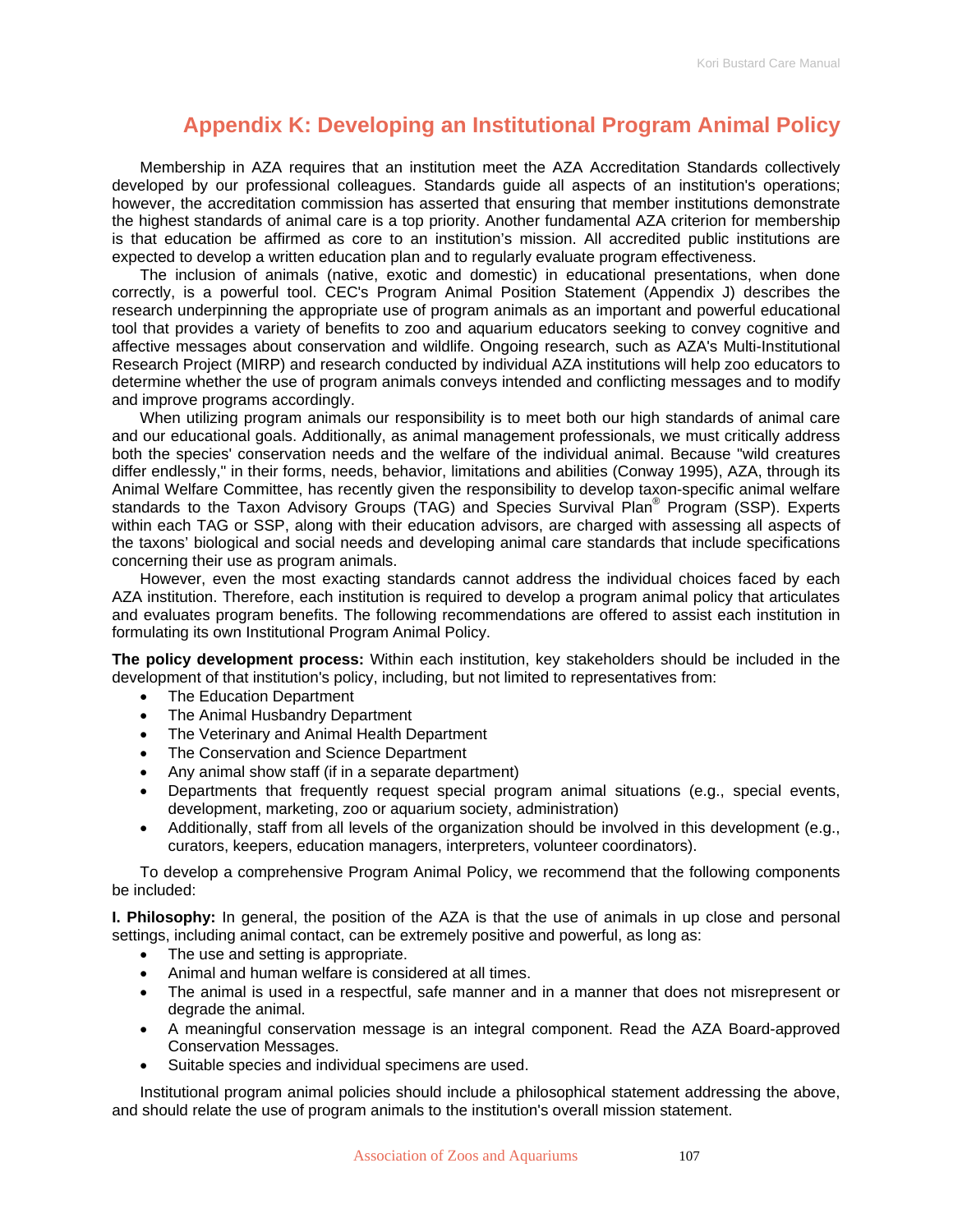**II. Appropriate settings:** The Program Animal Policy should include a listing of all settings both on and off site, where program animal use is permitted. This will clearly vary among institutions. Each institution's policy should include a comprehensive list of settings specific to that institution. Some institutions may have separate policies for each setting; others may address the various settings within the same policy. Examples of settings include:

On-site programming:

*Informal and non-registrants:* 

- On-grounds programming with animals being brought out (demonstrations, lectures, parties, special events, and media)
- Children's zoos and contact yards
- Behind-the-scenes open houses
- Shows
- Touch pools

*Formal (registration involved) and controlled settings:* 

- School group programs
- Summer Camps
- Overnights
- Birthday parties

Offsite and outreach:

- PR events (TV, radio)
- Fundraising events
- Field programs involving the public
- School visits
- Library visits
- Nursing Home visits (therapy)
- Hospital visits
- Senior Centers
- Civic Group events

In some cases, policies will differ from setting to setting (e.g., on-site and off-site use with media). These settings should be addressed separately, and should reflect specific animal health issues, assessment of stress in these situations, limitations, and restrictions.

**III. Compliance with regulations:** All AZA institutions housing mammals are regulated by the USDA's Animal Welfare Act. Other federal regulations, such as the Marine Mammal Protection Act, may apply. Additionally, many states, and some cities, have regulations that apply to animal contact situations. Similarly, all accredited institutions are bound by the AZA Code of Professional Ethics. It is expected that the Institution Program Animal Policy address compliance with appropriate regulations and AZA Accreditation Standards.

**IV. Collection planning:** All AZA-accredited institutions should have a collection planning process in place. Program animals are part of an institution's overall collection and must be included in the overall collection planning process. The AZA Guide to Accreditation contains specific requirements for the institution collection plan. For more information about collection planning in general, please see the Collection Management pages in the Members Only section of the AZA website (www.aza.org). The following recommendations apply to program animals:

- 1. Listing of approved program animals (to be periodically amended as collection changes). Justification of each species should be based upon criteria such as:
	- a. Temperament and suitability for program use
	- b. Husbandry requirements
	- c. Husbandry expertise
	- d. Veterinary issues and concerns
	- e. Ease and means of acquisition / disposition
	- f. Educational value and intended conservation message
	- g. Conservation Status
	- h. Compliance with TAG and SSP guidelines and policies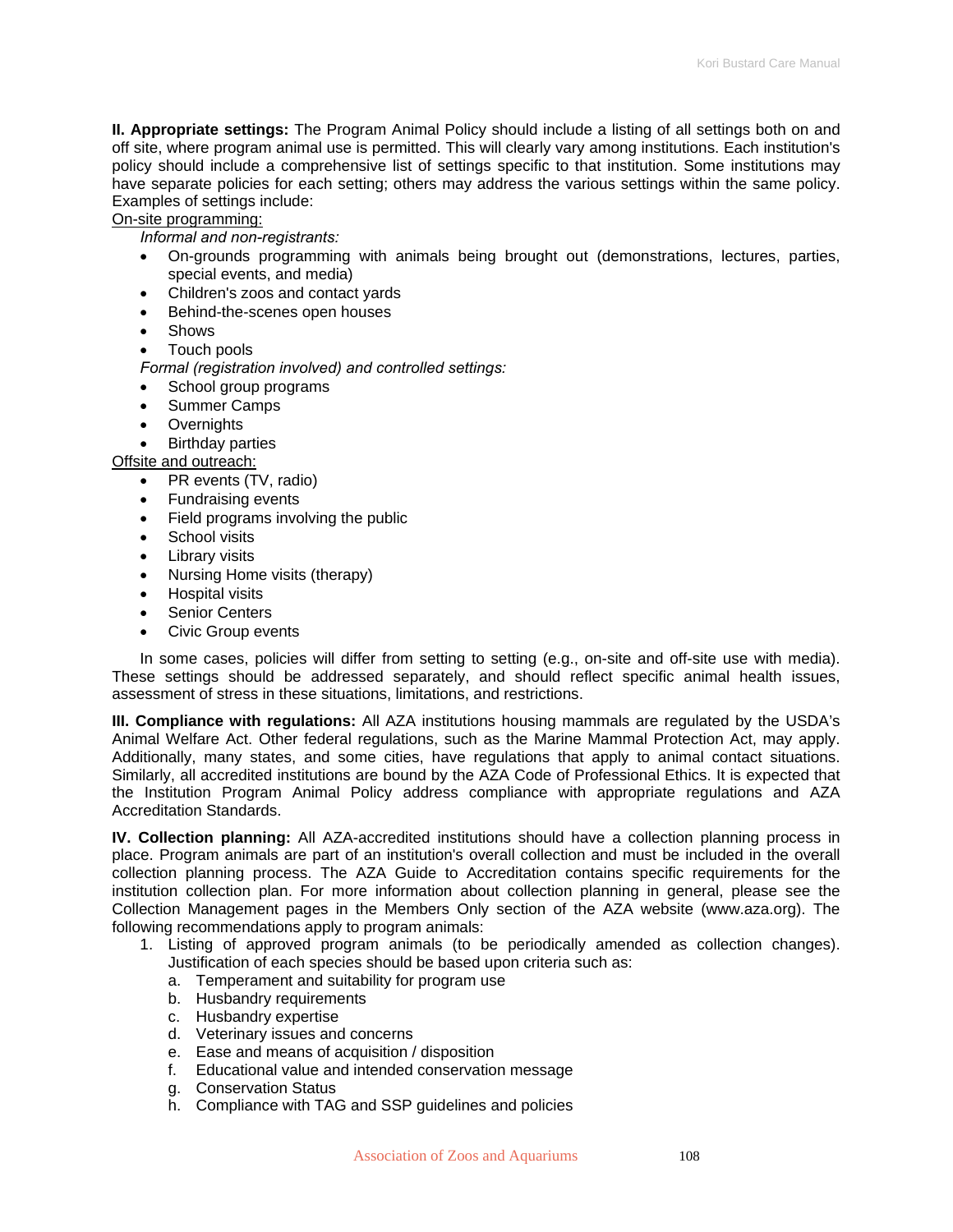- 2. General guidelines as to how each species (and, where necessary, for each individual) will be presented to the public, and in what settings
- 3. The collection planning section should reference the institution's acquisition and disposition policies.

**V. Conservation education message:** As noted in the AZA Accreditation Standards, if animal demonstrations are part of an institution's programs, an educational and conservation message must be an integral component. The Program Animal Policy should address the specific messages related to the use of program animals, as well as the need to be cautious about hidden or conflicting messages (e.g., "petting" an animal while stating verbally that it makes a poor pet). This section may include or reference the AZA Conservation Messages.

Although education value and messages should be part of the general collection planning process, this aspect is so critical to the use of program animals that it deserves additional attention. In addition, it is highly recommended to encourage the use of biofacts in addition to or in place of the live animals. Whenever possible, evaluation of the effectiveness of presenting program animals should be built into education programs.

**VI. Human health and safety:** The safety of our staff and the public is one of the greatest concerns in working with program animals. Although extremely valuable as educational and affective experiences, contact with animals poses certain risks to the handler and the public. Therefore, the human health and safety section of the policy should address:

- Minimization of the possibility of disease transfer from non-human animals to humans, and viceversa (e.g., hand washing stations, no touch policies, use of hand sanitizer).
- Safety issues related to handlers' personal attire and behavior (e.g., discourage or prohibit use of long earrings, perfume and cologne, not eating or drinking around animals, smoking etc.).

AZA's Animal Contact Policy provides guidelines in this area; these guidelines were incorporated into accreditation standards in 1998.

**VII. Animal health and welfare:** Animal health and welfare are the highest priority of AZA-accredited institutions. As a result, the Institutional Program Animal Policy should make a strong statement on the importance of animal welfare. The policy should address:

- General housing, husbandry, and animal health concerns (e.g. that the housing and husbandry for program animals meets or exceeds general standards and that the needs of the individual animal, such as enrichment and visual cover, are accommodated).
- The empowerment of handlers to make decisions related to animal health and welfare; such as withdrawing animals from a situation if safety or health is in danger of being compromised.
- Requirements for supervision of contact areas and touch tanks by trained staff and volunteers.
- Frequent evaluation of human/animal interactions to assess safety, health, welfare, etc.
- Ensure that the level of health care for the program animals is consistent with that of other animals in the collection.

**VIII. Taxon specific protocols:** The AZA encourages institutions to provide taxonomically specific protocols, either at the genus or species level, or the specimen, or individual, level. Some taxon-specific guidelines may affect the use of program animals. To develop these, institutions refer to the Conservation Programs Database. Taxon-specific protocols should address:

- How to remove the individual animal from and return it to its permanent enclosure.
- How to crate and transport animals.
- Signs of stress, stress factors and discomfort behaviors.
- Situation specific handling protocols (e.g., whether or not animal is allowed to be touched by the public, and how to handle in such situations)
- Guidelines for disinfecting surfaces, transport carriers, enclosures, etc.
- Animal facts and conservation information.
- Limitations and restrictions regarding ambient temperatures and or weather conditions.
- Time limitations (including animal rotation and rest periods, as appropriate, duration of time each animal can participate, and restrictions on travel distances).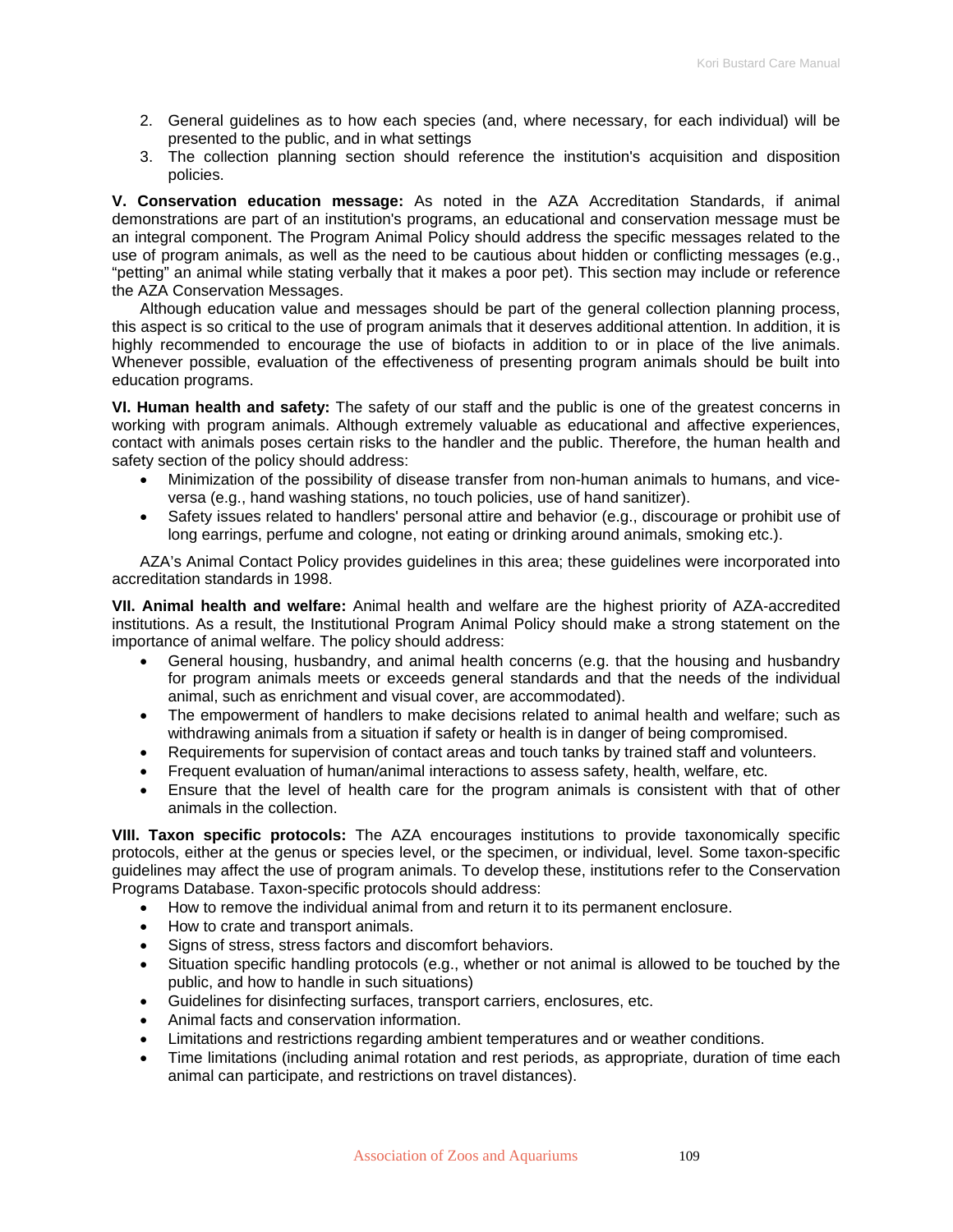- The numbers of trained personnel required to ensure the health and welfare of the animals, handlers and public.
- Taxon-specific guidelines on animal health.

**IX. Logistics, and managing the program:** The Institutional Policy should address a number of logistical issues related to program animals, including:

- Where and how the program animal collection will be housed, including any quarantine and separation for animals used off-site.
- Procedures for requesting animals, including the approval process and decision making process.
- Accurate documentation and availability of records, including procedures for documenting animal usage, animal behavior, and any other concerns that arise.

**X. Staff training:** Thorough training for all handling staff (keepers, educators, and volunteers, and docents) is clearly critical. Staff training is such a large issue that many institutions may have separate training protocols and procedures. Specific training protocols can be included in the Institutional Program Animal Policy or reference can be made that a separate training protocol exists. It is recommended that the training section of the policy address:

- Personnel authorized to handle and present animals.
- Handling protocol during quarantine.
- The process for training, qualifying and assessing handlers including who is authorized to train handlers.
- The frequency of required re-training sessions for handlers.
- Personnel authorized to train animals and training protocols.
- The process for addressing substandard performance and noncompliance with established procedures.
- Medical testing and vaccinations required for handlers (e.g., TB testing, tetanus shots, rabies vaccinations, routine fecal cultures, physical exams, etc.).
- Training content (e.g., taxonomically specific protocols, natural history, relevant conservation education messages, presentation techniques, interpretive techniques).
- Protocols to reduce disease transmission (e.g., zoonotic disease transmission, proper hygiene and hand washing requirements, as noted in AZA's Animal Contact Policy).
- Procedures for reporting injuries to the animals, handling personnel or public.
- Visitor management (e.g., ensuring visitors' interact appropriately with animals, do not eat or drink around the animal, etc.).

**XI. Review of institutional policies:** All policies should be reviewed regularly. Accountability and ramifications of policy violations should be addressed as well (e.g., retraining, revocation of handling privileges, etc.). Institutional policies should address how frequently the Program Animal Policy will be reviewed and revised, and how accountability will be maintained.

**XII. TAG and SSP recommendations:** Following development of taxon-specific recommendations from each TAG and SSP, the institution policy should include a statement regarding compliance with these recommendations. If the institution chooses not to follow these specific recommendations, a brief statement providing rationale is recommended.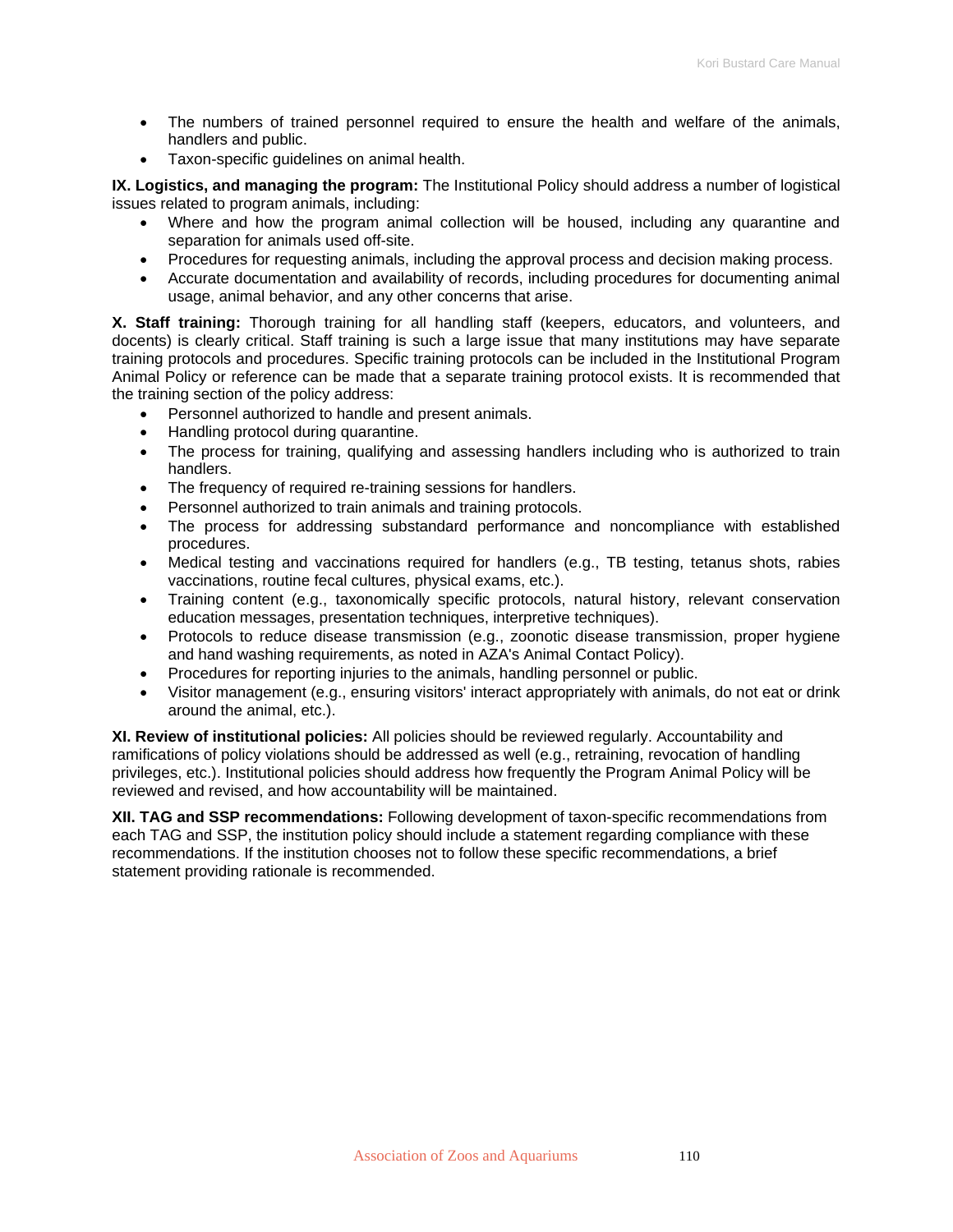## **Appendix L: Kori Bustard SSP 3-Year Action Plan (2009, 2010, 2011)**

| <b>Communication &amp; Fundraising</b>                                                                                                                                  | Champion                                                                                                                                                                  | <b>Action Needed</b>                                   |
|-------------------------------------------------------------------------------------------------------------------------------------------------------------------------|---------------------------------------------------------------------------------------------------------------------------------------------------------------------------|--------------------------------------------------------|
| Continue fund raising efforts                                                                                                                                           | Sara Hallager, AAZK<br>chapters                                                                                                                                           |                                                        |
| Publish Gompou annually                                                                                                                                                 | Katie Bagley                                                                                                                                                              | Recruit new SSP keeper rep in<br>2010                  |
| Maintain website and update as necessary                                                                                                                                | Jamie Ford                                                                                                                                                                |                                                        |
| Utilize kori bustard listserve                                                                                                                                          | Everyone                                                                                                                                                                  |                                                        |
| <b>Population Management</b>                                                                                                                                            | <b>Champion</b>                                                                                                                                                           | <b>Action Needed</b>                                   |
| Increase target size to 85 birds (based<br>on 2007 Gruiformes Space Survey<br>results); recruit new holding facilities                                                  | Sara Hallager                                                                                                                                                             |                                                        |
| Recruit zoo(s) to act as temporary<br>holding facilities for bachelor groups                                                                                            | Sara Hallager<br>James Ballance                                                                                                                                           |                                                        |
| Continue efforts to breed founders                                                                                                                                      | All zoos                                                                                                                                                                  |                                                        |
| Send genetically surplus stock to<br>facilities already identified overseas                                                                                             |                                                                                                                                                                           | On an as needed basis                                  |
| <b>Captive Studies &amp; Husbandry Goals</b>                                                                                                                            | <b>Champion</b>                                                                                                                                                           | <b>Action Needed</b>                                   |
| Complete AZA Animal Care Manual                                                                                                                                         | Sara Hallager                                                                                                                                                             |                                                        |
| Publish results of fecal hormone study                                                                                                                                  | Sara Hallager,<br>Jeanette Boylan,<br>Linda Penfold                                                                                                                       |                                                        |
| Continue to document growth and<br>development of chicks (through weight<br>gains, photographs, and plumage<br>changes)                                                 | All zoos raising<br>chicks                                                                                                                                                |                                                        |
| Continue to document adult (primarily<br>male) seasonal weight changes. Expand<br>weighing study to include monthly weights<br>of chicks from birth through three years | National Zoo<br>Dallas Zoo<br>Cheyenne Mt Zoo<br>Birmingham Zoo<br>Zoo Atlanta                                                                                            | Need other institutions to<br>participate in the study |
| Refine adult diet as well as chick rearing<br>diet to that more appropriate of an<br>omnivorous bird                                                                    | Mike Maslanka,<br>Karen Lisi, Leslie<br>Ziegler                                                                                                                           |                                                        |
| Continue sending naturally molted<br>feathers to J. McLain for distribution to fly<br>tiers to minimize harvesting of feathers<br>from wild birds                       | All participating zoos                                                                                                                                                    | More zoos needed to join                               |
| Continue Ethotrak data collection; decide<br>on end point of data collection                                                                                            | National Zoo<br>Dallas Zoo<br>Birmingham Zoo<br>Toledo Zoo<br>Miami Metrozoo<br>Phoenix Zoo<br>Cheyenne Mt Zoo<br><b>White Oak</b><br>Zoo Atlanta<br><b>Living Desert</b> | More zoos needed to join                               |